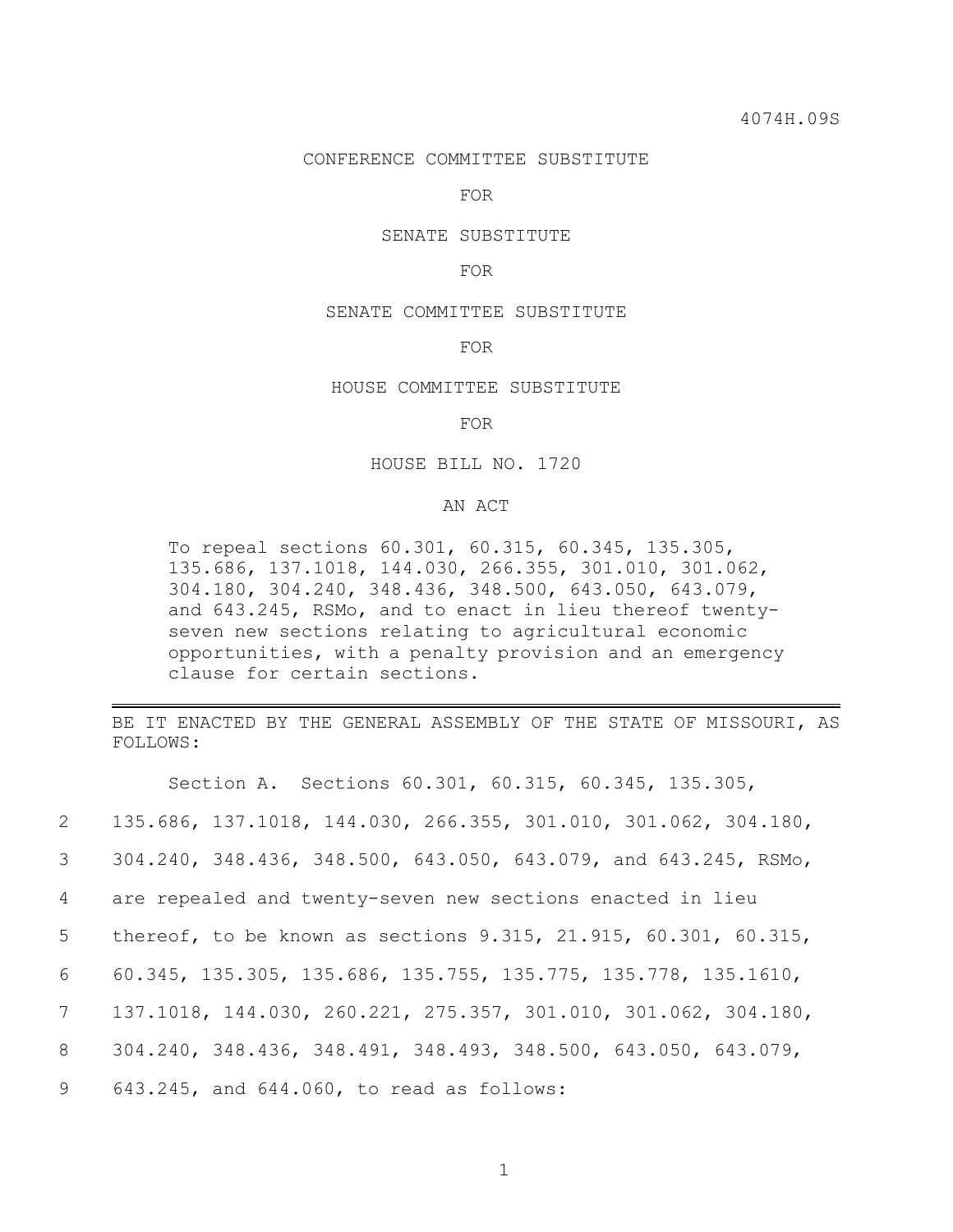|                | 9.315. The second full week in March is hereby designated as         |
|----------------|----------------------------------------------------------------------|
| $\overline{2}$ | "Pet Breeders Week" in Missouri. Citizens of this state are          |
| 3              | encouraged to participate in appropriate events and activities in    |
| 4              | recognition of ethical and responsible pet breeders throughout our   |
| 5              | state for the joy they bring to pet owners.                          |
|                | 21.915. 1. There is established a permanent joint committee          |
| $\mathbf{2}$   | of the general assembly to be known as the "Joint Committee on       |
| 3              | Rural Economic Development" which shall be composed of five          |
| 4              | members of the senate, appointed by the president pro tempore of     |
| 5              | the senate, and five members of the house of representatives,        |
| 6              | appointed by the speaker of the house of representatives. A          |
| 7              | majority of the members of the committee shall constitute a quorum.  |
| 8              | The members shall annually select one of the members to be the       |
| $\mathsf 9$    | chair and one of the members to be the vice chair. The speaker of    |
| 10             | the house of representatives and the president pro tempore of the    |
| 11             | senate shall appoint the respective majority members. The            |
| 12             | minority leader of the house of representatives and the minority     |
| 13             | leader of the senate shall appoint the respective minority           |
| 14             | members. The members shall receive no additional compensation,       |
| 15             | but shall be reimbursed for actual and necessary expenses incurred   |
| 16             | by them in the performance of their duties. No major party shall     |
| 17             | be represented on the committee by more than three members from the  |
| 18             | senate nor by more than three members from the house of              |
| 19             | The committee is authorized to meet and act year<br>representatives. |
| 20             | round and to employ the necessary personnel within the limits of     |
| 21             | The staff of the committee on legislative<br>appropriations.         |
| 22             | research, house research, and senate research shall provide          |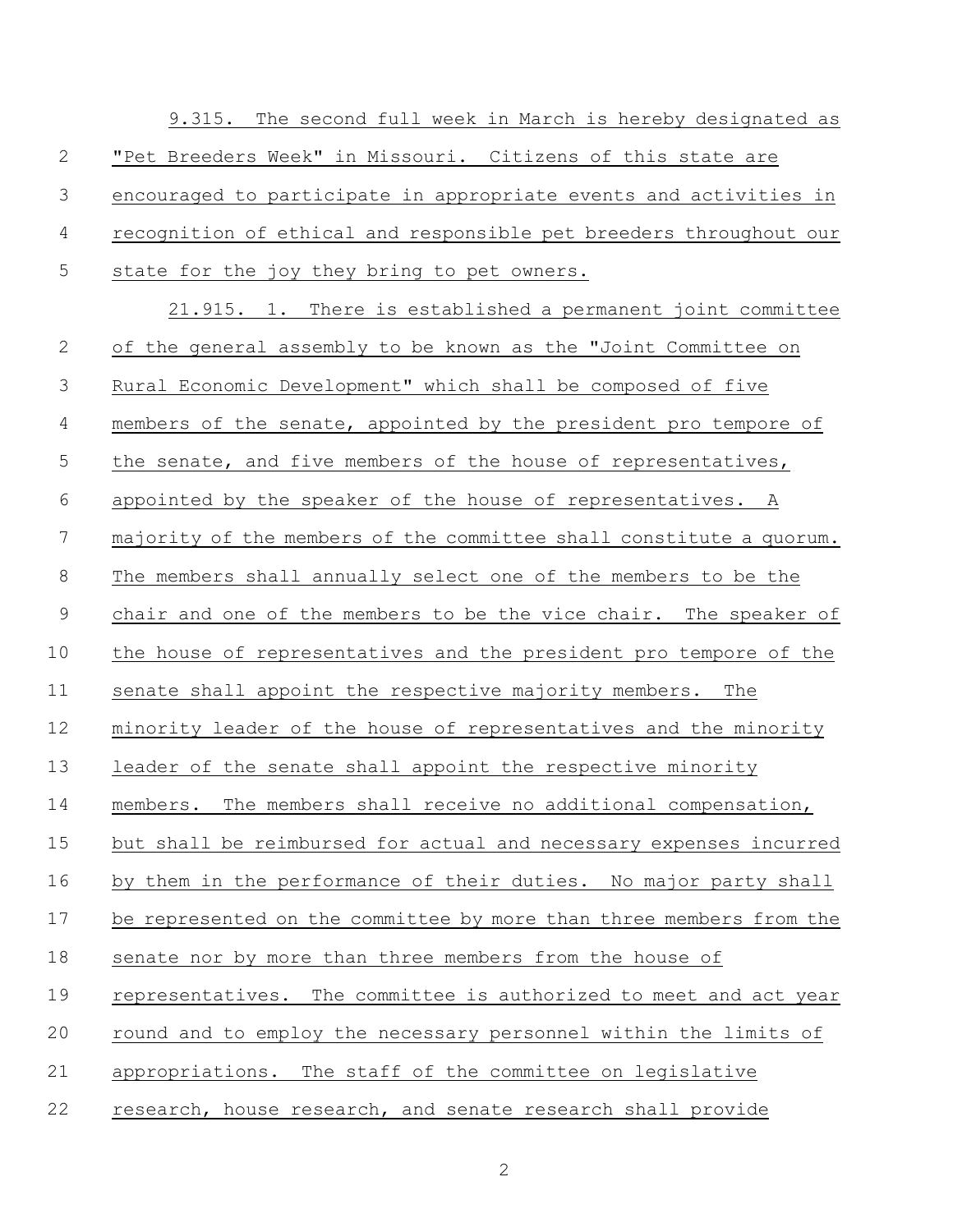| 23 | necessary clerical, research, fiscal, and legal services to the    |
|----|--------------------------------------------------------------------|
| 24 | committee, as the committee may request.                           |
| 25 | It shall be the duty of the committee to:<br>2.                    |
| 26 | Examine any trending population declines throughout<br>(1)         |
| 27 | rural counties in Missouri utilizing data from the last previous   |
| 28 | decennial census of the United States, including identifying any   |
| 29 | anomalous rural areas that saw population increases;               |
| 30 | Identify economic opportunities for third class<br>(2)             |
| 31 | counties, including identifying viable industries for rural areas  |
| 32 | of the state and businesses that are relocating from other states; |
| 33 | Monitor the deployment and adoption of broadband<br>(3)            |
| 34 | internet in rural areas of the state;                              |
| 35 | (4)<br>Examine the issue of restricted access to quality health    |
| 36 | care and insurance in rural areas of the state;                    |
| 37 | Identify the need for and development of expanded<br>(5)           |
| 38 | learning opportunities in rural areas, including workforce         |
| 39 | development, skilled labor training, and online training;          |
| 40 | Examine infrastructure issues in rural areas in the<br>(6)         |
| 41 | state, including opportunities to mitigate geographical isolation  |
| 42 | and a review of transportation development plans to embolden       |
| 43 | economic vitality in rural areas of the state;                     |
| 44 | Identify key contributors and solutions to poverty and<br>(7)      |
| 45 | unemployment trends in rural areas of the state;                   |
| 46 | Develop policies to maximize existing state programs,<br>(8)       |
| 47 | including existing economic development tax credit programs and    |
| 48 | tourism programs; and                                              |
| 49 | Identify and examine any other issues that the committee<br>(9)    |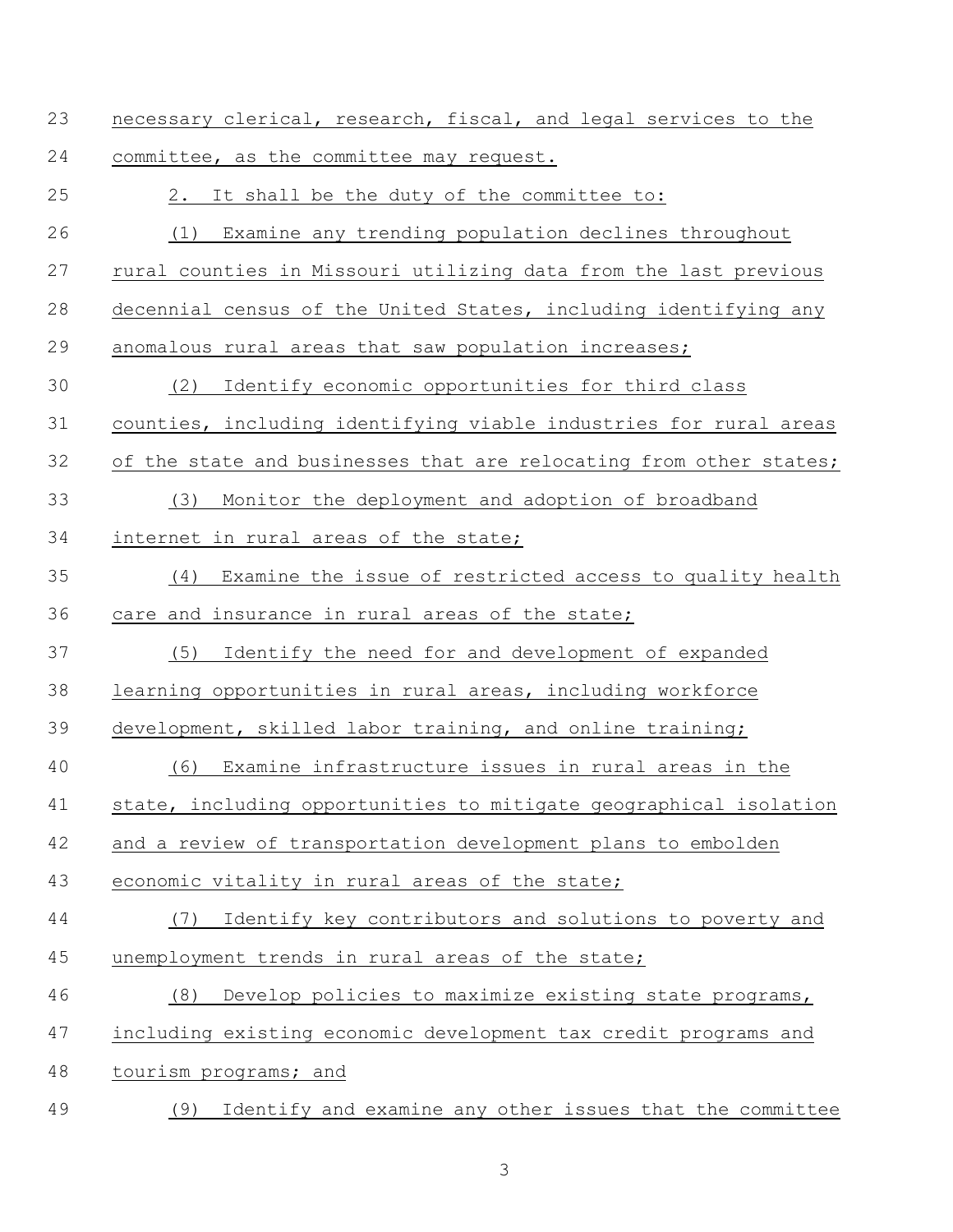determines to be affecting rural areas of the state.

 3. The committee may compile a full report of its activities for submission to the general assembly, which shall include any recommendations which the committee may have for legislative action as well as any recommendations for administrative or procedural changes in the internal management or organization of state government agencies and departments. Copies of the report containing such recommendations shall be sent to the appropriate directors of state departments and agencies included in the report. 4. All state departments, commissions, and offices shall cooperate with and assist the committee in the performance of its duties and shall make available all books, records, and information requested. 60.301. Whenever the following words and terms are used in this chapter they shall have the following meaning unless the context clearly indicates that a different meaning is intended: (1) "Corners of the United States public land survey", those points that determine the boundaries of the various subdivisions represented on the official plat such as the township corner, the section corner, the quarter-section corner, grant corner **[**and**]**, 8 meander corner, and center of section; (2) "Existent corner", a corner whose position can be identified by verifying the evidence of the original monument or its accessories, or by some physical evidence described in the field notes, or located by an acceptable supplemental survey

record or some physical evidence thereof, or by testimony. The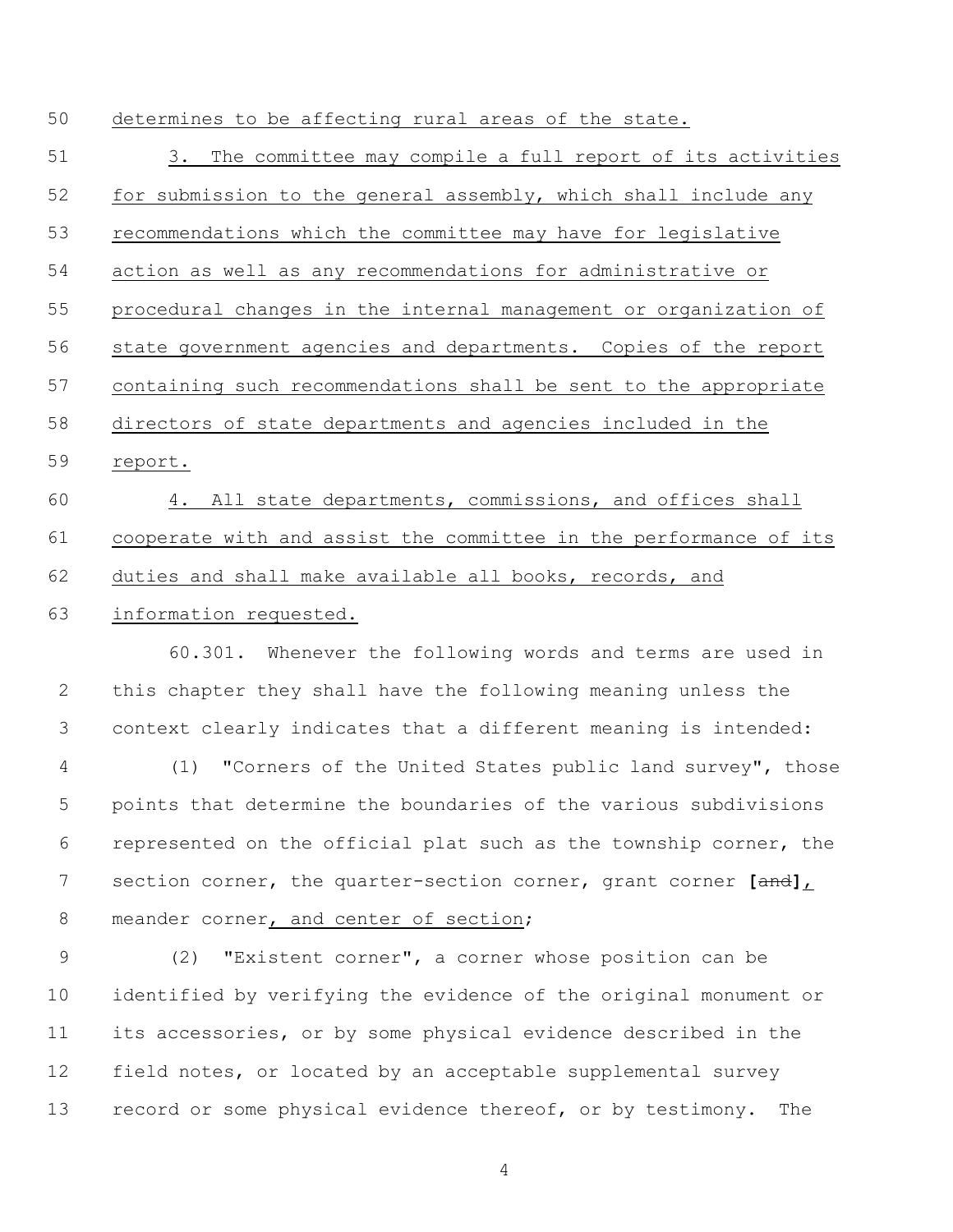physical evidence of a corner may have been entirely obliterated but the corner will be considered existent if its position can be recovered through the testimony of one or more witnesses who have a dependable knowledge of the original location. A legally reestablished corner shall have the same status as an existent corner;

 (3) "Lost corner", a corner whose position cannot be determined, beyond reasonable doubt, either from traces of the original marks or from acceptable evidence or testimony that bears upon the original position;

 (4) "Monument", the physical object which marks the corner 25 point determined by the surveying process. The accessories, such as bearing trees, bearing objects, reference monuments, mounds of stone and other similar objects that aid in identifying the corner position, are also considered a part of a corner monument;

 (5) "Obliterated, decayed or destroyed corner", **[**an existent corner**]** a position at whose point there are no remaining traces of the original monument or its accessories, but whose location has been perpetuated by subsequent surveys, or the point may be recovered beyond reasonable doubt by the acts and testimony of local residents, competent surveyors, other qualified local authorities or witnesses, or by some acceptable record evidence. A position that depends upon the use of collateral evidence can be accepted only if duly supported, generally through proper relation to known corners, and agreement with the field notes regarding distances to natural objects, stream crossings, line trees, etc., or unquestionable testimony;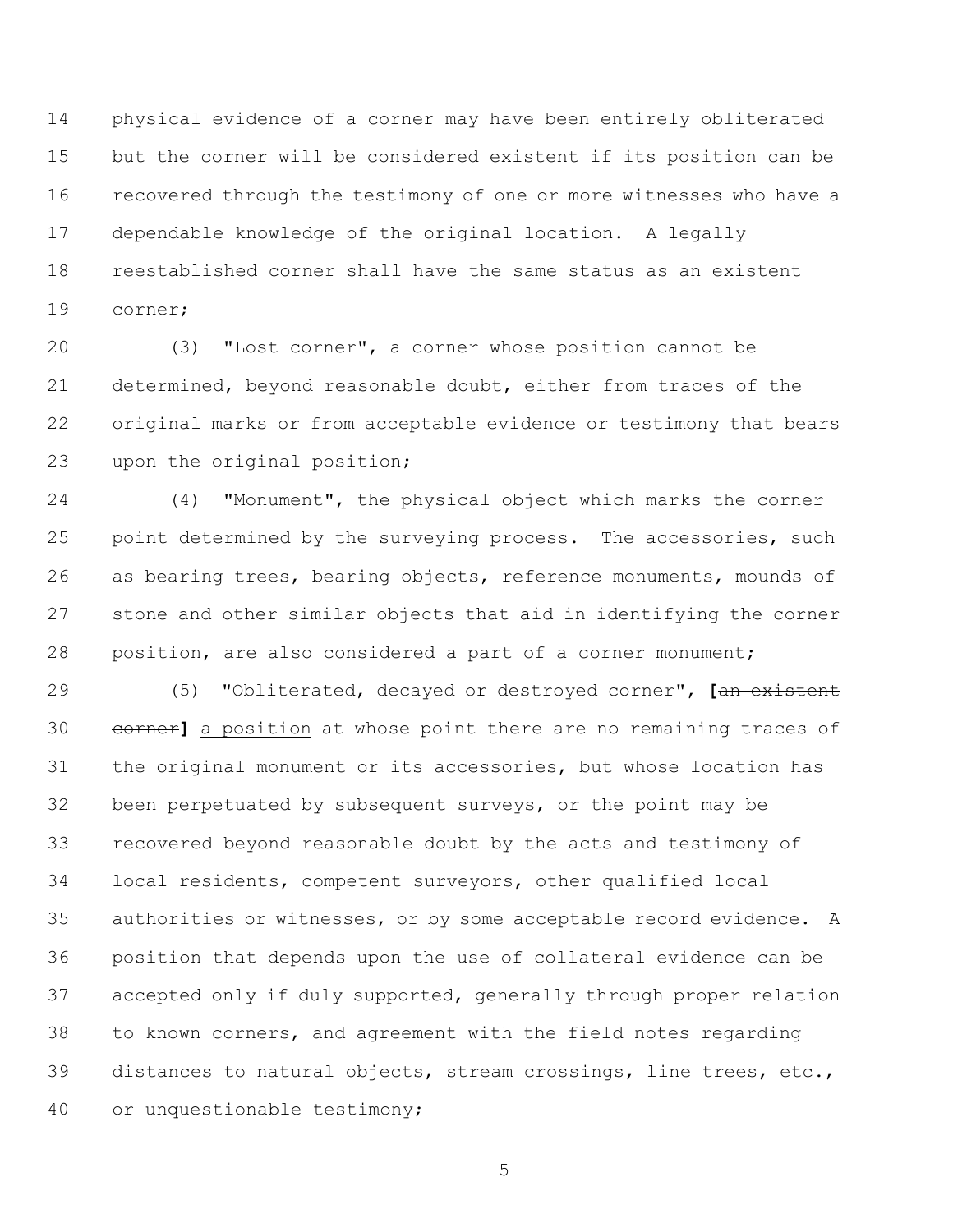(6) "Original government survey", that survey executed under the authority of the United States government as recorded on the official plats and field notes of the United States public land survey maintained by the Missouri department of agriculture;

 (7) "Proportionate measurement", a measurement of a line that gives equal relative weight to all parts of the line. The excess or deficiency between two existent corners is so distributed that the amount of excess or deficiency given to each interval bears the same proportion to the whole difference as the record length of the interval bears to the whole record distance:

 (a) "Single proportionate measurement", a measurement of a line applied to a new measurement made between known points on a line to determine one or more positions on that line;

 (b) "Double proportionate measurement", a measurement applied to a new measurement made between four known corners, two each on intersecting meridional and latitudinal lines, for the purpose of relating the intersection to both. **[**The procedure is described as follows: first, measurements will be made between the **nearest existent corners north and south of the lost corner.** A temporary point will be determined to locate the latitude of the 61 lost corner on the straight line connecting the existent corners 62 and at the proper proportionate distance. Second, measurements will be made between the nearest existent corners east and west of 64 the lost corner. A temporary point will be determined to locate 65 the longitude of the lost corner on the straight line connecting 66 the existent corners and at the proportionate distance. Third, determine the location of the lost corner at the intersection of an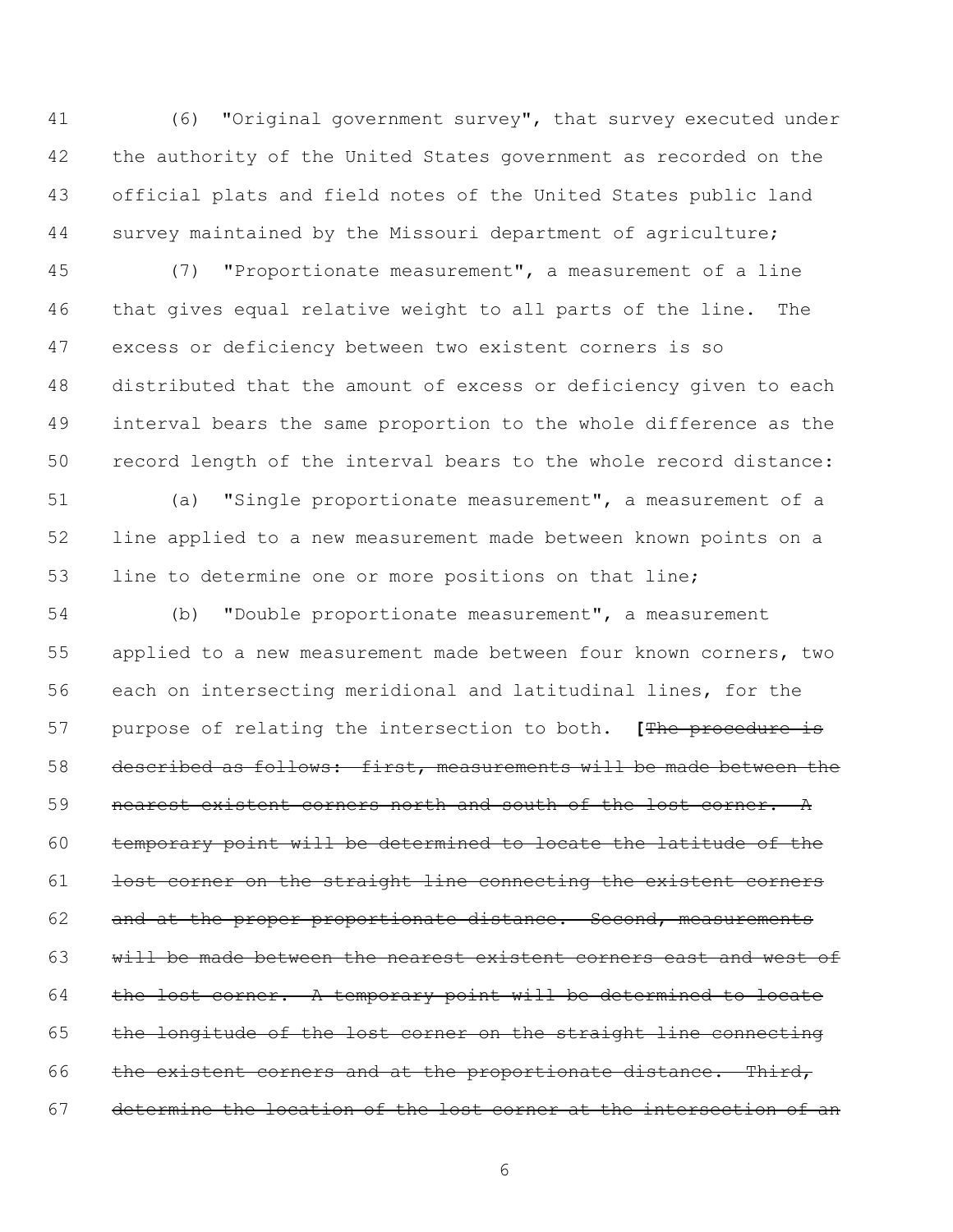east-west line through the point determining the latitude of the 69 lost corner with a north-south line through the point determining the longitude of the lost corner.**]** When the total length of the line between the nearest existing corners was not measured in the original government survey, the record distance from one existing corner to the lost corner will be used instead of the proportionate distance. This exception will apply to either or both of the east-west or north-south lines;

 (8) "Record distance", the distance or length as shown on the original government survey. In determining record distances, consideration shall be given as to whether the distance was measured on a random or true line.

60.315. The following rules for the reestablishment of lost corners shall be applied only when it is determined that the corner is lost: (The rules utilize proportional measurement which harmonizes surveying practice with legal and equitable considerations. This plan of relocating a lost corner is always employed unless it can be shown that the corner so located is in substantial disagreement with the general scheme of the original government survey as monumented. In such cases the surveyor shall use procedures that produce results consistent with the original survey of that township.)

 (1) Existent original corners shall not be disturbed. Consequently, discrepancies between the new and record measurements shall not in any manner affect the measurements beyond the existent corners; but the differences shall be distributed proportionately within the several intervals along the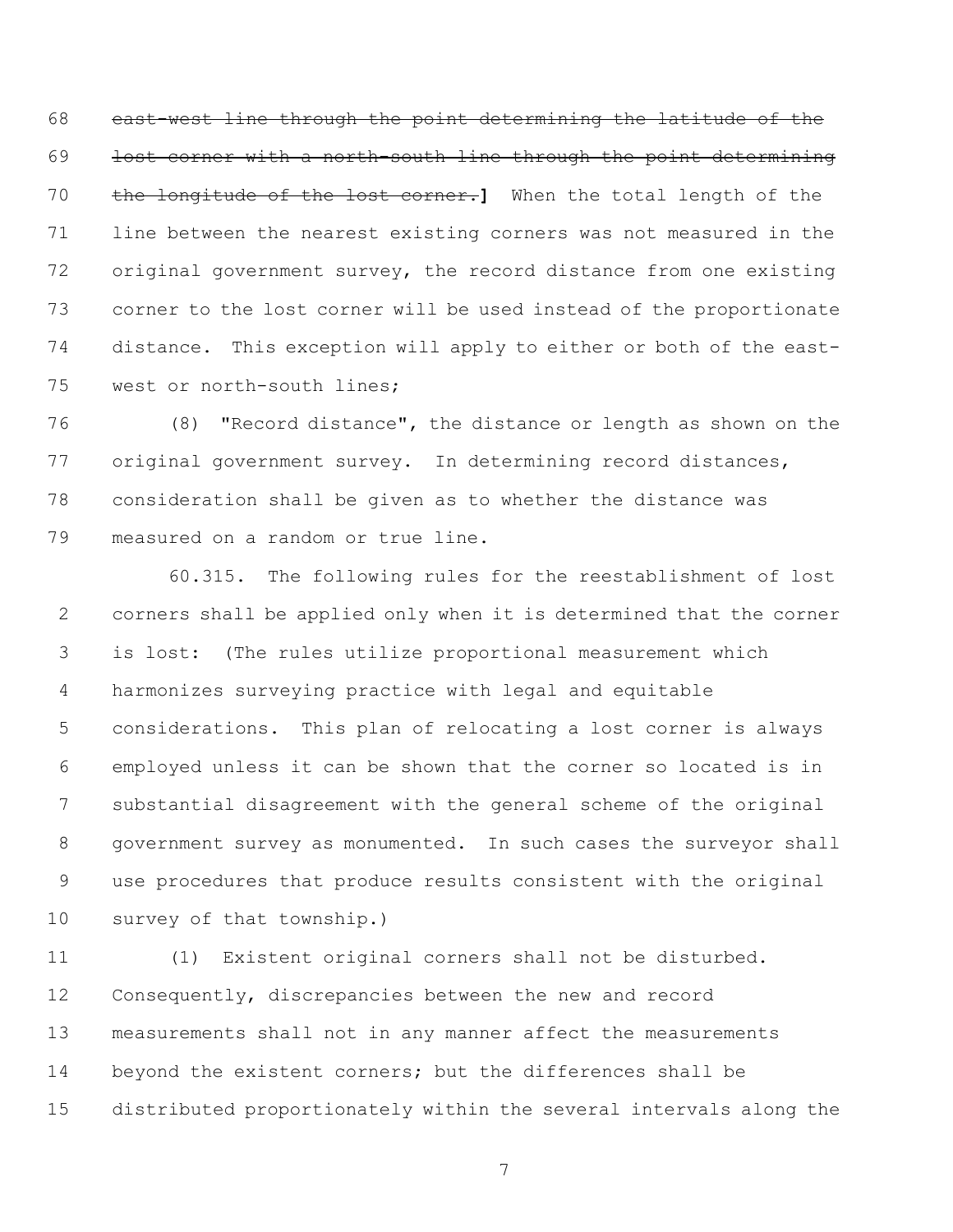16 line between the corners;

 (2) Standard parallels shall be given precedence over other township exteriors, and, ordinarily, the latter shall be given precedence over subdivisional lines; section corners shall be located or reestablished before the position of lost quarter-21 section corners can be determined;

 (3) Lost township corners common to four townships shall be reestablished by double proportionate measurement between the nearest existent corners on opposite sides of the lost township corner;

 (4) Lost township corners located on standard parallels and common only to two townships shall be reestablished by single proportionate measurement between the nearest existent corners on opposite sides of the lost township corner on the standard parallel;

 (5) **[**Lost standard corners shall be reestablished on a standard or correction line by single proportionate measurement on 33 the line connecting the nearest identified standard or closing corners on opposite sides of the lost corner or corners, as the case may be;

 (6) All lost section and quarter-section corners on the township boundary lines shall be reestablished by single proportionate measurement between the nearest existent corners on opposite sides of the lost corner according to the conditions 40 represented upon the original government plat; (7)**]** Lost corners on township exteriors, excluding corners

referenced in subdivision (3) of this section, whether they are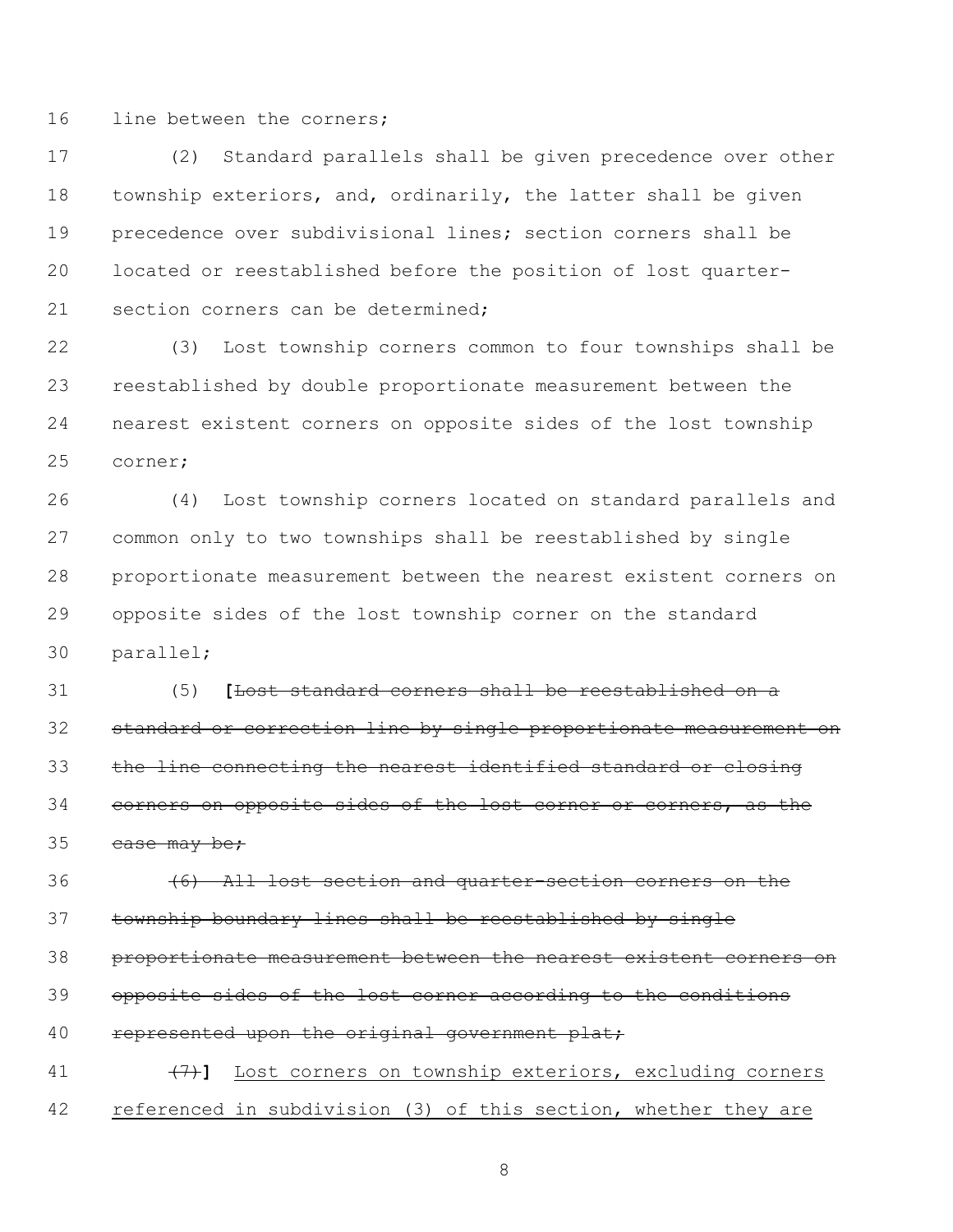standard or closing corners, shall be reestablished by single proportionate measurement on the line connecting the next nearest existent standard or closing corner on opposite sides of the lost corner;

 (6) A lost interior corner of four sections shall be reestablished by double proportionate measurement;

 **[**(8) A lost closing corner shall be reestablished on the true 50 line that was closed upon, and at the proper proportional interval 51 between the nearest existent corners on opposite sides of the lost 52 corner;

 (9)**]** (7) All lost quarter-section corners on the section boundaries within the township shall be reestablished by single proportionate measurement between the adjoining section corners, after the section corners have been identified or reestablished; and

 **[**(10)**]** (8) Where a line has been terminated with a measurement in one direction only, a lost corner shall be reestablished by record bearing and distance, counting from the nearest regular corner, the latter having been duly identified or reestablished.

60.345. The quarter-section corners of sections south of the township line and east of the range line, and not established by the original government survey will be established according to the conditions represented upon the official government plat using single proportionate measurement between the **[**adjoining**]** section corners belonging to the same section as the quarter-section corner being established, the section corners having first been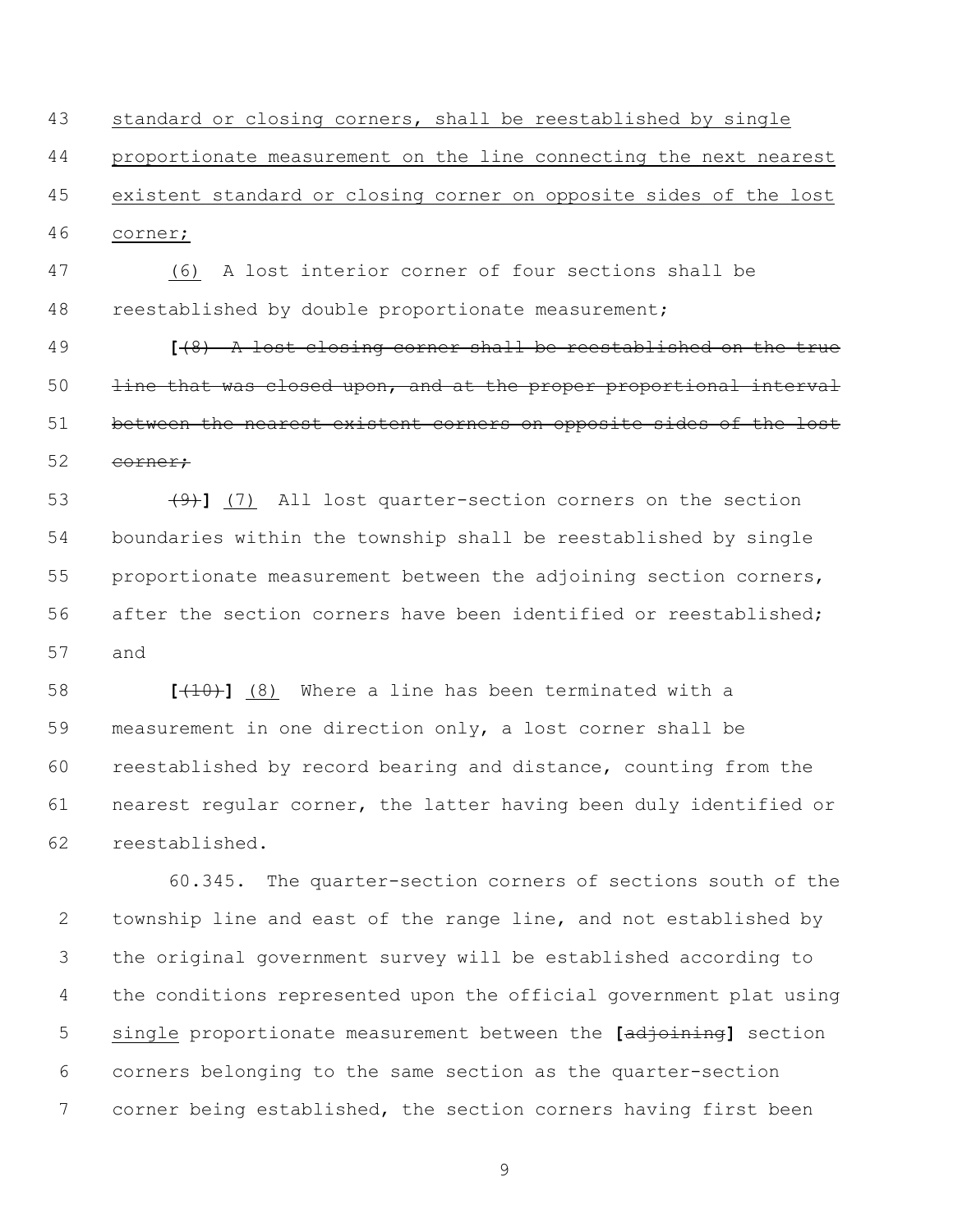8 identified or reestablished. The proportional position shall be offset, if necessary, in a cardinal direction to the true line defined by the nearest adjacent corners on opposite sides of the quarter-section corner to be established.

135.305. A Missouri wood energy producer shall be eligible for a tax credit on taxes otherwise due under chapter 143, except sections 143.191 to 143.261, as a production incentive to produce processed wood products in a qualified wood-producing facility using Missouri forest product residue. The tax credit to the wood energy producer shall be five dollars per ton of processed material. The credit may be claimed for a period of five years and is to be a tax credit against the tax otherwise due. No new tax credits, provided for under sections 135.300 to 135.311, shall be authorized after June 30, **[**2020**]** 2024. In no event shall the aggregate amount of all tax credits allowed under sections 135.300 to 135.311 exceed six million dollars in any given fiscal year. There shall be no tax credits authorized under sections 135.300 to 135.311 unless an appropriation is made for such tax credits.

135.686. 1. This section shall be known and may be cited as the "Meat Processing Facility Investment Tax Credit Act".

2. As used in this section, the following terms mean:

 (1) "Authority", the agricultural and small business development authority established in chapter 348;

 (2) "Meat processing facility", any commercial plant, as defined under section 265.300, at which livestock are slaughtered or at which meat or meat products are processed for sale commercially and for human consumption;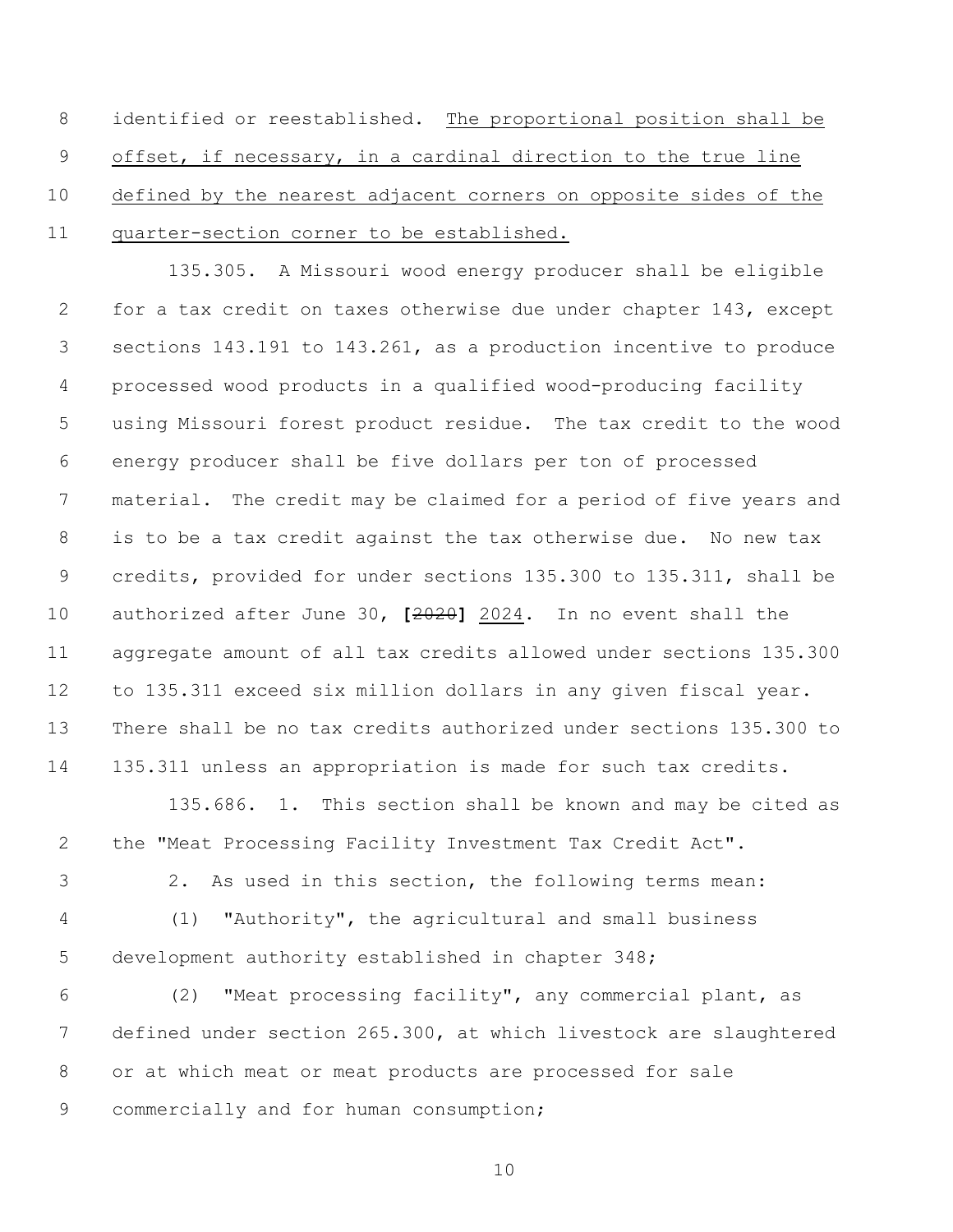(3) "Meat processing modernization or expansion", constructing, improving, or acquiring buildings or facilities, or acquiring equipment for meat processing including the following, if used exclusively for meat processing and if acquired and placed in service in this state during tax years beginning on or after January 1, 2017, but ending on or before December 31, **[**2021**]** 2024: (a) Building construction including livestock handling, product intake, storage, and warehouse facilities; 18 (b) Building additions; (c) Upgrades to utilities including water, electric, heat, refrigeration, freezing, and waste facilities; (d) Livestock intake and storage equipment; (e) Processing and manufacturing equipment including cutting equipment, mixers, grinders, sausage stuffers, meat smokers, curing equipment, cooking equipment, pipes, motors, pumps, and valves; (f) Packaging and handling equipment including sealing, bagging, boxing, labeling, conveying, and product movement equipment; (g) Warehouse equipment including storage and curing racks; (h) Waste treatment and waste management equipment including tanks, blowers, separators, dryers, digesters, and equipment that uses waste to produce energy, fuel, or industrial products; (i) Computer software and hardware used for managing the claimant's meat processing operation including software and hardware related to logistics, inventory management, production 36 plant controls, and temperature monitoring controls; and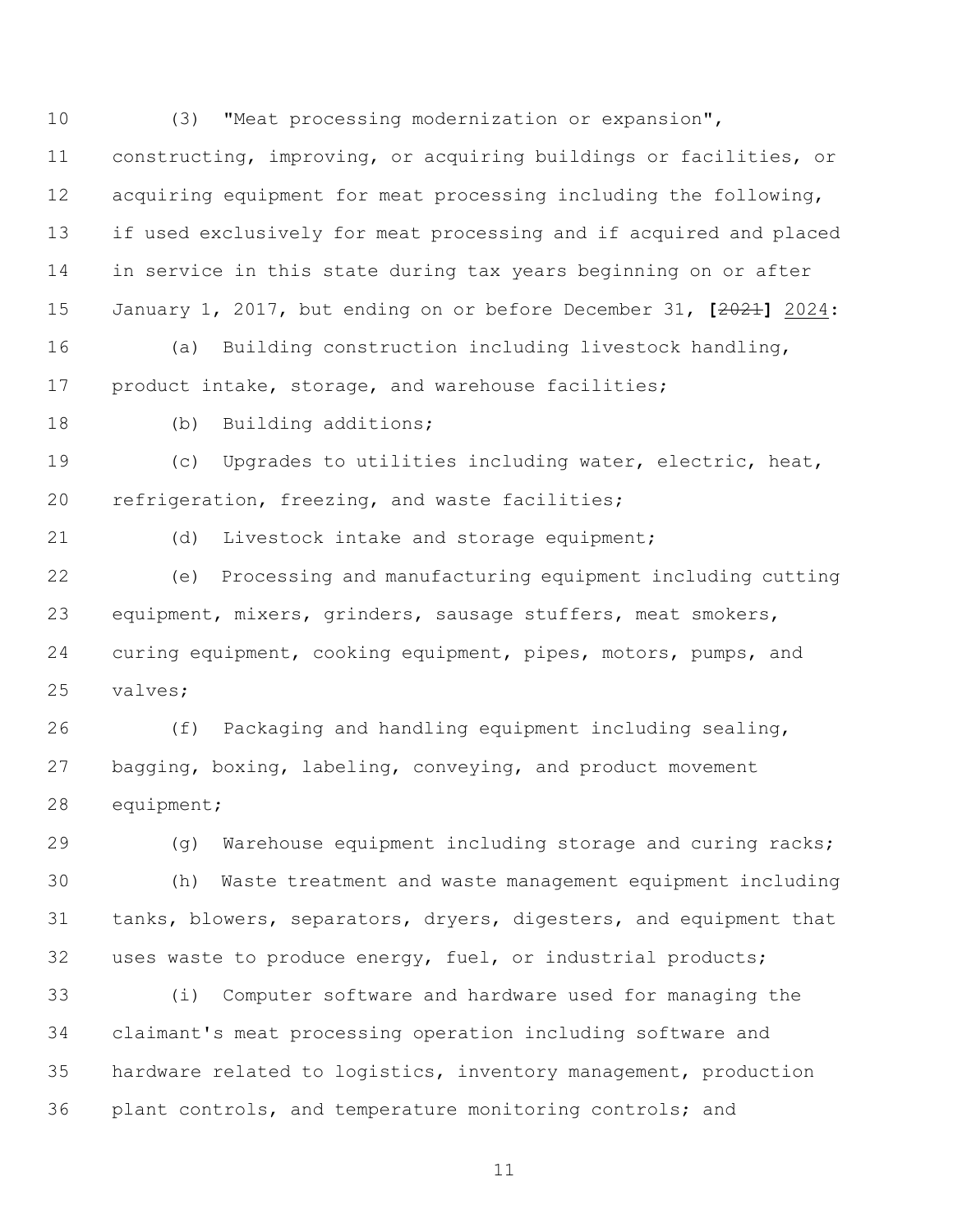(j) Construction or expansion of retail facilities or the purchase or upgrade of retail equipment for the commercial sale of meat products if the retail facility is located at the same 40 location as the meat processing facility;

 (4) "Tax credit", a credit against the tax otherwise due under chapter 143, excluding withholding tax imposed under 43 sections 143.191 to 143.265, or otherwise due under chapter 147;

(5) "Taxpayer", any individual or entity who:

 (a) Is subject to the tax imposed under chapter 143, excluding withholding tax imposed under sections 143.191 to 47 143.265, or the tax imposed under chapter 147;

 (b) In the case of an individual, is a resident of this state 49 as verified by a 911 address or, in the absence of a 911 system, a physical address; and

 (c) Owns a meat processing facility located in this state and employs a combined total of fewer than five hundred individuals in all meat processing facilities owned by the individual or entity in this country;

 (6) "Used exclusively", used to the exclusion of all other uses except for use not exceeding five percent of total use.

57 3. For all tax years beginning on or after January 1, 2017, but ending on or before December 31, **[**2021**]** 2024, a taxpayer shall be allowed a tax credit for meat processing modernization or expansion related to the taxpayer's meat processing facility. The tax credit amount shall be equal to twenty-five percent of the amount the taxpayer paid in the tax year for meat processing modernization or expansion.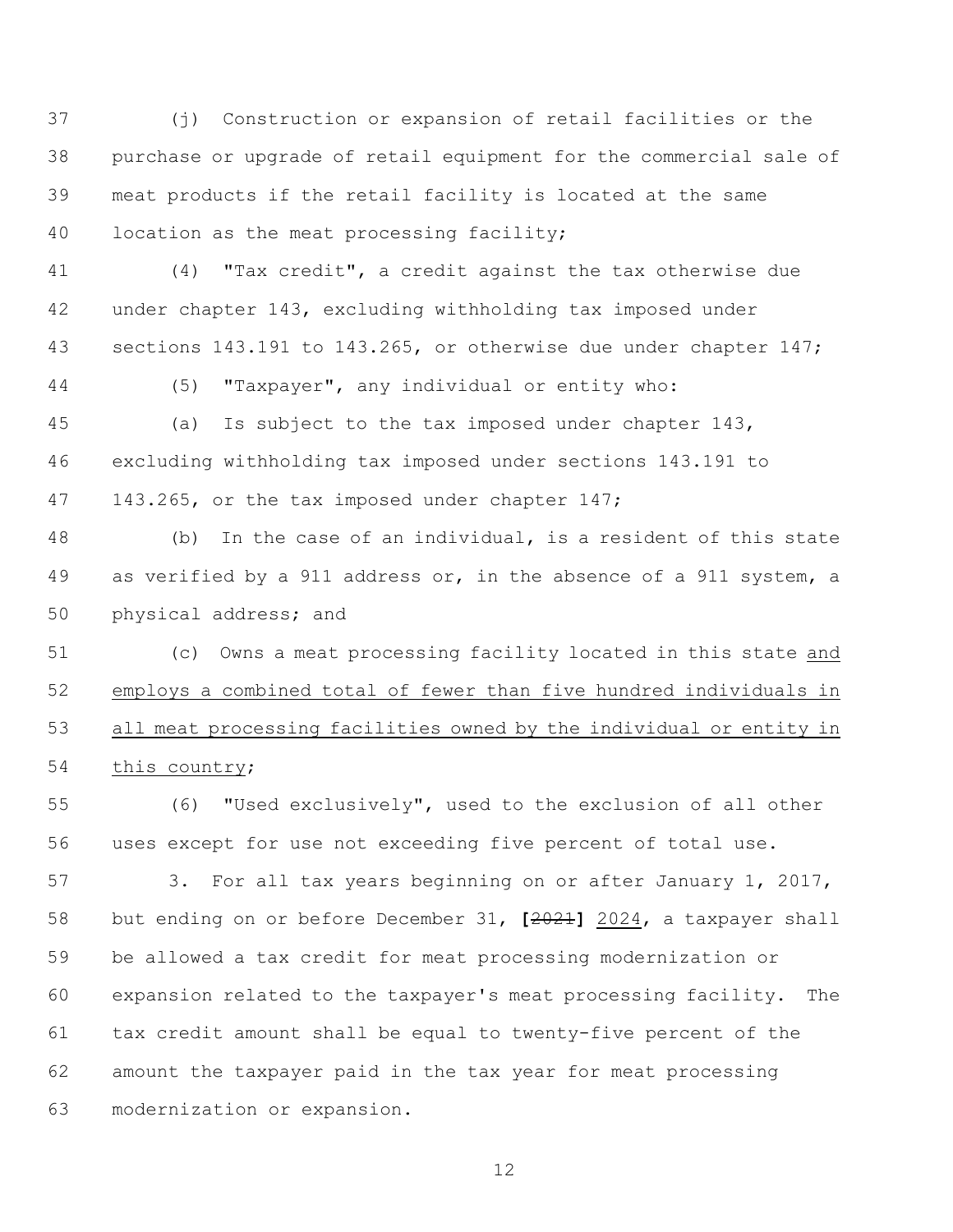4. The amount of the tax credit claimed shall not exceed the amount of the taxpayer's state tax liability for the tax year for which the credit is claimed. No tax credit claimed under this section shall be refundable. The tax credit shall be claimed in the tax year in which the meat processing modernization or expansion expenses were paid, but any amount of credit that the taxpayer is prohibited by this section from claiming in a tax year may be carried forward to any of the taxpayer's four subsequent tax years. The total amount of tax credits that any taxpayer may claim shall not exceed seventy-five thousand dollars per year. If two or more persons own and operate the meat processing facility, each person may claim a credit under this section in proportion to **[**his or her**]** such person's ownership interest; except that, the aggregate amount of the credits claimed by all persons who own and operate the meat processing facility shall not exceed seventy-five thousand dollars per year. The amount of tax credits authorized in this section **[**and section 135.679**]** in a calendar year shall not exceed two million dollars. Tax credits shall be issued on an as- received application basis until the calendar year limit is reached. Any credits not issued in any calendar year shall expire 84 and shall not be issued in any subsequent year.

 5. To claim the tax credit allowed under this section, the taxpayer shall submit to the authority an application for the tax credit on a form provided by the authority and any application fee imposed by the authority. The application shall be filed with the authority at the end of each calendar year in which a meat processing modernization or expansion project was completed and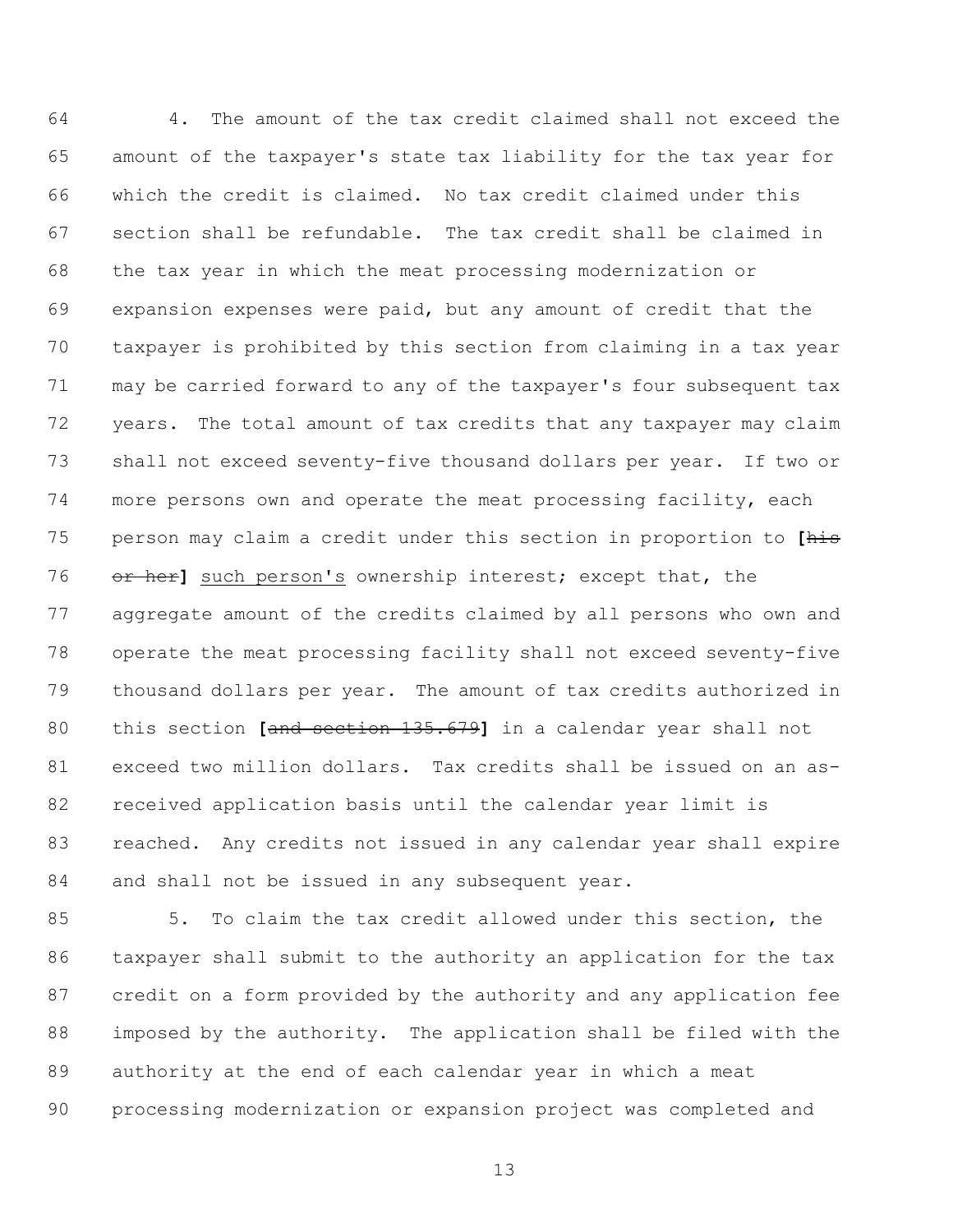for which a tax credit is claimed under this section. The application shall include any certified documentation, proof of meat processing modernization or expansion, and any other information required by the authority. All required information obtained by the authority shall be confidential and not disclosed 96 except by court order, subpoena, or as otherwise provided by law. If the taxpayer and the meat processing modernization or expansion meet all criteria required by this section and approval is granted by the authority, the authority shall issue a tax credit certificate in the appropriate amount. Tax credit certificates issued under this section may be assigned, transferred, sold, or otherwise conveyed, and the new owner of the tax credit certificate shall have the same rights in the tax credit as the original taxpayer. If a tax credit certificate is assigned, transferred, sold, or otherwise conveyed, a notarized endorsement shall be filed with the authority specifying the name and address of the new owner of the tax credit certificate and the value of the tax credit.

 6. Any information provided under this section shall be confidential information, to be shared with no one except state and federal animal health officials, except as provided in subsection 5 of this section.

 7. The authority shall promulgate rules establishing a process for verifying that a facility's modernization or expansion for which tax credits were allowed under this section has in fact expanded the facility's production within three years of the issuance of the tax credit and if not, the authority shall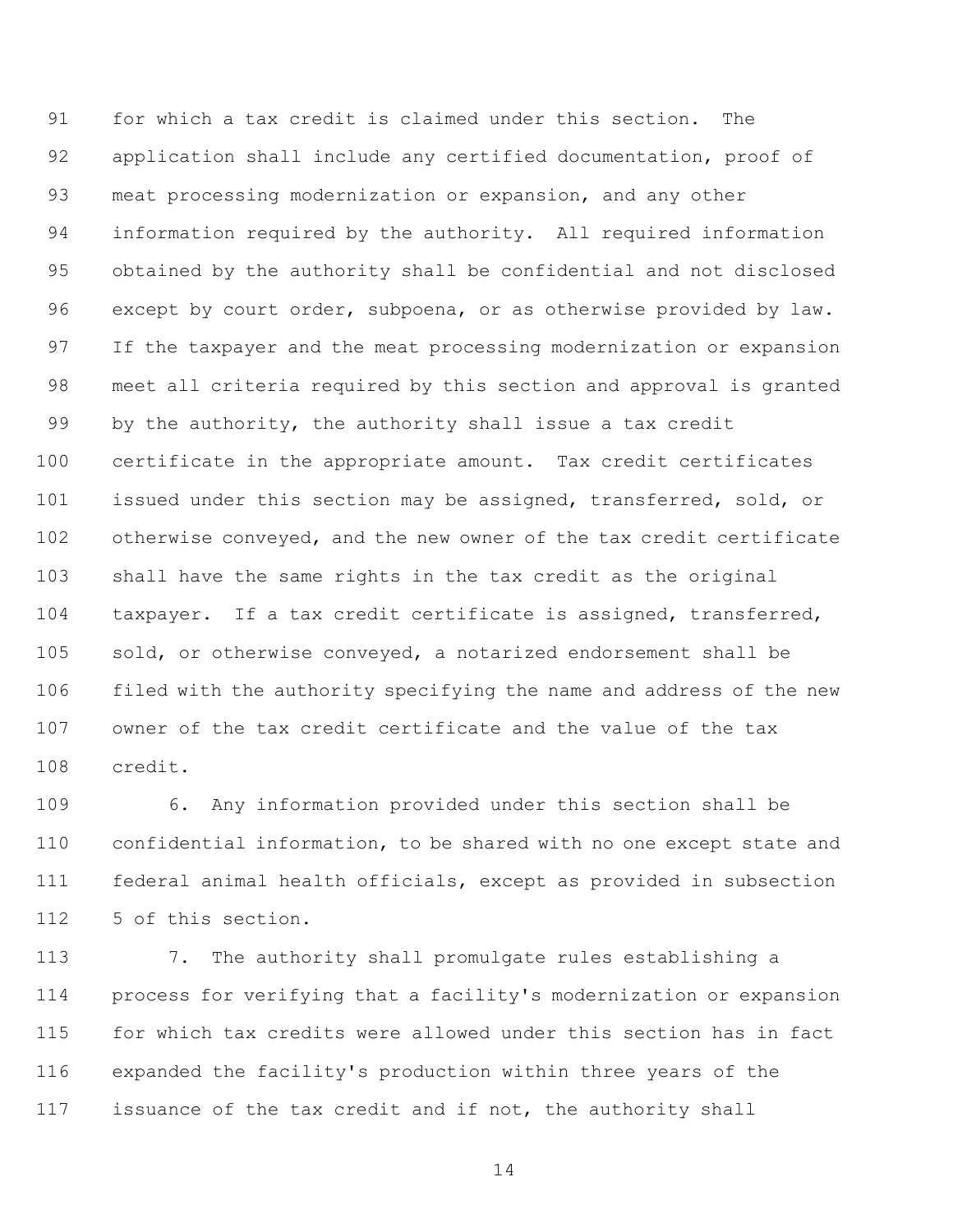promulgate through rulemaking a process by which the taxpayer shall repay the authority an amount equal to that of the tax credit allowed.

121 8. The authority shall, at least annually, submit a report to the Missouri general assembly reviewing the costs and benefits of the program established under this section.

 9. The authority may promulgate rules to implement the provisions of this section. Any rule or portion of a rule, as that term is defined in section 536.010, that is created under the authority delegated in this section shall become effective only if it complies with and is subject to all of the provisions of chapter 536 and, if applicable, section 536.028. This section and chapter 536 are nonseverable and if any of the powers vested with the general assembly pursuant to chapter 536 to review, to delay the effective date, or to disapprove and annul a rule are subsequently held unconstitutional, then the grant of rulemaking authority and any rule proposed or adopted after August 28, 2016, shall be invalid and void.

 10. This section shall not be subject to the Missouri sunset act, sections 23.250 to 23.298.

135.755. 1. For the purposes of this section, the following 2 terms shall mean: (1) "Department", the Missouri department of revenue; (2) "Distributor", a person, firm, or corporation doing 5 business in this state that: (a) Produces, refines, blends, compounds, or manufactures

motor fuel;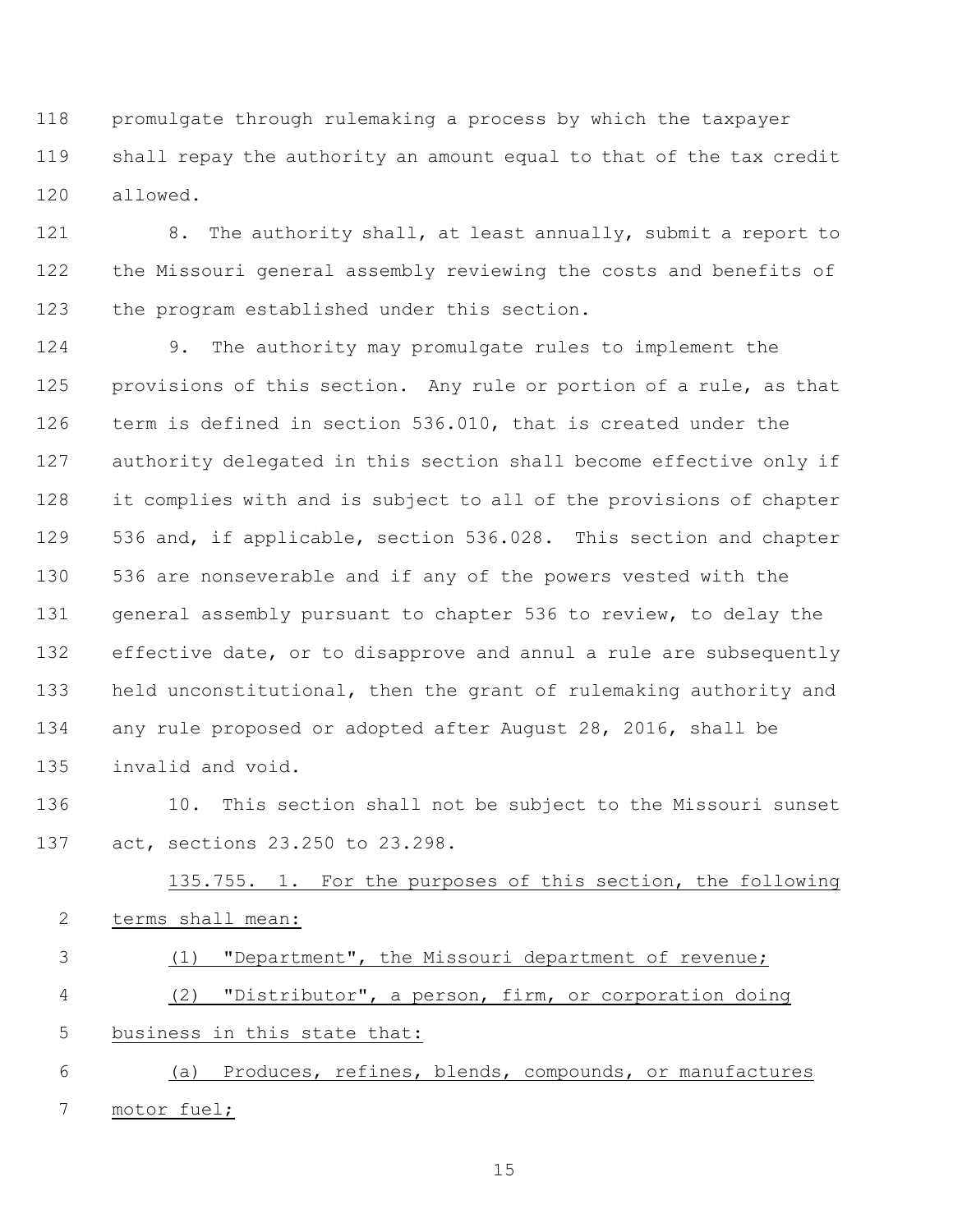| 8           | Imports motor fuel into the state; or<br>(b)                        |
|-------------|---------------------------------------------------------------------|
| $\mathsf 9$ | Is engaged in distribution of motor fuel;<br>(C)                    |
| 10          | (3) "Higher ethanol blend", a fuel capable of being dispensed       |
| 11          | directly into motor vehicle fuel tanks for consumption that is      |
| 12          | comprised of at least fifteen percent but not more than eighty-five |
| 13          | percent ethanol;                                                    |
| 14          | (4) "Retail dealer", a person, firm, or corporation doing           |
| 15          | business in this state that owns or operates a retail service       |
| 16          | station in this state;                                              |
| 17          | "Retail service station", a location in this state from<br>(5)      |
| 18          | which higher ethanol blend is sold to the general public and is     |
| 19          | dispensed directly into motor vehicle fuel tanks for consumption.   |
| 20          | 2. For all tax years beginning on or after January 1, 2023, a       |
| 21          | retail dealer that sells higher ethanol blend at such retail        |
| 22          | dealer's retail service station or a distributor that sells higher  |
| 23          | ethanol blend directly to the final user located in this state      |
| 24          | shall be allowed a tax credit to be taken against the retail        |
| 25          | dealer's or distributor's state income tax liability. The amount    |
| 26          | of the credit shall equal five cents per gallon of higher ethanol   |
| 27          | blend sold by the retail dealer and dispensed through metered pumps |
| 28          | at the retail dealer's retail service station or by a distributor   |
| 29          | directly to the final user located in this state during the tax     |
| 30          | year in which the tax credit is claimed. Tax credits authorized     |
| 31          | pursuant to this section shall not be transferred, sold, or         |
| 32          | assigned. If the amount of the tax credit exceeds the taxpayer's    |
| 33          | state tax liability, the difference shall not be refundable but may |
| 34          | be carried forward to any of the five subsequent tax years.<br>The  |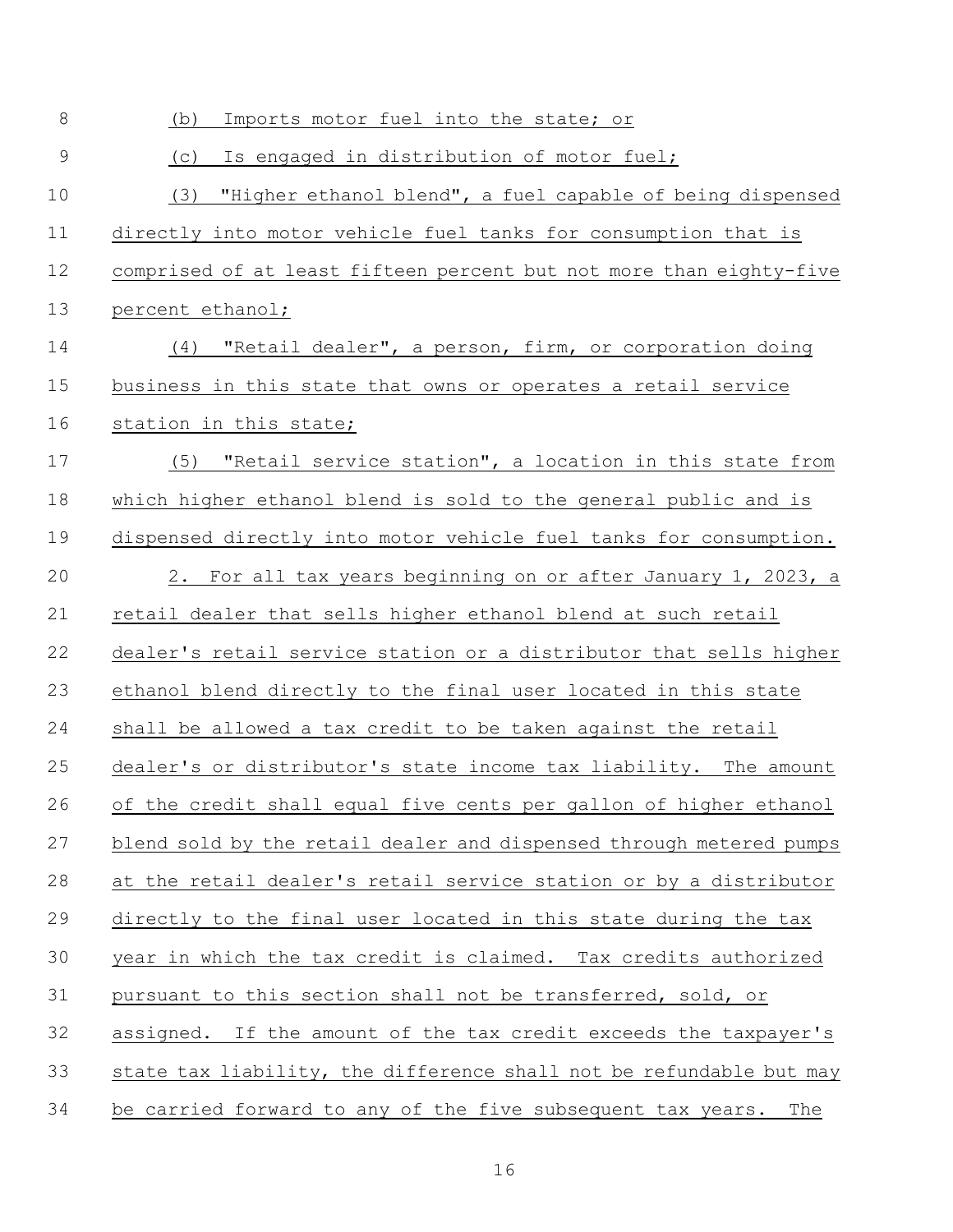| 35 | total amount of tax credits authorized pursuant to this section for |
|----|---------------------------------------------------------------------|
| 36 | any given fiscal year shall not exceed five million dollars.        |
| 37 | 3. In the event the total amount of tax credits claimed under       |
| 38 | this section exceeds the amount of available tax credits, the tax   |
| 39 | credits shall be apportioned among all eligible retail dealers and  |
| 40 | distributors claiming a tax credit by April fifteenth, or as        |
| 41 | directed by section 143.851, of the fiscal year in which the tax    |
| 42 | credit is claimed.                                                  |
| 43 | The tax credit allowed by this section shall be claimed by<br>4.    |
| 44 | such taxpayer at the time such taxpayer files a return and shall be |
| 45 | applied against the income tax liability imposed by chapter 143,    |
| 46 | excluding the withholding tax imposed by sections 143.191 to        |
| 47 | 143.265, after reduction for all other credits allowed thereon.     |
| 48 | The department may require any documentation it deems necessary to  |
| 49 | implement the provisions of this section.                           |
| 50 | 5.<br>The department shall promulgate rules to implement the        |
| 51 | provisions of this section. Any rule or portion of a rule, as that  |
| 52 | term is defined in section 536.010, that is created under the       |
| 53 | authority delegated in this section shall become effective only if  |
| 54 | it complies with and is subject to all of the provisions of chapter |
| 55 | 536 and, if applicable, section 536.028. This section and chapter   |
| 56 | 536 are nonseverable, and if any of the powers vested with the      |
| 57 | general assembly pursuant to chapter 536 to review, to delay the    |
| 58 | effective date, or to disapprove and annul a rule are subsequently  |
| 59 | held unconstitutional, then the grant of rulemaking authority and   |
| 60 | any rule proposed or adopted after August 28, 2022, shall be        |
| 61 | invalid and void.                                                   |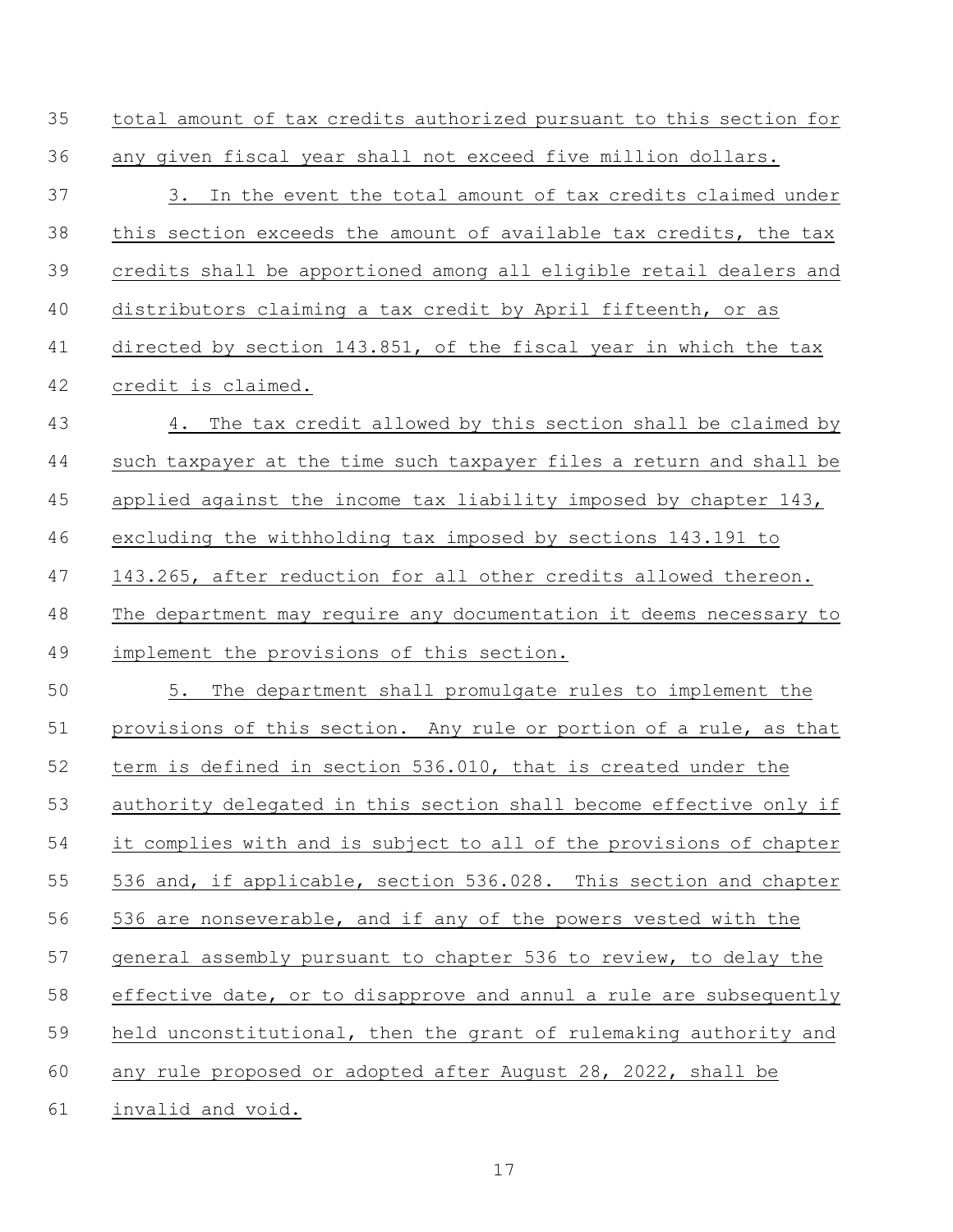| 62            | Under section 23.253 of the Missouri sunset act:<br>6.             |
|---------------|--------------------------------------------------------------------|
| 63            | The provisions of this section shall automatically<br>(1)          |
| 64            | sunset on December 31, 2024, unless reauthorized by an act of the  |
| 65            | general assembly; and                                              |
| 66            | If such program is reauthorized, the program authorized<br>(2)     |
| 67            | under this section shall automatically sunset twelve years after   |
| 68            | the effective date of the reauthorization of this section; and     |
| 69            | This section shall terminate on September first of the<br>(3)      |
| 70            | calendar year immediately following the calendar year in which the |
| 71            | program authorized under this section is sunset.                   |
|               | 135.775. 1. As used in this section, the following terms           |
| $\mathbf{2}$  | mean:                                                              |
| $\mathcal{S}$ | "Biodiesel blend", a blend of diesel fuel and biodiesel<br>(1)     |
| 4             | fuel of at least five percent and not more than twenty percent for |
| 5             | on-road and off-road diesel-fueled vehicle use;                    |
| 6             | "Biodiesel fuel", a renewable, biodegradable, mono alkyl<br>(2)    |
| 7             | ester combustible liquid fuel that is derived from agricultural    |
| 8             | and other plant oils or animal fats and that meets the most recent |
| 9             | version of the ASTM International D6751 Standard Specification for |
| 10            | Biodiesel Fuel Blend Stock. A fuel shall be deemed to be biodiesel |
| 11            | fuel if the fuel consists of a pure B100 or B99 ratio. Biodiesel   |
| 12            | produced from palm oil is not biodiesel fuel for the purposes of   |
| 13            | this section unless the palm oil is contained within waste oil and |
| 14            | grease collected within the United States;                         |
| 15            | (3) "B99", a blend of ninety-nine percent biodiesel fuel that      |
| 16            | meets the most recent version of the ASTM International D6751      |
| 17            | Standard Specification for Biodiesel Fuel Blend Stock with a       |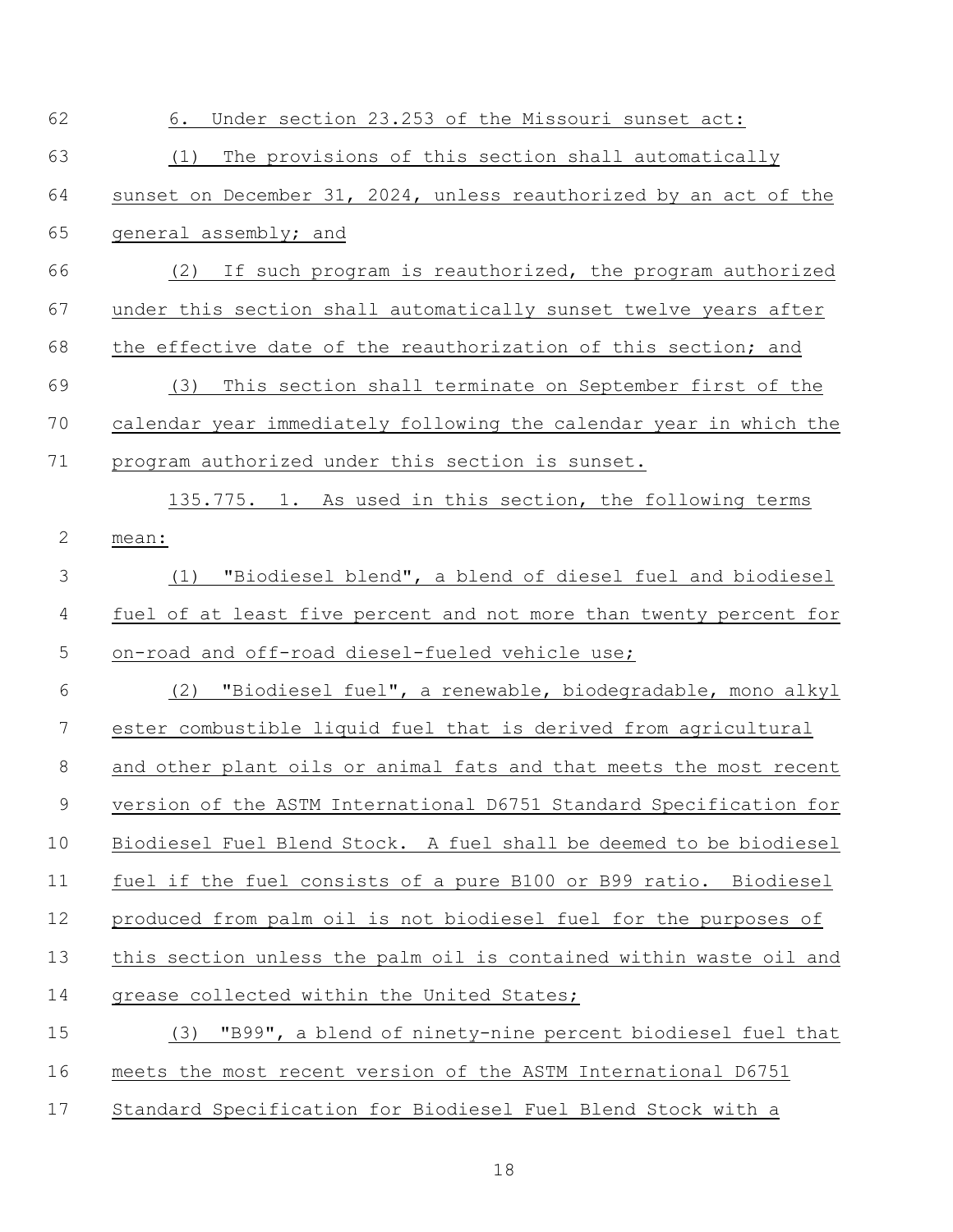| 18 | minimum of one-tenth of one percent and maximum of one percent      |
|----|---------------------------------------------------------------------|
| 19 | diesel fuel that meets the most recent version of the ASTM          |
| 20 | International D975 Standard Specification for Diesel Fuel;          |
| 21 | "Department", the Missouri department of revenue;<br>(4)            |
| 22 | "Distributor", a person, firm, or corporation doing<br>(5)          |
| 23 | business in this state that:                                        |
| 24 | (a) Produces, refines, blends, compounds, or manufactures           |
| 25 | motor fuel;                                                         |
| 26 | Imports motor fuel into the state; or<br>(b)                        |
| 27 | Is engaged in distribution of motor fuel;<br>(C)                    |
| 28 | "Retail dealer", a person, firm, or corporation doing<br>(6)        |
| 29 | business in this state that owns or operates a retail service       |
| 30 | station in this state;                                              |
| 31 | "Retail service station", a location in this state from<br>(7)      |
| 32 | which biodiesel blend is sold to the general public and is          |
| 33 | dispensed directly into motor vehicle fuel tanks for consumption    |
| 34 | at retail.                                                          |
| 35 | 2. For all tax years beginning on or after January 1, 2023, a       |
| 36 | retail dealer that sells a biodiesel blend at a retail service      |
| 37 | station or a distributor that sells a biodiesel blend directly to   |
| 38 | the final user located in this state shall be allowed a tax credit  |
| 39 | to be taken against the retail dealer or distributor's state income |
| 40 | tax liability. The amount of the credit shall be equal to:          |
| 41 | Two cents per gallon of biodiesel blend of at least five<br>(1)     |
| 42 | percent but not more than ten percent sold by the retail dealer at  |
| 43 | a retail service station or by a distributor directly to the final  |
| 44 | user located in this state during the tax year in which the tax     |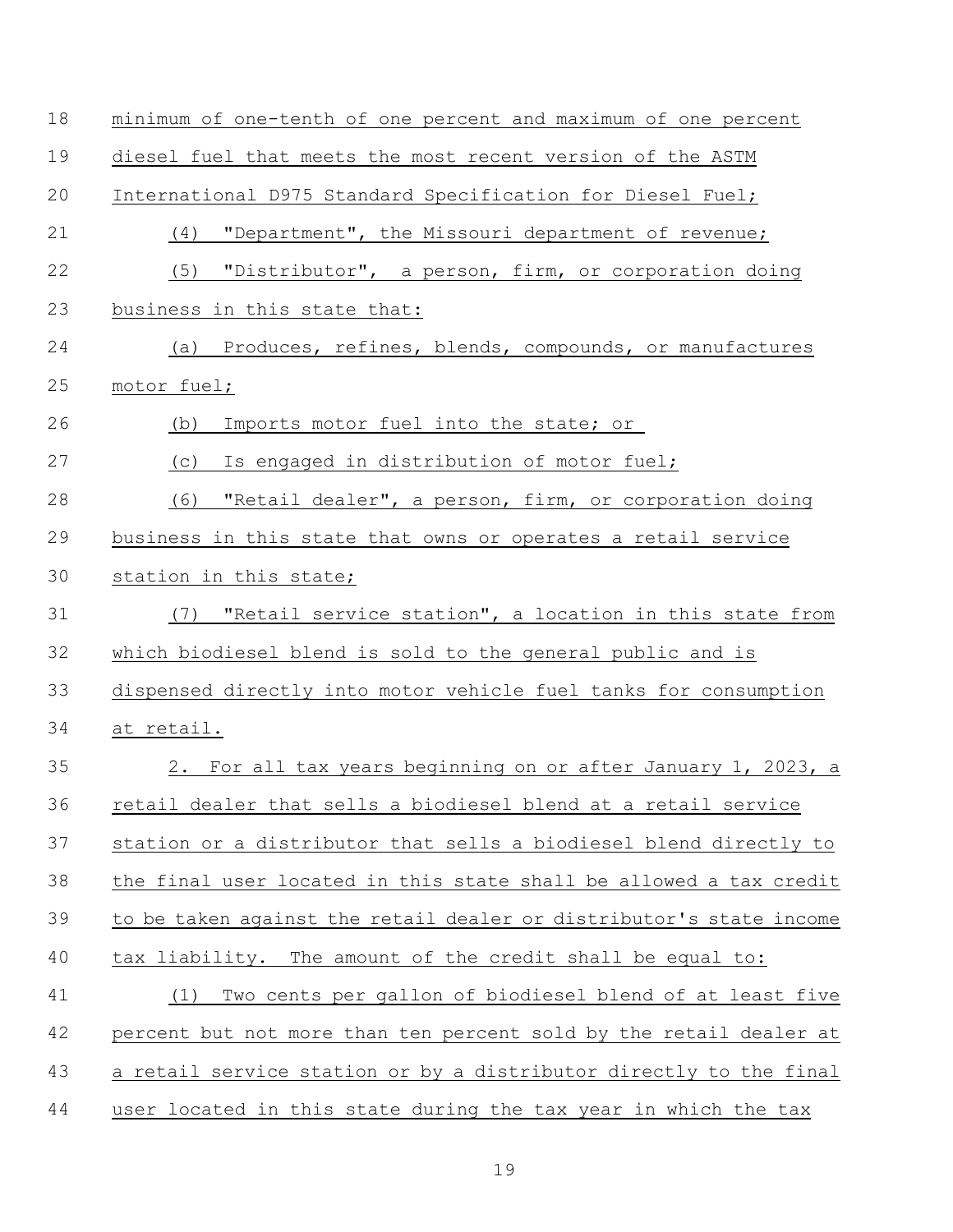credit is claimed; and

 (2) Five cents per gallon of biodiesel blend in excess of ten percent but not more than twenty percent sold by the retail dealer at a retail service station or by a distributor directly to the final user located in this state during the tax year in which the tax credit is claimed. 3. Tax credits authorized under this section shall not be transferred, sold, or assigned. If the amount of the tax credit exceeds the taxpayer's state tax liability, the difference shall be refundable. The total amount of tax credits authorized under this section for any given fiscal year shall not exceed sixteen million dollars. 4. In the event the total amount of tax credits claimed under this section exceeds the amount of available tax credits, the tax credits shall be apportioned among all eligible retail dealers and distributors claiming a tax credit by April fifteenth, or as directed by section 143.851, of the fiscal year in which the tax credit is claimed. 5. The tax credit allowed by this section shall be claimed by such taxpayer at the time such taxpayer files a return and shall be

applied against the income tax liability imposed by chapter 143,

excluding the withholding tax imposed by sections 143.191 to

143.265, after reduction for all other credits allowed thereon.

The department may require any documentation it deems necessary to

administer the provisions of this section.

 6. Notwithstanding any other provision of law to contrary, if the tax credit cap in this section is not met, the remaining amount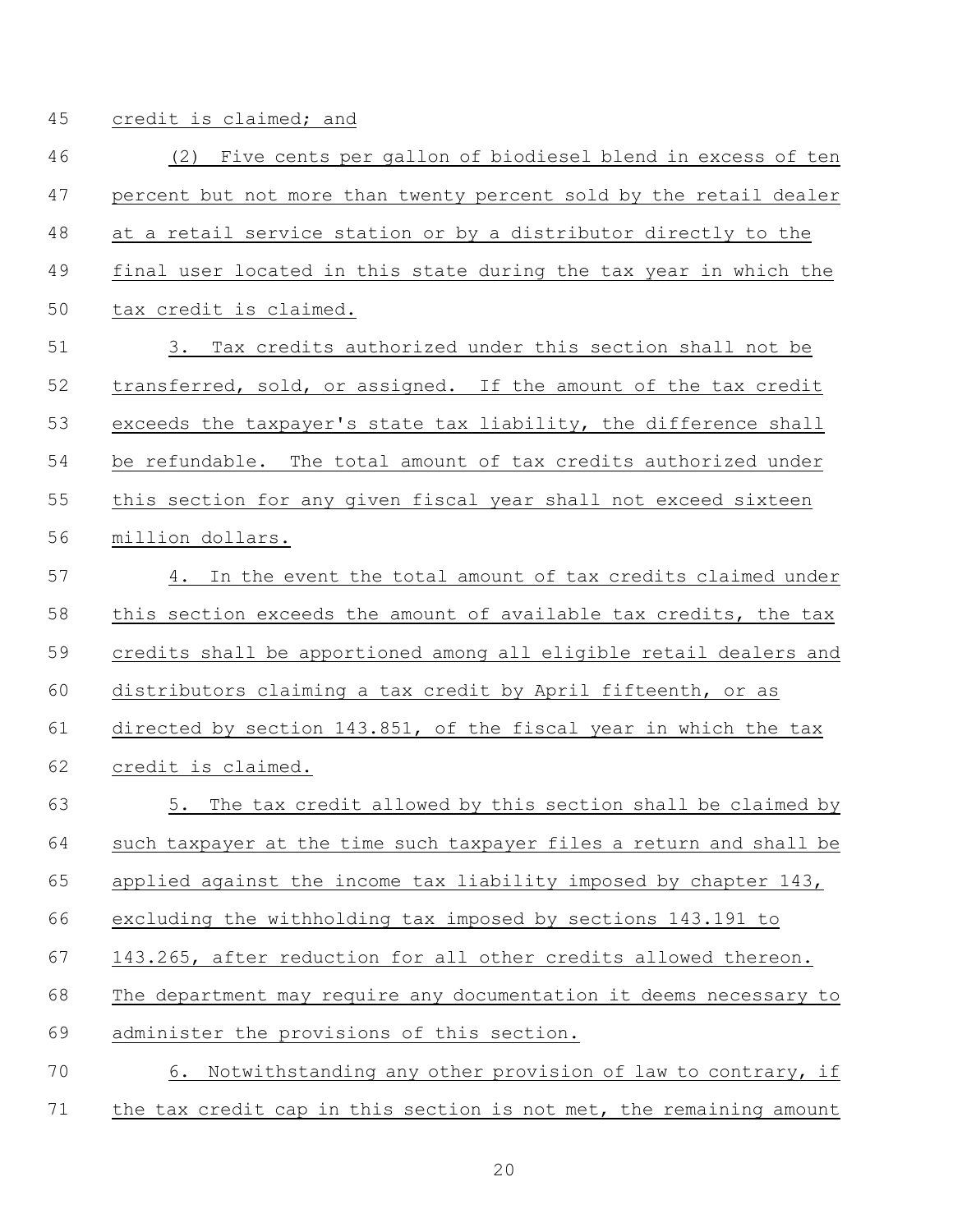of tax credits available to claim shall be applied to the tax credit in section 135.778 if the tax credit cap in section 135.778 has been met.

 7. Notwithstanding the provisions of section 32.057 to the contrary, the department may work with the division of weights and measures within the department of agriculture to validate that the biodiesel blend a retail dealer or distributor claims for the tax credit authorized under this section contains a sufficient

# percentage of biodiesel fuel.

81 8. The department shall promulgate rules to implement and 82 administer the provisions of this section. Any rule or portion of a rule, as that term is defined in section 536.010, that is created pursuant to the authority delegated in this section shall become effective only if it complies with and is subject to all of the provisions of chapter 536 and, if applicable, section 536.028. 87 This section and chapter 536 are nonseverable, and if any of the powers vested with the general assembly pursuant to chapter 536 to review, to delay the effective date, or to disapprove and annul a 90 rule are subsequently held unconstitutional, then the grant of rulemaking authority and any rule proposed or adopted after August 28, 2022, shall be invalid and void. 9. Under section 23.253 of the Missouri sunset act: (1) The provisions of the new program authorized under this section shall automatically sunset on December 31, 2024, unless

96 reauthorized by an act of the general assembly;

 (2) If such program is reauthorized, the program authorized under this section shall automatically sunset twelve years after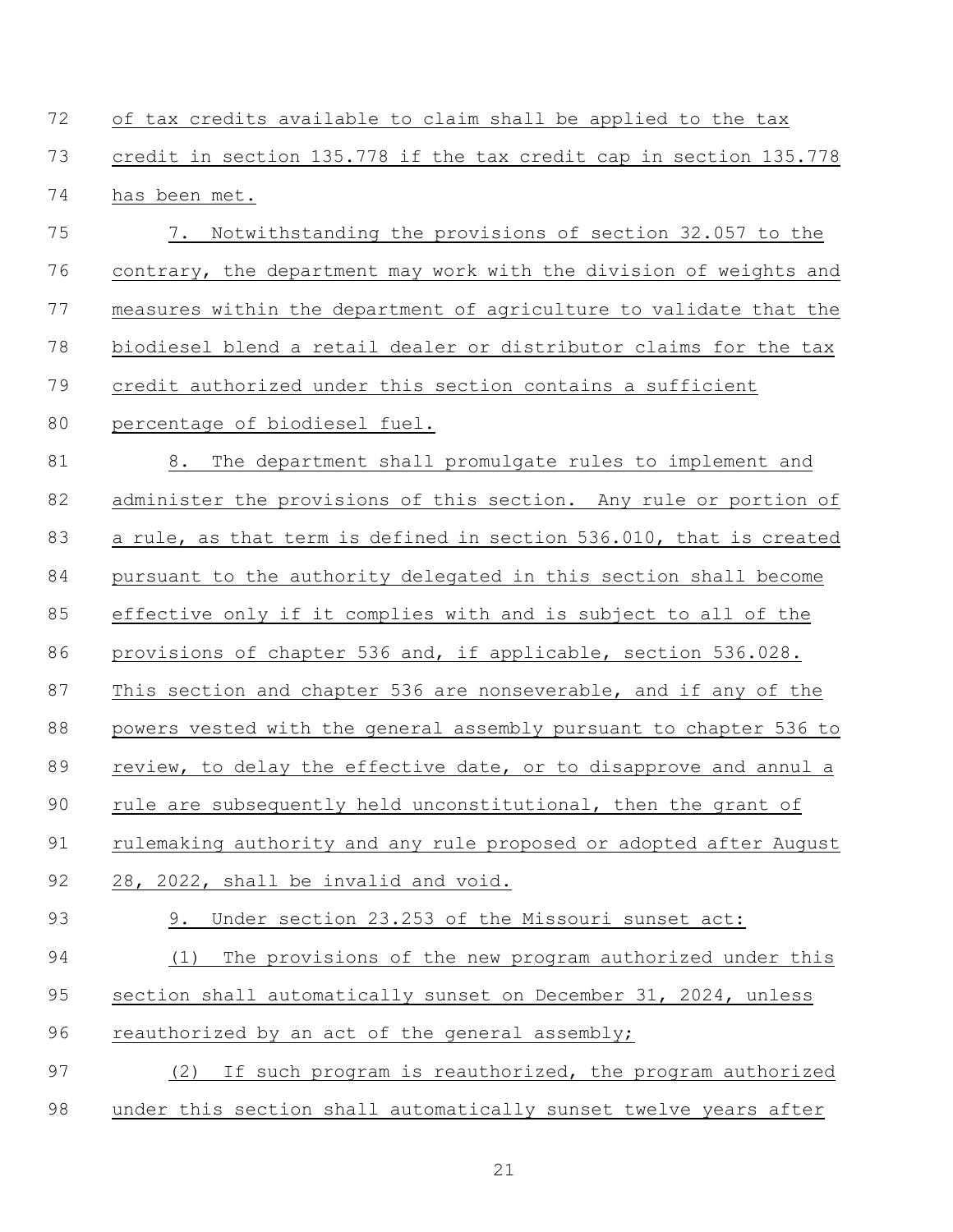| 99             | the effective date of the reauthorization of this section; and      |
|----------------|---------------------------------------------------------------------|
| 100            | This section shall terminate on September first of the<br>(3)       |
| 101            | calendar year immediately following the calendar year in which the  |
| 102            | program authorized under this section is sunset. The termination    |
| 103            | of the program as described in this subsection shall not be         |
| 104            | construed to preclude any qualified taxpayer who claims any         |
| 105            | benefit under any program that is sunset under this subsection from |
| 106            | claiming such benefit for all allowable activities related to such  |
| 107            | claim that were completed before the program was sunset or to       |
| 108            | eliminate any responsibility of the department to verify the        |
| 109            | continued eligibility of qualified individuals receiving tax        |
| 110            | credits and to enforce other requirements of law that applied       |
| 111            | before the program was sunset.                                      |
|                | 135.778. 1. For the purposes of this section, the following         |
| $\mathbf{2}$   | terms shall mean:                                                   |
| 3              | "Biodiesel fuel", a renewable, biodegradable, mono alkyl<br>(1)     |
| 4              | ester combustible liquid fuel that is derived from agricultural     |
| 5              | and other plant oils or animal fats and that meets the most recent  |
| 6              | version of the ASTM International D6751 Standard Specification for  |
| $\overline{7}$ | Biodiesel Fuel Blend Stock. A fuel shall be deemed to be biodiesel  |
| 8              | fuel if the fuel consists of a pure B100 or B99 ratio. Biodiesel    |
| $\mathsf 9$    | produced from palm oil is not biodiesel fuel for the purposes of    |
| 10             | this section unless the palm oil is contained within waste oil and  |
| 11             | grease collected within the United States;                          |
| 12             | "B99", a blend of ninety-nine percent biodiesel fuel that<br>(2)    |
| 13             | meets the most recent version of the ASTM International D6751       |
| 14             | Standard Specification for Biodiesel Fuel Blend Stock with a        |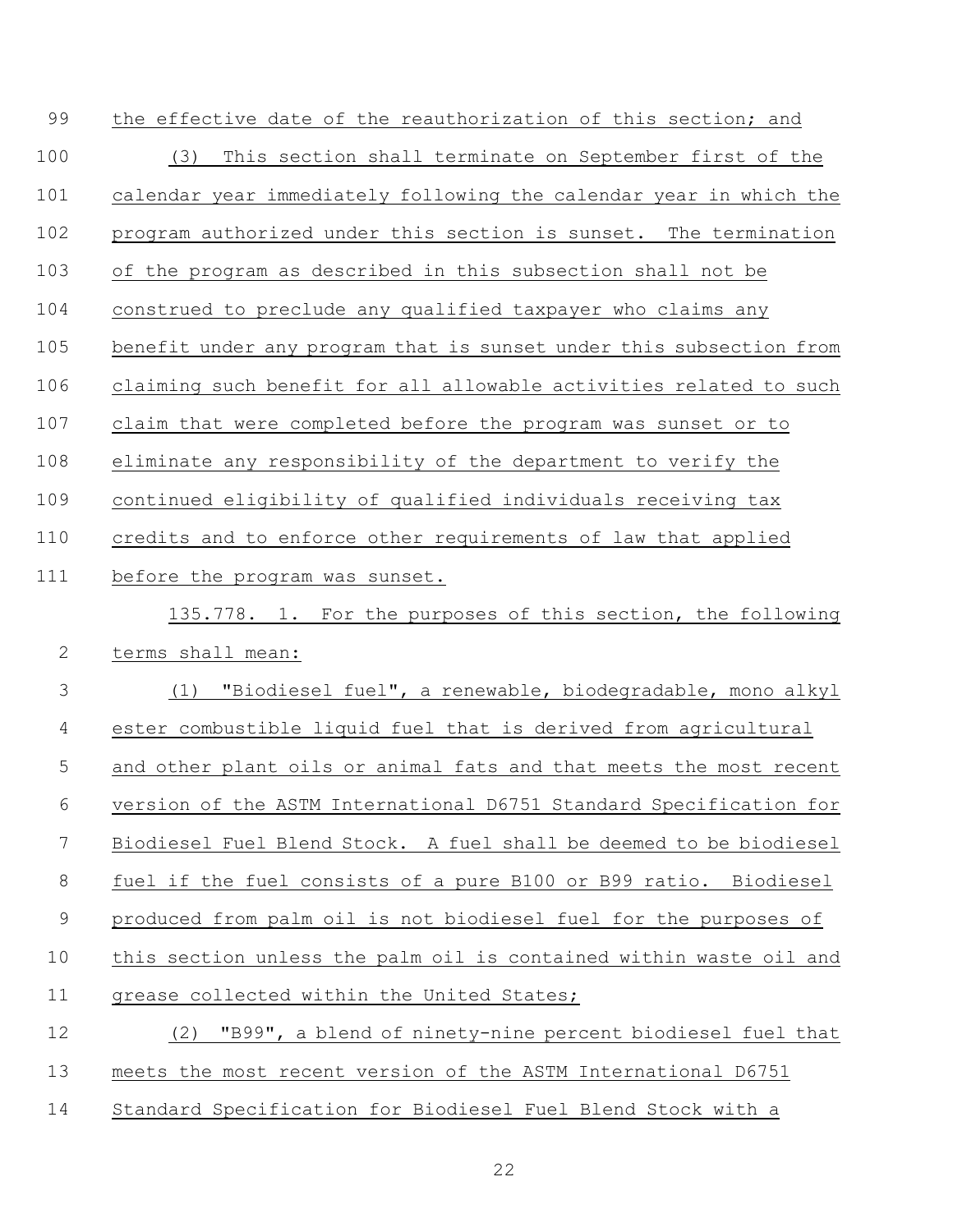| 15 | minimum of one-tenth of one percent and maximum of one percent      |
|----|---------------------------------------------------------------------|
| 16 | diesel fuel that meets the most recent version of the ASTM          |
| 17 | International D975 Standard Specification for Diesel Fuel;          |
| 18 | "Department", the Missouri department of revenue;<br>(3)            |
| 19 | "Missouri biodiesel producer", a person, firm, or<br>(4)            |
| 20 | corporation doing business in this state that produces biodiesel    |
| 21 | fuel in this state, is registered with the United States            |
| 22 | Environmental Protection Agency according to the requirements of    |
| 23 | 40 CFR Part 79, and has begun construction on such facility or has  |
| 24 | been selling biodiesel fuel produced at such facility on or before  |
| 25 | August 28, 2022.                                                    |
| 26 | 2. For all tax years beginning on or after January 1, 2023, a       |
| 27 | Missouri biodiesel producer shall be allowed a tax credit to be     |
| 28 | taken against the producer's state income tax liability. The        |
| 29 | amount of the tax credit shall be two cents per gallon of biodiesel |
| 30 | fuel produced by the Missouri biodiesel producer.                   |
| 31 | Tax credits authorized under this section shall not be<br>3.        |
| 32 | transferred, sold, or assigned. If the amount of the tax credit     |
| 33 | exceeds the taxpayer's state tax liability, the difference shall    |
| 34 | be refundable. The total amount of tax credits authorized under     |
| 35 | this section for any given fiscal year shall not exceed four        |
| 36 | million dollars.                                                    |
| 37 | In the event the total amount of tax credits claimed under<br>4.    |
| 38 | this section exceeds the amount of available tax credits, the tax   |
| 39 | credits shall be apportioned among all eligible Missouri biodiesel  |
| 40 | producers claiming the credit by April fifteenth, or as directed by |
| 41 | section 143.851, of the fiscal year in which the tax credit is      |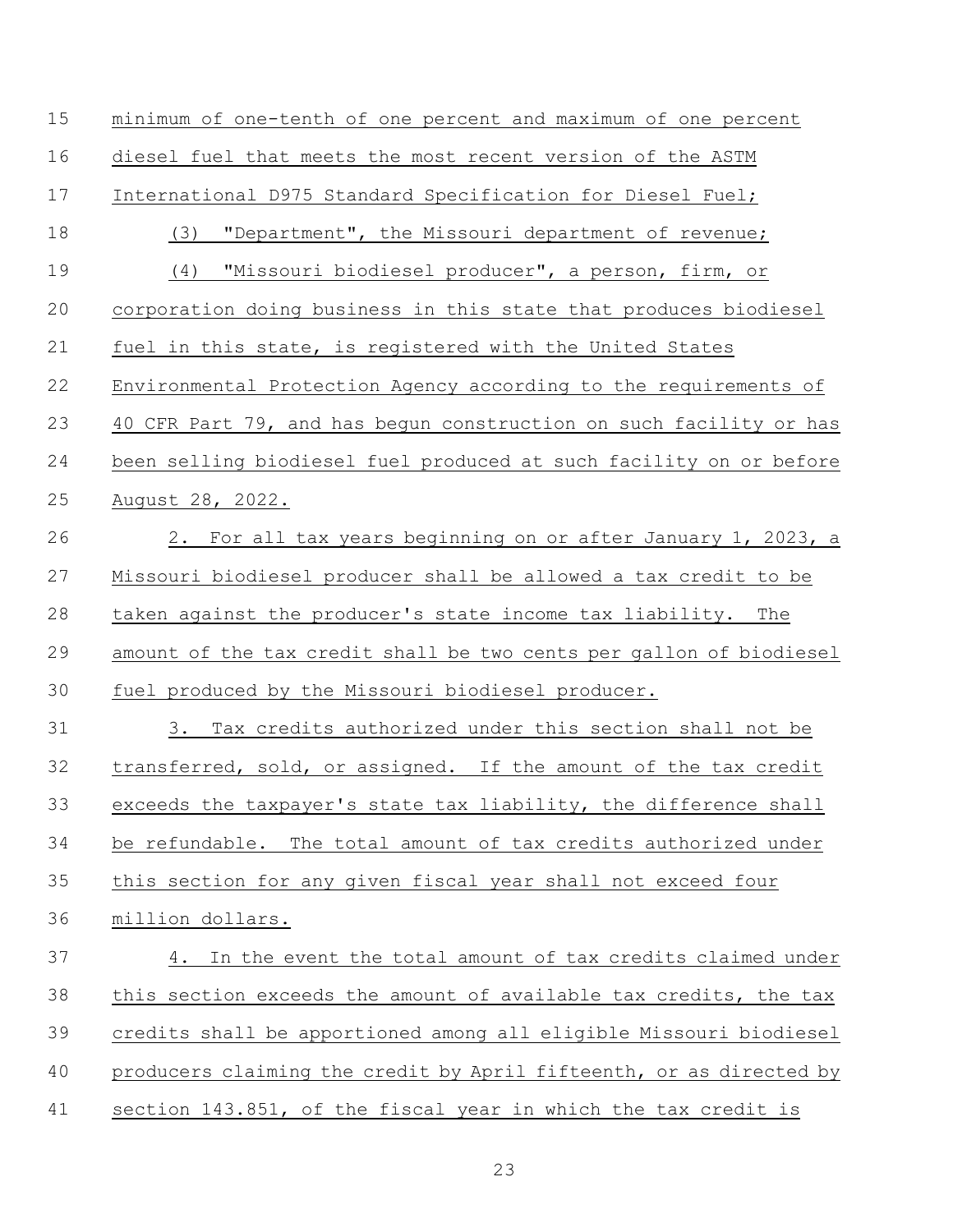claimed.

 5. The tax credit authorized under this section shall be claimed by such taxpayer at the time such taxpayer files a return and shall be applied against the income tax liability imposed by chapter 143 after reduction for all other credits allowed thereon. The department may require any documentation it deems necessary to administer the provisions of this section. 49 6. Notwithstanding any other provision of law to contrary, if

 the tax credit cap in this section is not met, the remaining amount of tax credits available to claim shall be applied to the tax credit in section 135.775 if the tax credit cap in section 135.775 has been met.

 7. The department shall promulgate rules to implement and administer the provisions of this section. Any rule or portion of a rule, as that term is defined in section 536.010, that is created pursuant to the authority delegated in this section shall become effective only if it complies with and is subject to all of the provisions of chapter 536 and, if applicable, section 536.028. This section and chapter 536 are nonseverable, and if any of the powers vested with the general assembly pursuant to chapter 536 to review, to delay the effective date, or to disapprove and annul a rule are subsequently held unconstitutional, then the grant of rulemaking authority and any rule proposed or adopted after August 28, 2022, shall be invalid and void. 8. Under section 23.253 of the Missouri sunset act: (1) The provisions of the new program authorized under this

section shall automatically sunset on December 31, 2024, unless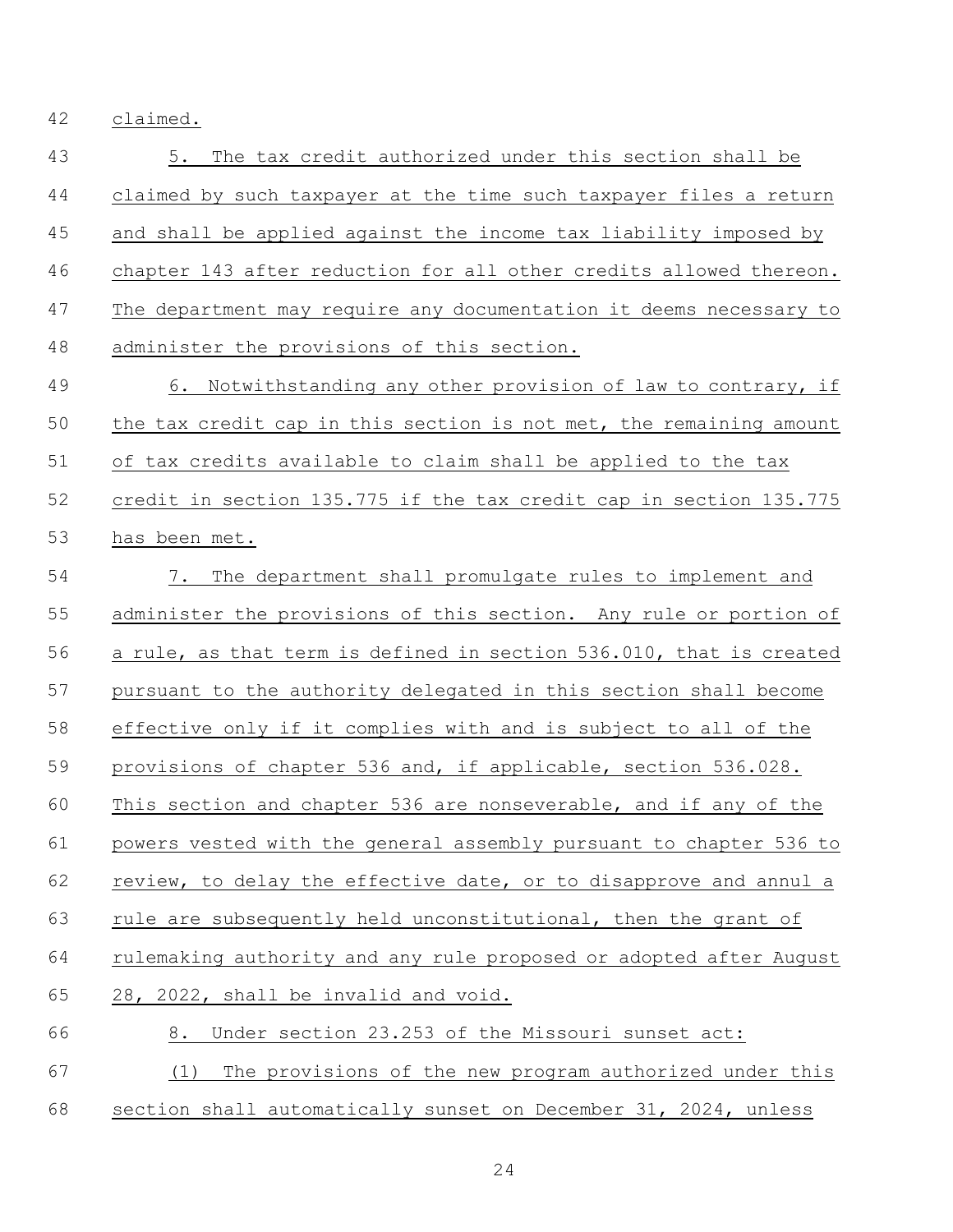69 reauthorized by an act of the general assembly;

| 70           | If such program is reauthorized, the program authorized<br>(2)      |
|--------------|---------------------------------------------------------------------|
| 71           | under this section shall automatically sunset twelve years after    |
| 72           | the effective date of the reauthorization of this section; and      |
| 73           | This section shall terminate on September first of the<br>(3)       |
| 74           | calendar year immediately following the calendar year in which the  |
| 75           | program authorized under this section is sunset. The termination    |
| 76           | of the program as described in this subsection shall not be         |
| 77           | construed to preclude any qualified taxpayer who claims any         |
| 78           | benefit under any program that is sunset under this subsection from |
| 79           | claiming such benefit for all allowable activities related to such  |
| 80           | claim that were completed before the program was sunset, or to      |
| 81           | eliminate any responsibility of the department to verify the        |
| 82           | continued eligibility of qualified individuals receiving tax        |
| 83           | credits and to enforce other requirements of law that applied       |
| 84           | before the program was sunset.                                      |
|              | 135.1610. 1. As used in this section, the following terms           |
| $\mathbf{2}$ | mean:                                                               |
| 3            | "Eligible expenses", expenses incurred in the<br>(1)                |
| 4            | construction or development of establishing or improving an urban   |
| 5            | farm in an urban area. The term "eligible expenses" shall not       |
| 6            | include any expense for labor or any expense incurred to grow       |
| 7            | medical marijuana or industrial hemp;                               |
| 8            | "Tax credit", a credit against the tax otherwise due<br>(2)         |
| $\mathsf 9$  | under chapter 143, excluding withholding tax imposed under          |
| 10           | sections 143.191 to 143.265;                                        |
| 11           | "Taxpayer", any individual, partnership, or corporation<br>(3)      |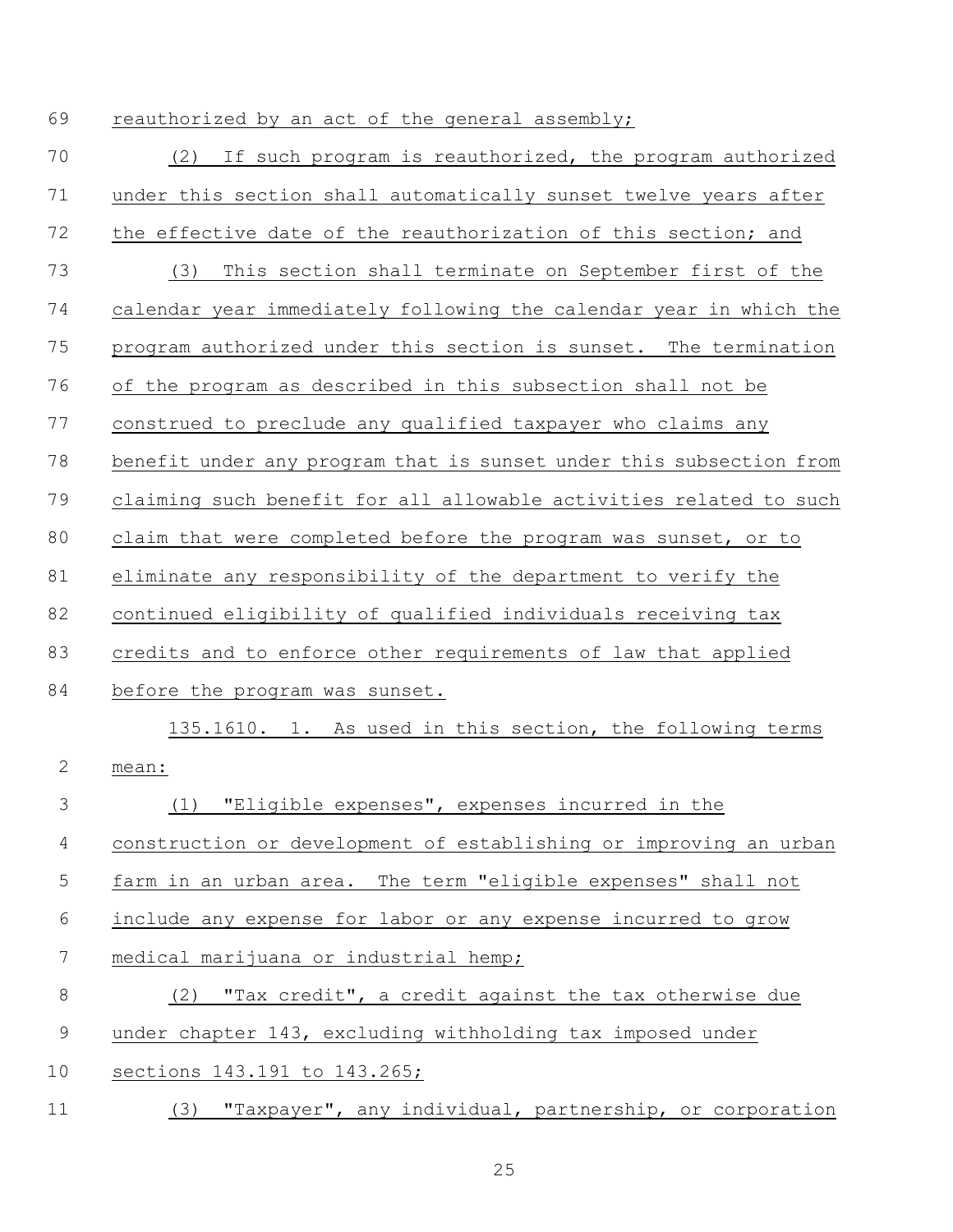| 12 | as described under section 143.441 or 143.471 that is subject to    |
|----|---------------------------------------------------------------------|
| 13 | the tax imposed under chapter 143, excluding withholding tax        |
| 14 | imposed under sections 143.191 to 143.265, or any charitable        |
| 15 | organization that is exempt from federal income tax and whose       |
| 16 | Missouri unrelated business taxable income, if any, would be        |
| 17 | subject to the state income tax imposed under chapter 143;          |
| 18 | (4) "Urban area", an urbanized area as defined by the United        |
| 19 | States Census Bureau;                                               |
| 20 | (5) "Urban farm", an agricultural plot or facility in an            |
| 21 | urban area that produces agricultural food products used solely     |
| 22 | for distribution to the public by sale or donation. "Urban farm"    |
| 23 | shall include community-run gardens. "Urban farm" shall not         |
| 24 | include personal farms or residential lots for personal use.        |
| 25 | 2. For all tax years beginning on or after January 1, 2023, a       |
| 26 | taxpayer shall be allowed to claim a tax credit against the         |
| 27 | taxpayer's state tax liability in an amount equal to fifty percent  |
| 28 | of the taxpayer's eligible expenses for establishing or improving   |
| 29 | an urban farm that focuses on food production.                      |
| 30 | 3.<br>The amount of the tax credit claimed shall not exceed the     |
| 31 | amount of the taxpayer's state tax liability in the tax year for    |
| 32 | which the credit is claimed, and the taxpayer shall not be allowed  |
| 33 | to claim a tax credit under this section in excess of five thousand |
| 34 | dollars for each urban farm. The total amount of tax credits that   |
| 35 | may be authorized for all taxpayers for eligible expenses incurred  |
| 36 | on any given urban farm shall not exceed twenty-five thousand       |
| 37 | dollars. Any tax credit that cannot be claimed in the tax year the  |
| 38 | contribution was made may be carried over to the next three         |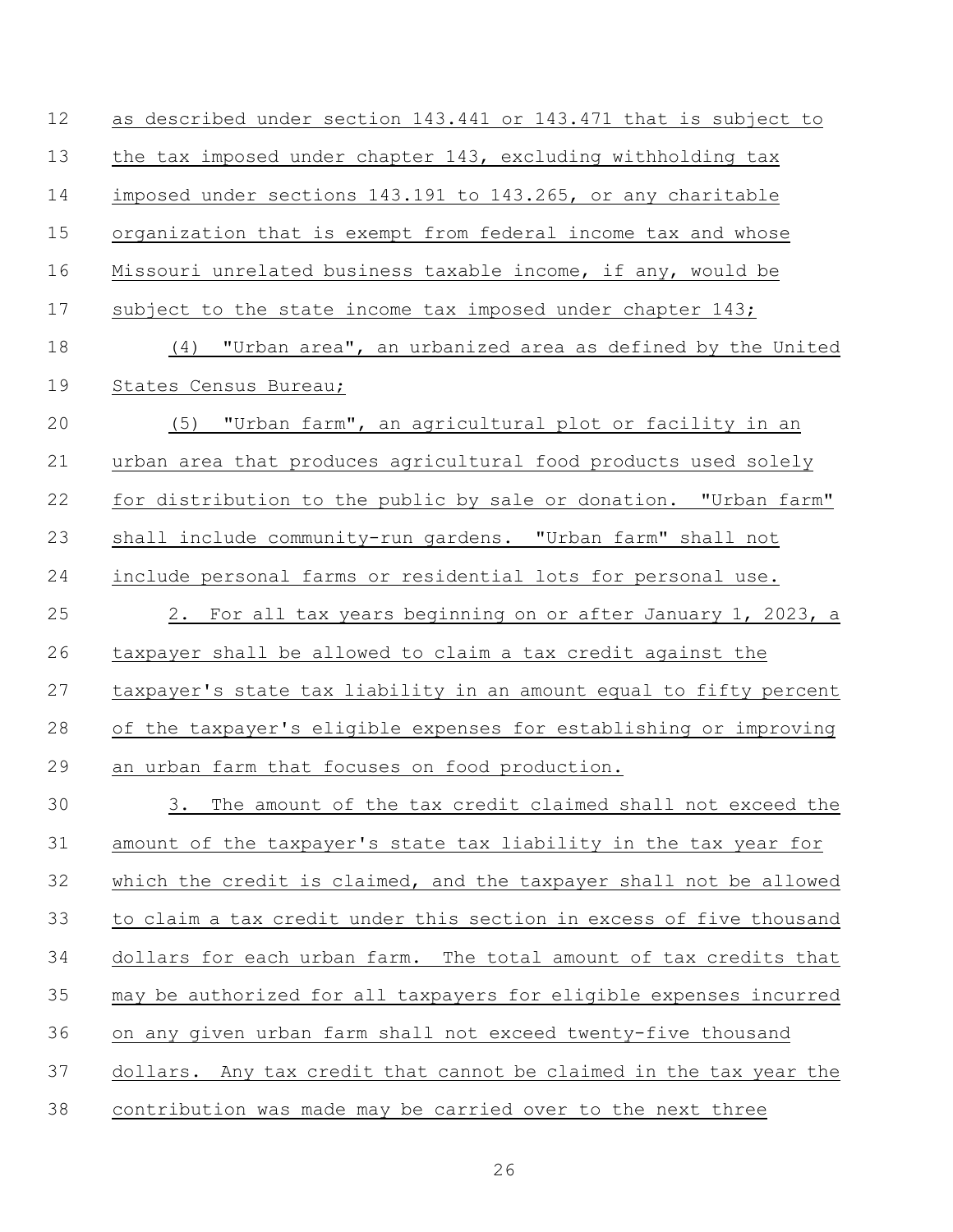| 39 | succeeding tax years until the full credit is claimed.              |
|----|---------------------------------------------------------------------|
| 40 | The total amount of tax credits that may be authorized<br>4.        |
| 41 | under this section shall not exceed two hundred thousand dollars in |
| 42 | any calendar year.                                                  |
| 43 | Tax credits issued under the provisions of this section<br>5.       |
| 44 | shall not be transferred, sold, or assigned.                        |
| 45 | The Missouri agriculture and small business authority<br>6.         |
| 46 | shall recapture the amount of tax credits issued to any taxpayer    |
| 47 | who, after receiving such tax credit, uses the urban farm for the   |
| 48 | personal benefit of the taxpayer instead of for producing           |
| 49 | agricultural food products used solely for distribution to the      |
| 50 | public by sale or donation.                                         |
| 51 | 7. The Missouri agriculture and small business development          |
| 52 | authority may promulgate rules to implement the provisions of this  |
| 53 | section. Any rule or portion of a rule, as that term is defined in  |
| 54 | section 536.010, that is created under the authority delegated in   |
| 55 | this section shall become effective only if it complies with and is |
| 56 | subject to all of the provisions of chapter 536 and, if applicable, |
| 57 | section 536.028. This section and chapter 536 are nonseverable,     |
| 58 | and if any of the powers vested with the general assembly pursuant  |
| 59 | to chapter 536 to review, to delay the effective date, or to        |
| 60 | disapprove and annul a rule are subsequently held                   |
| 61 | unconstitutional, then the grant of rulemaking authority and any    |
| 62 | rule proposed or adopted after August 28, 2022, shall be invalid    |
| 63 | and void.                                                           |
| 64 | Under section 23.253 of the Missouri sunset act:<br>8.              |
| 65 | The program authorized under this section shall<br>(1)              |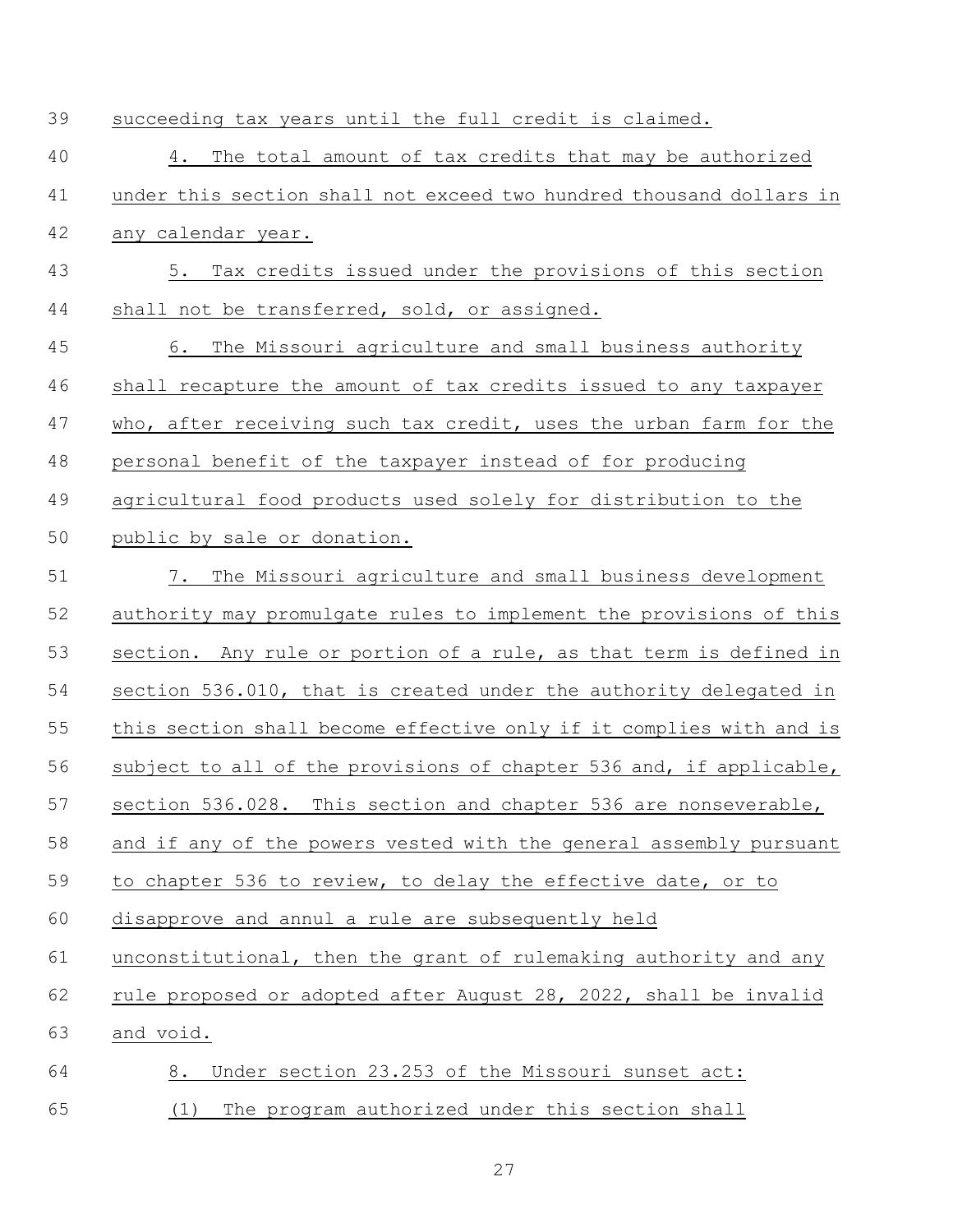automatically sunset on December thirty-first two years after the effective date of this section unless reauthorized by an act of the general assembly; (2) If such program is reauthorized, the program authorized under this section shall automatically sunset on December thirty- first twelve years after the effective date of the reauthorization of this section;

 (3) This section shall terminate on September first of the calendar year immediately following the calendar year in which the program authorized under this section is sunset; and

 (4) Nothing in this subsection shall prevent a taxpayer from claiming a tax credit properly issued before the program was sunset in a tax year after the program is sunset.

137.1018. 1. The commission shall ascertain the statewide average rate of property taxes levied the preceding year, based upon the total assessed valuation of the railroad and street railway companies and the total property taxes levied upon the railroad and street railway companies. It shall determine total property taxes levied from reports prescribed by the commission from the railroad and street railway companies. Total taxes levied shall not include revenues from the surtax on subclass three real property.

 2. The commission shall report its determination of average 11 property tax rate for the preceding year, together with the taxable distributable assessed valuation of each freight line company for the current year to the director no later than October first of each year.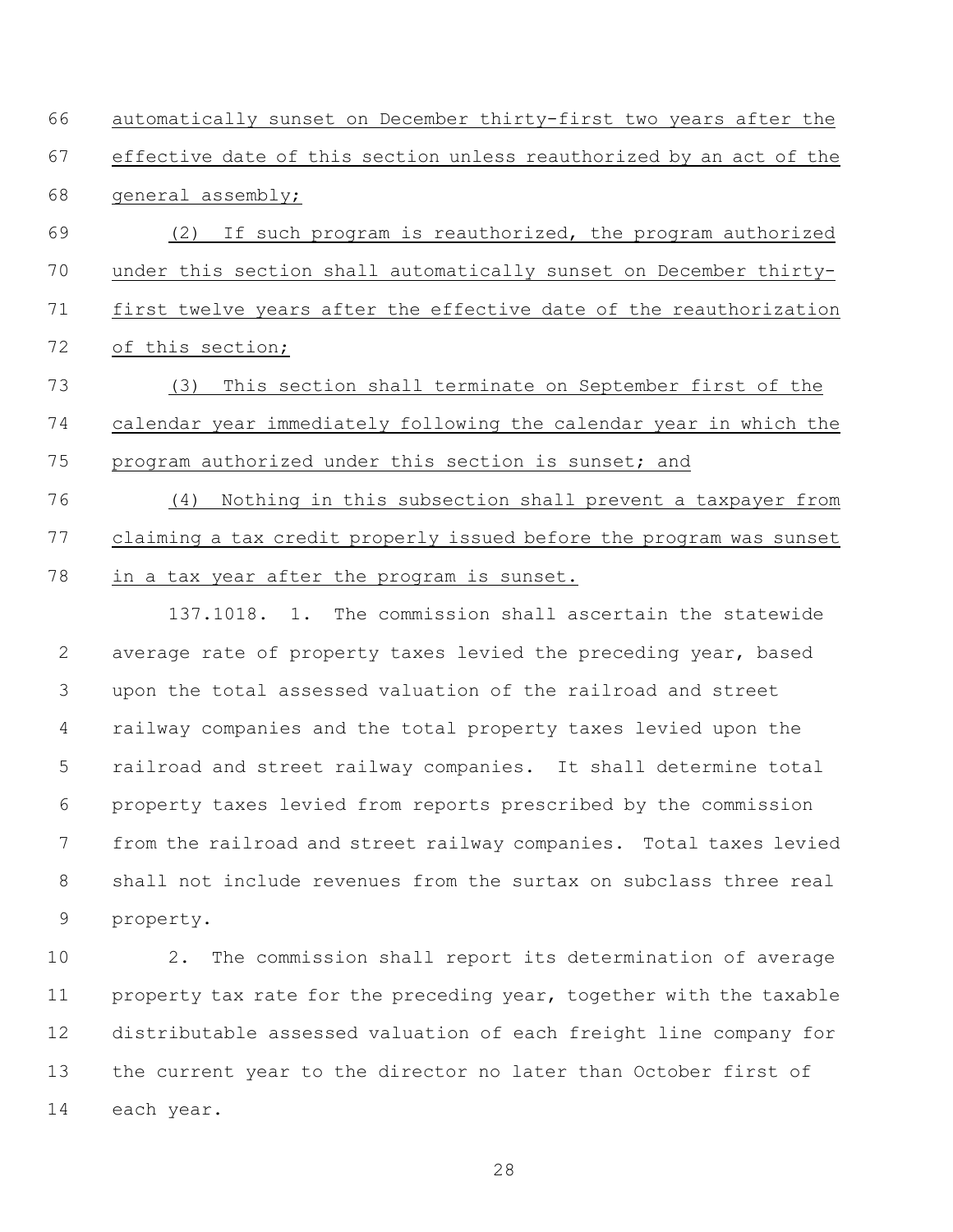3. Taxes on property of such freight line companies shall be collected at the state level by the director on behalf of the counties and other local public taxing entities and shall be distributed in accordance with sections 137.1021 and 137.1024. The director shall tax such property based upon the distributable assessed valuation attributable to Missouri of each freight line company, using the average tax rate for the preceding year of the railroad and street railway companies certified by the commission. Such tax shall be due and payable on or before December thirty- first of the year levied and, if it becomes delinquent, shall be subject to a penalty equal to that specified in section 140.100. 4. (1) As used in this subsection, the following terms mean:

 (a) "Eligible expenses", expenses incurred in this state to manufacture, maintain, or improve a freight line company's qualified rolling stock;

 (b) "Qualified rolling stock", any freight, stock, refrigerator, or other railcars subject to the tax levied under this section.

 (2) For all taxable years beginning on or after January 1, 2009, a freight line company shall, subject to appropriation, be allowed a credit against the tax levied under this section for the applicable tax year. The tax credit amount shall be equal to the amount of eligible expenses incurred during the calendar year immediately preceding the tax year for which the credit under this section is claimed. The amount of the tax credit issued shall not exceed the freight line company's liability for the tax levied under this section for the tax year for which the credit is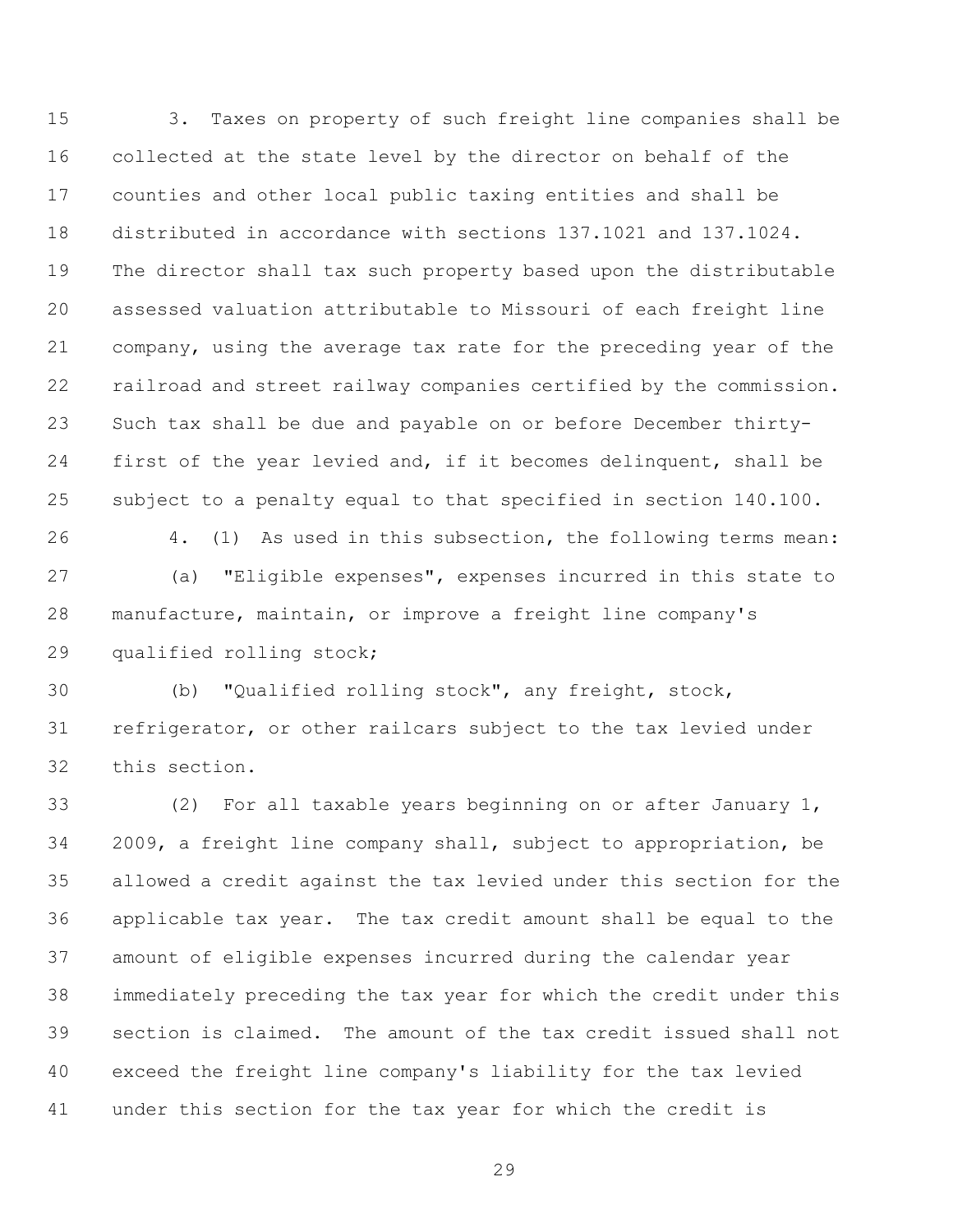claimed.

 (3) A freight line company may apply for the credit by submitting to the commission an application in the form prescribed by the state tax commission.

 (4) Subject to appropriation, the state shall reimburse, on an annual basis, any political subdivision of this state for any decrease in revenue due to the provisions of this subsection.

5. Pursuant to section 23.253 of the Missouri sunset act:

 (1) The program authorized under subsection 4 of this section shall expire on August 28, **[**2020**]** 2024; and

 (2) Subsection 4 of this section shall terminate on September 1, **[**2021**]** 2025.

144.030. 1. There is hereby specifically exempted from the provisions of sections 144.010 to 144.525 and from the computation of the tax levied, assessed or payable pursuant to sections 144.010 to 144.525 such retail sales as may be made in commerce between this state and any other state of the United States, or between this state and any foreign country, and any retail sale which the state of Missouri is prohibited from taxing pursuant to the Constitution or laws of the United States of America, and such retail sales of tangible personal property which the general assembly of the state of Missouri is prohibited from taxing or further taxing by the constitution of this state.

 2. There are also specifically exempted from the provisions of the local sales tax law as defined in section 32.085, section 238.235, and sections 144.010 to 144.525 and 144.600 to 144.761 and from the computation of the tax levied, assessed or payable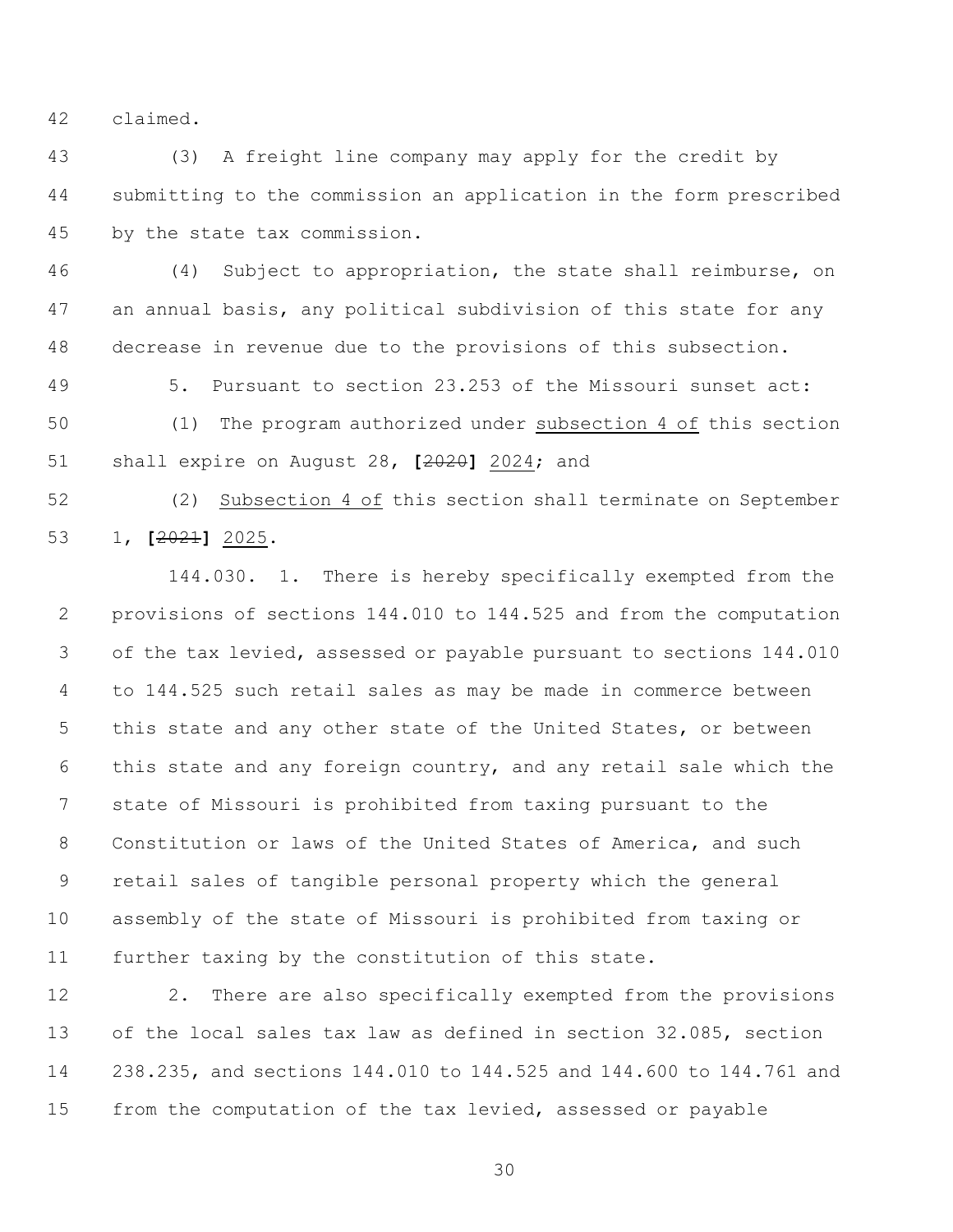pursuant to the local sales tax law as defined in section 32.085, section 238.235, and sections 144.010 to 144.525 and 144.600 to 144.745:

 (1) Motor fuel or special fuel subject to an excise tax of this state, unless all or part of such excise tax is refunded pursuant to section 142.824; or upon the sale at retail of fuel to be consumed in manufacturing or creating gas, power, steam, electrical current or in furnishing water to be sold ultimately at retail; or feed for livestock or poultry; or grain to be converted into foodstuffs which are to be sold ultimately in processed form at retail; or seed, limestone or fertilizer which is to be used for seeding, liming or fertilizing crops which when harvested will be sold at retail or will be fed to livestock or poultry to be sold ultimately in processed form at retail; economic poisons registered pursuant to the provisions of the Missouri pesticide registration law, sections 281.220 to 281.310, which are to be used in connection with the growth or production of crops, fruit trees or orchards applied before, during, or after planting, the crop of which when harvested will be sold at retail or will be converted into foodstuffs which are to be sold ultimately in processed form at retail;

 (2) Materials, manufactured goods, machinery and parts which when used in manufacturing, processing, compounding, mining, producing or fabricating become a component part or ingredient of the new personal property resulting from such manufacturing, processing, compounding, mining, producing or fabricating and which new personal property is intended to be sold ultimately for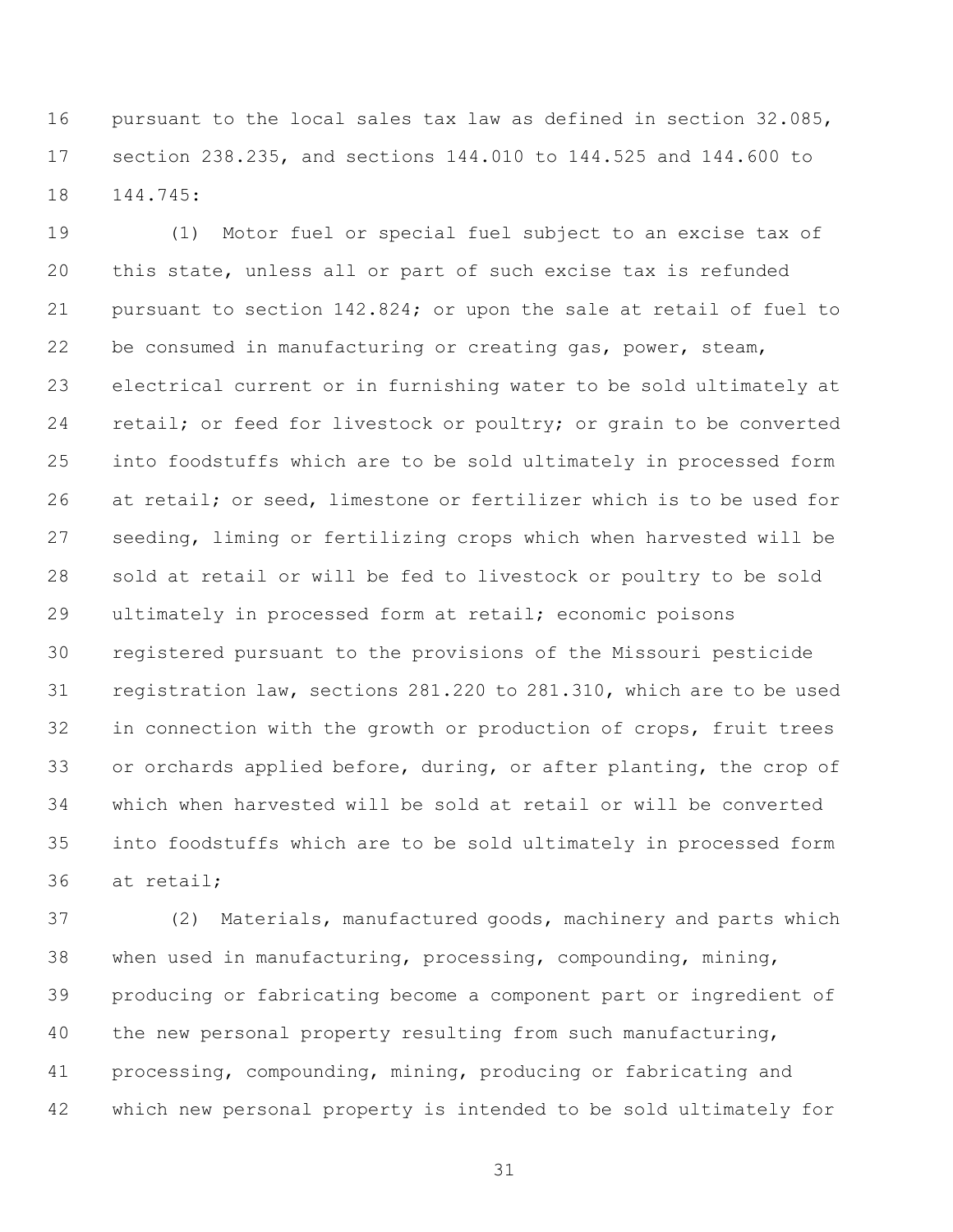final use or consumption; and materials, including without limitation, gases and manufactured goods, including without limitation slagging materials and firebrick, which are ultimately consumed in the manufacturing process by blending, reacting or 47 interacting with or by becoming, in whole or in part, component parts or ingredients of steel products intended to be sold ultimately for final use or consumption;

 (3) Materials, replacement parts and equipment purchased for use directly upon, and for the repair and maintenance or manufacture of, motor vehicles, watercraft, railroad rolling stock or aircraft engaged as common carriers of persons or property;

 (4) Replacement machinery, equipment, and parts and the materials and supplies solely required for the installation or 56 construction of such replacement machinery, equipment, and parts, used directly in manufacturing, mining, fabricating or producing a product which is intended to be sold ultimately for final use or 59 consumption; and machinery and equipment, and the materials and supplies required solely for the operation, installation or construction of such machinery and equipment, purchased and used to establish new, or to replace or expand existing, material recovery processing plants in this state. For the purposes of this subdivision, a "material recovery processing plant" means a facility that has as its primary purpose the recovery of materials into a usable product or a different form which is used in producing a new product and shall include a facility or equipment which are used exclusively for the collection of recovered materials for delivery to a material recovery processing plant but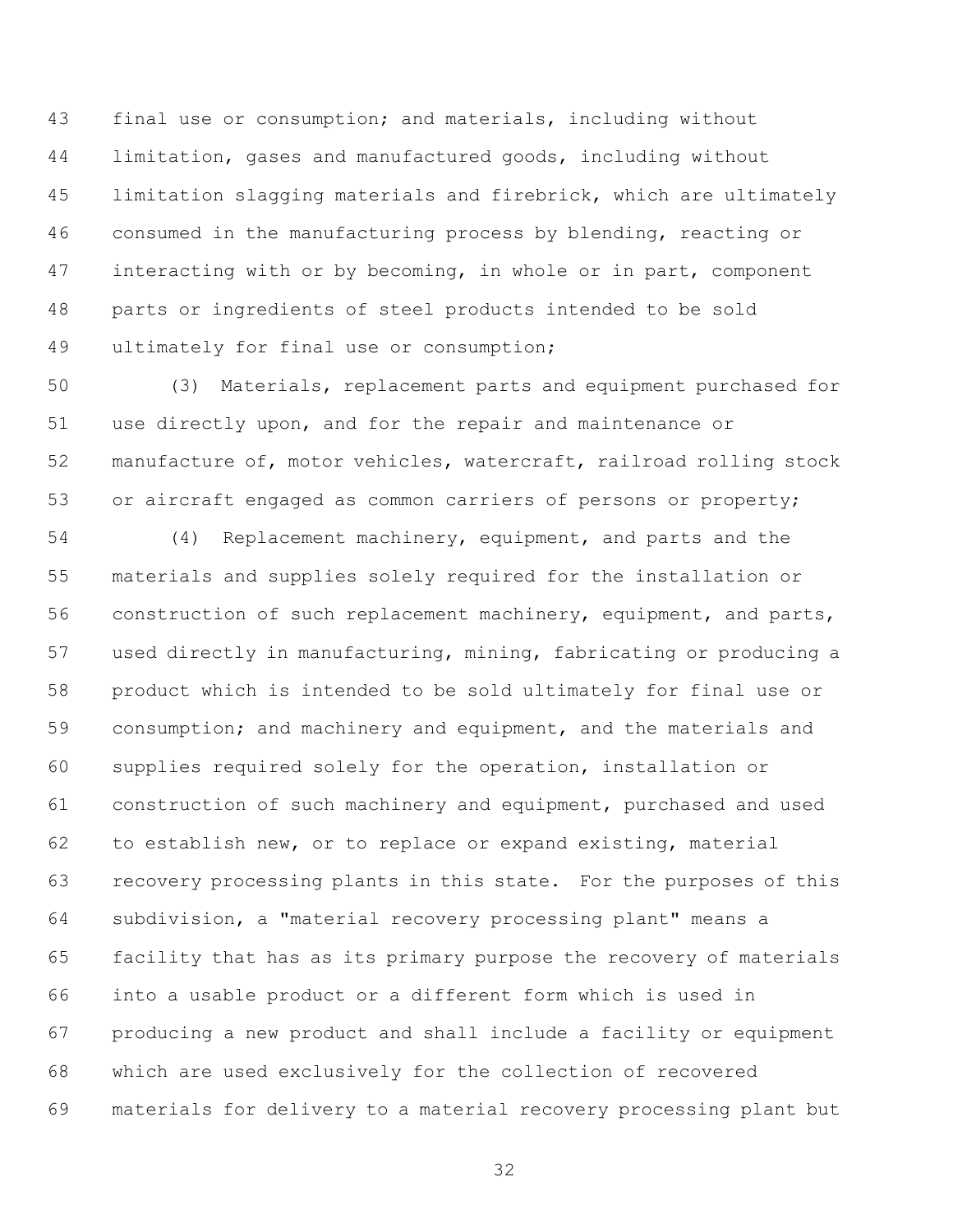shall not include motor vehicles used on highways. For purposes of this section, the terms motor vehicle and highway shall have the same meaning pursuant to section 301.010. For the purposes of this subdivision, subdivision (5) of this subsection, and section 144.054, as well as the definition in subdivision (9) of subsection 1 of section 144.010, the term "product" includes telecommunications services and the term "manufacturing" shall include the production, or production and transmission, of telecommunications services. The preceding sentence does not make a substantive change in the law and is intended to clarify that the term "manufacturing" has included and continues to include the 81 production and transmission of "telecommunications services", as enacted in this subdivision and subdivision (5) of this subsection, as well as the definition in subdivision (9) of subsection 1 of section 144.010. The preceding two sentences reaffirm legislative intent consistent with the interpretation of this subdivision and subdivision (5) of this subsection in *Southwestern Bell Tel. Co. v. Director of Revenue*, 78 S.W.3d 763 (Mo. banc 2002) and *Southwestern Bell Tel. Co. v. Director of Revenue*, 182 S.W.3d 226 (Mo. banc 2005), and accordingly abrogates the Missouri supreme court's interpretation of those exemptions in *IBM Corporation v. Director of Revenue*, 491 S.W.3d 535 (Mo. banc 2016) to the extent inconsistent with this section and *Southwestern Bell Tel. Co. v. Director of Revenue*, 78 S.W.3d 763 (Mo. banc 2002) and *Southwestern Bell Tel. Co. v. Director of Revenue*, 182 S.W.3d 226 (Mo. banc 2005). The construction and application of this subdivision as expressed by the Missouri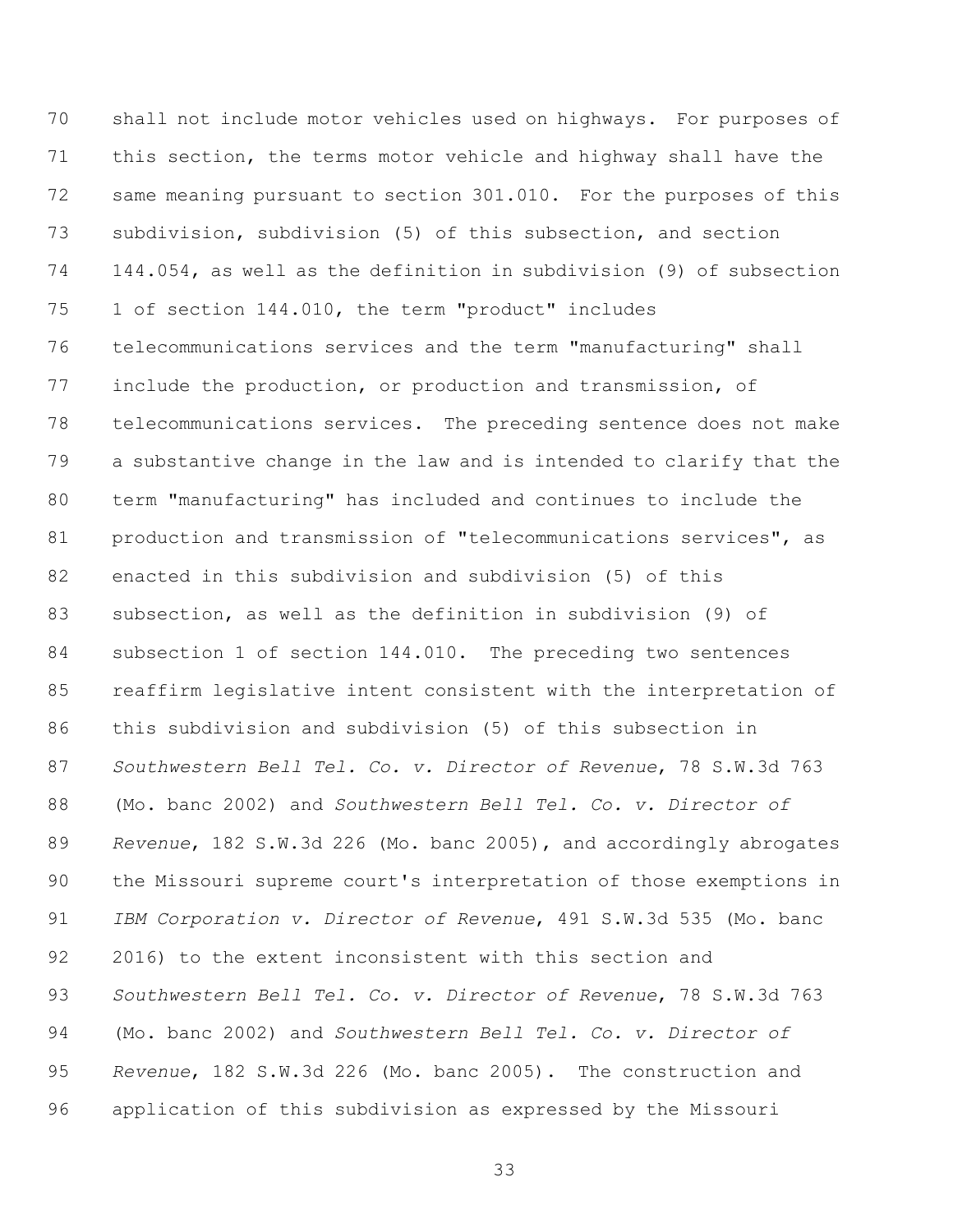supreme court in *DST Systems, Inc. v. Director of Revenue*, 43 S.W.3d 799 (Mo. banc 2001); *Southwestern Bell Tel. Co. v. Director of Revenue*, 78 S.W.3d 763 (Mo. banc 2002); and *Southwestern Bell Tel. Co. v. Director of Revenue*, 182 S.W.3d 226 (Mo. banc 2005), is hereby affirmed. Material recovery is not the reuse of materials within a manufacturing process or the use of a product previously recovered. The material recovery processing plant shall qualify under the provisions of this section regardless of ownership of the material being recovered;

 (5) Machinery and equipment, and parts and the materials and supplies solely required for the installation or construction of such machinery and equipment, purchased and used to establish new or to expand existing manufacturing, mining or fabricating plants in the state if such machinery and equipment is used directly in manufacturing, mining or fabricating a product which is intended to be sold ultimately for final use or consumption. The construction and application of this subdivision as expressed by the Missouri supreme court in *DST Systems, Inc. v. Director of Revenue*, 43 S.W.3d 799 (Mo. banc 2001); *Southwestern Bell Tel. Co. v. Director of Revenue*, 78 S.W.3d 763 (Mo. banc 2002); and *Southwestern Bell Tel. Co. v. Director of Revenue*, 182 S.W.3d 226 (Mo. banc 2005), is hereby affirmed;

 (6) Tangible personal property which is used exclusively in the manufacturing, processing, modification or assembling of products sold to the United States government or to any agency of 122 the United States government;

(7) Animals or poultry used for breeding or feeding purposes,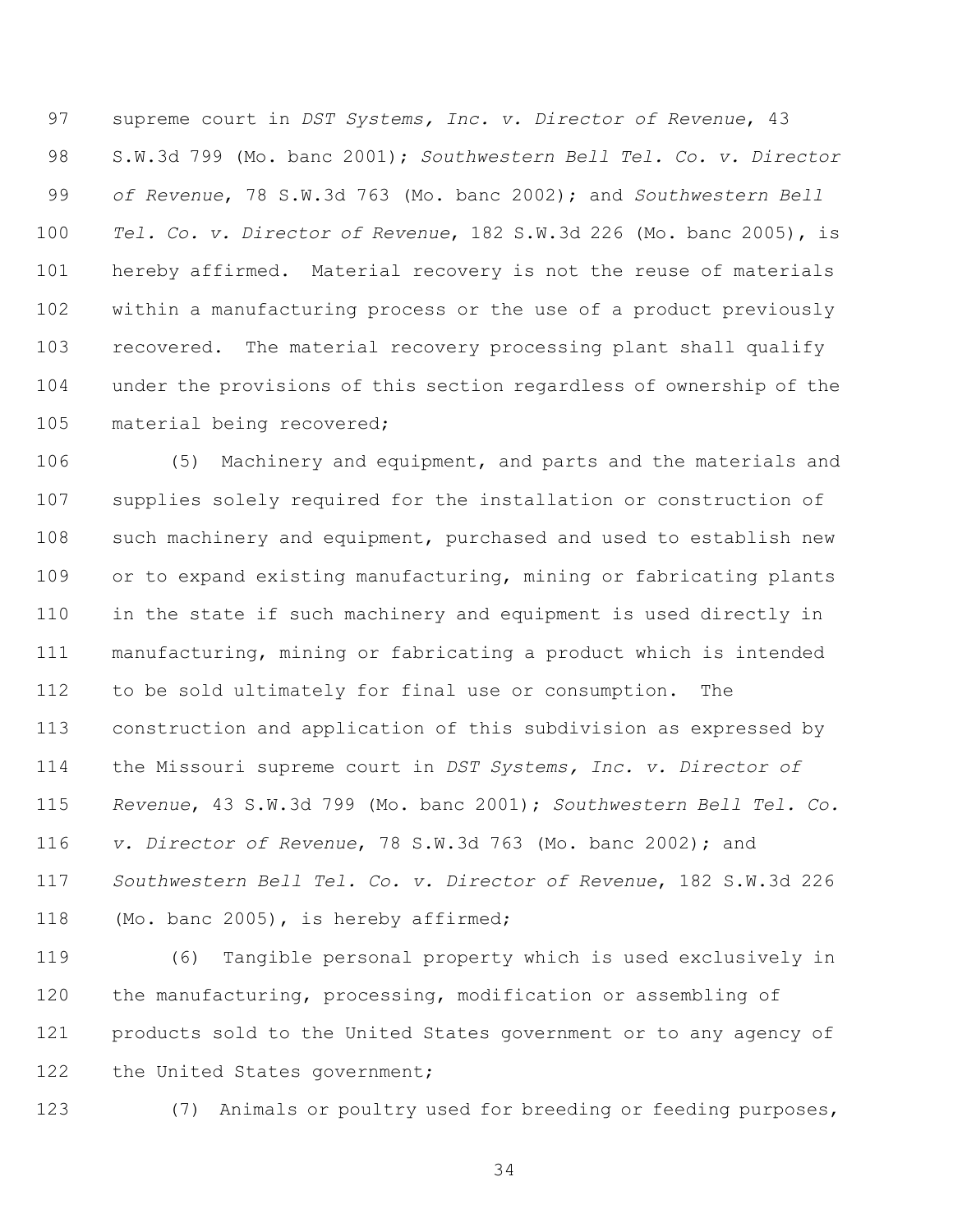or captive wildlife;

 (8) Newsprint, ink, computers, photosensitive paper and film, toner, printing plates and other machinery, equipment, replacement parts and supplies used in producing newspapers published for dissemination of news to the general public;

 (9) The rentals of films, records or any type of sound or picture transcriptions for public commercial display;

 (10) Pumping machinery and equipment used to propel products delivered by pipelines engaged as common carriers;

 (11) Railroad rolling stock for use in transporting persons or property in interstate commerce and motor vehicles licensed for a gross weight of twenty-four thousand pounds or more or trailers used by common carriers, as defined in section 390.020, in the 137 transportation of persons or property;

 (12) Electrical energy used in the actual primary manufacture, processing, compounding, mining or producing of a product, or electrical energy used in the actual secondary 141 processing or fabricating of the product, or a material recovery processing plant as defined in subdivision (4) of this subsection, in facilities owned or leased by the taxpayer, if the total cost of electrical energy so used exceeds ten percent of the total cost of 145 production, either primary or secondary, exclusive of the cost of electrical energy so used or if the raw materials used in such processing contain at least twenty-five percent recovered materials as defined in section 260.200. There shall be a rebuttable presumption that the raw materials used in the primary manufacture of automobiles contain at least twenty-five percent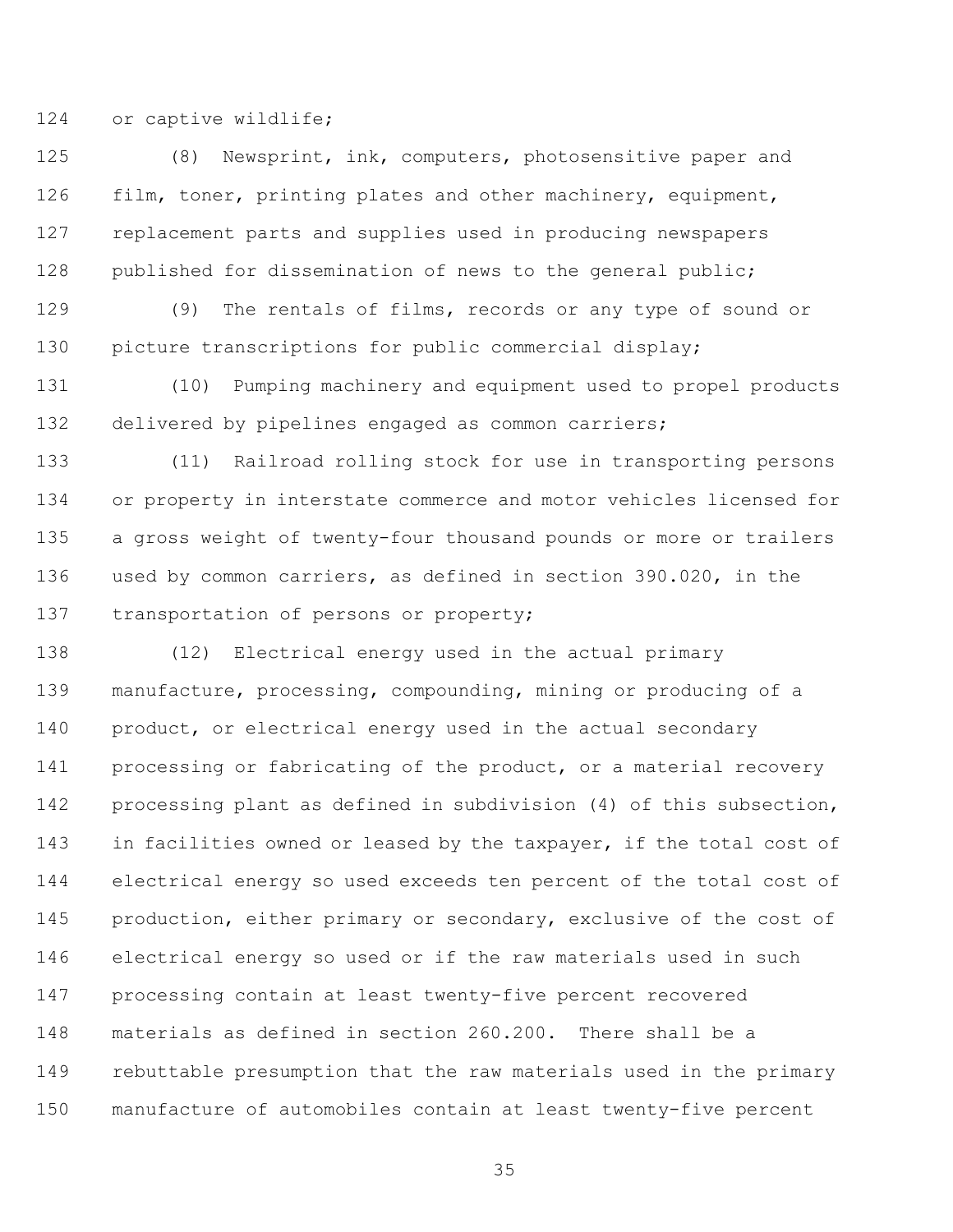recovered materials. For purposes of this subdivision, "processing" means any mode of treatment, act or series of acts performed upon materials to transform and reduce them to a different state or thing, including treatment necessary to maintain or preserve such processing by the producer at the production facility;

 (13) Anodes which are used or consumed in manufacturing, processing, compounding, mining, producing or fabricating and which have a useful life of less than one year;

 (14) Machinery, equipment, appliances and devices purchased 161 or leased and used solely for the purpose of preventing, abating or monitoring air pollution, and materials and supplies solely required for the installation, construction or reconstruction of such machinery, equipment, appliances and devices;

 (15) Machinery, equipment, appliances and devices purchased 166 or leased and used solely for the purpose of preventing, abating or monitoring water pollution, and materials and supplies solely required for the installation, construction or reconstruction of such machinery, equipment, appliances and devices;

 (16) Tangible personal property purchased by a rural water district;

 (17) All amounts paid or charged for admission or participation or other fees paid by or other charges to individuals in or for any place of amusement, entertainment or recreation, games or athletic events, including museums, fairs, zoos and planetariums, owned or operated by a municipality or other political subdivision where all the proceeds derived therefrom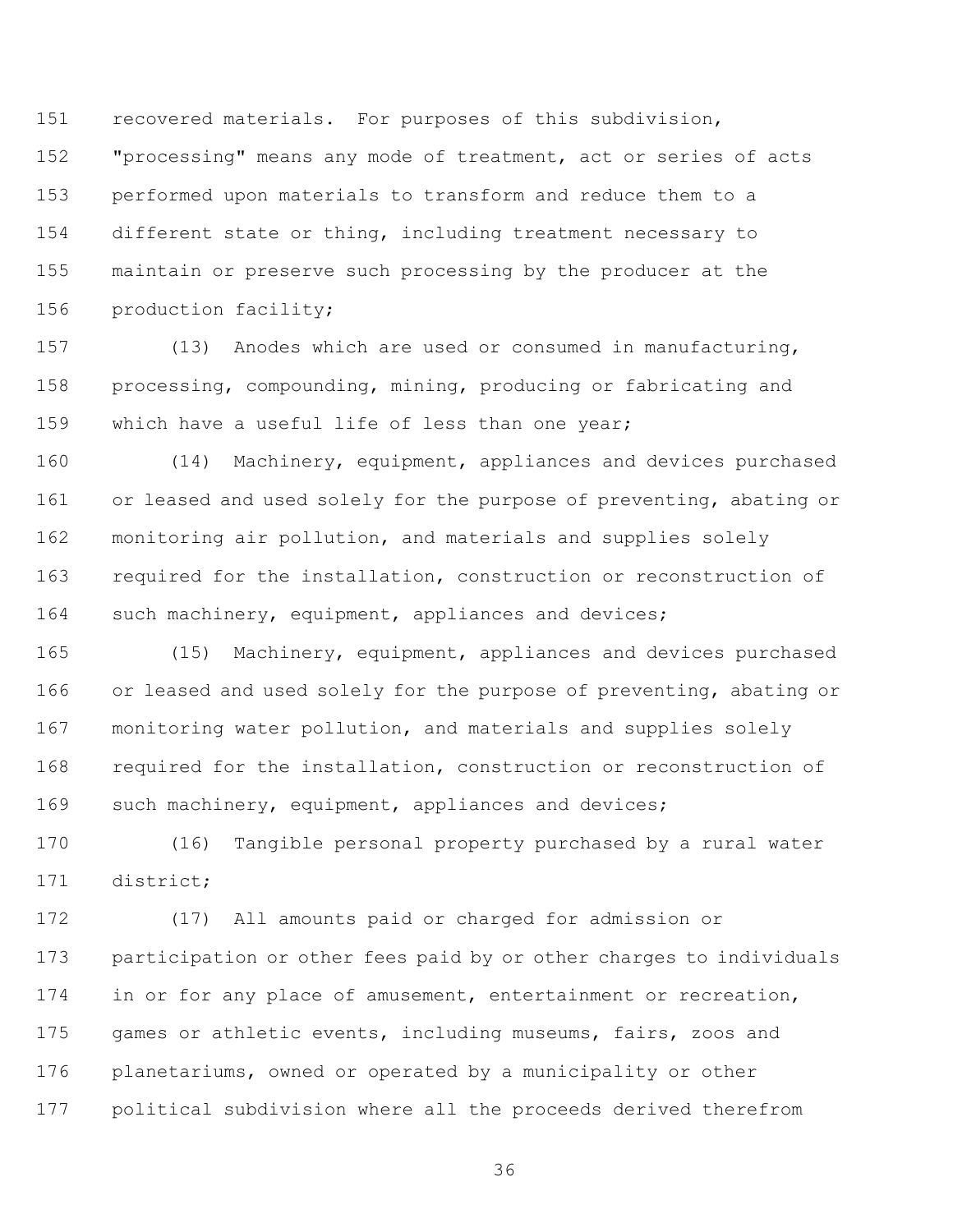benefit the municipality or other political subdivision and do not inure to any private person, firm, or corporation, provided, however, that a municipality or other political subdivision may enter into revenue-sharing agreements with private persons, firms, 182 or corporations providing goods or services, including management services, in or for the place of amusement, entertainment or recreation, games or athletic events, and provided further that nothing in this subdivision shall exempt from tax any amounts 186 retained by any private person, firm, or corporation under such 187 revenue-sharing agreement;

 (18) All sales of insulin, and all sales, rentals, repairs, and parts of durable medical equipment, prosthetic devices, and orthopedic devices as defined on January 1, 1980, by the federal Medicare program pursuant to Title XVIII of the Social Security Act of 1965, including the items specified in Section 1862(a)(12) of that act, and also specifically including hearing aids and hearing aid supplies and all sales of drugs which may be legally dispensed by a licensed pharmacist only upon a lawful prescription of a practitioner licensed to administer those items, including samples and materials used to manufacture samples which may be dispensed by a practitioner authorized to dispense such samples and all sales or rental of medical oxygen, home respiratory equipment and accessories including parts, and hospital beds and accessories and

 ambulatory aids including parts, and all sales or rental of manual and powered wheelchairs including parts, and stairway lifts, Braille writers, electronic Braille equipment and, if purchased or rented by or on behalf of a person with one or more physical or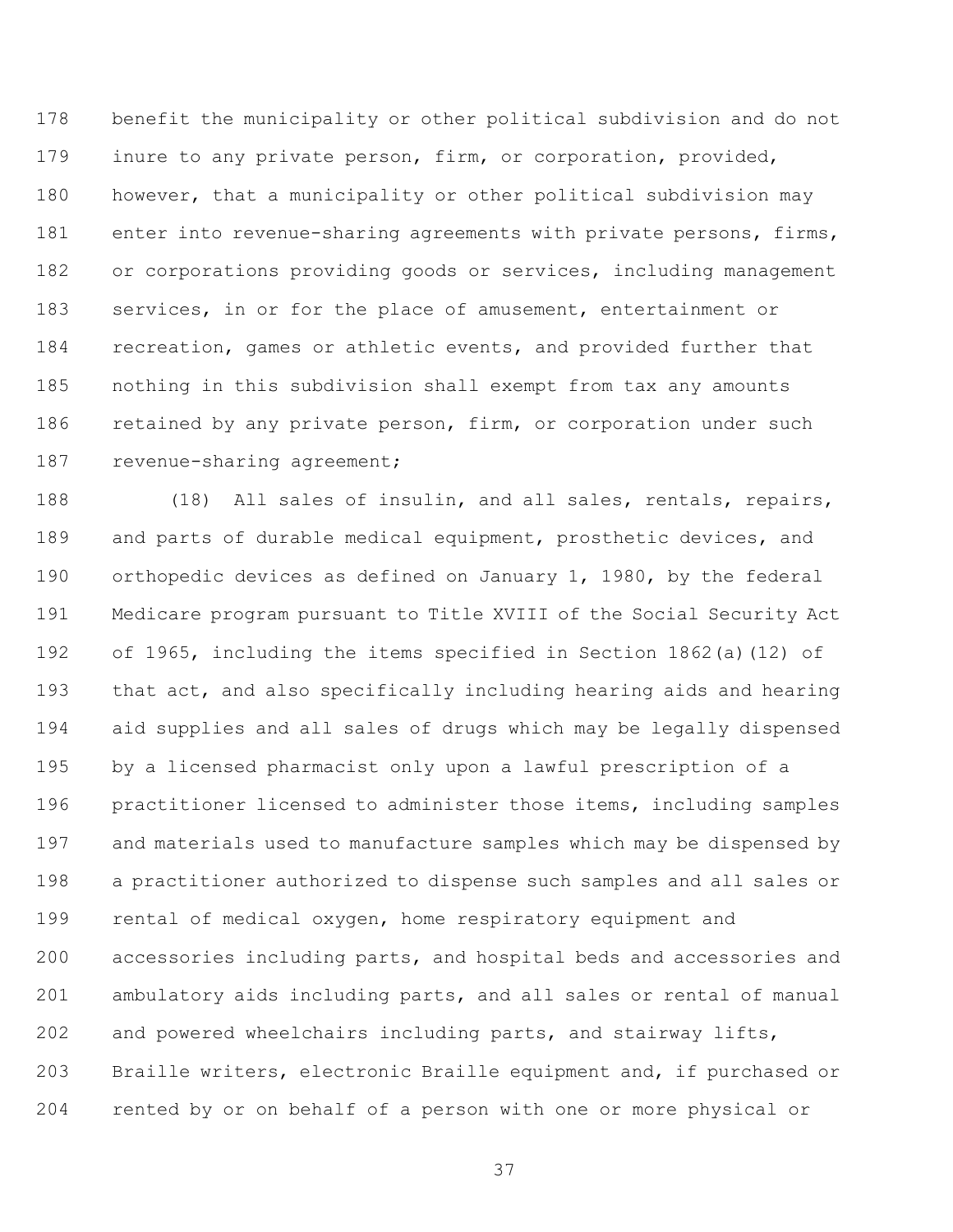mental disabilities to enable them to function more independently, all sales or rental of scooters including parts, and reading machines, electronic print enlargers and magnifiers, electronic alternative and augmentative communication devices, and items used solely to modify motor vehicles to permit the use of such motor vehicles by individuals with disabilities or sales of over-the- counter or nonprescription drugs to individuals with disabilities, and drugs required by the Food and Drug Administration to meet the over-the-counter drug product labeling requirements in 21 CFR 201.66, or its successor, as prescribed by a health care practitioner licensed to prescribe;

 (19) All sales made by or to religious and charitable organizations and institutions in their religious, charitable or educational functions and activities and all sales made by or to all elementary and secondary schools operated at public expense in their educational functions and activities;

 (20) All sales of aircraft to common carriers for storage or for use in interstate commerce and all sales made by or to not-for- profit civic, social, service or fraternal organizations, including fraternal organizations which have been declared tax- exempt organizations pursuant to Section 501(c)(8) or (10) of the 1986 Internal Revenue Code, as amended, in their civic or charitable functions and activities and all sales made to eleemosynary and penal institutions and industries of the state, and all sales made to any private not-for-profit institution of higher education not otherwise excluded pursuant to subdivision (19) of this subsection or any institution of higher education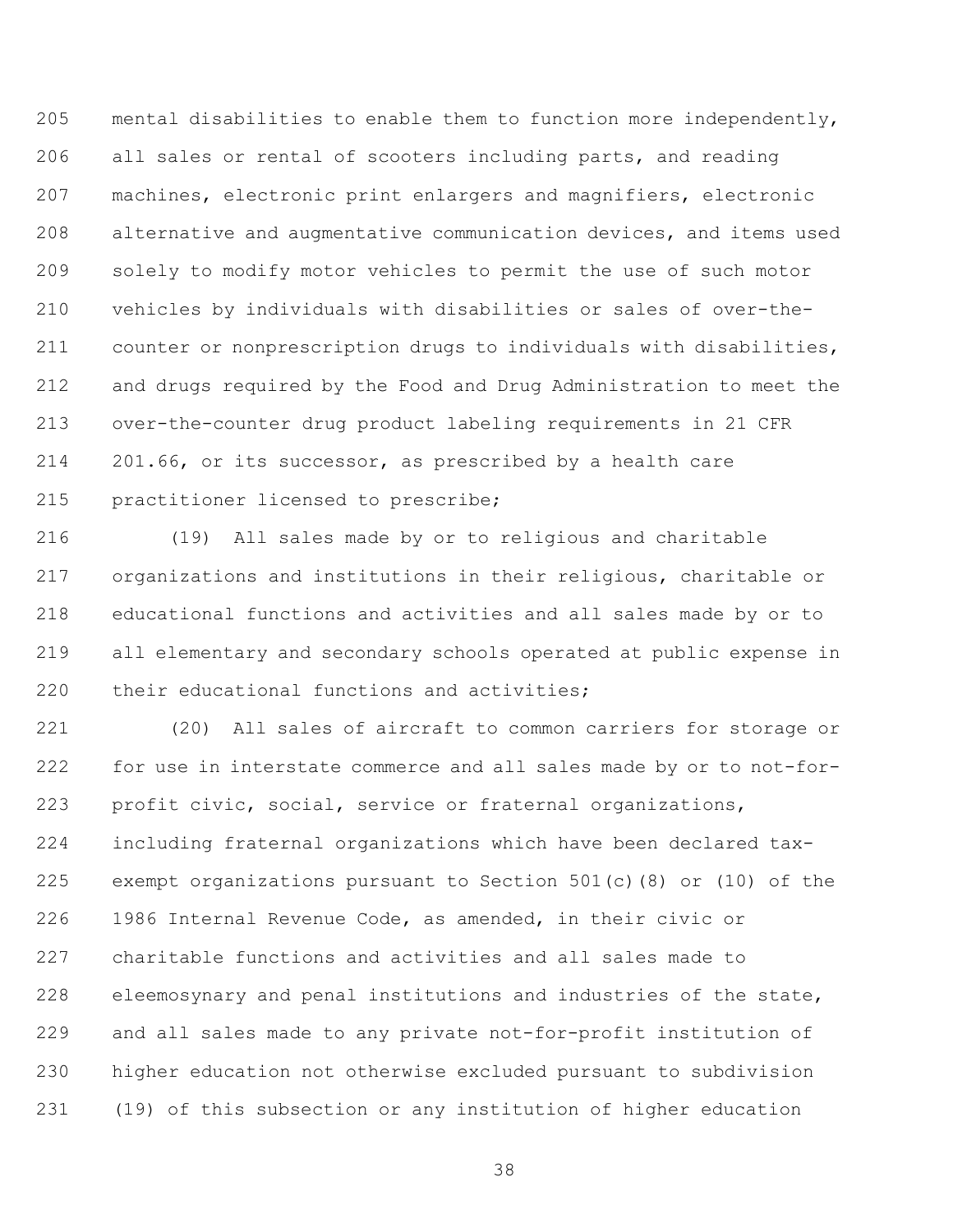supported by public funds, and all sales made to a state relief agency in the exercise of relief functions and activities;

 (21) All ticket sales made by benevolent, scientific and educational associations which are formed to foster, encourage, and promote progress and improvement in the science of agriculture and in the raising and breeding of animals, and by nonprofit summer theater organizations if such organizations are exempt from federal tax pursuant to the provisions of the Internal Revenue Code and all admission charges and entry fees to the Missouri state fair or any fair conducted by a county agricultural and mechanical society organized and operated pursuant to sections 262.290 to 262.530;

 (22) All sales made to any private not-for-profit elementary or secondary school, all sales of feed additives, medications or vaccines administered to livestock or poultry in the production of food or fiber, all sales of pesticides used in the production of crops, livestock or poultry for food or fiber, all sales of bedding used in the production of livestock or poultry for food or fiber, all sales of propane or natural gas, electricity or diesel fuel used exclusively for drying agricultural crops, natural gas used in the primary manufacture or processing of fuel ethanol as defined in section 142.028, natural gas, propane, and electricity used by an eligible new generation cooperative or an eligible new generation processing entity as defined in section 348.432, and all sales of farm machinery and equipment, other than airplanes, motor vehicles and trailers, and any freight charges on any exempt item. As used in this subdivision, the term "feed additives" means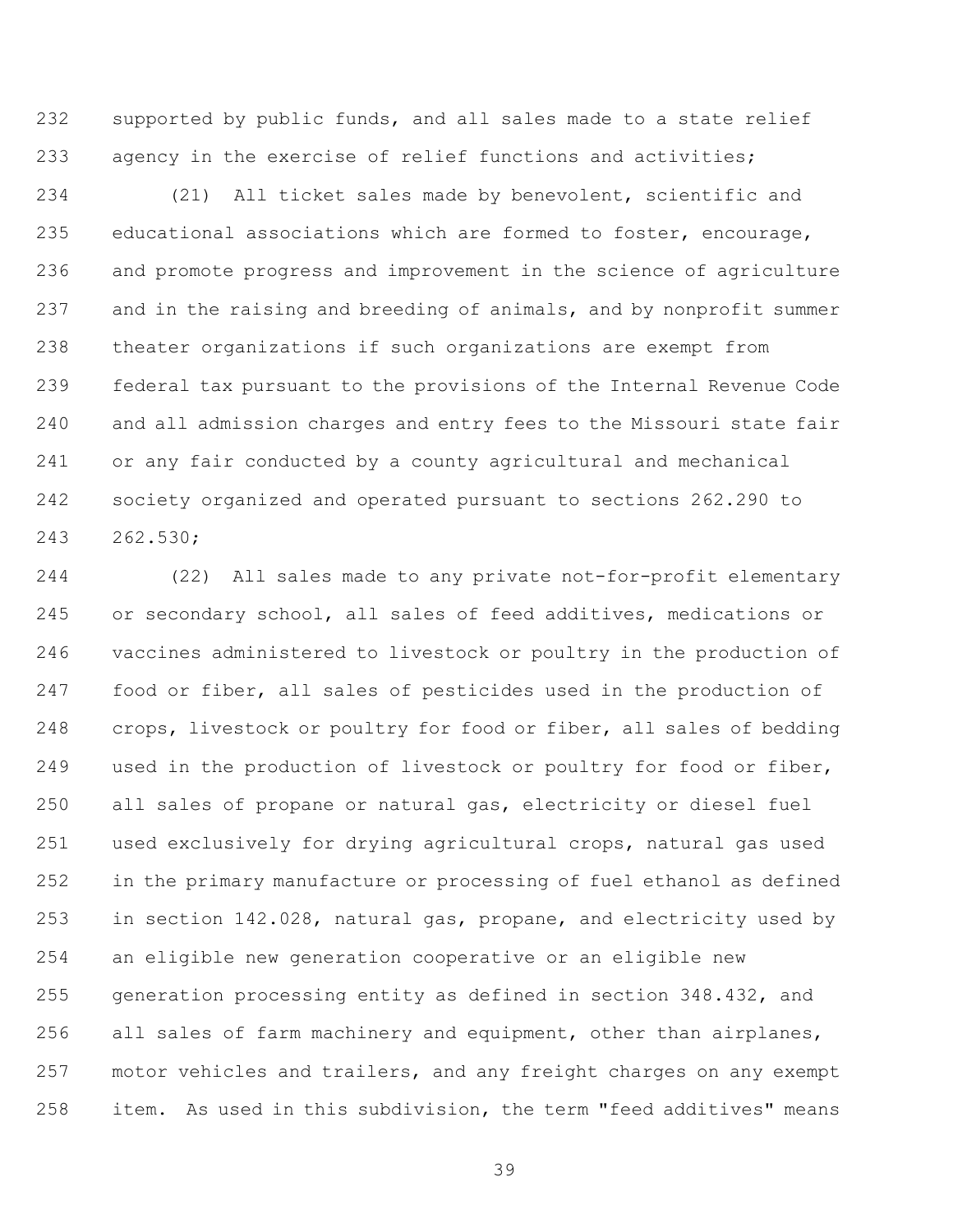tangible personal property which, when mixed with feed for livestock or poultry, is to be used in the feeding of livestock or poultry. As used in this subdivision, the term "pesticides" includes adjuvants such as crop oils, surfactants, wetting agents and other assorted pesticide carriers used to improve or enhance the effect of a pesticide and the foam used to mark the application of pesticides and herbicides for the production of crops, livestock or poultry. As used in this subdivision, the term "farm machinery and equipment" **[**means**]** shall mean:

 (a) New or used farm tractors and such other new or used farm machinery and equipment, including utility vehicles used for any 270 agricultural use, and repair or replacement parts thereon and any accessories for and upgrades to such farm machinery and equipment **[**,**]** and rotary mowers used **[**exclusively**]** for any agricultural purposes**[**, and**]**;

 (b) Supplies and lubricants used exclusively, solely, and directly for producing crops, raising and feeding livestock, fish, poultry, pheasants, chukar, quail, or for producing milk for 277 ultimate sale at retail, including field drain tile $[\tau]$ ; and

 (c) One-half of each purchaser's purchase of diesel fuel therefor which is:

**[(a)** a. Used exclusively for agricultural purposes;

 **[**(b)**]** b. Used on land owned or leased for the purpose of producing farm products; and

**[(c)]** c. Used directly in producing farm products to be sold ultimately in processed form or otherwise at retail or in producing farm products to be fed to livestock or poultry to be sold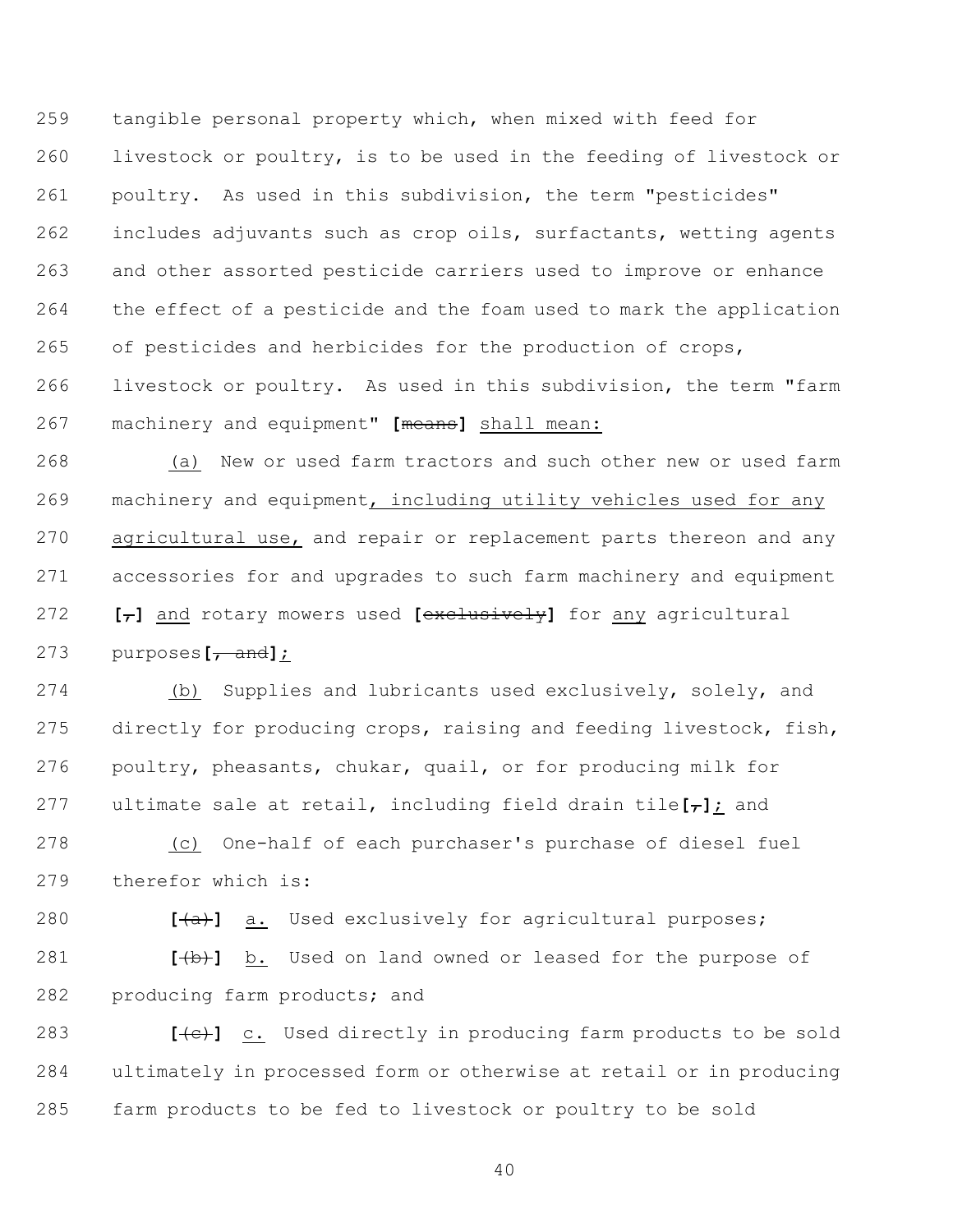ultimately in processed form at retail.

 For the purposes of this subdivision, "utility vehicle" shall mean any motorized vehicle manufactured and used exclusively for off- highway use which is more than fifty inches but no more than eighty inches in width, measured from outside of tire rim to outside of tire rim, with an unladen dry weight of three thousand five hundred pounds or less, traveling on four or six wheels;

 (23) Except as otherwise provided in section 144.032, all sales of metered water service, electricity, electrical current, natural, artificial or propane gas, wood, coal or home heating oil for domestic use and in any city not within a county, all sales of metered or unmetered water service for domestic use:

 (a) "Domestic use" means that portion of metered water service, electricity, electrical current, natural, artificial or propane gas, wood, coal or home heating oil, and in any city not within a county, metered or unmetered water service, which an individual occupant of a residential premises uses for nonbusiness, noncommercial or nonindustrial purposes. Utility service through a single or master meter for residential apartments or condominiums, including service for common areas and facilities and vacant units, shall be deemed to be for domestic use. Each seller shall establish and maintain a system whereby individual purchases are determined as exempt or nonexempt;

 (b) Regulated utility sellers shall determine whether individual purchases are exempt or nonexempt based upon the seller's utility service rate classifications as contained in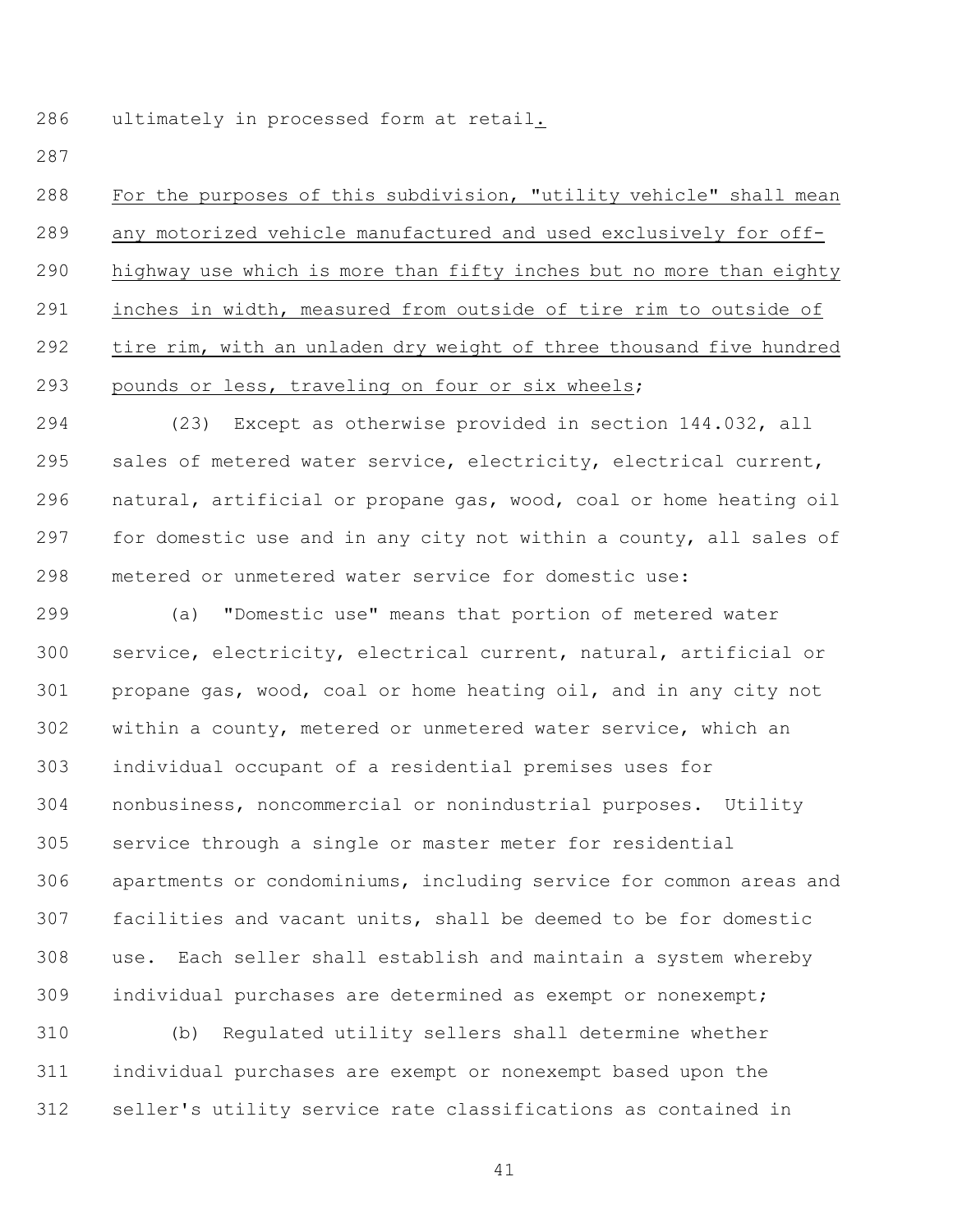tariffs on file with and approved by the Missouri public service commission. Sales and purchases made pursuant to the rate classification "residential" and sales to and purchases made by or on behalf of the occupants of residential apartments or condominiums through a single or master meter, including service for common areas and facilities and vacant units, shall be considered as sales made for domestic use and such sales shall be exempt from sales tax. Sellers shall charge sales tax upon the entire amount of purchases classified as nondomestic use. The seller's utility service rate classification and the provision of service thereunder shall be conclusive as to whether or not the utility must charge sales tax;

 (c) Each person making domestic use purchases of services or property and who uses any portion of the services or property so purchased for a nondomestic use shall, by the fifteenth day of the fourth month following the year of purchase, and without assessment, notice or demand, file a return and pay sales tax on that portion of nondomestic purchases. Each person making nondomestic purchases of services or property and who uses any portion of the services or property so purchased for domestic use, and each person making domestic purchases on behalf of occupants of residential apartments or condominiums through a single or master meter, including service for common areas and facilities and vacant units, under a nonresidential utility service rate classification may, between the first day of the first month and the fifteenth day of the fourth month following the year of purchase, apply for credit or refund to the director of revenue and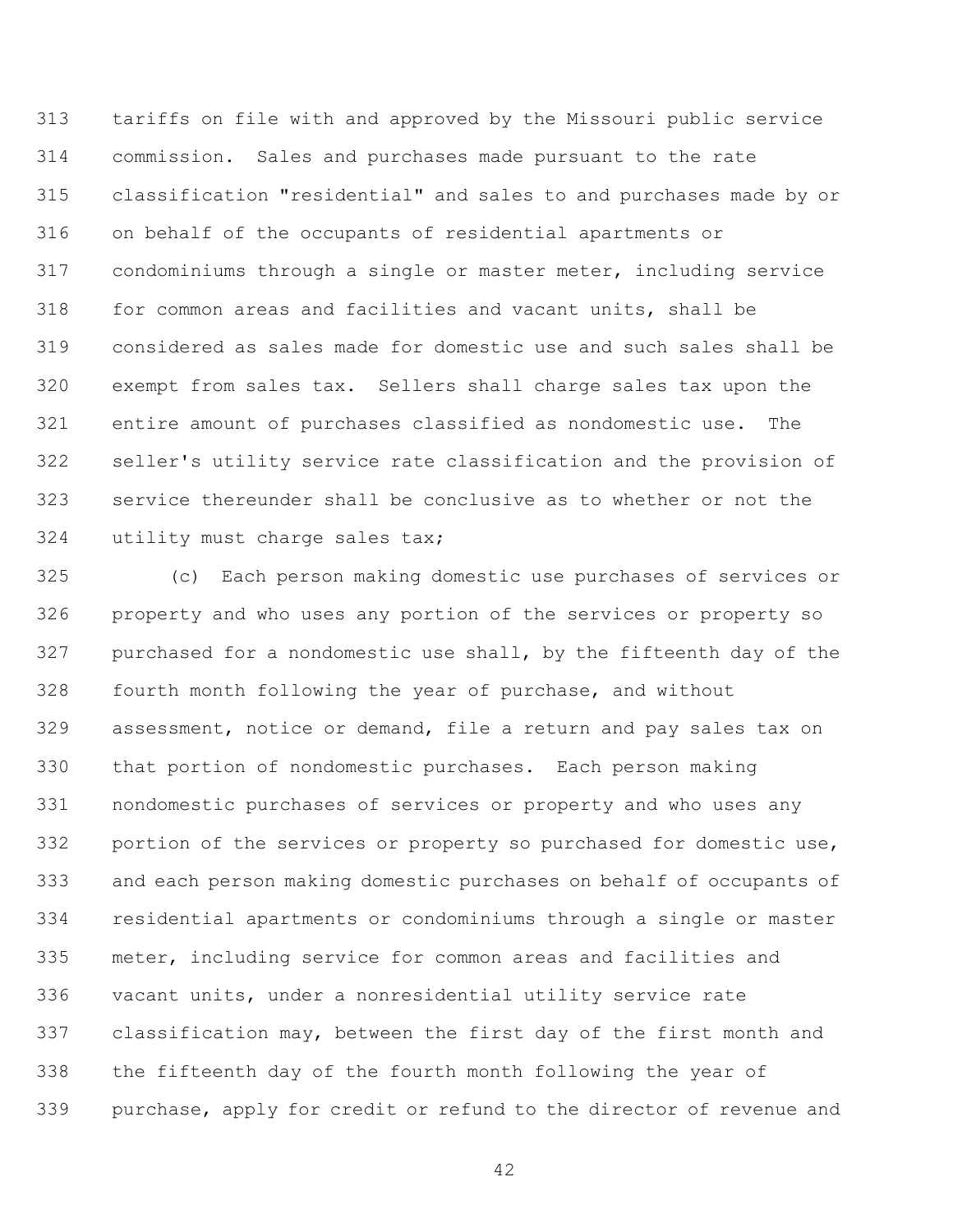the director shall give credit or make refund for taxes paid on the domestic use portion of the purchase. The person making such purchases on behalf of occupants of residential apartments or condominiums shall have standing to apply to the director of revenue for such credit or refund;

 (24) All sales of handicraft items made by the seller or the seller's spouse if the seller or the seller's spouse is at least sixty-five years of age, and if the total gross proceeds from such sales do not constitute a majority of the annual gross income of the seller;

 (25) Excise taxes, collected on sales at retail, imposed by Sections 4041, 4071, 4081, 4091, 4161, 4181, 4251, 4261 and 4271 of Title 26, United States Code. The director of revenue shall promulgate rules pursuant to chapter 536 to eliminate all state and local sales taxes on such excise taxes;

 (26) Sales of fuel consumed or used in the operation of ships, barges, or waterborne vessels which are used primarily in or for the transportation of property or cargo, or the conveyance of persons for hire, on navigable rivers bordering on or located in part in this state, if such fuel is delivered by the seller to the purchaser's barge, ship, or waterborne vessel while it is afloat upon such river;

 (27) All sales made to an interstate compact agency created pursuant to sections 70.370 to 70.441 or sections 238.010 to 238.100 in the exercise of the functions and activities of such agency as provided pursuant to the compact;

(28) Computers, computer software and computer security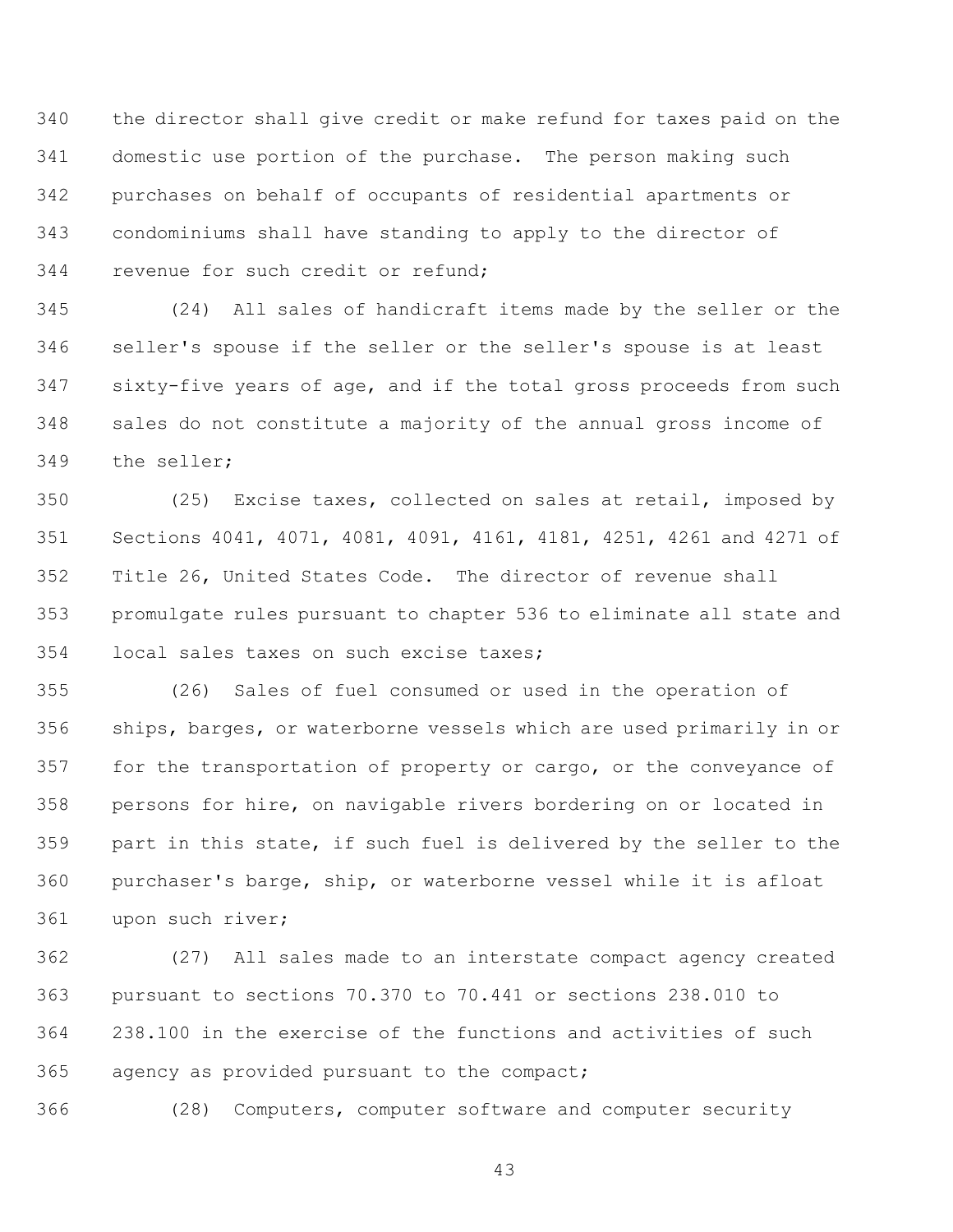systems purchased for use by architectural or engineering firms headquartered in this state. For the purposes of this subdivision, "headquartered in this state" means the office for the administrative management of at least four integrated facilities operated by the taxpayer is located in the state of Missouri;

 (29) All livestock sales when either the seller is engaged in the growing, producing or feeding of such livestock, or the seller is engaged in the business of buying and selling, bartering or leasing of such livestock;

 (30) All sales of barges which are to be used primarily in 377 the transportation of property or cargo on interstate waterways;

 (31) Electrical energy or gas, whether natural, artificial or propane, water, or other utilities which are ultimately consumed in connection with the manufacturing of cellular glass products or in any material recovery processing plant as defined in subdivision (4) of this subsection;

 (32) Notwithstanding other provisions of law to the contrary, all sales of pesticides or herbicides used in the production of crops, aquaculture, livestock or poultry;

 (33) Tangible personal property and utilities purchased for use or consumption directly or exclusively in the research and development of agricultural/biotechnology and plant genomics products and prescription pharmaceuticals consumed by humans or animals;

 (34) All sales of grain bins for storage of grain for resale; (35) All sales of feed which are developed for and used in the feeding of pets owned by a commercial breeder when such sales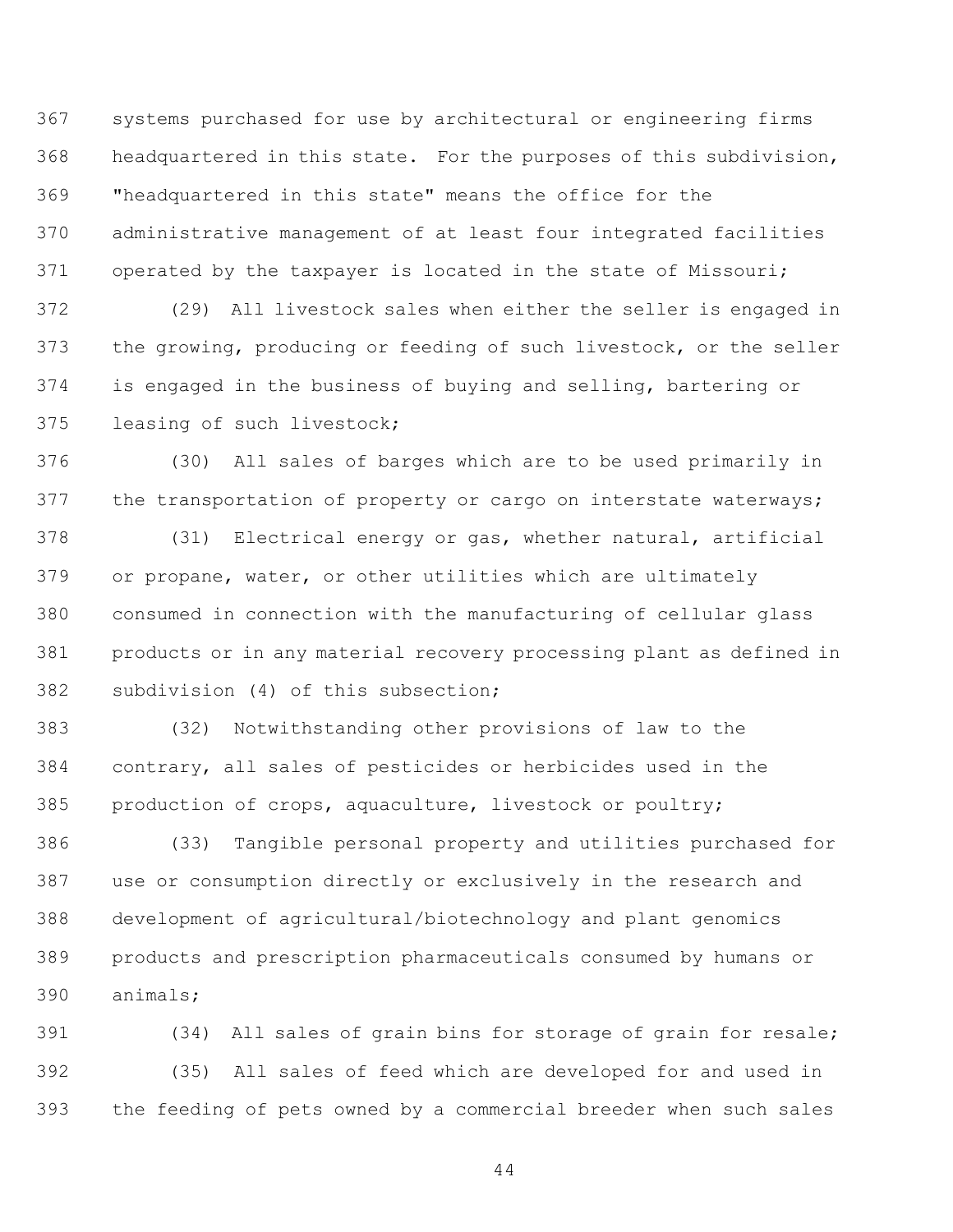are made to a commercial breeder, as defined in section 273.325, and licensed pursuant to sections 273.325 to 273.357;

 (36) All purchases by a contractor on behalf of an entity located in another state, provided that the entity is authorized to issue a certificate of exemption for purchases to a contractor under the provisions of that state's laws. For purposes of this subdivision, the term "certificate of exemption" shall mean any document evidencing that the entity is exempt from sales and use taxes on purchases pursuant to the laws of the state in which the entity is located. Any contractor making purchases on behalf of such entity shall maintain a copy of the entity's exemption certificate as evidence of the exemption. If the exemption certificate issued by the exempt entity to the contractor is later determined by the director of revenue to be invalid for any reason and the contractor has accepted the certificate in good faith, neither the contractor or the exempt entity shall be liable for the payment of any taxes, interest and penalty due as the result of use of the invalid exemption certificate. Materials shall be exempt from all state and local sales and use taxes when purchased by a contractor for the purpose of fabricating tangible personal property which is used in fulfilling a contract for the purpose of constructing, repairing or remodeling facilities for the following:

 (a) An exempt entity located in this state, if the entity is one of those entities able to issue project exemption certificates in accordance with the provisions of section 144.062; or

(b) An exempt entity located outside the state if the exempt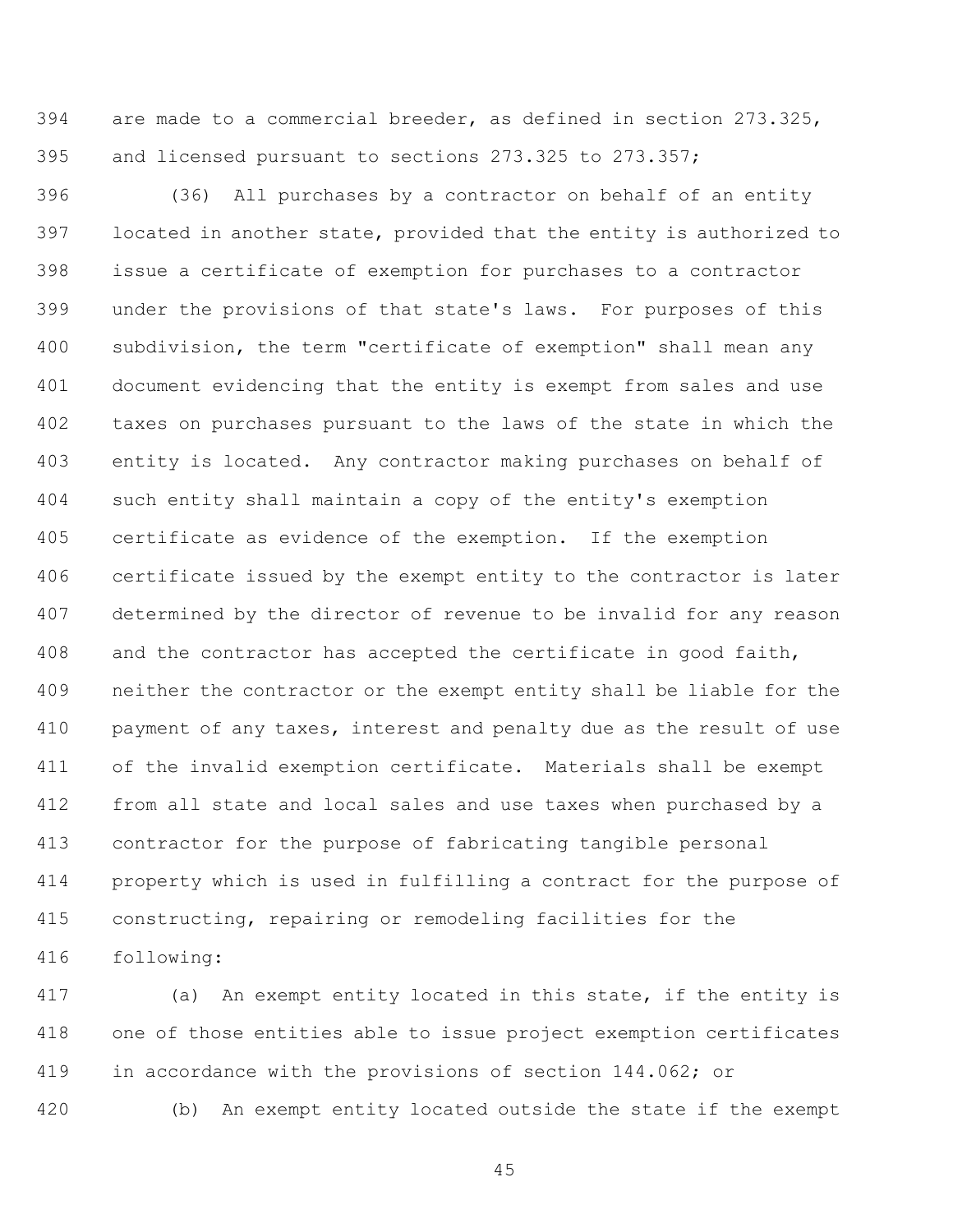entity is authorized to issue an exemption certificate to contractors in accordance with the provisions of that state's law and the applicable provisions of this section;

 (37) All sales or other transfers of tangible personal property to a lessor who leases the property under a lease of one year or longer executed or in effect at the time of the sale or other transfer to an interstate compact agency created pursuant to sections 70.370 to 70.441 or sections 238.010 to 238.100;

 (38) Sales of tickets to any collegiate athletic championship event that is held in a facility owned or operated by a governmental authority or commission, a quasi-governmental 432 agency, a state university or college or by the state or any political subdivision thereof, including a municipality, and that is played on a neutral site and may reasonably be played at a site located outside the state of Missouri. For purposes of this subdivision, "neutral site" means any site that is not located on the campus of a conference member institution participating in the event;

 (39) All purchases by a sports complex authority created under section 64.920, and all sales of utilities by such authority at the authority's cost that are consumed in connection with the operation of a sports complex leased to a professional sports team;

 (40) All materials, replacement parts, and equipment purchased for use directly upon, and for the modification, 445 replacement, repair, and maintenance of aircraft, aircraft power plants, and aircraft accessories;

(41) Sales of sporting clays, wobble, skeet, and trap targets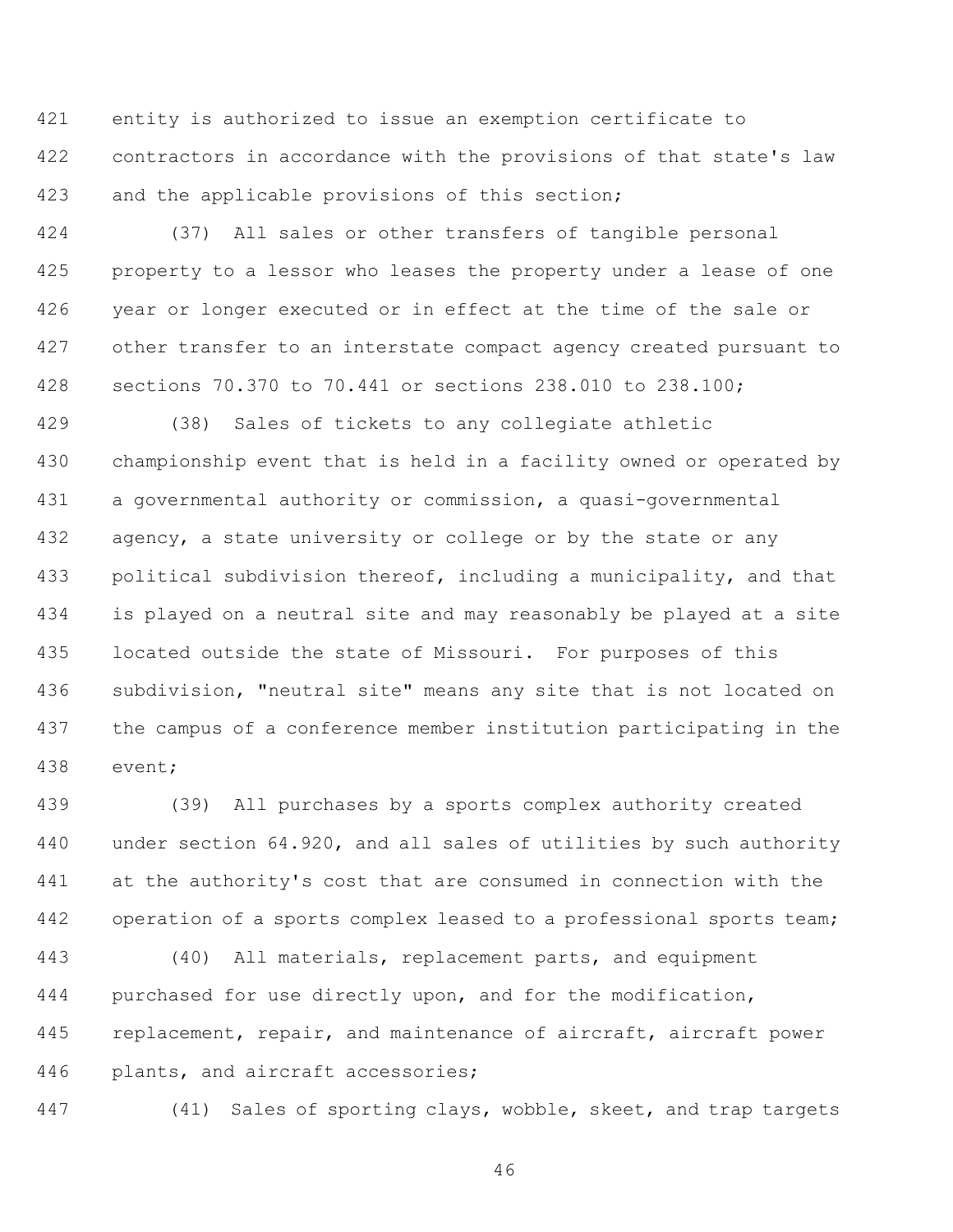to any shooting range or similar places of business for use in the normal course of business and money received by a shooting range or similar places of business from patrons and held by a shooting range or similar place of business for redistribution to patrons at the conclusion of a shooting event;

 (42) All sales of motor fuel, as defined in section 142.800, used in any watercraft, as defined in section 306.010;

 (43) Any new or used aircraft sold or delivered in this state to a person who is not a resident of this state or a corporation that is not incorporated in this state, and such aircraft is not to be based in this state and shall not remain in this state more than ten business days subsequent to the last to occur of:

 (a) The transfer of title to the aircraft to a person who is not a resident of this state or a corporation that is not incorporated in this state; or

 (b) The date of the return to service of the aircraft in accordance with 14 CFR 91.407 for any maintenance, preventive maintenance, rebuilding, alterations, repairs, or installations that are completed contemporaneously with the transfer of title to the aircraft to a person who is not a resident of this state or a corporation that is not incorporated in this state;

 (44) Motor vehicles registered in excess of fifty-four 470 thousand pounds, and the trailers pulled by such motor vehicles, that are actually used in the normal course of business to haul property on the public highways of the state, and that are capable of hauling loads commensurate with the motor vehicle's registered weight; and the materials, replacement parts, and equipment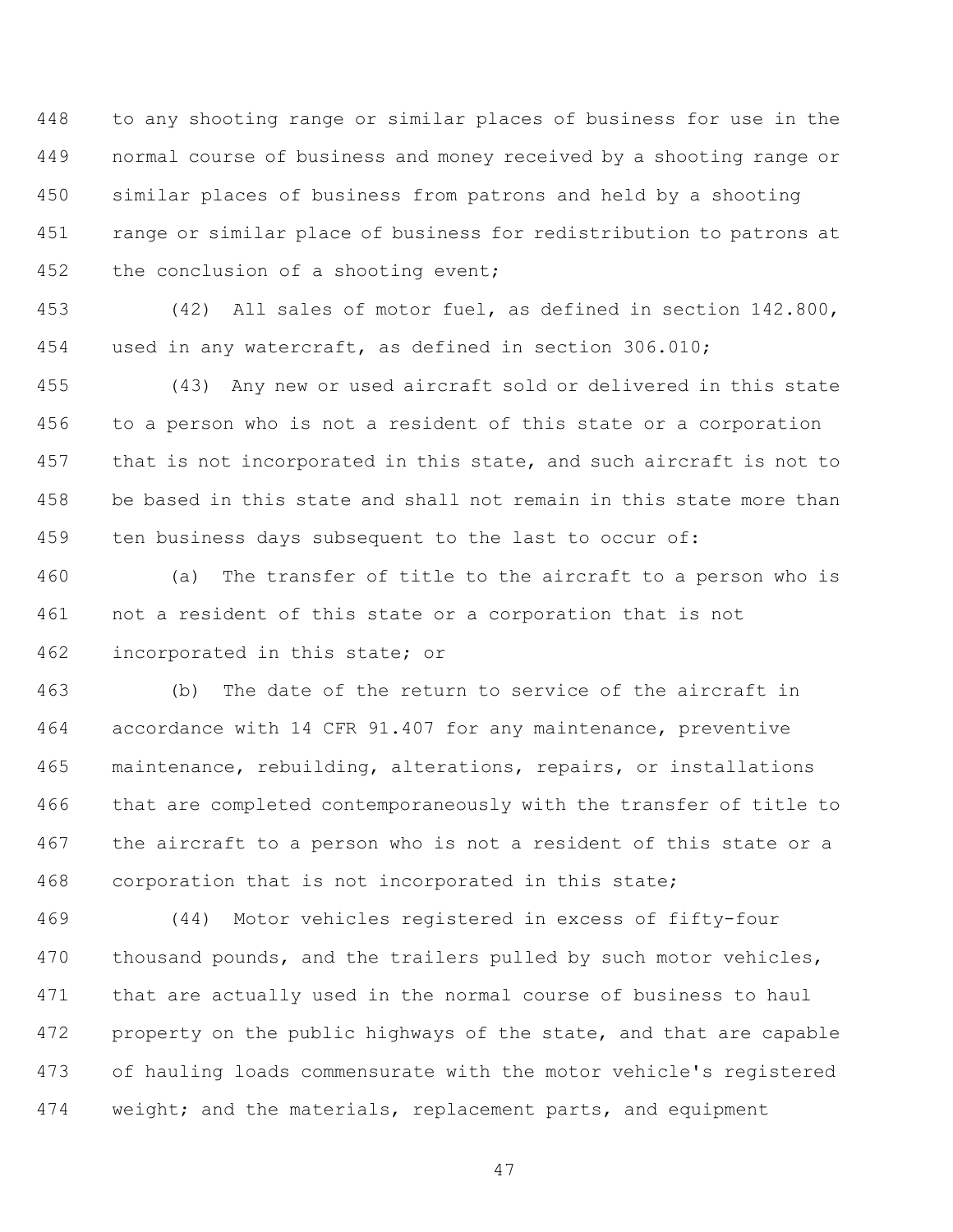purchased for use directly upon, and for the repair and maintenance or manufacture of such vehicles. For purposes of this subdivision, "motor vehicle" and "public highway" shall have the meaning as ascribed in section 390.020;

 (45) All internet access or the use of internet access regardless of whether the tax is imposed on a provider of internet access or a buyer of internet access. For purposes of this subdivision, the following terms shall mean:

 (a) "Direct costs", costs incurred by a governmental authority solely because of an internet service provider's use of the public right-of-way. The term shall not include costs that the governmental authority would have incurred if the internet service provider did not make such use of the public right-of-way. Direct costs shall be determined in a manner consistent with generally accepted accounting principles;

 (b) "Internet", computer and telecommunications facilities, including equipment and operating software, that comprises the interconnected worldwide network that employ the transmission control protocol or internet protocol, or any predecessor or successor protocols to that protocol, to communicate information of all kinds by wire or radio;

 (c) "Internet access", a service that enables users to connect to the internet to access content, information, or other services without regard to whether the service is referred to as telecommunications, communications, transmission, or similar services, and without regard to whether a provider of the service is subject to regulation by the Federal Communications Commission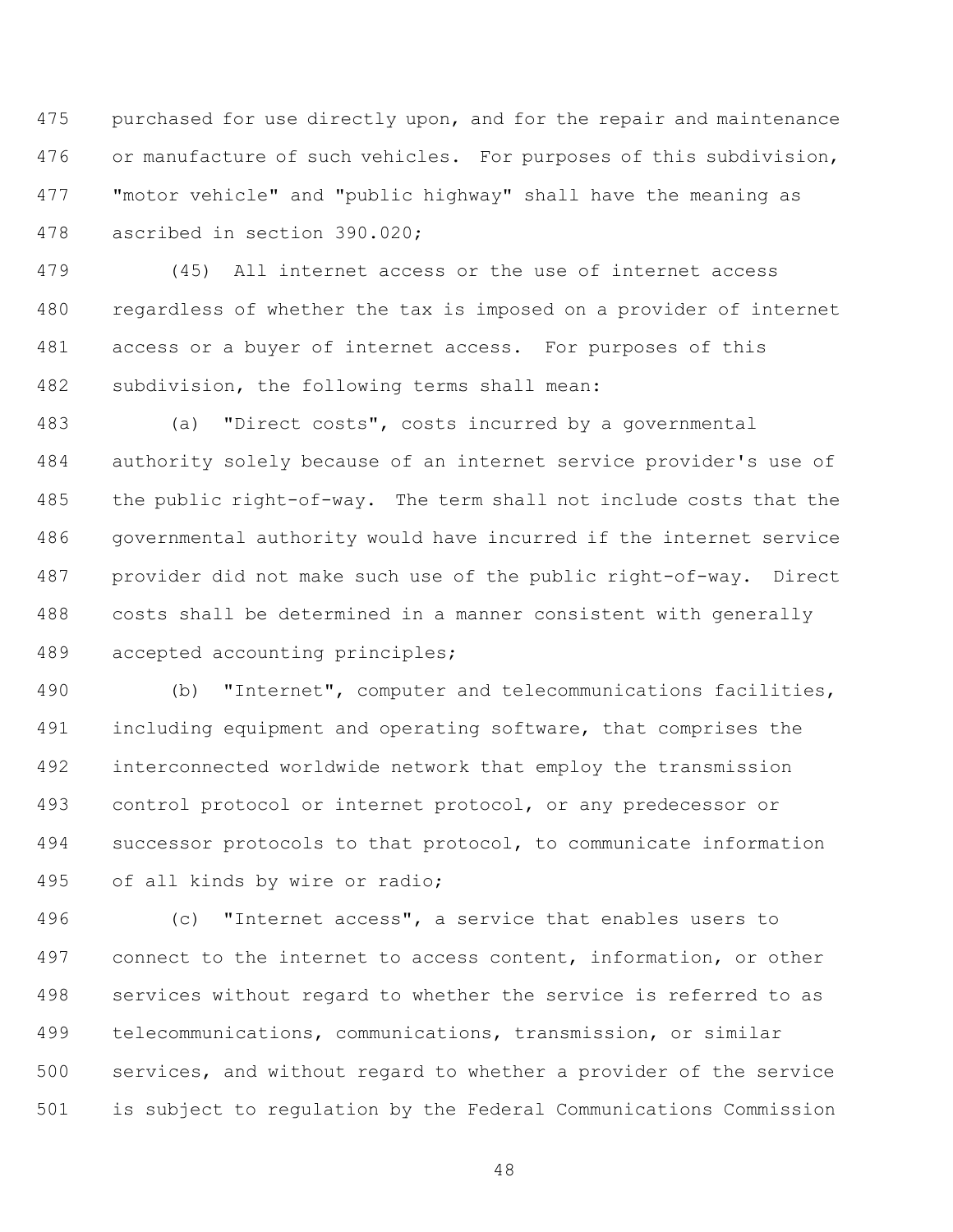as a common carrier under 47 U.S.C. Section 201, et seq. For purposes of this subdivision, internet access also includes: the purchase, use, or sale of communications services, including telecommunications services as defined in section 144.010, to the extent the communications services are purchased, used, or sold to provide the service described in this subdivision or to otherwise enable users to access content, information, or other services offered over the internet; services that are incidental to the provision of a service described in this subdivision, when furnished to users as part of such service, including a home page, electronic mail, and instant messaging, including voice-capable and video-capable electronic mail and instant messaging, video clips, and personal electronic storage capacity; a home page electronic mail and instant messaging, including voice-capable and video-capable electronic mail and instant messaging, video clips, and personal electronic storage capacity that are provided independently or that are not packed with internet access. As used in this subdivision, internet access does not include voice, audio, and video programming or other products and services, except services described in this paragraph or this subdivision, that use internet protocol or any successor protocol and for which there is a charge, regardless of whether the charge is separately stated or aggregated with the charge for services described in this paragraph or this subdivision;

 (d) "Tax", any charge imposed by the state or a political subdivision of the state for the purpose of generating revenues for governmental purposes and that is not a fee imposed for a specific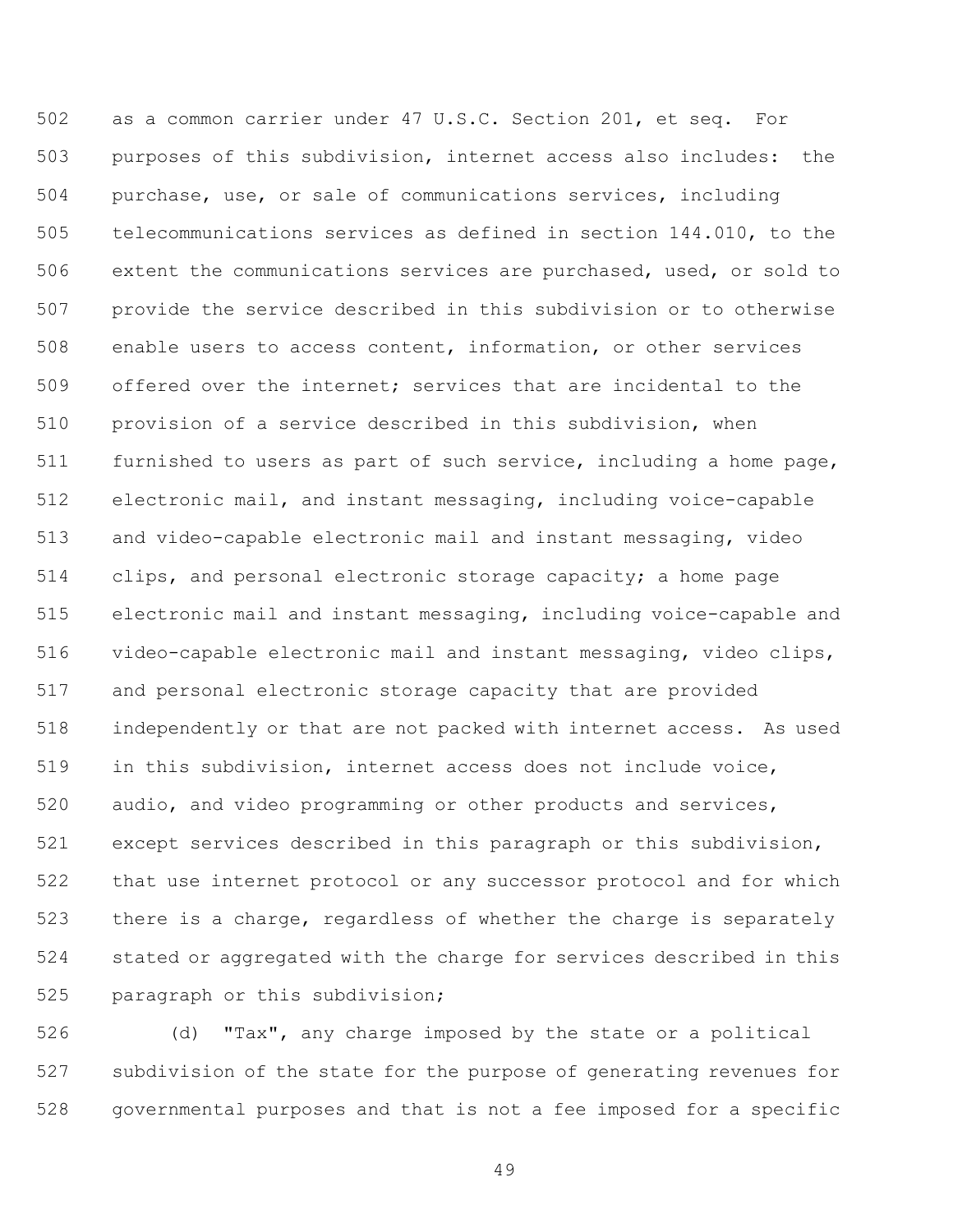privilege, service, or benefit conferred, except as described as otherwise under this subdivision, or any obligation imposed on a seller to collect and to remit to the state or a political subdivision of the state any gross retail tax, sales tax, or use tax imposed on a buyer by such a governmental entity. The term tax shall not include any franchise fee or similar fee imposed or authorized under section 67.1830 or 67.2689; Section 622 or 653 of the Communications Act of 1934, 47 U.S.C. Section 542 and 47 U.S.C. Section 573; or any other fee related to obligations of telecommunications carriers under the Communications Act of 1934, 47 U.S.C. Section 151, et seq., except to the extent that:

 a. The fee is not imposed for the purpose of recovering direct costs incurred by the franchising or other governmental authority from providing the specific privilege, service, or benefit conferred to the payer of the fee; or

 b. The fee is imposed for the use of a public right-of-way based on a percentage of the service revenue, and the fee exceeds the incremental direct costs incurred by the governmental authority associated with the provision of that right-of-way to the provider of internet access service.

 Nothing in this subdivision shall be interpreted as an exemption from taxes due on goods or services that were subject to tax on January 1, 2016.

 3. Any ruling, agreement, or contract, whether written or oral, express or implied, between a person and this state's executive branch, or any other state agency or department,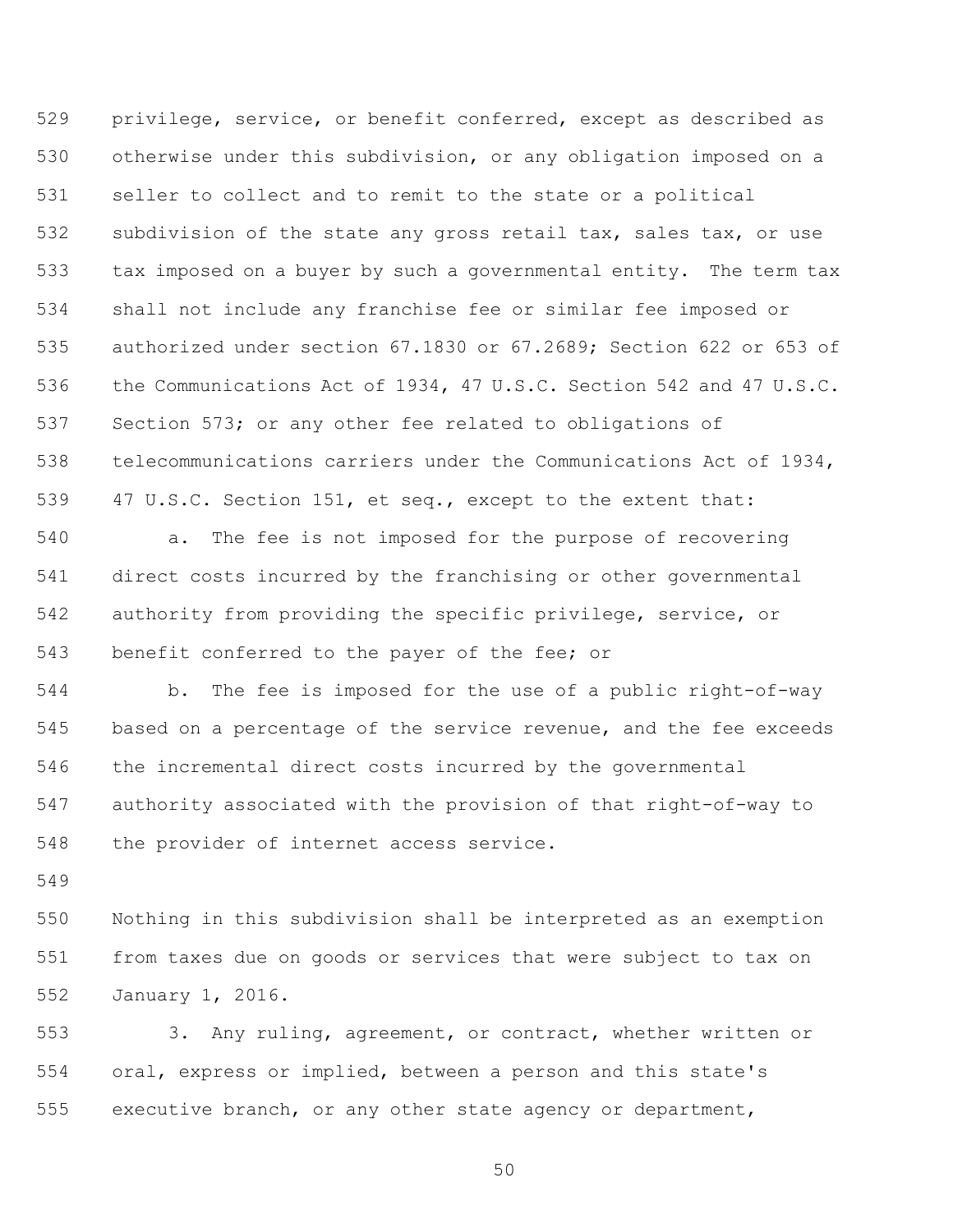stating, agreeing, or ruling that such person is not required to collect sales and use tax in this state despite the presence of a warehouse, distribution center, or fulfillment center in this state that is owned or operated by the person or an affiliated person shall be null and void unless it is specifically approved by a majority vote of each of the houses of the general assembly. For purposes of this subsection, an "affiliated person" means any person that is a member of the same controlled group of corporations as defined in Section 1563(a) of the Internal Revenue Code of 1986, as amended, as the vendor or any other entity that, notwithstanding its form of organization, bears the same ownership relationship to the vendor as a corporation that is a member of the same controlled group of corporations as defined in Section 1563 (a) of the Internal Revenue Code, as amended.

260.221. 1. As used in this section, the following terms mean: (1) "Processed recycled asphalt shingles", recycled asphalt

| 4  | shingles that do not contain extraneous metals, glass, rubber,     |
|----|--------------------------------------------------------------------|
| 5  | nails, soil, brick, tars, paper, wood, and plastics and that have  |
| 6  | been reduced in size to produce a commercially reasonable usable   |
| 7  | product. "Processed recycled asphalt shingles" shall also be       |
| 8  | considered clean fill, as such term is defined in section 260.200; |
| 9  | (2) "Recycled asphalt shingles", manufacture waste scrap           |
| 10 | shingles and post-consumer, tear-off scrap shingles that are       |
| 11 | accumulated as products for commercial purposes related to         |
| 12 | recycling or reuse as processed recycled asphalt shingles.         |
| 13 | 2. Processed recycled asphalt shingles may be used for fill,       |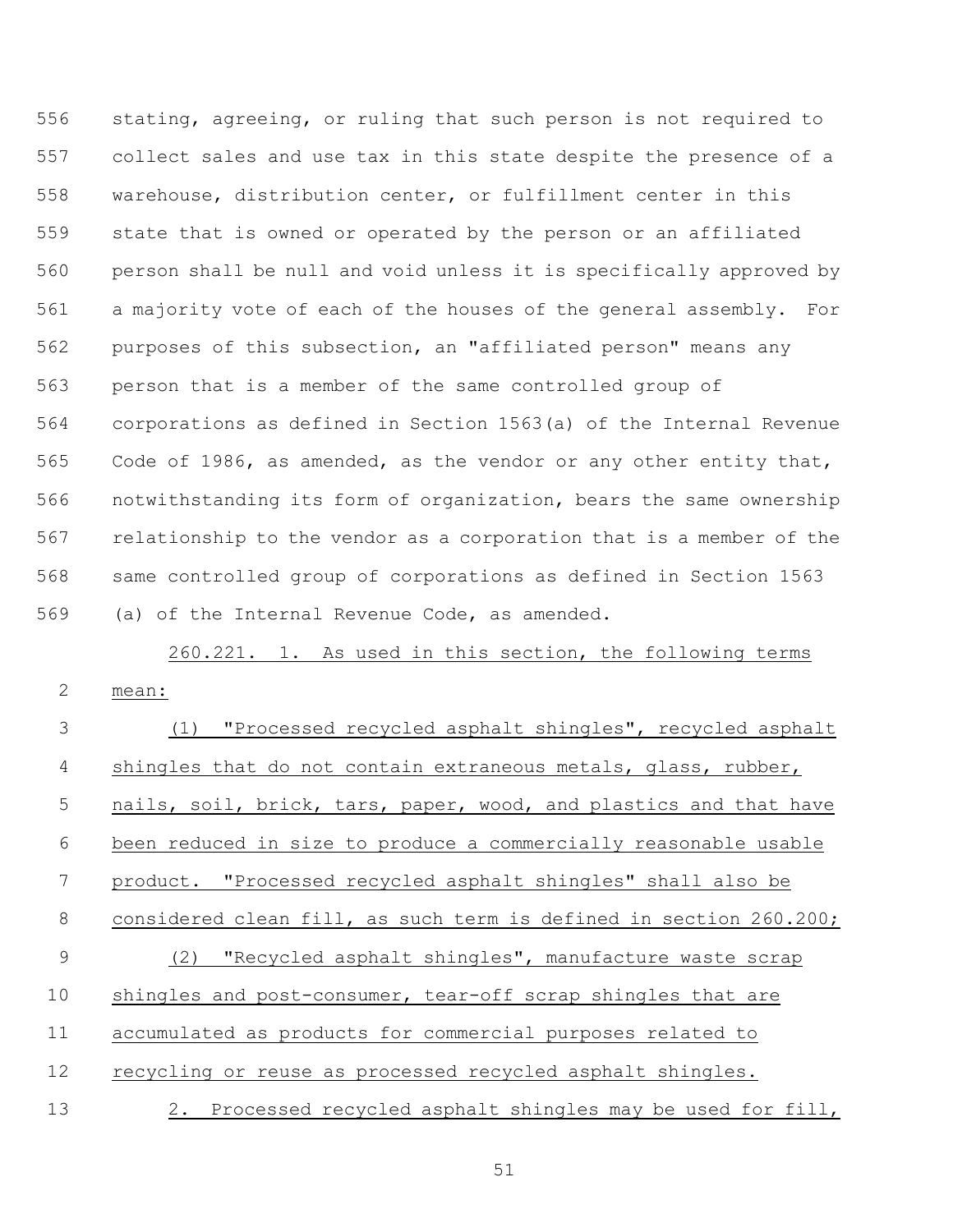| 14           | reclamation, and other beneficial purposes without a permit under   |
|--------------|---------------------------------------------------------------------|
| 15           | sections 260.200 to 260.345 if such processed recycled asphalt      |
| 16           | shingles are inspected for toxic and hazardous substances in        |
| 17           | accordance with requirements established by the department of       |
| 18           | natural resources, provided that processed recycled asphalt         |
| 19           | shingles shall not be used for such purposes within five hundred    |
| 20           | feet of any lake, river, sink hole, perennial stream, or ephemeral  |
| 21           | stream, and shall not be used for such purposes below surface level |
| 22           | and closer than fifty feet above the water table.                   |
| 23           | 3.<br>This section shall not be construed to authorize the          |
| 24           | abandonment, accumulation, placement, or storage of recycled        |
| 25           | asphalt shingles or processed recycled asphalt shingles on any      |
| 26           | real property without the consent of the real property owner.       |
|              | 275.357. 1. As used in this section, the following terms            |
| $\mathbf{2}$ | mean:                                                               |
| 3            | "Commodity merchandising council" or "council", the same<br>(1)     |
| 4            | definition as in section 275.300 and for soybeans shall be, as      |
| 5            | provided under the federal act, the qualified state soybean board   |
| 6            | known as the Missouri Soybean Merchandising Council;                |
| 7            | "Federal act", the Soybean Promotion, Research, and<br>(2)          |
| 8            | Consumer Information Act (7 U.S.C. Section 6301 et seq.), as        |
| $\mathsf 9$  | amended;                                                            |
| 10           | "Handler", the same definition as in section 275.300 and<br>(3)     |
| 11           | for soybeans includes, but is not limited to, a commodity credit    |
| 12           | corporation for situations in which soybeans are pledged as         |
| 13           | collateral for a loan issued under any Commodity Credit             |
| 14           | Corporation price support loan program and the soybeans are         |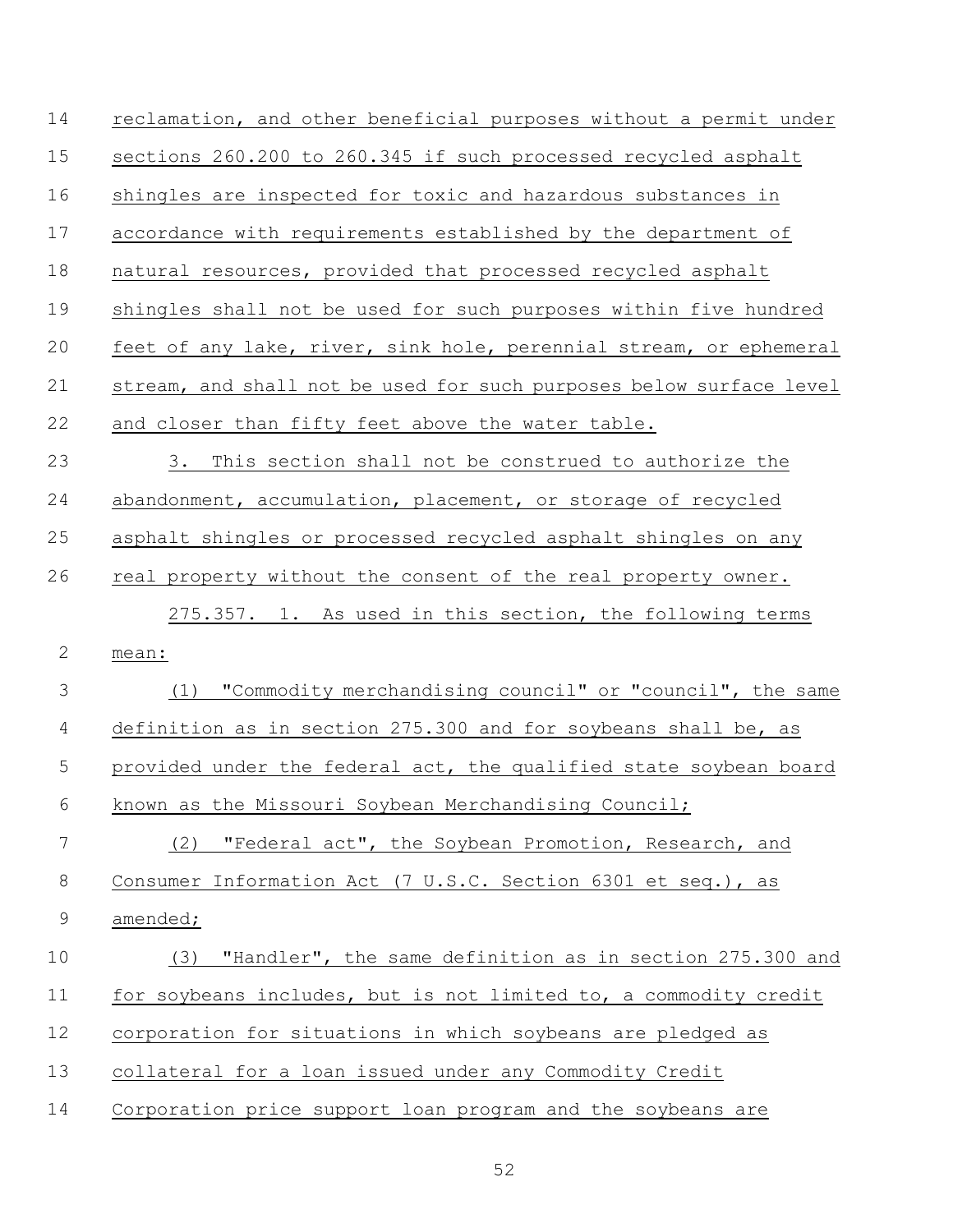15 forfeited by the producer in lieu of loan repayment;

(4) "Net market price":

| 17 | Except as provided in paragraph (b) of this subdivision,<br>(a)     |
|----|---------------------------------------------------------------------|
| 18 | the sales price or other value received by a producer for any       |
| 19 | soybeans after adjustments for any premium or discount based on     |
| 20 | grading or quality factors, as determined by the Secretary of       |
| 21 | Agriculture of the United States, the director, or both; or         |
| 22 | For soybeans pledged as collateral for a loan issued<br>(b)         |
| 23 | under any Commodity Credit Corporation price support loan program   |
| 24 | and, when the soybeans are forfeited by the producer in lieu of     |
| 25 | loan repayment, the principal amount of the loan;                   |
| 26 | "Processor", the same definition as in section 275.300<br>(5)       |
| 27 | and for soybeans includes, but is not limited to, a producer        |
| 28 | marketing processed soybeans or soybean products of such            |
| 29 | producer's own production.                                          |
| 30 | 2. As long as an assessment made under the federal act is           |
| 31 | equal to one-half of one percent of the net market price of         |
| 32 | soybeans grown within this state, the assessment imposed and        |
| 33 | levied under section 275.350 shall be one-half of such national     |
| 34 | assessment. The state assessment shall not be in addition to the    |
| 35 | national assessment but shall correspond to the state credit or     |
| 36 | portion of the total assessment paid to the council.                |
| 37 | 3. If the assessment under the federal act is reduced to less       |
| 38 | than one-half of one percent or ceases to be effective, the state   |
| 39 | assessment imposed and levied under this section shall, for as long |
| 40 | as such assessment is reduced or no such assessment is made, be     |
| 41 | equal to one-half of one percent of the net market price of         |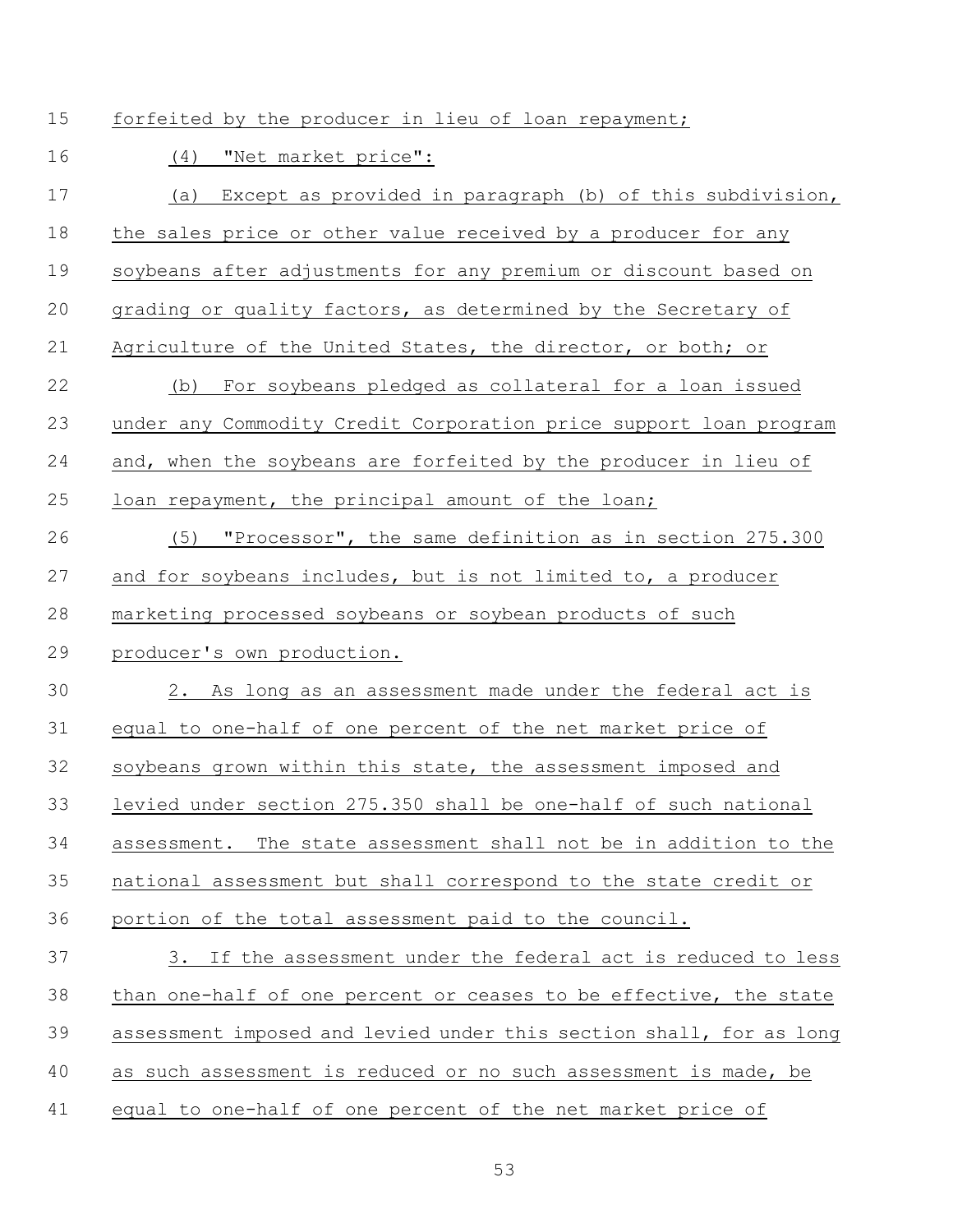| 42             | soybeans grown within this state less any assessment paid to the   |
|----------------|--------------------------------------------------------------------|
| 43             | United Soybean Board under the federal act.                        |
| 44             | 4. The total of such state assessment and federal assessment       |
| 45             | shall be:                                                          |
| 46             | Collected from a producer by the handler or processor<br>(1)       |
| 47             | first acquiring such producer's soybeans and be remitted to the    |
| 48             | council; or                                                        |
| 49             | (2) Remitted by a producer marketing processed soybeans or         |
| 50             | soybean products of that producer-processor's own soybeans to the  |
| 51             | council.                                                           |
| 52             | 5. State fees collected under this section shall be subject        |
| 53             | to the refund provision provided under section 275.360.            |
| 54             | 6. No provision of this section shall be construed as a            |
| 55             | change to the amount of any fee collected under section 275.350 or |
| 56             | a major change for purposes of section 275.330.                    |
|                | 301.010. As used in this chapter and sections 304.010 to           |
| $\mathbf{2}$   | 304.040, 304.120 to 304.260, and sections 307.010 to 307.175, the  |
| $\mathfrak{Z}$ | following terms mean:                                              |
| 4              | (1) "All-terrain vehicle", any motorized vehicle                   |
| 5              | manufactured and used exclusively for off-highway use, with an     |
| 6              | unladen dry weight of one thousand five hundred pounds or less,    |
| 7              | traveling on three, four or more nonhighway tires, with either:    |
| 8              | A seat designed to be straddled by the operator, and<br>(a)        |
| $\mathsf 9$    | handlebars for steering control, but excluding an electric         |
| 10             | bicycle; or                                                        |
| 11             | (b) A width of fifty inches or less, measured from outside of      |
| 12             | tire rim to outside of tire rim, regardless of seating or steering |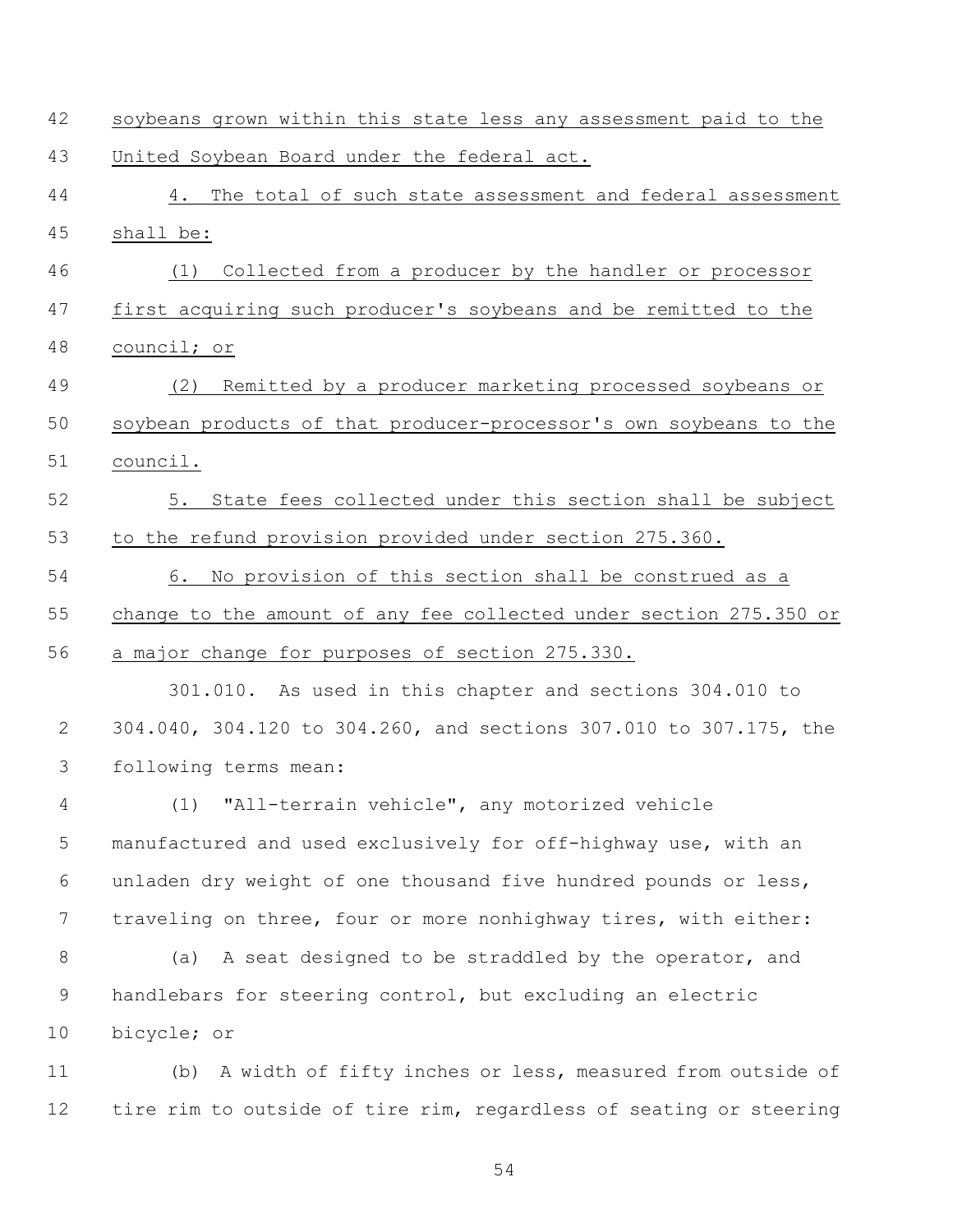arrangement;

 (2) "Autocycle", a three-wheeled motor vehicle which the drivers and passengers ride in a partially or completely enclosed nonstraddle seating area, that is designed to be controlled with a steering wheel and pedals, and that has met applicable Department of Transportation National Highway Traffic Safety Administration requirements or federal motorcycle safety standards;

 (3) "Automobile transporter", any vehicle combination capable of carrying cargo on the power unit and designed and used for the transport of assembled motor vehicles, including truck camper units;

 (4) "Axle load", the total load transmitted to the road by all wheels whose centers are included between two parallel transverse vertical planes forty inches apart, extending across the full width of the vehicle;

 (5) "Backhaul", the return trip of a vehicle transporting cargo or general freight, especially when carrying goods back over all or part of the same route;

 (6) "Boat transporter", any vehicle combination capable of carrying cargo on the power unit and designed and used specifically to transport assembled boats and boat hulls. Boats may be partially disassembled to facilitate transporting;

 (7) "Body shop", a business that repairs physical damage on motor vehicles that are not owned by the shop or its officers or employees by mending, straightening, replacing body parts, or painting;

(8) "Bus", a motor vehicle primarily for the transportation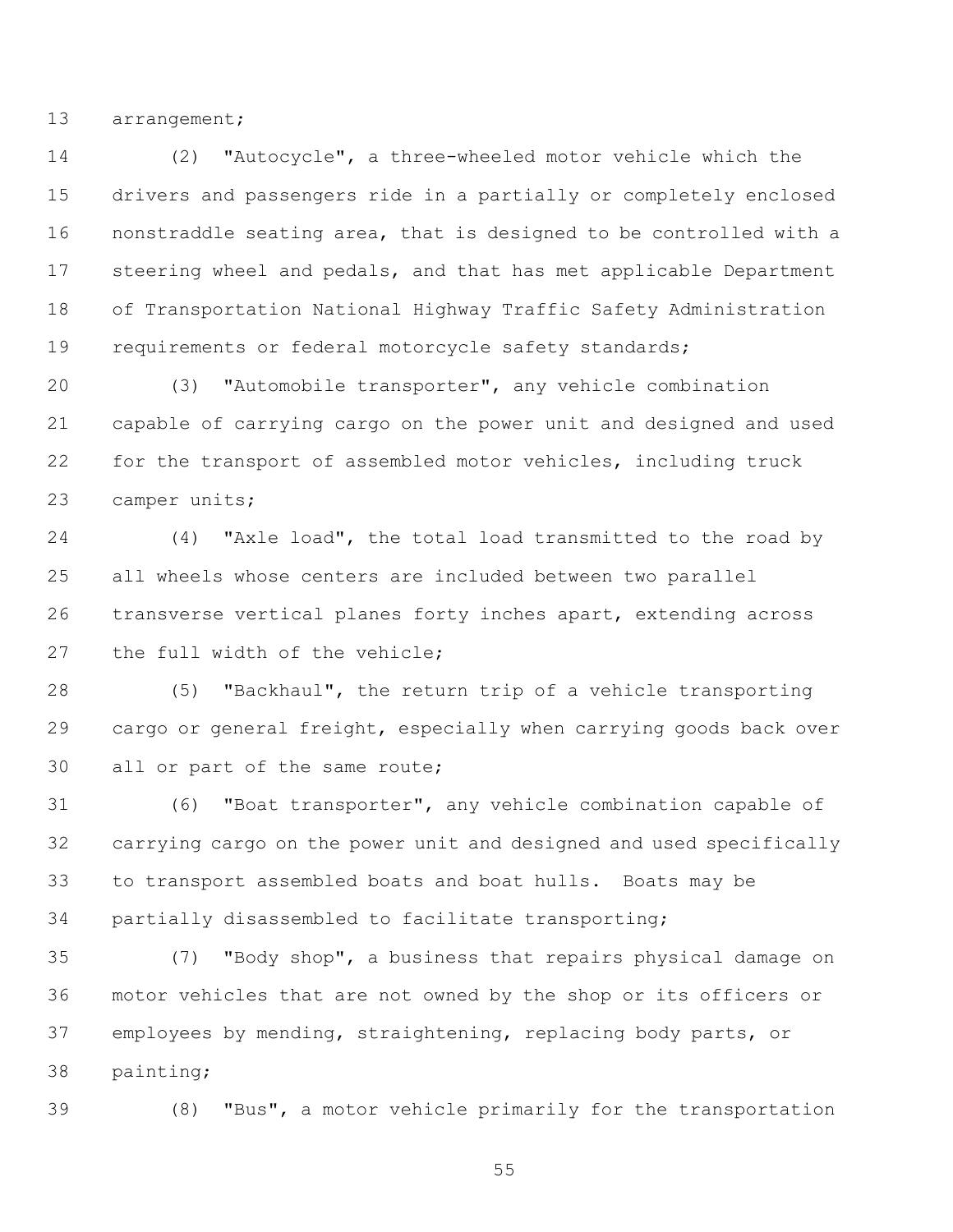of a driver and eight or more passengers but not including shuttle buses;

 (9) "Commercial motor vehicle", a motor vehicle designed or regularly used for carrying freight and merchandise, or more than eight passengers but not including vanpools or shuttle buses;

 (10) "Cotton trailer", a trailer designed and used exclusively for transporting cotton at speeds less than forty miles per hour from field to field or from field to market and return;

 (11) "Dealer", any person, firm, corporation, association, agent or subagent engaged in the sale or exchange of new, used or reconstructed motor vehicles or trailers;

 (12) "Director" or "director of revenue", the director of the department of revenue;

(13) "Driveaway operation":

 (a) The movement of a motor vehicle or trailer by any person or motor carrier other than a dealer over any public highway, under its own power singly, or in a fixed combination of two or more vehicles, for the purpose of delivery for sale or for delivery either before or after sale;

 (b) The movement of any vehicle or vehicles, not owned by the transporter, constituting the commodity being transported, by a person engaged in the business of furnishing drivers and operators for the purpose of transporting vehicles in transit from one place to another by the driveaway or towaway methods; or

 (c) The movement of a motor vehicle by any person who is lawfully engaged in the business of transporting or delivering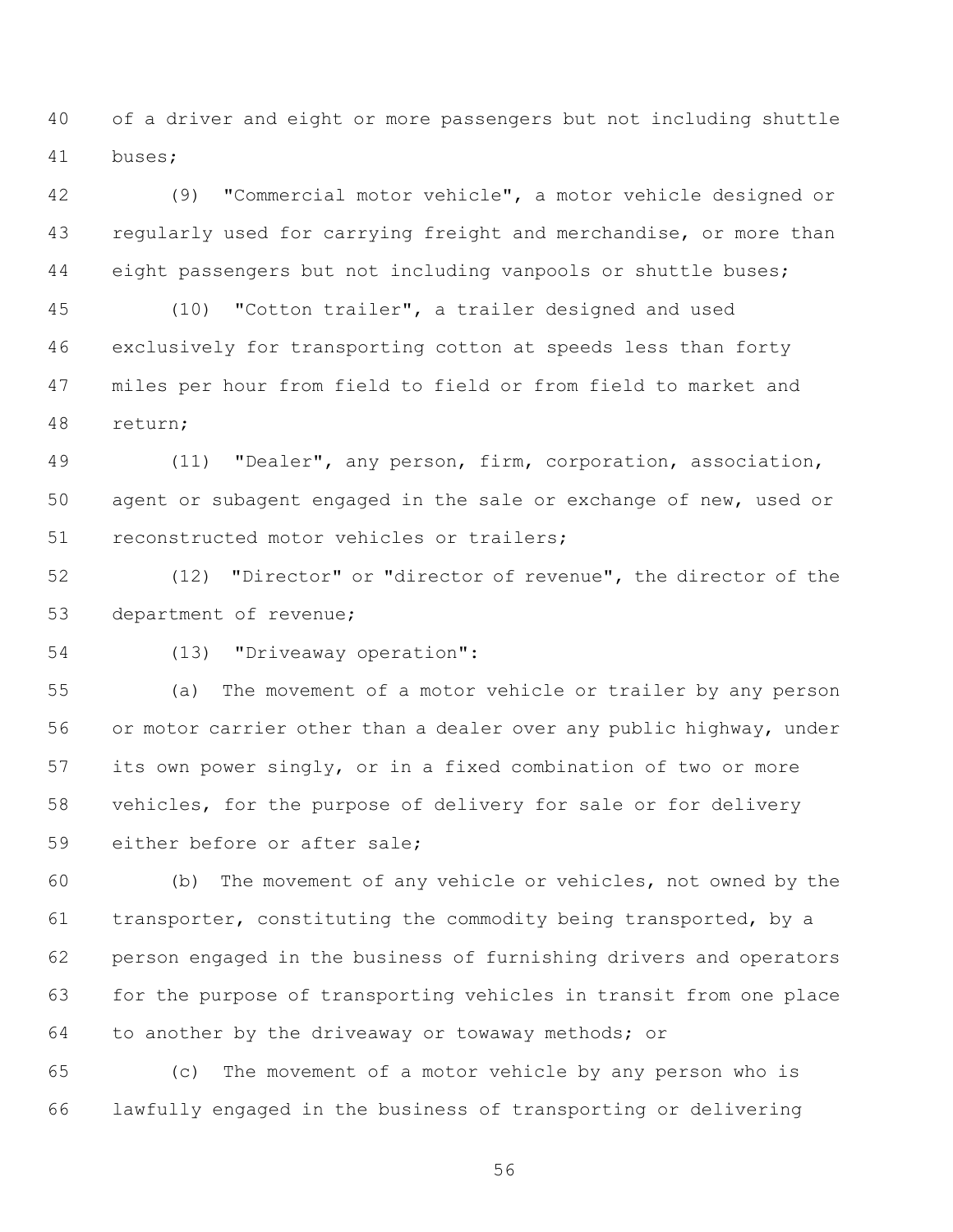vehicles that are not the person's own and vehicles of a type otherwise required to be registered, by the driveaway or towaway methods, from a point of manufacture, assembly or distribution or from the owner of the vehicles to a dealer or sales agent of a manufacturer or to any consignee designated by the shipper or consignor;

 (14) "Dromedary", a box, deck, or plate mounted behind the cab and forward of the fifth wheel on the frame of the power unit of a truck tractor-semitrailer combination. A truck tractor equipped with a dromedary may carry part of a load when operating independently or in a combination with a semitrailer;

 (15) "Electric bicycle", a bicycle equipped with fully operable pedals, a saddle or seat for the rider, and an electric motor of less than 750 watts that meets the requirements of one of 81 the following three classes:

 (a) "Class 1 electric bicycle", an electric bicycle equipped with a motor that provides assistance only when the rider is pedaling and that ceases to provide assistance when the bicycle 85 reaches the speed of twenty miles per hour;

 (b) "Class 2 electric bicycle", an electric bicycle equipped with a motor that may be used exclusively to propel the bicycle and that is not capable of providing assistance when the bicycle 89 reaches the speed of twenty miles per hour; or

 (c) "Class 3 electric bicycle", an electric bicycle equipped with a motor that provides assistance only when the rider is pedaling and that ceases to provide assistance when the bicycle reaches the speed of twenty-eight miles per hour;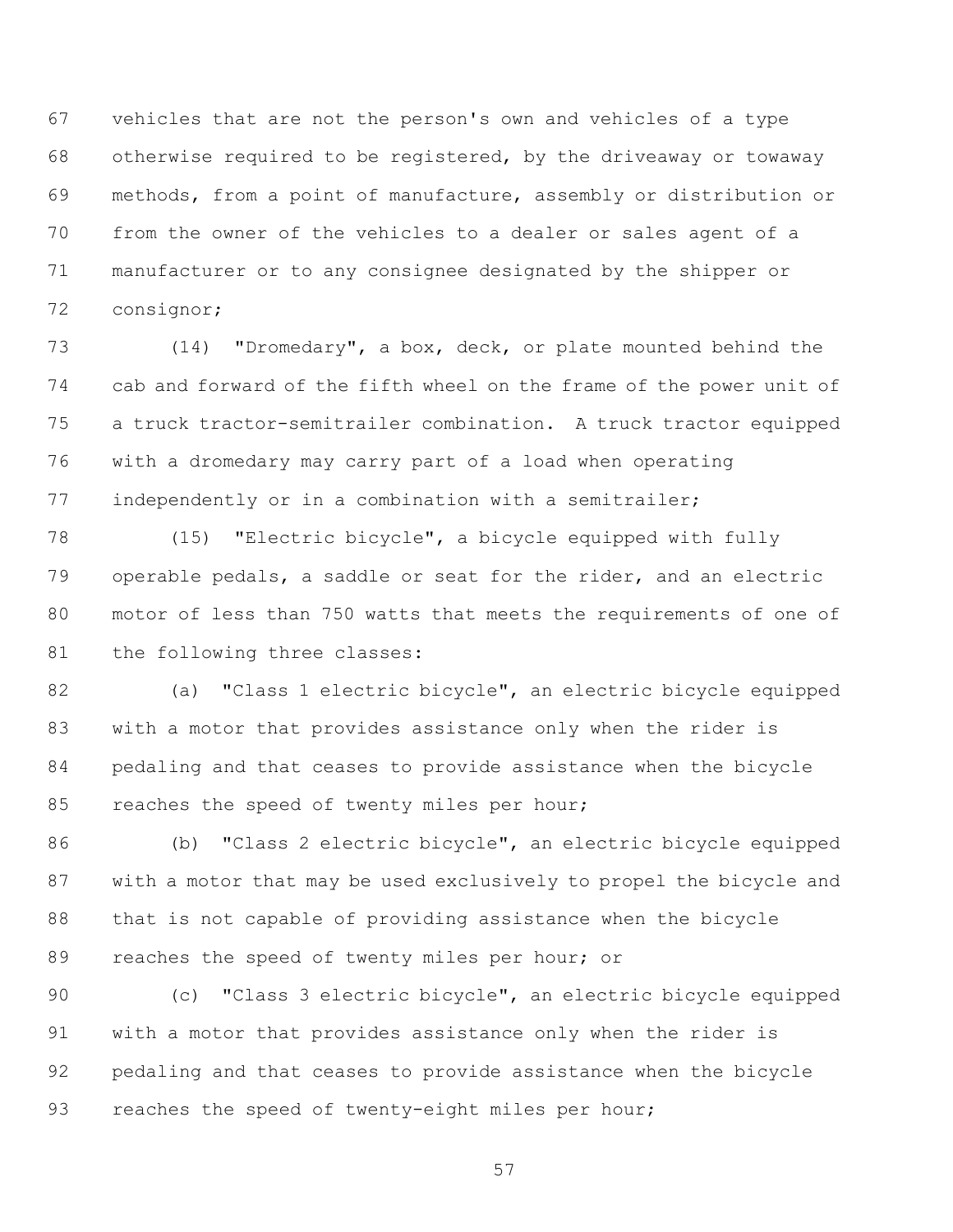94 (16) "Farm tractor", a tractor used exclusively for agricultural purposes;

 (17) "Fleet", any group of ten or more motor vehicles owned by the same owner;

 (18) "Fleet vehicle", a motor vehicle which is included as part of a fleet;

 (19) "Fullmount", a vehicle mounted completely on the frame 101 of either the first or last vehicle in a saddlemount combination;

 (20) "Gross weight", the weight of vehicle and/or vehicle combination without load, plus the weight of any load thereon;

 (21) "Hail-damaged vehicle", any vehicle, the body of which has become dented as the result of the impact of hail;

 (22) "Highway", any public thoroughfare for vehicles, including state roads, county roads and public streets, avenues, boulevards, parkways or alleys in any municipality;

 (23) "Improved highway", a highway which has been paved with gravel, macadam, concrete, brick or asphalt, or surfaced in such a manner that it shall have a hard, smooth surface;

 (24) "Intersecting highway", any highway which joins another, whether or not it crosses the same;

(25) "Junk vehicle", a vehicle which:

 (a) Is incapable of operation or use upon the highways and has no resale value except as a source of parts or scrap; or

 (b) Has been designated as junk or a substantially equivalent 118 designation by this state or any other state;

 (26) "Kit vehicle", a motor vehicle assembled by a person other than a generally recognized manufacturer of motor vehicles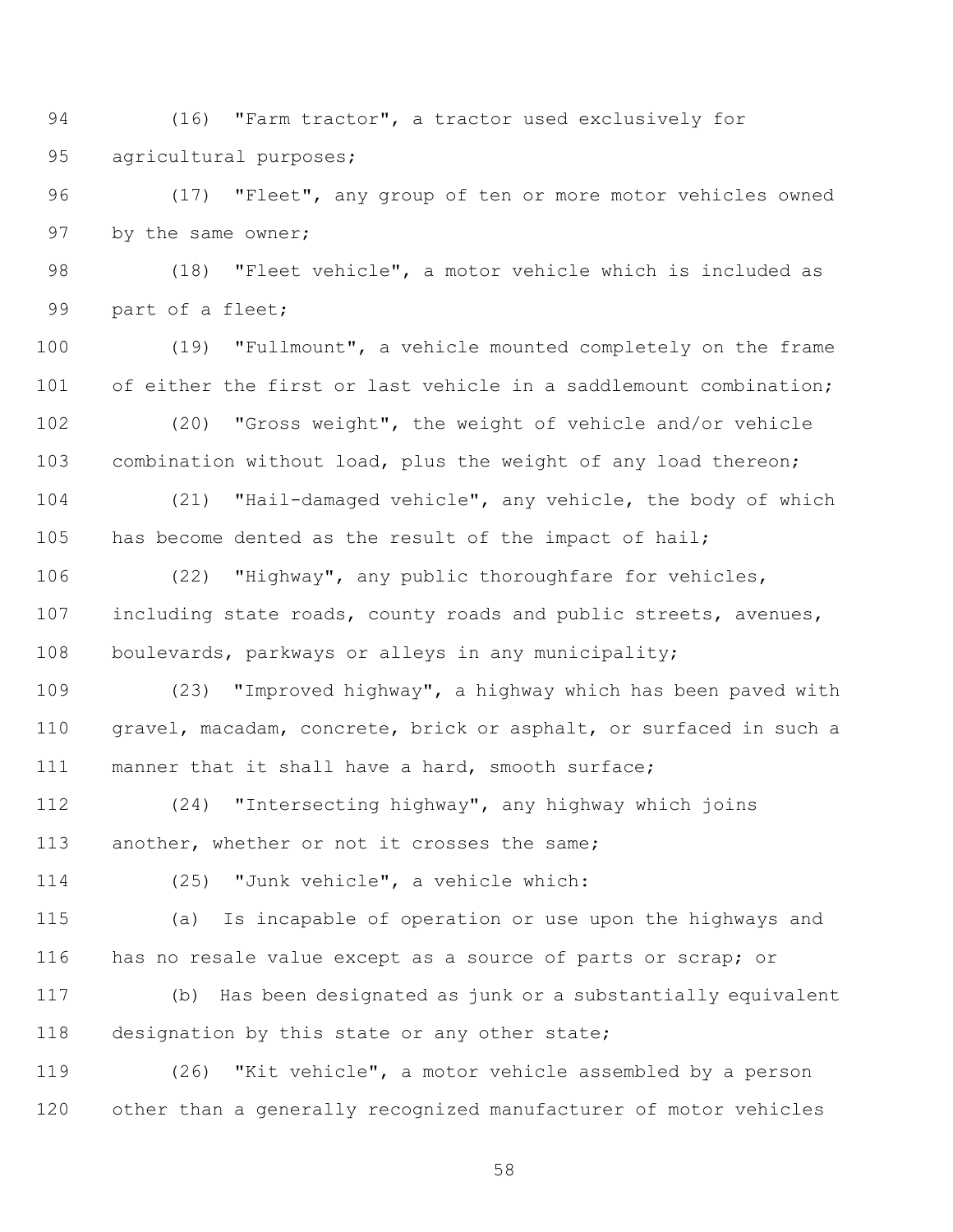by the use of a glider kit or replica purchased from an authorized manufacturer and accompanied by a manufacturer's statement of origin;

 (27) "Land improvement contractors' commercial motor vehicle", any not-for-hire commercial motor vehicle the operation of which is confined to:

 (a) An area that extends not more than a radius of one hundred fifty miles from its home base of operations when transporting its owner's machinery, equipment, or auxiliary supplies to or from projects involving soil and water conservation, or to and from equipment dealers' maintenance facilities for maintenance purposes; or

 (b) An area that extends not more than a radius of fifty miles from its home base of operations when transporting its owner's machinery, equipment, or auxiliary supplies to or from projects not involving soil and water conservation.

 Nothing in this subdivision shall be construed to prevent any motor vehicle from being registered as a commercial motor vehicle or local commercial motor vehicle;

 (28) "Local commercial motor vehicle", a commercial motor vehicle whose operations are confined to a municipality and that area extending not more than fifty miles therefrom, or a commercial motor vehicle whose property-carrying operations are confined solely to the transportation of property owned by any person who is the owner or operator of such vehicle to or from a farm owned by such person or under the person's control by virtue of a landlord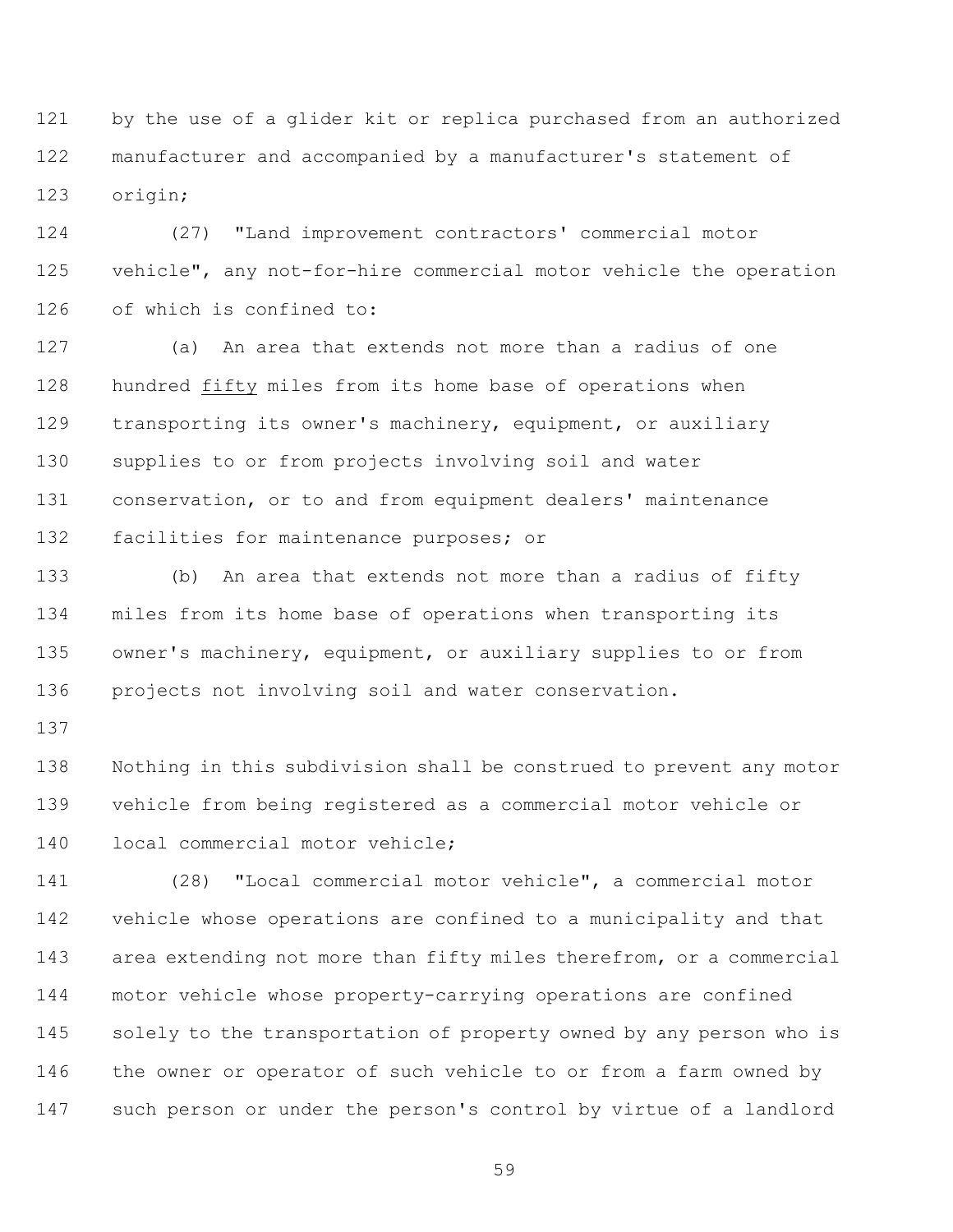148 and tenant lease; provided that any such property transported to any such farm is for use in the operation of such farm;

 (29) "Local log truck", a commercial motor vehicle which is registered pursuant to this chapter to operate as a motor vehicle on the public highways of this state**[**,**]**; used exclusively in this state**[**,**]**; used to transport harvested forest products**[**,**]**; operated solely at a forested site and in an area extending not more than a one hundred fifty mile radius from such site**[**, carries a load with 156 dimensions not in excess of twenty five cubic yards per two axles 157 with dual wheels<sub>r</sub>]; and when operated on the national system of interstate and defense highways described in 23 U.S.C. Section 103, as amended, or outside the one hundred fifty mile radius from such site with an extended distance local log truck permit, **[**such vehicle shall not exceed the weight limits of section 304.180,**]** does not have more than four axles, and does not pull a trailer which has more than three axles. Harvesting equipment which is used specifically for cutting, felling, trimming, delimbing, debarking, chipping, skidding, loading, unloading, and stacking may be transported on a local log truck**[**. A local log truck may not 167 exceed the limits required by law, however, if the truck does 168 exceed such limits as determined by the inspecting officer, then **notwithstanding any other provisions of law to the contrary, such** 170 truck shall be subject to the weight limits required by such sections as licensed for eighty thousand pounds**]**;

 (30) "Local log truck tractor", a commercial motor vehicle which is registered under this chapter to operate as a motor vehicle on the public highways of this state**[**,**]**; used exclusively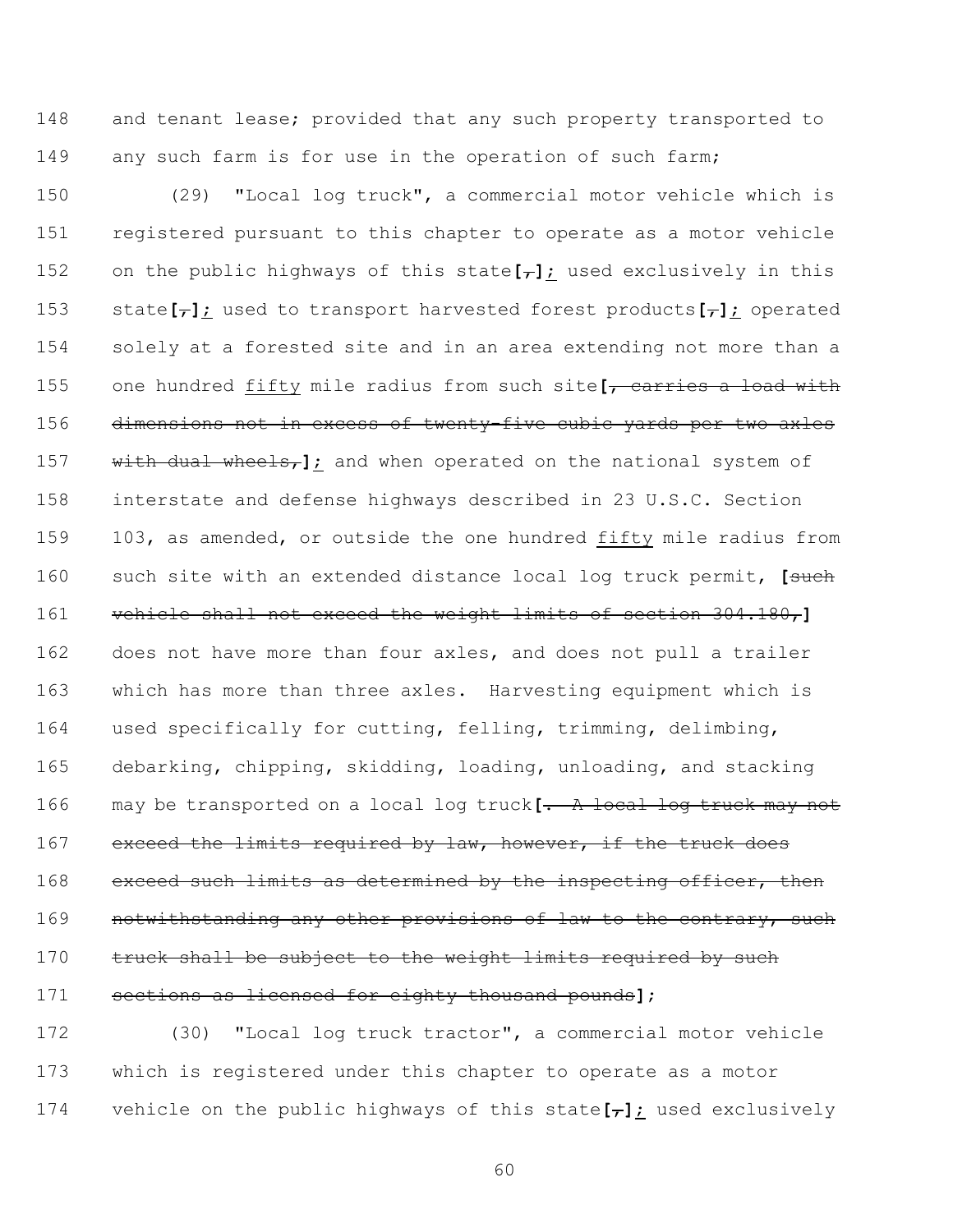175 in this state $\left[\frac{1}{2}\right]$ ; used to transport harvested forest products, operated at a forested site and in an area extending not more than a one hundred fifty mile radius from such site**[**, operates with a 178 weight not exceeding twenty-two thousand four hundred pounds on 179 one axle or with a weight not exceeding forty-four thousand eight hundred pounds on any tandem axle,**]**; and when operated on the national system of interstate and defense highways described in 23 182 U.S.C. Section 103, as amended, or outside the one hundred fifty mile radius from such site with an extended distance local log truck permit, **[**such vehicle does not exceed the weight limits contained in section 304.180, and**]** does not have more than three axles and does not pull a trailer which has more than three axles**[**. Violations of axle weight limitations shall be subject to the load limit penalty as described for in sections 304.180 to 304.220**]**;

 (31) "Local transit bus", a bus whose operations are confined wholly within a municipal corporation, or wholly within a municipal corporation and a commercial zone, as defined in section 390.020, adjacent thereto, forming a part of a public transportation system within such municipal corporation and such municipal corporation and adjacent commercial zone;

 (32) "Log truck", a vehicle which is not a local log truck or local log truck tractor and is used exclusively to transport harvested forest products to and from forested sites which is registered pursuant to this chapter to operate as a motor vehicle on the public highways of this state for the transportation of 200 harvested forest products;

(33) "Major component parts", the rear clip, cowl, frame,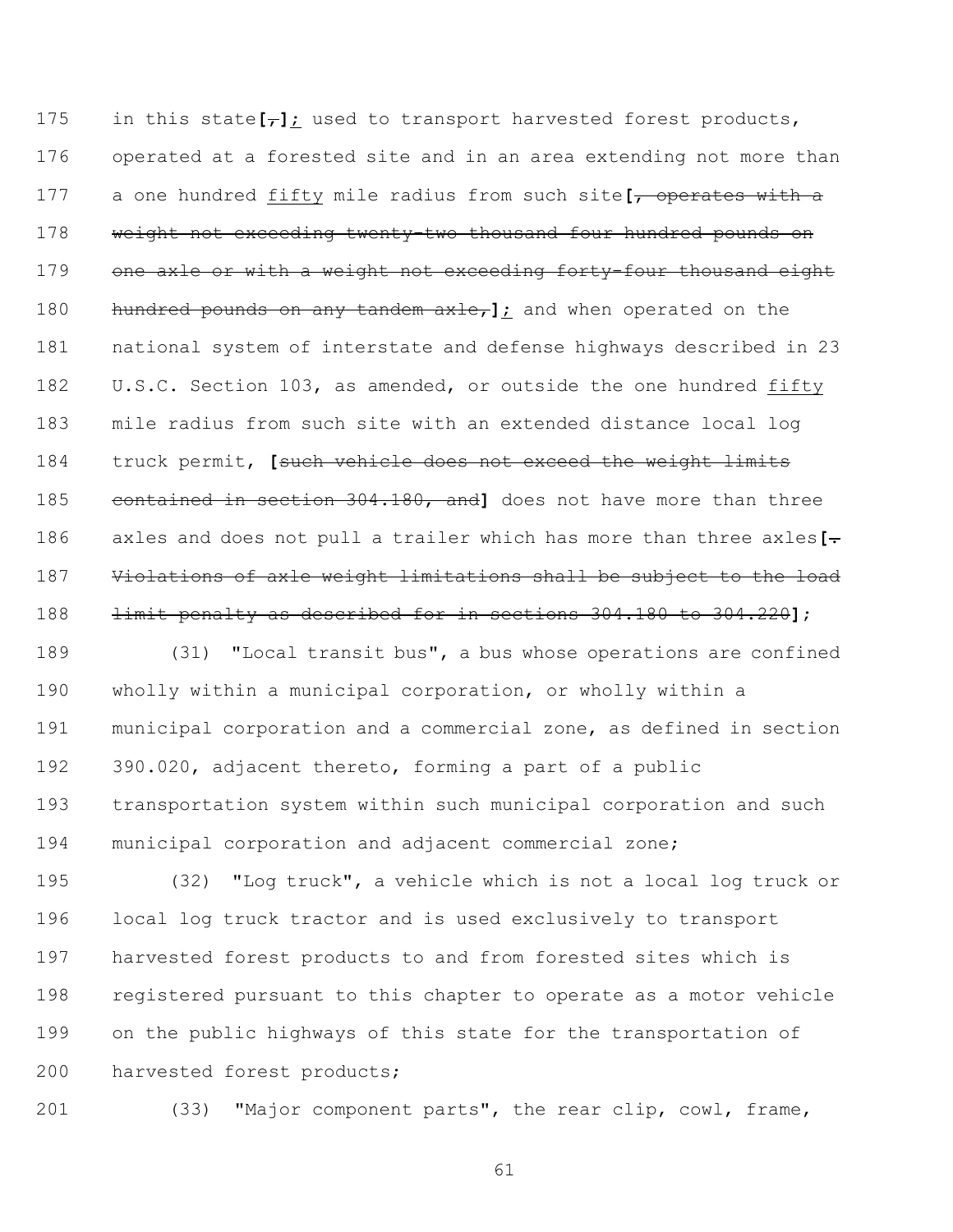202 body, cab, front-end assembly, and front clip, as those terms are defined by the director of revenue pursuant to rules and regulations or by illustrations;

 (34) "Manufacturer", any person, firm, corporation or association engaged in the business of manufacturing or assembling motor vehicles, trailers or vessels for sale;

 (35) "Motor change vehicle", a vehicle manufactured prior to August, 1957, which receives a new, rebuilt or used engine, and which used the number stamped on the original engine as the vehicle identification number;

 (36) "Motor vehicle", any self-propelled vehicle not operated exclusively upon tracks, except farm tractors and electric bicycles;

 (37) "Motor vehicle primarily for business use", any vehicle other than a recreational motor vehicle, motorcycle, motortricycle, or any commercial motor vehicle licensed for over twelve thousand pounds:

(a) Offered for hire or lease; or

 (b) The owner of which also owns ten or more such motor vehicles;

 (38) "Motorcycle", a motor vehicle operated on two wheels; (39) "Motorized bicycle", any two-wheeled or three-wheeled device having an automatic transmission and a motor with a cylinder capacity of not more than fifty cubic centimeters, which produces less than three gross brake horsepower, and is capable of propelling the device at a maximum speed of not more than thirty miles per hour on level ground, but excluding an electric bicycle;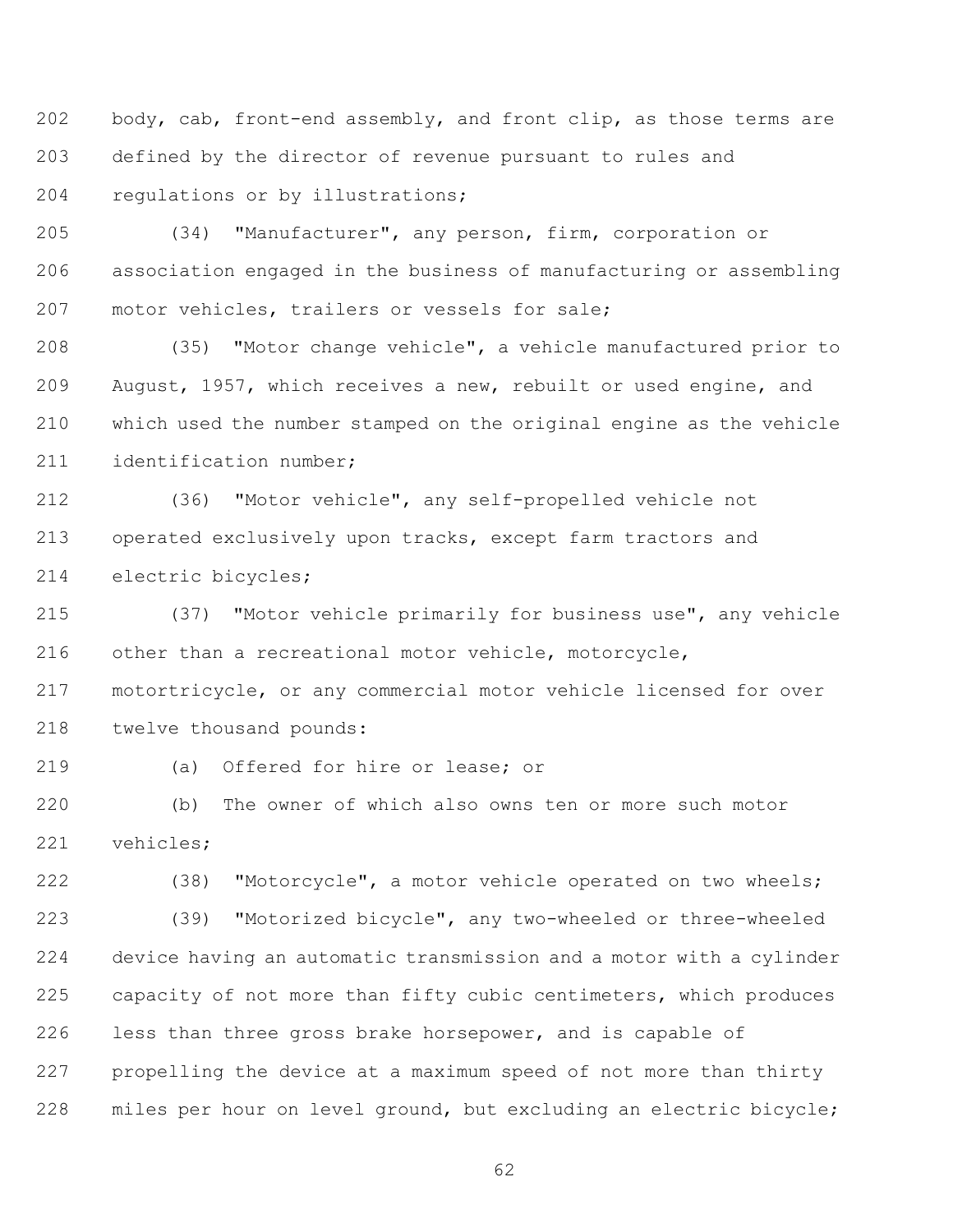(40) "Motortricycle", a motor vehicle upon which the operator straddles or sits astride that is designed to be controlled by handle bars and is operated on three wheels, including a motorcycle while operated with any conveyance, temporary or otherwise, requiring the use of a third wheel, but excluding an electric bicycle. A motortricycle shall not be included in the definition of all-terrain vehicle;

 (41) "Municipality", any city, town or village, whether incorporated or not;

 (42) "Nonresident", a resident of a state or country other 239 than the state of Missouri;

 (43) "Non-USA-std motor vehicle", a motor vehicle not originally manufactured in compliance with United States emissions or safety standards;

 (44) "Operator", any person who operates or drives a motor vehicle;

 (45) "Owner", any person, firm, corporation or association, who holds the legal title to a vehicle or who has executed a buyer's order or retail installment sales contract with a motor vehicle dealer licensed under sections 301.550 to 301.580 for the purchase of a vehicle with an immediate right of possession vested in the transferee, or in the event a vehicle is the subject of an agreement for the conditional sale or lease thereof with the right of purchase upon performance of the conditions stated in the agreement and with an immediate right of possession vested in the conditional vendee or lessee, or in the event a mortgagor of a vehicle is entitled to possession, then such conditional vendee or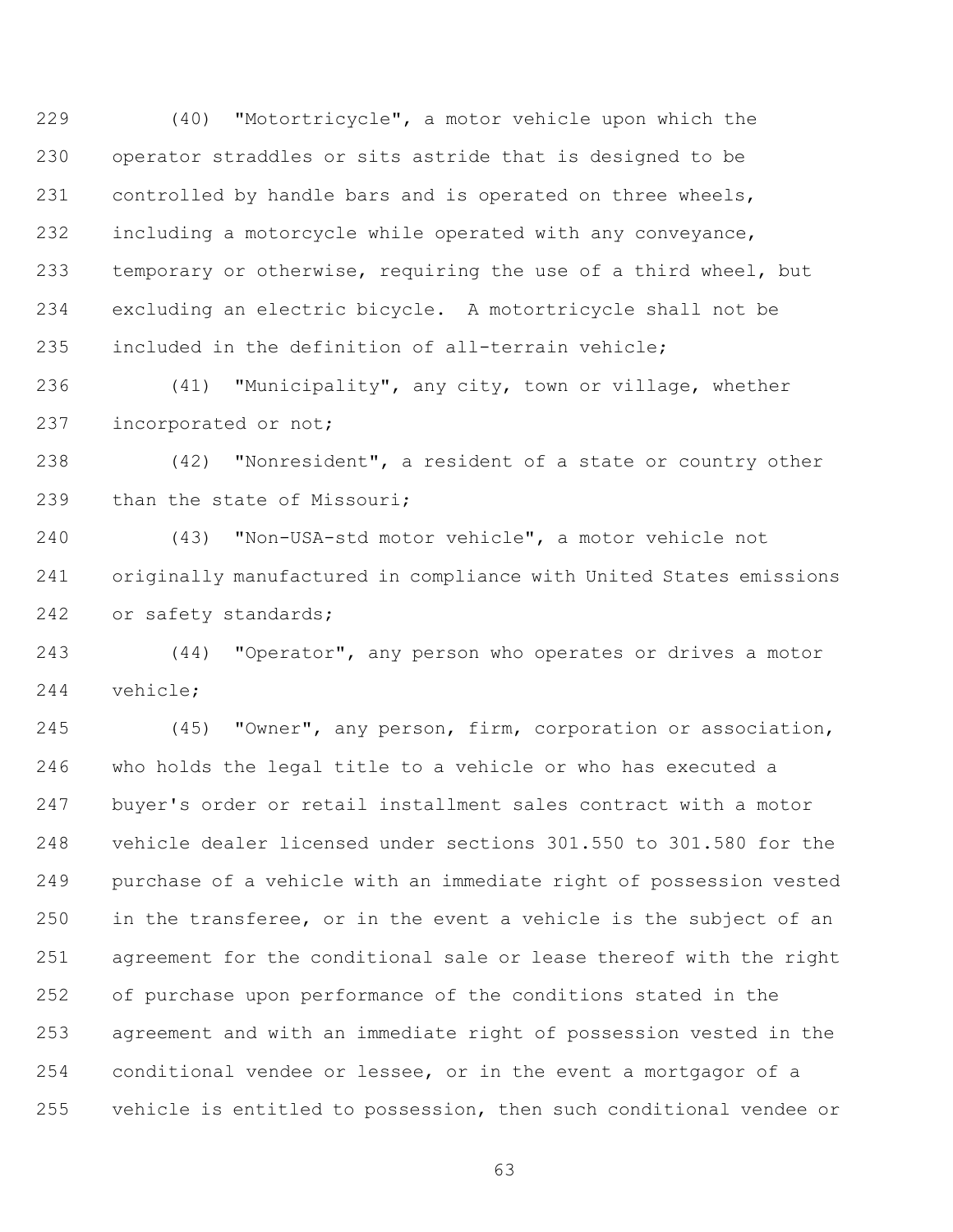lessee or mortgagor shall be deemed the owner;

 (46) "Public garage", a place of business where motor vehicles are housed, stored, repaired, reconstructed or repainted for persons other than the owners or operators of such place of business;

 (47) "Rebuilder", a business that repairs or rebuilds motor vehicles owned by the rebuilder, but does not include certificated common or contract carriers of persons or property;

 (48) "Reconstructed motor vehicle", a vehicle that is altered from its original construction by the addition or substitution of two or more new or used major component parts, excluding motor vehicles made from all new parts, and new multistage manufactured vehicles;

 (49) "Recreational motor vehicle", any motor vehicle designed, constructed or substantially modified so that it may be used and is used for the purposes of temporary housing quarters, including therein sleeping and eating facilities which are either permanently attached to the motor vehicle or attached to a unit which is securely attached to the motor vehicle. Nothing herein shall prevent any motor vehicle from being registered as a commercial motor vehicle if the motor vehicle could otherwise be so registered;

 (50) "Recreational off-highway vehicle", any motorized vehicle manufactured and used exclusively for off-highway use which is more than fifty inches but no more than eighty inches in width, measured from outside of tire rim to outside of tire rim, with an unladen dry weight of three thousand five hundred pounds or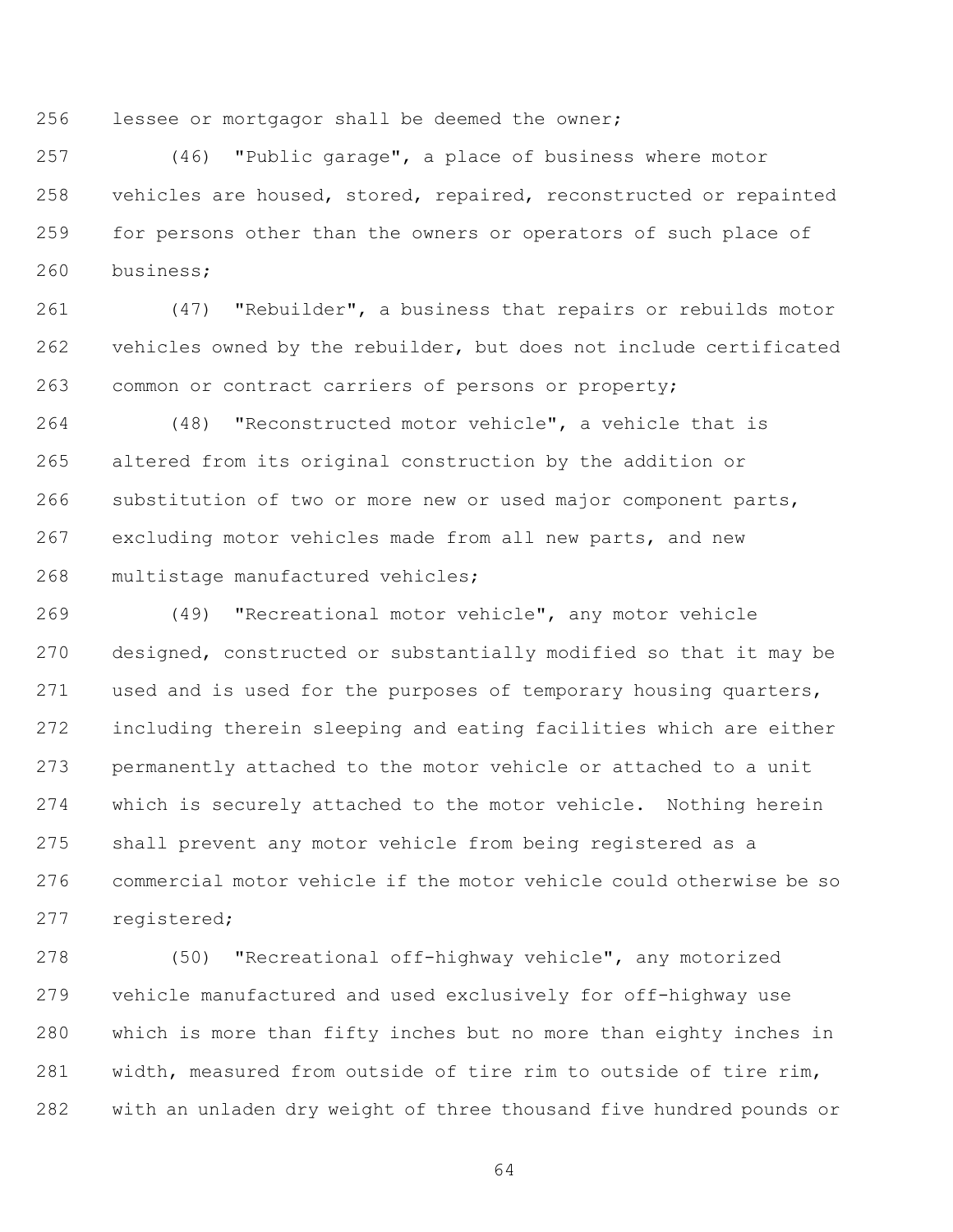less, traveling on four or more nonhighway tires and which may have access to ATV trails;

 (51) "Recreational trailer", any trailer designed, constructed, or substantially modified so that it may be used and is used for the purpose of temporary housing quarters, including therein sleeping or eating facilities, which can be temporarily attached to a motor vehicle or attached to a unit which is securely attached to a motor vehicle;

 (52) "Rollback or car carrier", any vehicle specifically designed to transport wrecked, disabled or otherwise inoperable vehicles, when the transportation is directly connected to a wrecker or towing service;

 (53) "Saddlemount combination", a combination of vehicles in which a truck or truck tractor tows one or more trucks or truck tractors, each connected by a saddle to the frame or fifth wheel of the vehicle in front of it. The "saddle" is a mechanism that connects the front axle of the towed vehicle to the frame or fifth wheel of the vehicle in front and functions like a fifth wheel kingpin connection. When two vehicles are towed in this manner the combination is called a "double saddlemount combination". When three vehicles are towed in this manner, the combination is called a "triple saddlemount combination";

 (54) "Salvage dealer and dismantler", a business that dismantles used motor vehicles for the sale of the parts thereof, and buys and sells used motor vehicle parts and accessories;

 (55) "Salvage vehicle", a motor vehicle, semitrailer, or house trailer which: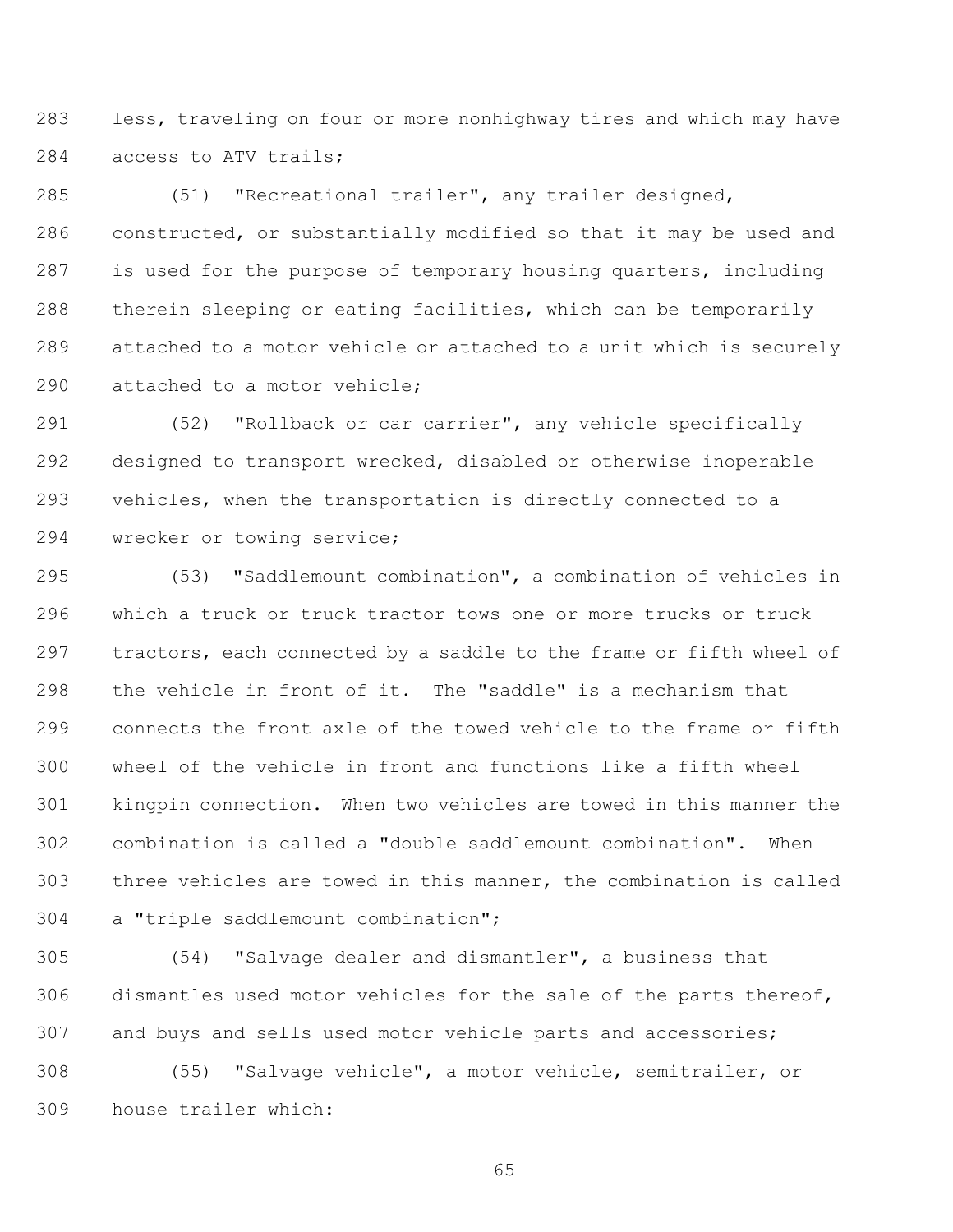(a) Was damaged during a year that is no more than six years after the manufacturer's model year designation for such vehicle to the extent that the total cost of repairs to rebuild or reconstruct the vehicle to its condition immediately before it was damaged for legal operation on the roads or highways exceeds eighty percent of the fair market value of the vehicle immediately preceding the time it was damaged;

 (b) By reason of condition or circumstance, has been declared salvage, either by its owner, or by a person, firm, corporation, or other legal entity exercising the right of security interest in it;

 (c) Has been declared salvage by an insurance company as a result of settlement of a claim;

 (d) Ownership of which is evidenced by a salvage title; or (e) Is abandoned property which is titled pursuant to section 304.155 or section 304.157 and designated with the words "salvage/ abandoned property". The total cost of repairs to rebuild or reconstruct the vehicle shall not include the cost of repairing, replacing, or reinstalling inflatable safety restraints, tires, sound systems, or damage as a result of hail, or any sales tax on parts or materials to rebuild or reconstruct the vehicle. For purposes of this definition, "fair market value" means the retail value of a motor vehicle as:

 a. Set forth in a current edition of any nationally recognized compilation of retail values, including automated databases, or from publications commonly used by the automotive and insurance industries to establish the values of motor vehicles;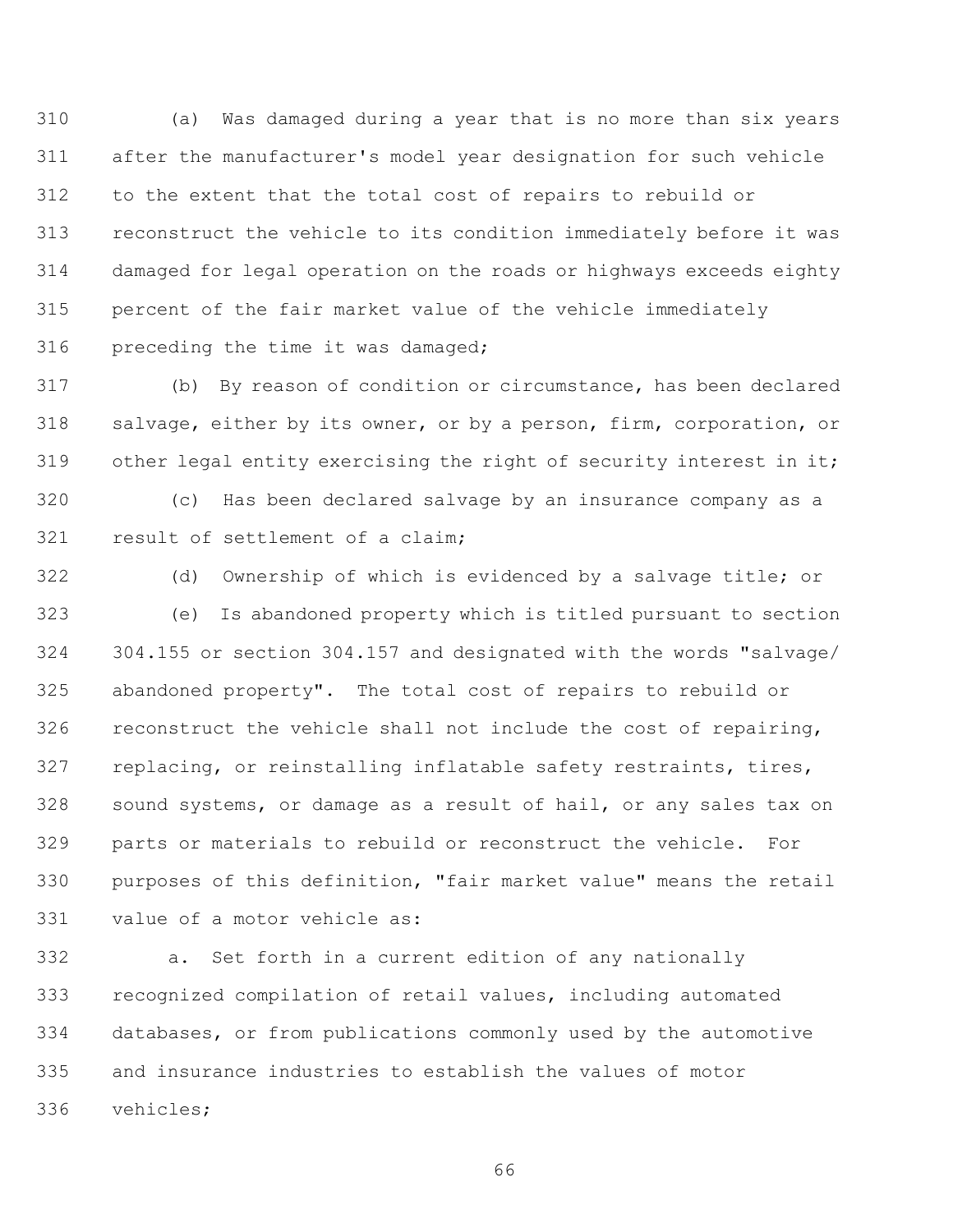b. Determined pursuant to a market survey of comparable vehicles with regard to condition and equipment; and

 c. Determined by an insurance company using any other procedure recognized by the insurance industry, including market surveys, that is applied by the company in a uniform manner;

 (56) "School bus", any motor vehicle used solely to transport students to or from school or to transport students to or from any place for educational purposes;

 (57) "Scrap processor", a business that, through the use of fixed or mobile equipment, flattens, crushes, or otherwise accepts motor vehicles and vehicle parts for processing or transportation to a shredder or scrap metal operator for recycling;

 (58) "Shuttle bus", a motor vehicle used or maintained by any person, firm, or corporation as an incidental service to transport patrons or customers of the regular business of such person, firm, or corporation to and from the place of business of the person, firm, or corporation providing the service at no fee or charge. Shuttle buses shall not be registered as buses or as commercial motor vehicles;

 (59) "Special mobile equipment", every self-propelled vehicle not designed or used primarily for the transportation of persons or property and incidentally operated or moved over the highways, including farm equipment, implements of husbandry, road construction or maintenance machinery, ditch-digging apparatus, stone crushers, air compressors, power shovels, cranes, graders, rollers, well-drillers and wood-sawing equipment used for hire, asphalt spreaders, bituminous mixers, bucket loaders, ditchers,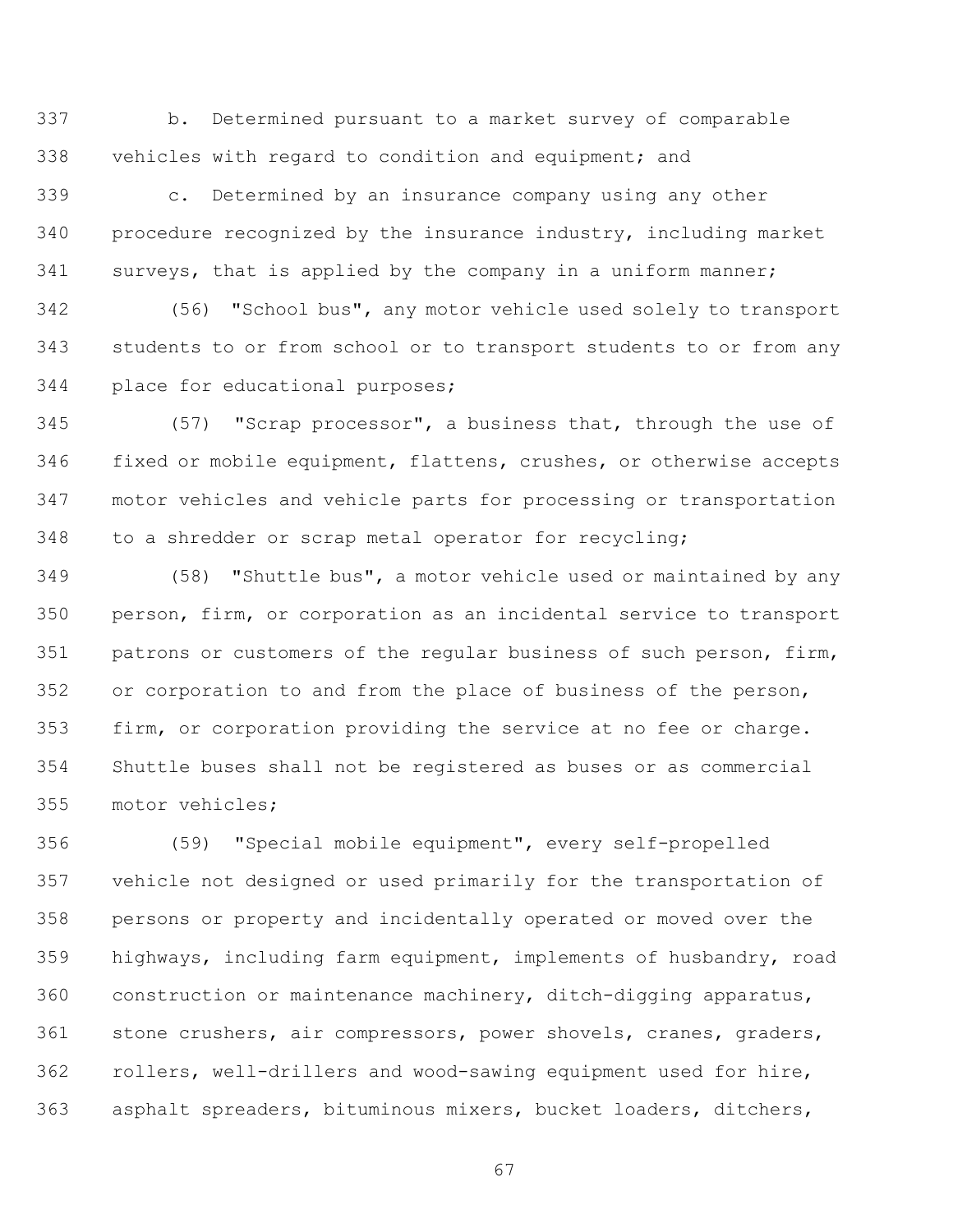leveling graders, finished machines, motor graders, road rollers, scarifiers, earth-moving carryalls, scrapers, drag lines, concrete pump trucks, rock-drilling and earth-moving equipment. This enumeration shall be deemed partial and shall not operate to exclude other such vehicles which are within the general terms of this section;

 (60) "Specially constructed motor vehicle", a motor vehicle which shall not have been originally constructed under a distinctive name, make, model or type by a manufacturer of motor vehicles. The term specially constructed motor vehicle includes kit vehicles;

 (61) "Stinger-steered combination", a truck tractor- semitrailer wherein the fifth wheel is located on a drop frame located behind and below the rearmost axle of the power unit;

 (62) "Tandem axle", a group of two or more axles, arranged one behind another, the distance between the extremes of which is more than forty inches and not more than ninety-six inches apart;

 (63) "Towaway trailer transporter combination", a combination of vehicles consisting of a trailer transporter towing unit and two trailers or semitrailers, with a total weight that does not exceed twenty-six thousand pounds; and in which the trailers or semitrailers carry no property and constitute inventory property of a manufacturer, distributer, or dealer of such trailers or semitrailers;

 (64) "Tractor", "truck tractor" or "truck-tractor", a self- propelled motor vehicle designed for drawing other vehicles, but not for the carriage of any load when operating independently.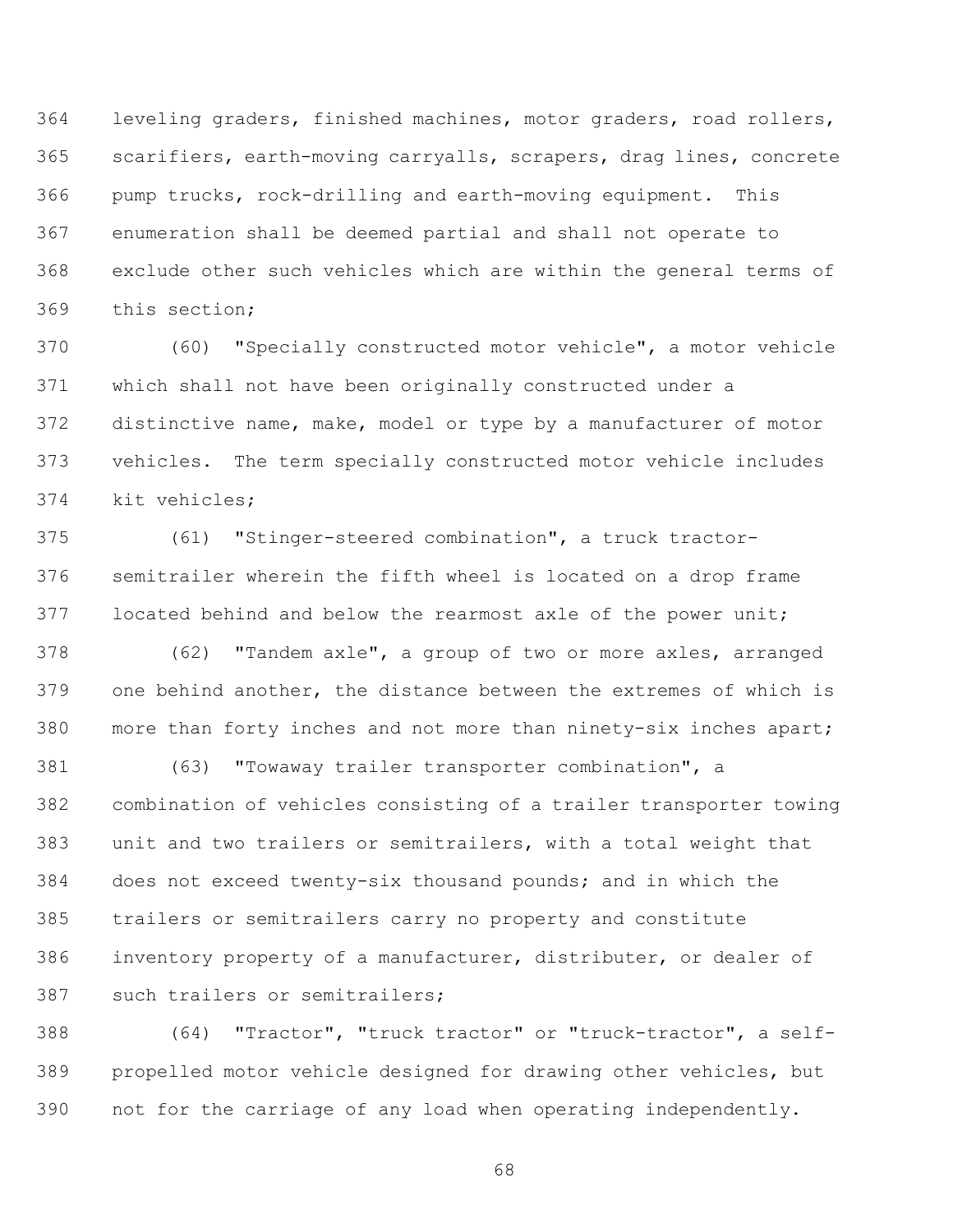When attached to a semitrailer, it supports a part of the weight thereof;

 (65) "Trailer", any vehicle without motive power designed for carrying property or passengers on its own structure and for being drawn by a self-propelled vehicle, except those running exclusively on tracks, including a semitrailer or vehicle of the trailer type so designed and used in conjunction with a self- propelled vehicle that a considerable part of its own weight rests upon and is carried by the towing vehicle. The term trailer shall not include cotton trailers as defined in this section and shall not include manufactured homes as defined in section 700.010;

 (66) "Trailer transporter towing unit", a power unit that is not used to carry property when operating in a towaway trailer transporter combination;

 (67) "Truck", a motor vehicle designed, used, or maintained 406 for the transportation of property;

 (68) "Truck-tractor semitrailer-semitrailer", a combination vehicle in which the two trailing units are connected with a B- train assembly which is a rigid frame extension attached to the rear frame of a first semitrailer which allows for a fifth-wheel connection point for the second semitrailer and has one less articulation point than the conventional A-dolly connected truck-tractor semitrailer-trailer combination;

 (69) "Truck-trailer boat transporter combination", a boat transporter combination consisting of a straight truck towing a trailer using typically a ball and socket connection with the trailer axle located substantially at the trailer center of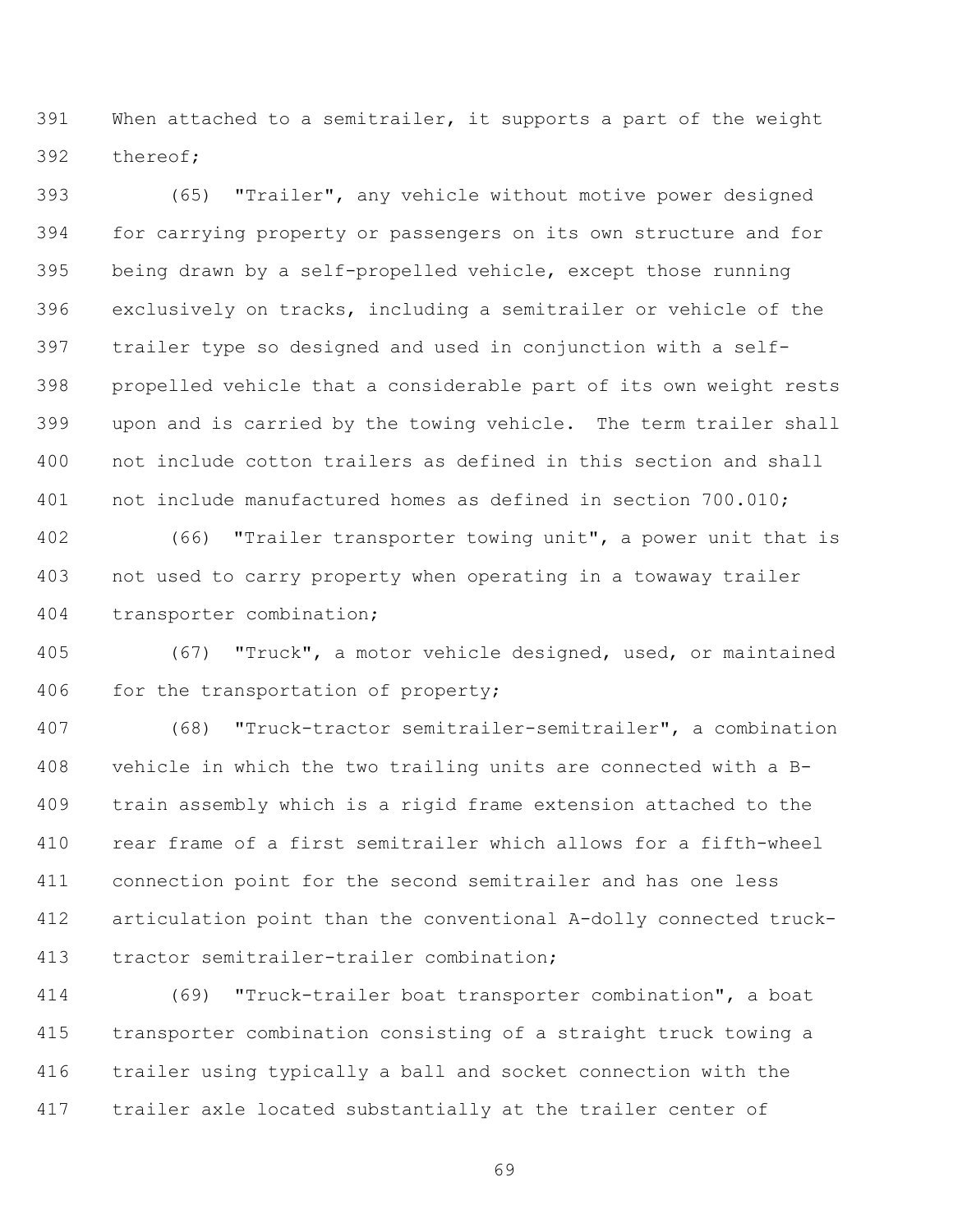gravity rather than the rear of the trailer but so as to maintain a downward force on the trailer tongue;

 (70) "Used parts dealer", a business that buys and sells used motor vehicle parts or accessories, but not including a business 422 that sells only new, remanufactured or rebuilt parts. Business does not include isolated sales at a swap meet of less than three days;

 (71) "Utility vehicle", any motorized vehicle manufactured and used exclusively for off-highway use which is more than fifty inches but no more than eighty inches in width, measured from outside of tire rim to outside of tire rim, with an unladen dry 429 weight of three thousand five hundred pounds or less, traveling on four or six wheels, to be used primarily for landscaping, lawn care, or maintenance purposes;

 (72) "Vanpool", any van or other motor vehicle used or maintained by any person, group, firm, corporation, association, 434 city, county or state agency, or any member thereof, for the transportation of not less than eight nor more than forty-eight employees, per motor vehicle, to and from their place of employment; however, a vanpool shall not be included in the definition of the term bus or commercial motor vehicle as defined in this section, nor shall a vanpool driver be deemed a chauffeur as that term is defined by section 303.020; nor shall use of a vanpool vehicle for ride-sharing arrangements, recreational, personal, or maintenance uses constitute an unlicensed use of the motor vehicle, unless used for monetary profit other than for use in a ride-sharing arrangement;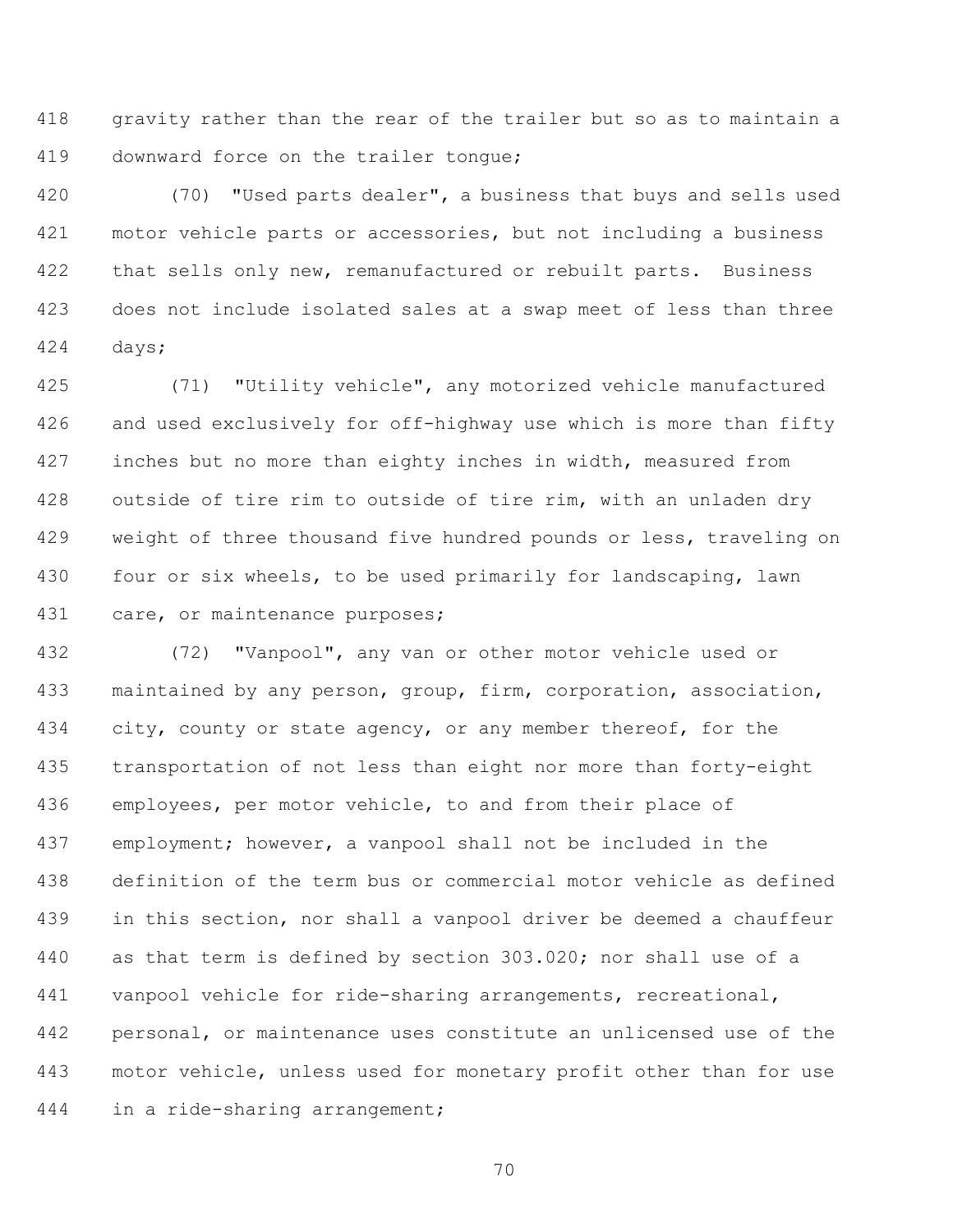(73) "Vehicle", any mechanical device on wheels, designed primarily for use, or used, on highways, except motorized bicycles, electric bicycles, vehicles propelled or drawn by horses or human power, or vehicles used exclusively on fixed rails or tracks, or cotton trailers or motorized wheelchairs operated by handicapped persons;

 (74) "Wrecker" or "tow truck", any emergency commercial vehicle equipped, designed and used to assist or render aid and transport or tow disabled or wrecked vehicles from a highway, road, street or highway rights-of-way to a point of storage or repair, including towing a replacement vehicle to replace a disabled or wrecked vehicle;

 (75) "Wrecker or towing service", the act of transporting, towing or recovering with a wrecker, tow truck, rollback or car 459 carrier any vehicle not owned by the operator of the wrecker, tow truck, rollback or car carrier for which the operator directly or indirectly receives compensation or other personal gain.

301.062. 1. The annual registration fee for a local log truck, registered pursuant to this chapter, is three hundred dollars.

 2. A local log truck may receive an extended distance local log truck permit for an additional fee of three hundred dollars. A local log truck with an extended distance local log truck permit shall be allowed to transport harvested or processed forest products outside of the **[**one hundred mile**]** radius from the forested site specified in section 301.010 at the weight limits for commercial vehicles specified in section 304.180. For the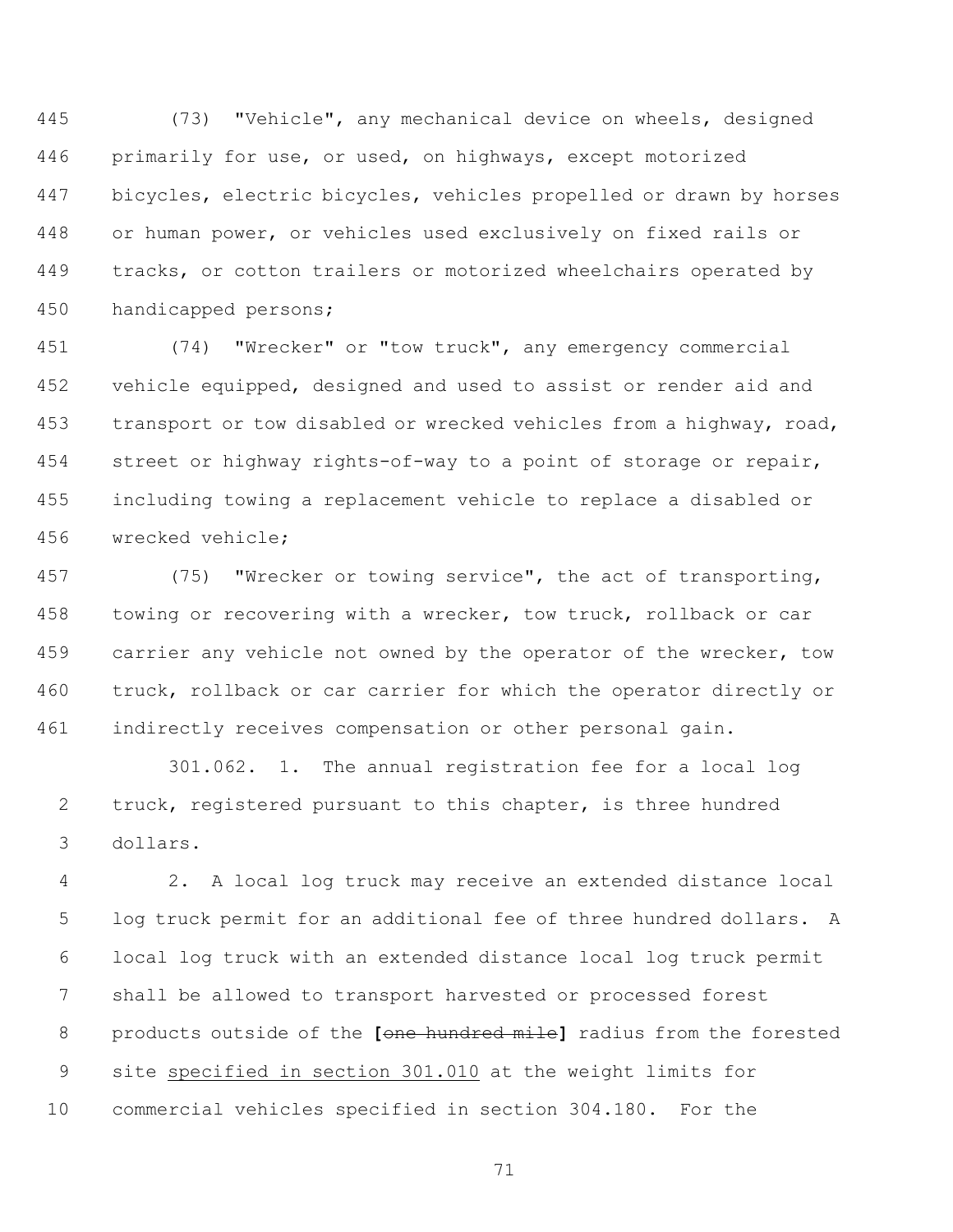purposes of this section, "processed forest products" shall mean wood products that are produced from the initial processing of a round log and have received no additional manufacturing or 14 packaging to prepare the material for any retail market including, but not limited to, sawdust, wood chips, bark, slabs, and green square edged lumber products.

304.180. 1. No vehicle or combination of vehicles shall be moved or operated on any highway in this state having a greater weight than twenty thousand pounds on one axle, no combination of vehicles operated by transporters of general freight over regular routes as defined in section 390.020 shall be moved or operated on any highway of this state having a greater weight than the vehicle manufacturer's rating on a steering axle with the maximum weight not to exceed twelve thousand pounds on a steering axle, and no vehicle shall be moved or operated on any state highway of this state having a greater weight than thirty-four thousand pounds on any tandem axle; the term "tandem axle" shall mean a group of two 12 or more axles, arranged one behind another, the distance between the extremes of which is more than forty inches and not more than ninety-six inches apart.

 2. An "axle load" is defined as the total load transmitted to the road by all wheels whose centers are included between two 17 parallel transverse vertical planes forty inches apart, extending across the full width of the vehicle.

 3. Subject to the limit upon the weight imposed upon a highway of this state through any one axle or on any tandem axle, the total gross weight with load imposed by any group of two or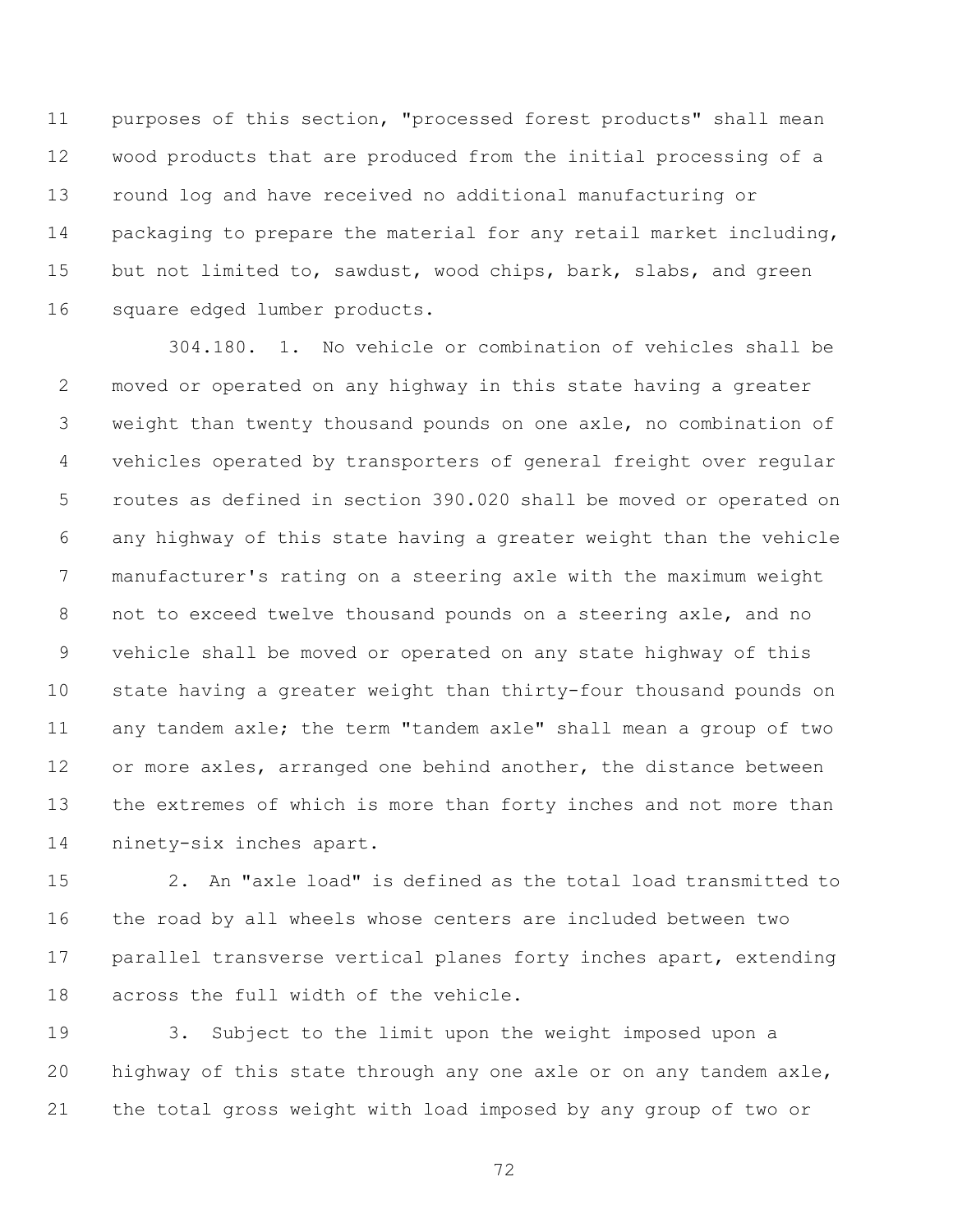more consecutive axles of any vehicle or combination of vehicles shall not exceed the maximum load in pounds as set forth in the following table:

| 25 | Distance in feet between the extremes |        |        |        |                                                    |  |
|----|---------------------------------------|--------|--------|--------|----------------------------------------------------|--|
| 26 | of any group of two or more           |        |        |        |                                                    |  |
| 27 | consecutive axles, measured to the    |        |        |        |                                                    |  |
| 28 | nearest foot, except where indicated  |        |        |        |                                                    |  |
| 29 | otherwise                             |        |        |        |                                                    |  |
| 30 |                                       |        |        |        | Maximum load in pounds                             |  |
| 31 | feet                                  |        |        |        | 2 axles $3$ axles $ 4$ axles $ 5$ axles $ 6$ axles |  |
| 32 | $\overline{4}$                        | 34,000 |        |        |                                                    |  |
| 33 | 5                                     | 34,000 |        |        |                                                    |  |
| 34 | 6                                     | 34,000 |        |        |                                                    |  |
| 35 | $\tau$                                | 34,000 |        |        |                                                    |  |
| 36 | 8                                     | 34,000 | 34,000 |        |                                                    |  |
| 37 | More than 8                           | 38,000 | 42,000 |        |                                                    |  |
| 38 | 9                                     | 39,000 | 42,500 |        |                                                    |  |
| 39 | 10                                    | 40,000 | 43,500 |        |                                                    |  |
| 40 | 11                                    | 40,000 | 44,000 |        |                                                    |  |
| 41 | 12                                    | 40,000 | 45,000 | 50,000 |                                                    |  |
| 42 | 13                                    | 40,000 | 45,500 | 50,500 |                                                    |  |
| 43 | 14                                    | 40,000 | 46,500 | 51,500 |                                                    |  |
| 44 | 15                                    | 40,000 | 47,000 | 52,000 |                                                    |  |
| 45 | 16                                    | 40,000 | 48,000 | 52,500 | 58,000                                             |  |
| 46 | $17\,$                                | 40,000 | 48,500 | 53,500 | 58,500                                             |  |
| 47 | $18\,$                                | 40,000 | 49,500 | 54,000 | 59,000                                             |  |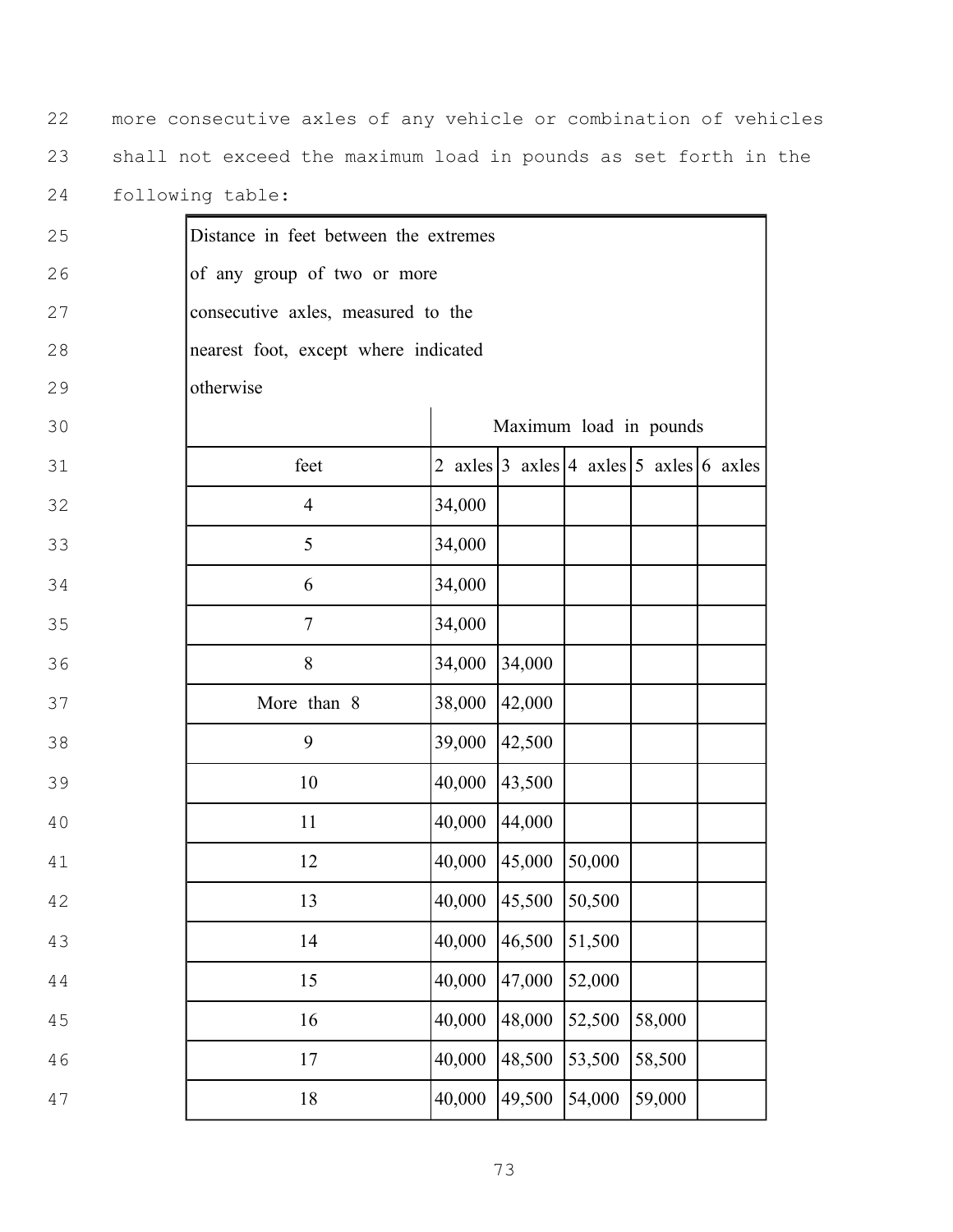| 48 | 19 | 40,000 | 50,000        | 54,500 | 60,000 |        |
|----|----|--------|---------------|--------|--------|--------|
| 49 | 20 | 40,000 | 51,000        | 55,500 | 60,500 | 66,000 |
| 50 | 21 | 40,000 | 51,500        | 56,000 | 61,000 | 66,500 |
| 51 | 22 | 40,000 | 52,500        | 56,500 | 61,500 | 67,000 |
| 52 | 23 | 40,000 | 53,000        | 57,500 | 62,500 | 68,000 |
| 53 | 24 | 40,000 | 54,000        | 58,000 | 63,000 | 68,500 |
| 54 | 25 | 40,000 | 54,500        | 58,500 | 63,500 | 69,000 |
| 55 | 26 | 40,000 | 55,500        | 59,500 | 64,000 | 69,500 |
| 56 | 27 | 40,000 | 56,000        | 60,000 | 65,000 | 70,000 |
| 57 | 28 | 40,000 | 57,000        | 60,500 | 65,500 | 71,000 |
| 58 | 29 | 40,000 | 57,500        | 61,500 | 66,000 | 71,500 |
| 59 | 30 | 40,000 | 58,500        | 62,000 | 66,500 | 72,000 |
| 60 | 31 | 40,000 | 59,000        | 62,500 | 67,500 | 72,500 |
| 61 | 32 | 40,000 | 60,000        | 63,500 | 68,000 | 73,000 |
| 62 | 33 | 40,000 | 60,000        | 64,000 | 68,500 | 74,000 |
| 63 | 34 | 40,000 | 60,000        | 64,500 | 69,000 | 74,500 |
| 64 | 35 | 40,000 | 60,000        | 65,500 | 70,000 | 75,000 |
| 65 | 36 |        | 60,000 66,000 |        | 70,500 | 75,500 |
| 66 | 37 |        | 60,000        | 66,500 | 71,000 | 76,000 |
| 67 | 38 |        | 60,000        | 67,500 | 72,000 | 77,000 |
| 68 | 39 |        | 60,000        | 68,000 | 72,500 | 77,500 |
| 69 | 40 |        | 60,000        | 68,500 | 73,000 | 78,000 |
| 70 | 41 |        | 60,000        | 69,500 | 73,500 | 78,500 |
| 71 | 42 |        | 60,000        | 70,000 | 74,000 | 79,000 |
| 72 | 43 |        | 60,000        | 70,500 | 75,000 | 80,000 |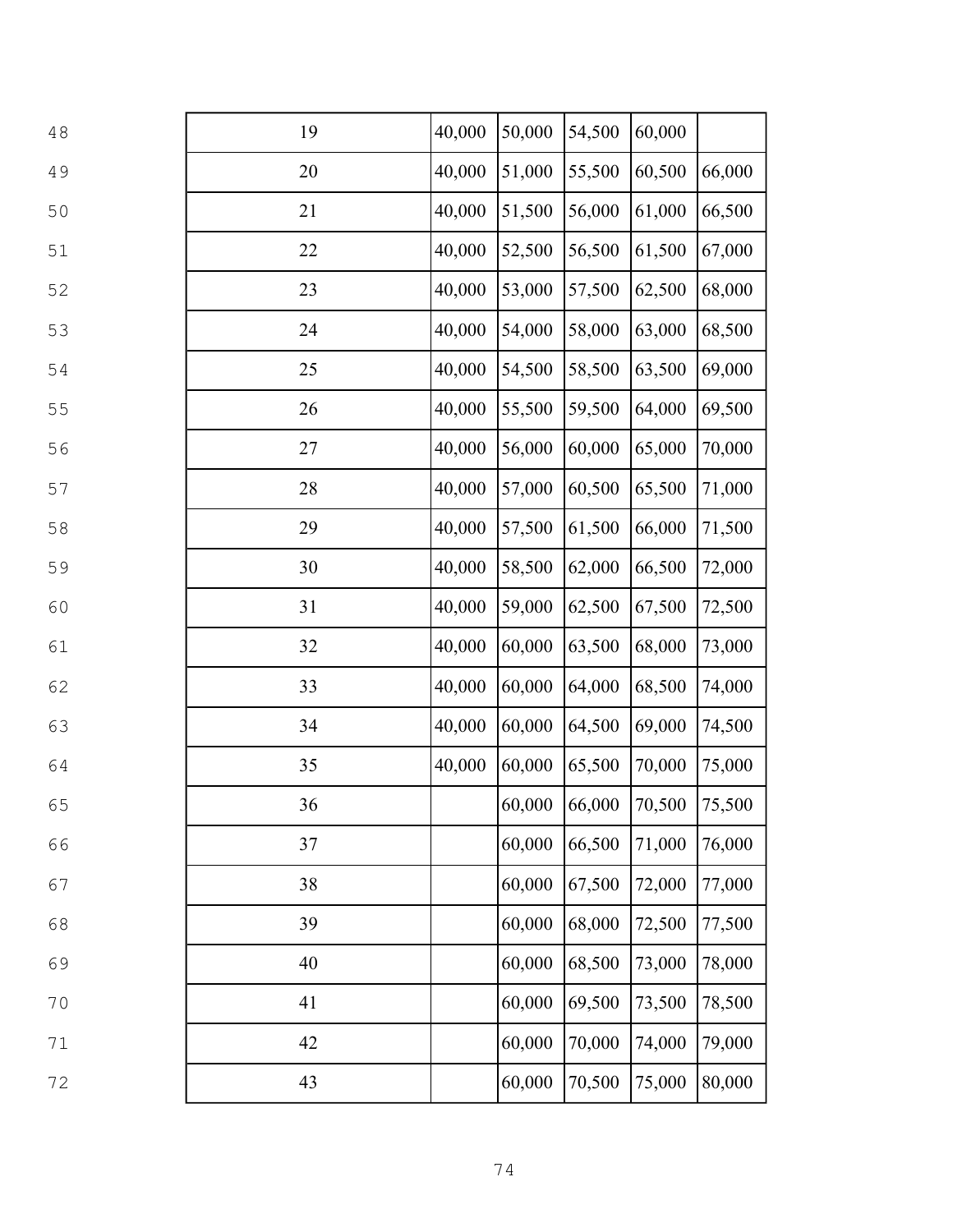| 73 | 44 | 60,000 | 71,500 | 75,500 | 80,000 |
|----|----|--------|--------|--------|--------|
| 74 | 45 | 60,000 | 72,000 | 76,000 | 80,000 |
| 75 | 46 | 60,000 | 72,500 | 76,500 | 80,000 |
| 76 | 47 | 60,000 | 73,500 | 77,500 | 80,000 |
| 77 | 48 | 60,000 | 74,000 | 78,000 | 80,000 |
| 78 | 49 | 60,000 | 74,500 | 78,500 | 80,000 |
| 79 | 50 | 60,000 | 75,500 | 79,000 | 80,000 |
| 80 | 51 | 60,000 | 76,000 | 80,000 | 80,000 |
| 81 | 52 | 60,000 | 76,500 | 80,000 | 80,000 |
| 82 | 53 | 60,000 | 77,500 | 80,000 | 80,000 |
| 83 | 54 | 60,000 | 78,000 | 80,000 | 80,000 |
| 84 | 55 | 60,000 | 78,500 | 80,000 | 80,000 |
| 85 | 56 | 60,000 | 79,500 | 80,000 | 80,000 |
| 86 | 57 | 60,000 | 80,000 | 80,000 | 80,000 |

 Notwithstanding the above table, two consecutive sets of tandem axles may carry a gross load of thirty-four thousand pounds each if the overall distance between the first and last axles of such consecutive sets of tandem axles is thirty-six feet or more.

92 4. Whenever the state highways and transportation commission finds that any state highway bridge in the state is in such a condition that use of such bridge by vehicles of the weights specified in subsection 3 of this section will endanger the bridge, 96 or the users of the bridge, the commission may establish maximum weight limits and speed limits for vehicles using such bridge. The governing body of any city or county may grant authority by act or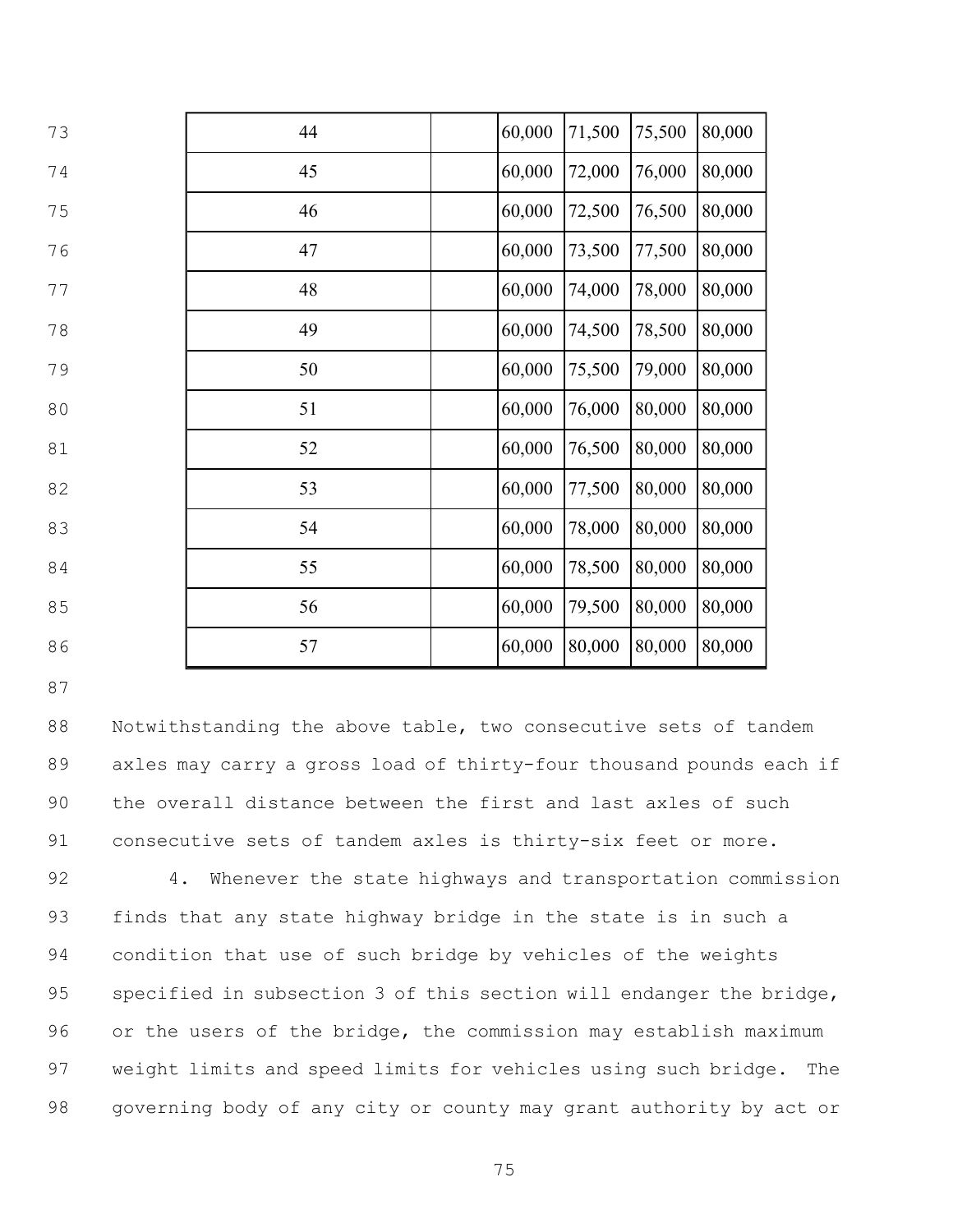ordinance to the commission to enact the limitations established in this section on those roadways within the purview of such city or county. Notice of the weight limits and speed limits established by the commission shall be given by posting signs at a conspicuous place at each end of any such bridge.

 5. Nothing in this section shall be construed as permitting lawful axle loads, tandem axle loads or gross loads in excess of those permitted under the provisions of P.L. 97-424 codified in Title 23 of the United States Code (23 U.S.C. Section 101, et al.), as amended.

 6. Notwithstanding the weight limitations contained in this section, any vehicle or combination of vehicles operating on highways other than the interstate highway system may exceed single axle, tandem axle and gross weight limitations in an amount not to exceed two thousand pounds. However, total gross weight shall not exceed eighty thousand pounds, except as provided in subsections 9, 10, 12, **[**and**]** 13, and 14 of this section.

 7. Notwithstanding any provision of this section to the contrary, the commission shall issue a single-use special permit, or upon request of the owner of the truck or equipment shall issue an annual permit, for the transporting of any crane or concrete pump truck or well-drillers' equipment. The commission shall set fees for the issuance of permits and parameters for the transport of cranes pursuant to this subsection. Notwithstanding the provisions of section 301.133, cranes, concrete pump trucks, or well-drillers' equipment may be operated on state-maintained roads and highways at any time on any day.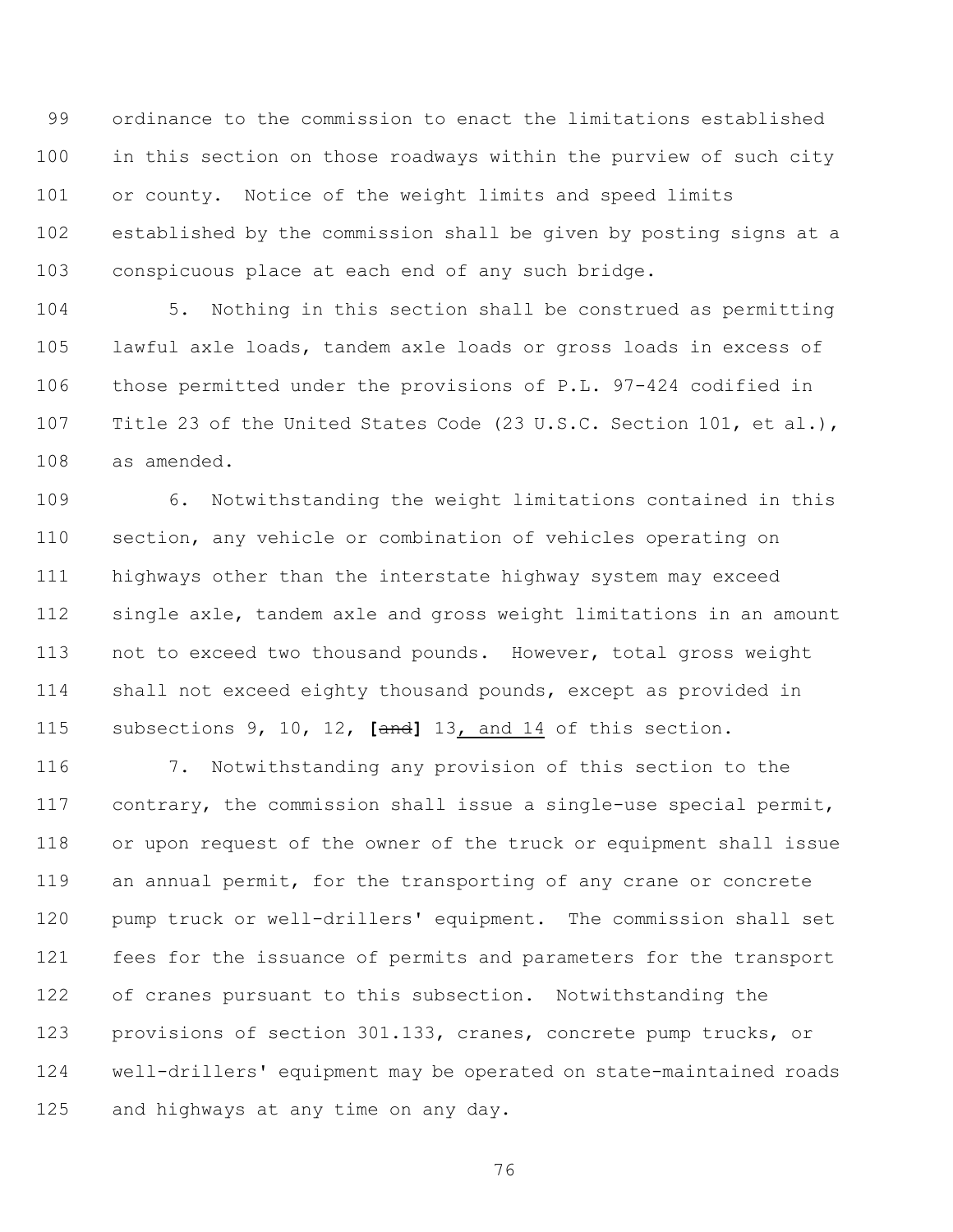8. Notwithstanding the provision of this section to the contrary, the maximum gross vehicle limit and axle weight limit for any vehicle or combination of vehicles equipped with an idle reduction technology may be increased by a quantity necessary to compensate for the additional weight of the idle reduction system as provided for in 23 U.S.C. Section 127, as amended. In no case shall the additional weight increase allowed by this subsection be 133 greater than five hundred fifty pounds. Upon request by an 134 appropriate law enforcement officer, the vehicle operator shall provide proof that the idle reduction technology is fully functional at all times and that the gross weight increase is not used for any purpose other than for the use of idle reduction technology.

 9. Notwithstanding any provision of this section or any other law to the contrary, the total gross weight of any vehicle or combination of vehicles hauling milk from a farm to a processing facility or livestock may be as much as, but shall not exceed, eighty-five thousand five hundred pounds while operating on highways other than the interstate highway system. The provisions of this subsection shall not apply to vehicles operated and operating on the Dwight D. Eisenhower System of Interstate and Defense Highways.

 10. Notwithstanding any provision of this section or any other law to the contrary, any vehicle or combination of vehicles hauling grain or grain coproducts during times of harvest may be as much as, but not exceeding, ten percent over the maximum weight limitation allowable under subsection 3 of this section while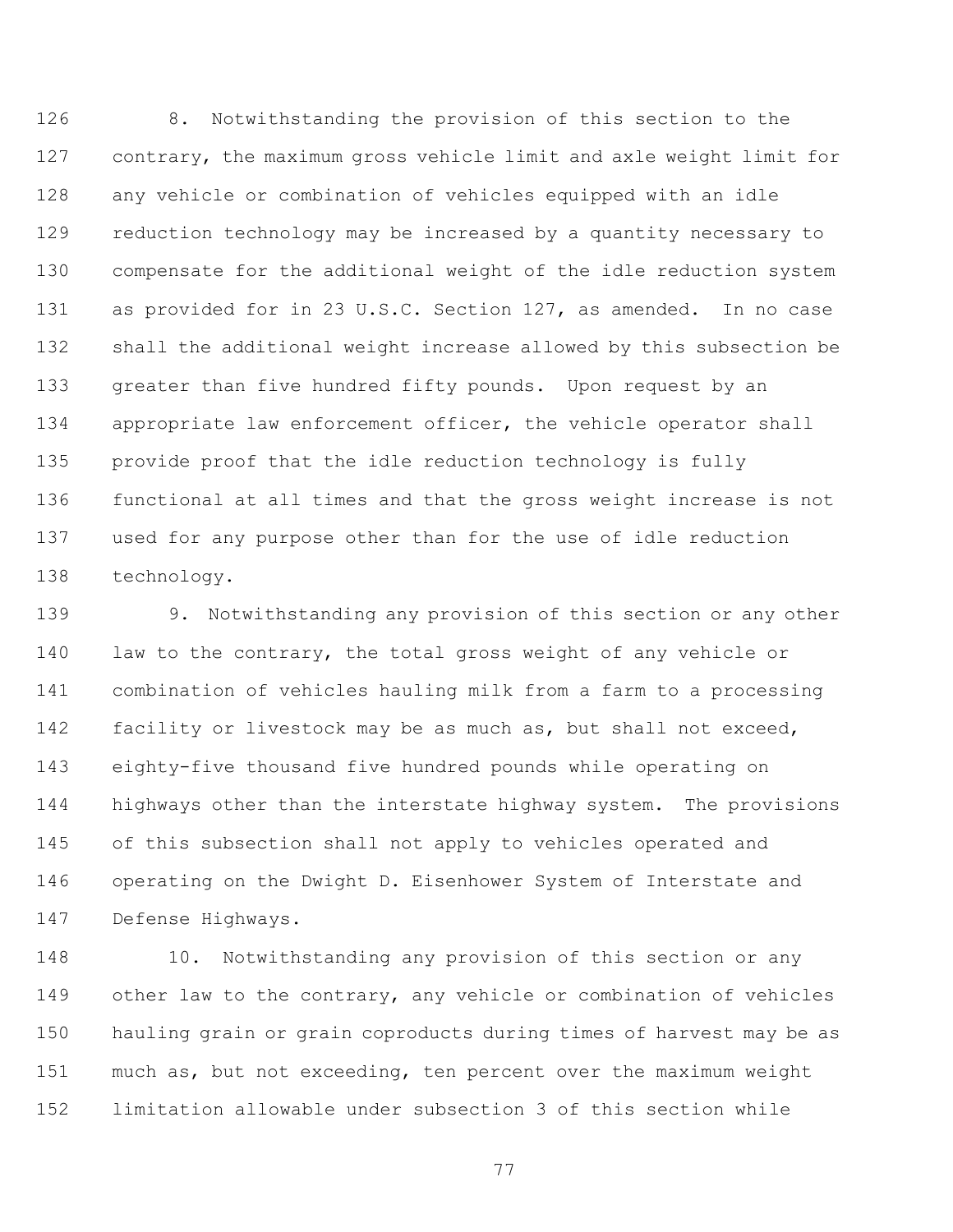operating on highways other than the interstate highway system. The provisions of this subsection shall not apply to vehicles operated and operating on the Dwight D. Eisenhower System of Interstate and Defense Highways.

 11. Notwithstanding any provision of this section or any other law to the contrary, the commission shall issue emergency utility response permits for the transporting of utility wires or cables, poles, and equipment needed for repair work immediately following a disaster where utility service has been disrupted. Under exigent circumstances, verbal approval of such operation may be made either by the department of transportation motor carrier compliance supervisor or other designated motor carrier services representative. Utility vehicles and equipment used to assist utility companies granted special permits under this subsection may be operated and transported on state-maintained roads and highways at any time on any day. The commission shall promulgate all necessary rules and regulations for the administration of this section. Any rule or portion of a rule, as that term is defined in section 536.010, that is created under the authority delegated in this section shall become effective only if it complies with and is subject to all of the provisions of chapter 536 and, if applicable, section 536.028. This section and chapter 536 are nonseverable and if any of the powers vested with the general assembly pursuant to chapter 536 to review, to delay the effective date, or to disapprove and annul a rule are subsequently held unconstitutional, then the grant of rulemaking authority and any rule proposed or adopted after August 28, 2014, shall be invalid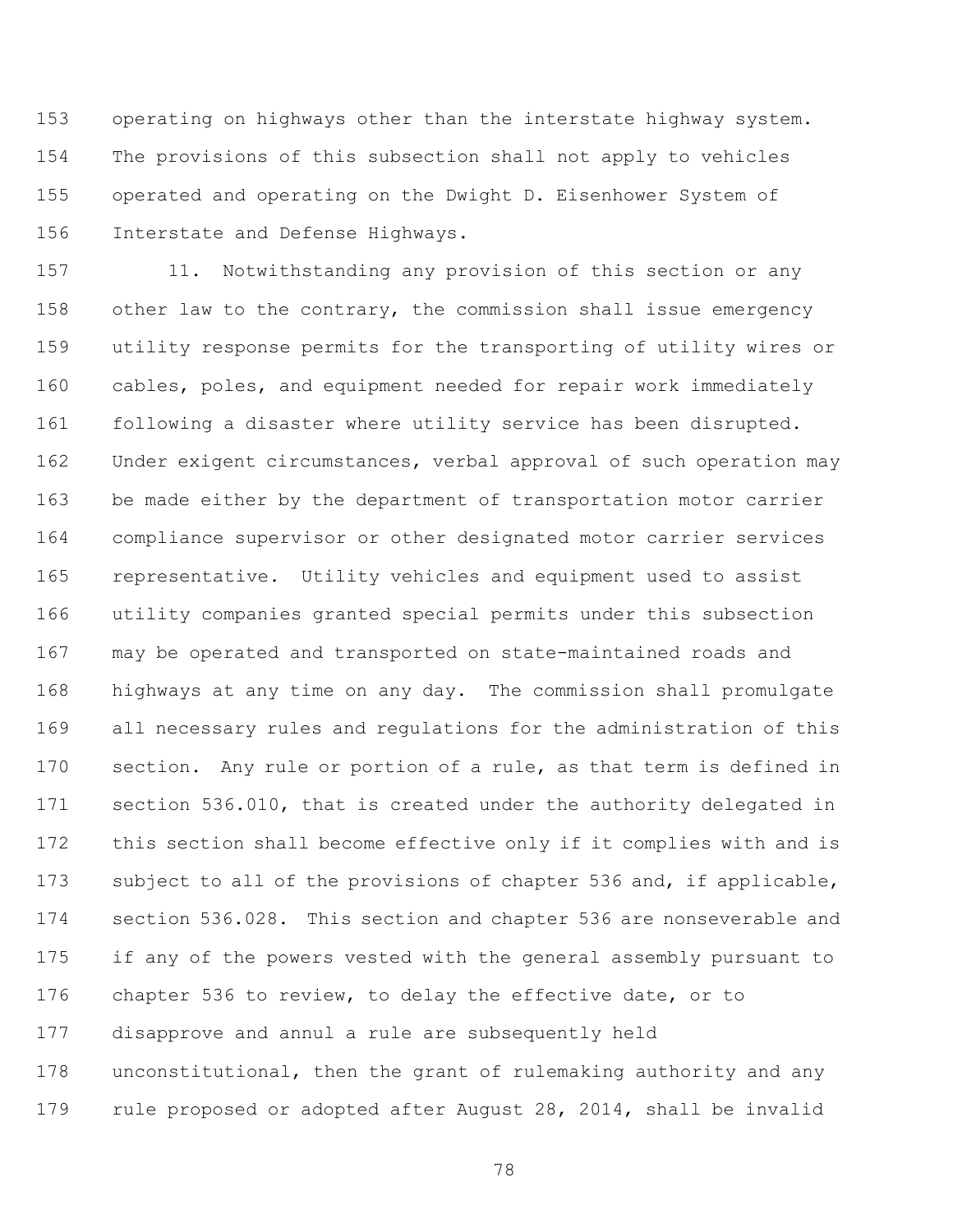and void.

 12. Notwithstanding any provision of this section to the contrary, emergency vehicles designed to be used under emergency conditions to transport personnel and equipment and to support the suppression of fires and mitigate hazardous situations may have a maximum gross vehicle weight of eighty-six thousand pounds inclusive of twenty-four thousand pounds on a single steering axle; thirty-three thousand five hundred pounds on a single drive axle; sixty-two thousand pounds on a tandem axle; or fifty-two thousand pounds on a tandem rear-drive steer axle; except that, such emergency vehicles shall only operate on the Dwight D. Eisenhower National System of Interstate and Defense Highways.

 13. Notwithstanding any provision of this section to the contrary, a vehicle operated by an engine fueled primarily by natural gas may operate upon the public highways of this state in excess of the vehicle weight limits set forth in this section by an amount that is equal to the difference between the weight of the vehicle attributable to the natural gas tank and fueling system carried by that vehicle and the weight of a comparable diesel tank and fueling system. In no event shall the maximum gross vehicle weight of the vehicle operating with a natural gas engine exceed eighty-two thousand pounds.

 14. Notwithstanding any provision of law to the contrary, local log trucks and local log truck tractors, as defined in section 301.010, may be operated with a weight not exceeding twenty-two thousand four hundred pounds on one axle or a weight not exceeding forty-four thousand eight hundred pounds on any tandem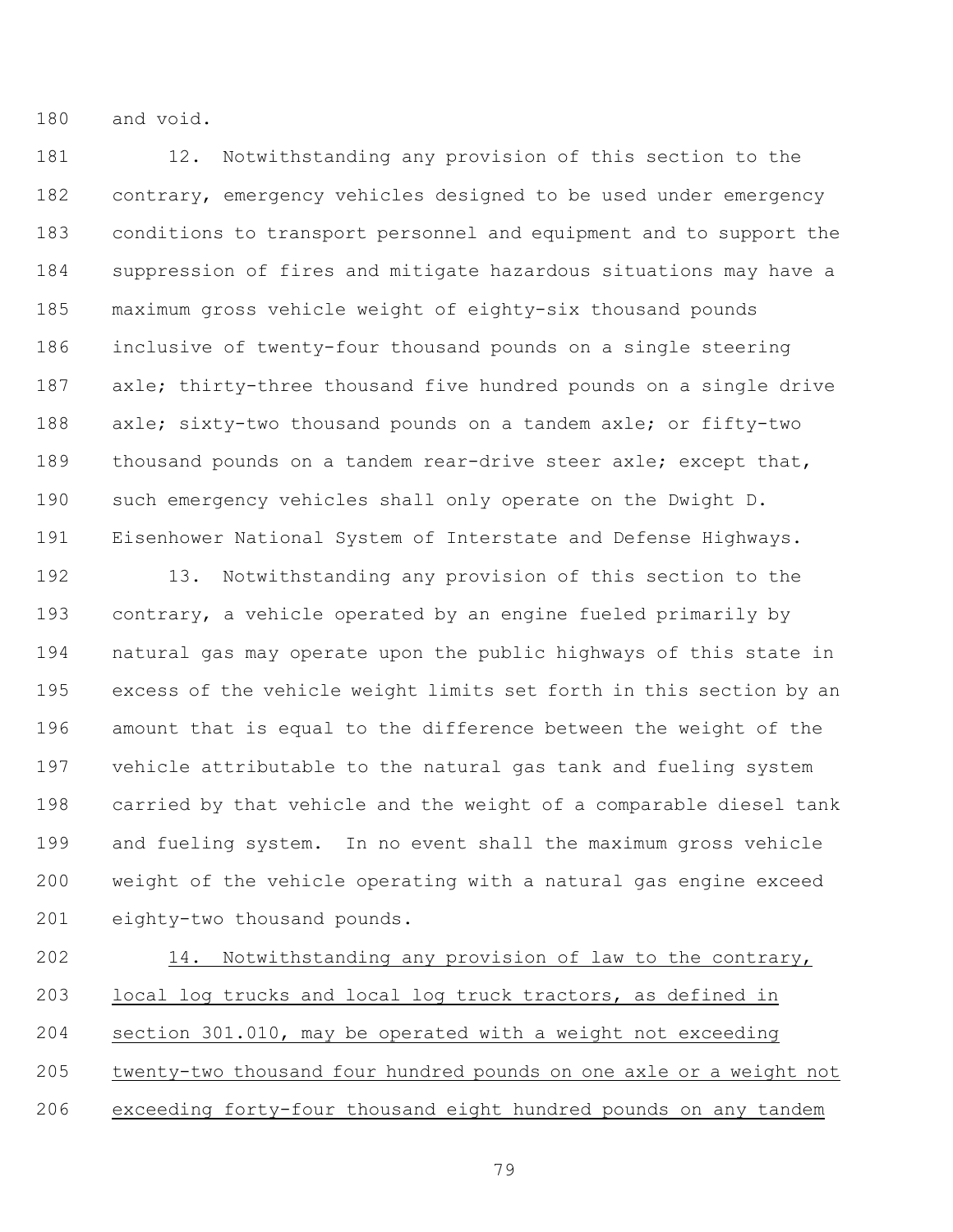axle, except the front steering axle shall not exceed fifteen thousand pounds or the gross vehicle weight rating set by the manufacturer, and may have a total weight of up to one hundred five thousand pounds. Provided however, when operating on the national system of interstate and defense highways described in 23 U.S.C. Section 103, as amended, or outside the radius from the forested site specified in section 301.010 with an extended distance local log truck permit, the vehicle shall not exceed the weight limits otherwise specified in this section.

304.240. 1. Any person, firm, corporation, partnership or association violating any of the provisions of sections 304.170 to 304.230 shall be deemed guilty of a misdemeanor and upon conviction thereof shall be punished by a fine of not less than five dollars 5 or by confinement in a county jail for not more than twelve months, 6 or by both the fine and confinement; provided, however, that where load limits as defined in sections 304.180 to 304.220 have been violated, the fine shall be two cents for each pound of excess weight up to and including five hundred, and five cents for each pound of excess weight above five hundred and not exceeding one thousand, and ten cents for each pound in excess weight above one 12 thousand; provided that, when any vehicle is being operated under a special permit as provided in section 304.200, the term "excess weight" means only weight in excess of the amount permitted in the permit as issued. The court may, in its discretion, cause to be impounded the motor vehicle operated by any person violating the provisions of this section until such time as the fine and cost assessed by the court under this section is paid.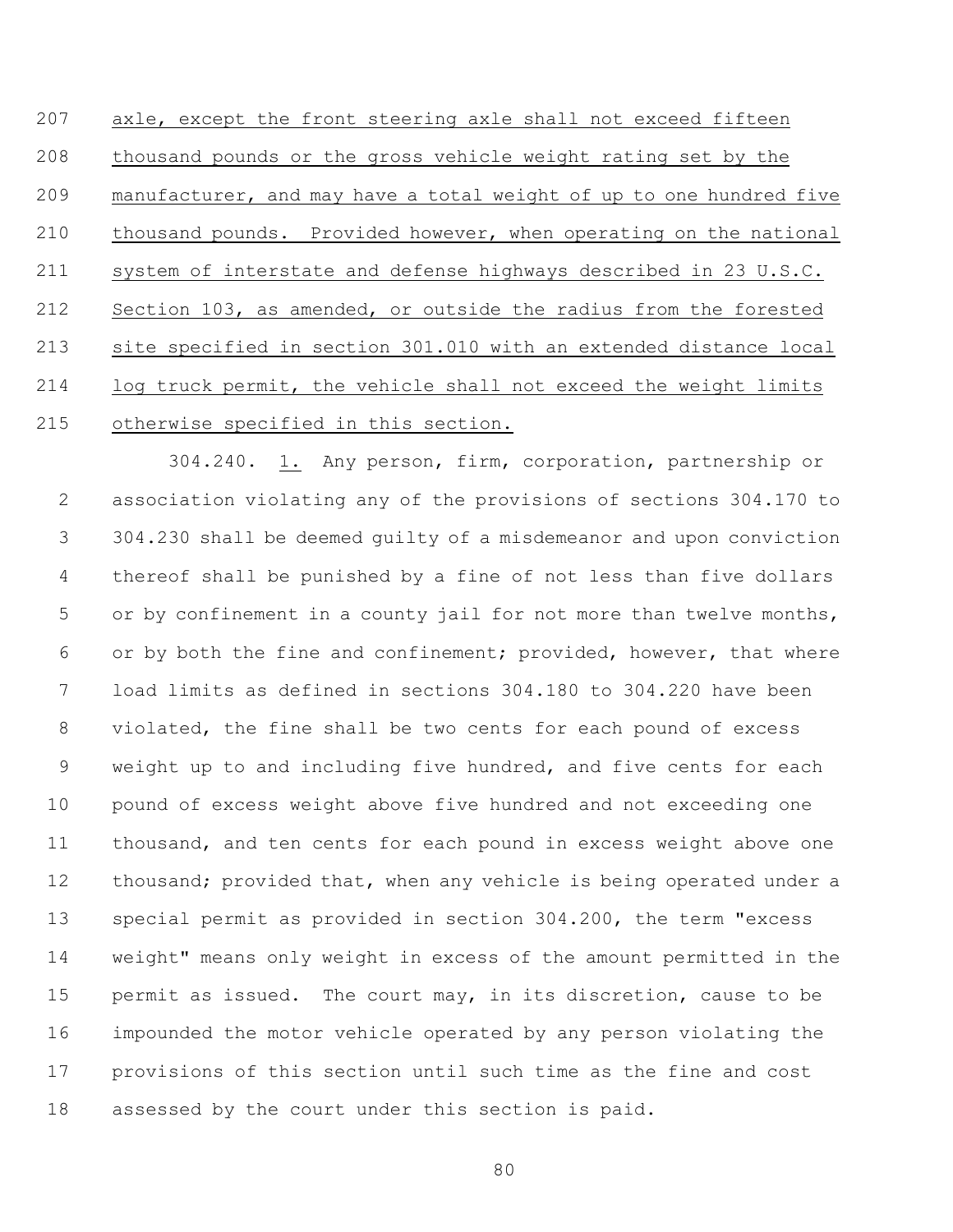| 19             | 2. Notwithstanding subsection 1 of this section, the fine for       |
|----------------|---------------------------------------------------------------------|
| 20             | a load-limit violation under sections 304.180 to 304.220 involving  |
| 21             | a local log truck or a local log truck tractor, as such terms are   |
| 22             | defined in section 301.010, shall be as follows:                    |
| 23             | If the weight exceeds the limit by one pound to four<br>(1)         |
| 24             | thousand nine hundred ninety-nine pounds, the fine shall be ten     |
| 25             | cents for each pound of excess weight;                              |
| 26             | If the weight exceeds the limit by five thousand pounds<br>(2)      |
| 27             | to nine thousand nine hundred ninety-nine pounds, the fine shall be |
| 28             | twenty cents for each pound of excess weight; and                   |
| 29             | If the weight exceeds the limit by ten thousand pounds or<br>(3)    |
| 30             | more, the fine shall be fifty cents for each pound of excess        |
| 31             | weight.                                                             |
|                | 348.436. The provisions of sections 348.430 to 348.436 shall        |
| 2              | expire December 31, [2021] 2024.                                    |
|                | 348.491. 1. This section shall be known and may be cited as         |
| $\mathbf{2}$   | the "Specialty Agricultural Crops Act".                             |
| 3              | As used in this section, the following terms mean:<br>2.            |
| $\overline{4}$ | "Authority", the Missouri agricultural and small<br>(1)             |
| 5              | business development authority created in section 348.020;          |
| $\sqrt{6}$     | (2) "Family farmer", a farmer who is a Missouri resident and        |
| 7              | who has less than one hundred thousand dollars in agricultural      |
| $\,8\,$        | sales per year;                                                     |
| $\mathsf 9$    | "Lender", the same definition as in section 348.015;<br>(3)         |
| 10             | "Specialty crop", fruits and vegetables, tree nuts,<br>(4)          |
| 11             | dried fruits, and horticulture and nursery crops including, but     |
| 12             | not limited to, floriculture. "Specialty crop" shall not include    |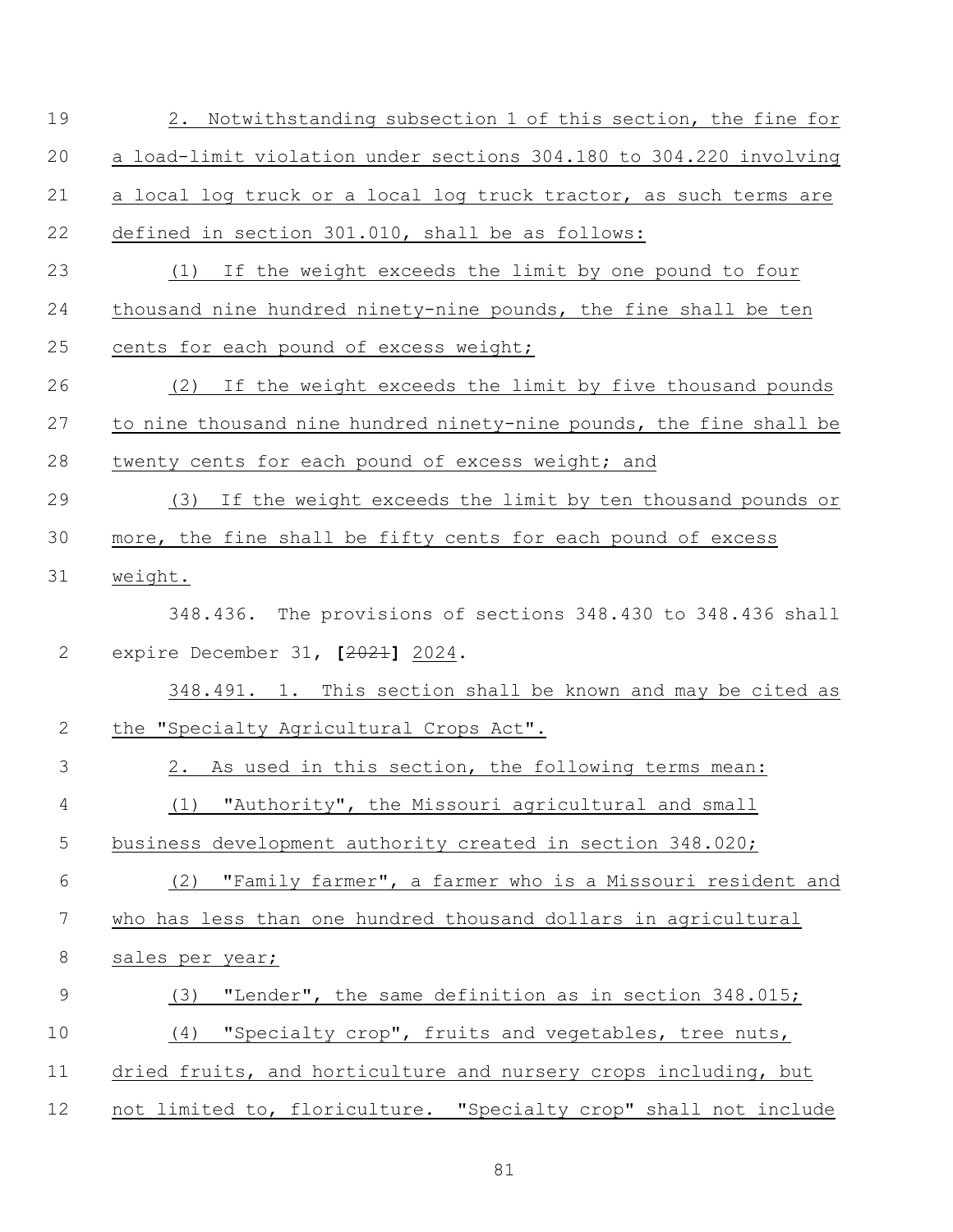medical marijuana or industrial hemp.

 3. The authority shall establish a specialty agricultural crops loan program for family farmers for the purchase of specialty crop seeds, seedlings, or trees; soil amendments including 17 compost; irrigation equipment; fencing; row covers; trellising; 18 season extension equipment; refrigeration equipment; and equipment for planting and harvesting. 4. To participate in the loan program, a family farmer shall first obtain approval for a specialty agricultural crops loan from a lender. Each family farmer shall be eligible for only one specialty agricultural crops loan per family. 5. The maximum amount of the specialty agricultural crops loan for specialty crop producers shall be thirty-five thousand dollars. 6. Eligible borrowers under the program: (1) Shall use the proceeds of the specialty agricultural crops loan to acquire the farming resources described in subsection 3 of this section; (2) Shall not finance more than ninety percent of the anticipated cost of the purchase of such farming resources through the specialty agricultural crops loan; and (3) Shall not be charged interest by the lender for the first year of the qualified specialty agricultural crops loan. 7. Upon approval of the specialty agricultural crops loan by a lender under subsection 4 of this section, the loan shall be submitted for approval by the authority. The authority shall promulgate rules establishing eligibility under this section,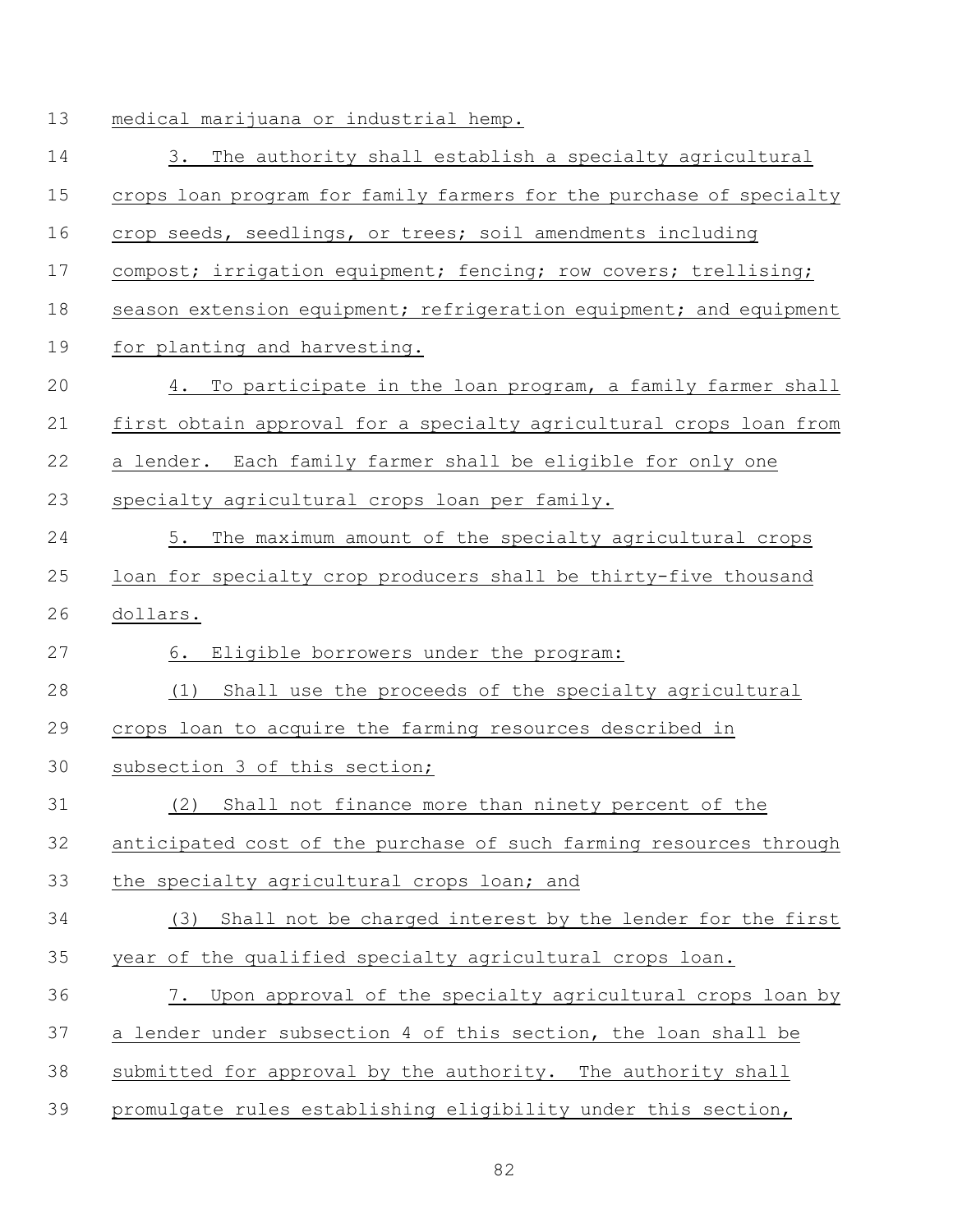taking into consideration:

- (1) The eligible borrower's ability to repay the specialty agricultural crops loan;
- (2) The general economic conditions of the area in which the farm is located;
- (3) The prospect of a financial return for the family farmer for the type of farming resource for which the specialty
- 47 agricultural crops loan is sought; and
- (4) Such other factors as the authority may establish.
- 8. For eligible borrowers participating in the program, the

authority shall be responsible for reviewing the purchase price of

any farming resources to be purchased by an eligible borrower under

the program to determine whether the price to be paid is

appropriate for the type of farming resources purchased. The

- authority may impose a one-time loan review fee of one percent,
- which shall be collected by the lender at the time of the loan and paid to the authority.
- 9. Nothing in this section shall be construed to preclude a
- family farmer from participating in any other agricultural
- program.

 10. Any rule or portion of a rule, as that term is defined in section 536.010, that is created under the authority delegated in this section shall become effective only if it complies with and is subject to all of the provisions of chapter 536 and, if applicable, section 536.028. This section and chapter 536 are nonseverable, and if any of the powers vested with the general assembly pursuant to chapter 536 to review, to delay the effective date, or to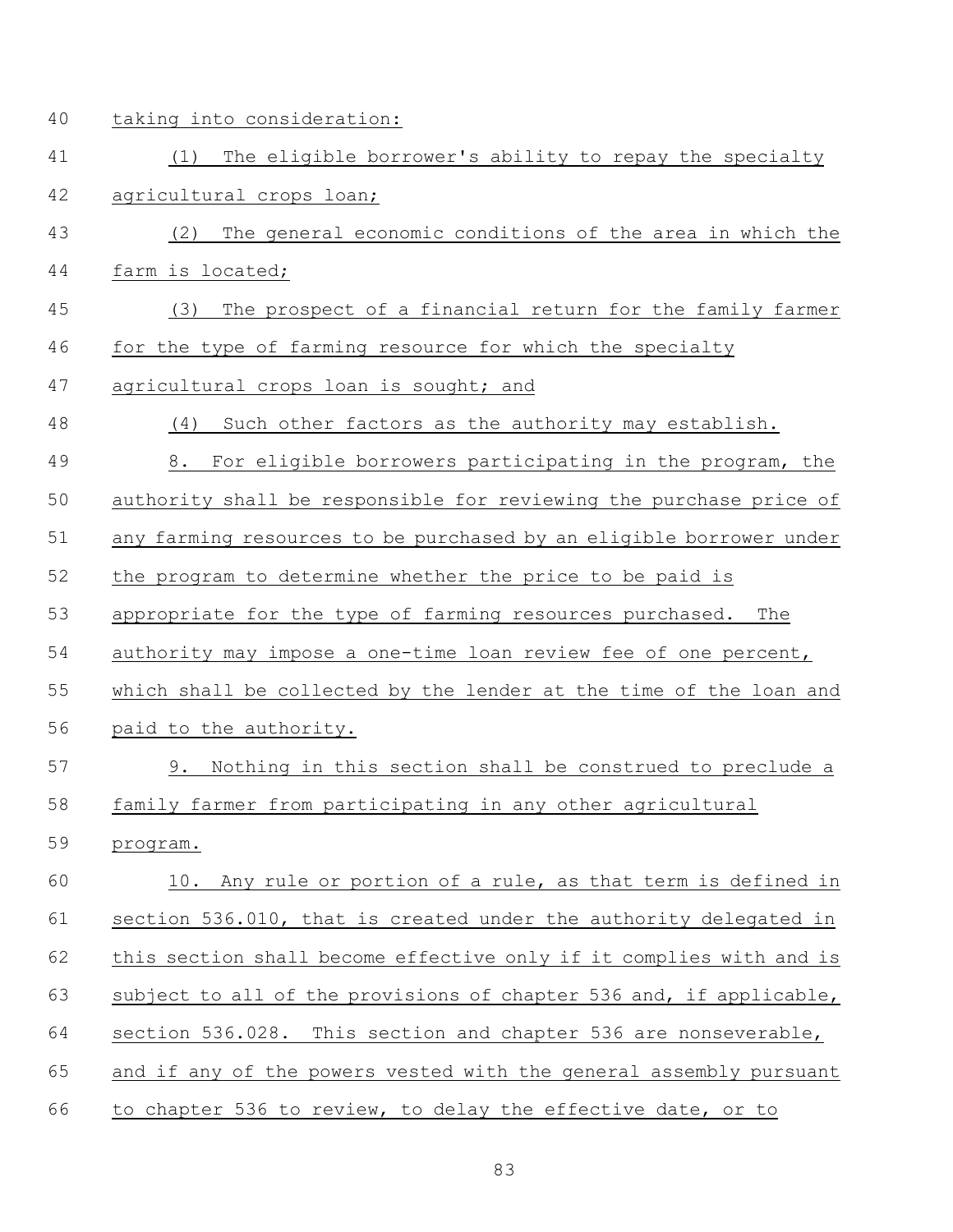| 67          | disapprove and annul a rule are subsequently held                   |
|-------------|---------------------------------------------------------------------|
| 68          | unconstitutional, then the grant of rulemaking authority and any    |
| 69          | rule proposed or adopted after August 28, 2022, shall be invalid    |
| 70          | and void.                                                           |
| 71          | Under section 23.253 of the Missouri sunset act:<br>11.             |
| 72          | The provisions of the new program authorized under this<br>(1)      |
| 73          | section shall automatically sunset two years after the effective    |
| 74          | date of this section unless reauthorized by an act of the general   |
| 75          | assembly; and                                                       |
| 76          | If such program is reauthorized, the program authorized<br>(2)      |
| 77          | under this section shall automatically sunset twelve years after    |
| 78          | the effective date of the reauthorization of this section; and      |
| 79          | This section shall terminate on September first of the<br>(3)       |
| 80          | calendar year immediately following the calendar year in which the  |
| 81          | program authorized under this section is sunset.                    |
|             | 348.493. 1. As used in this section, "state tax liability"          |
| 2           | means any state tax liability incurred by a taxpayer under the      |
| 3           | provisions of chapters 143, 147, and 148, exclusive of the          |
| 4           | provisions relating to the withholding of tax as provided for in    |
| 5           | sections 143.191 to 143.265 and related provisions.                 |
| 6           | Any eligible lender under the specialty agricultural<br>2.          |
| 7           | crops loan program under section 348.491 shall be entitled to       |
| $\,8\,$     | receive a tax credit equal to one hundred percent of the amount of  |
| $\mathsf 9$ | interest waived by the lender under section 348.491 on a qualifying |
| 10          | loan for the first year of the loan only. The tax credit shall be   |
| 11          | evidenced by a tax credit certificate issued by the Missouri        |
| 12          | agricultural and small business development authority and may be    |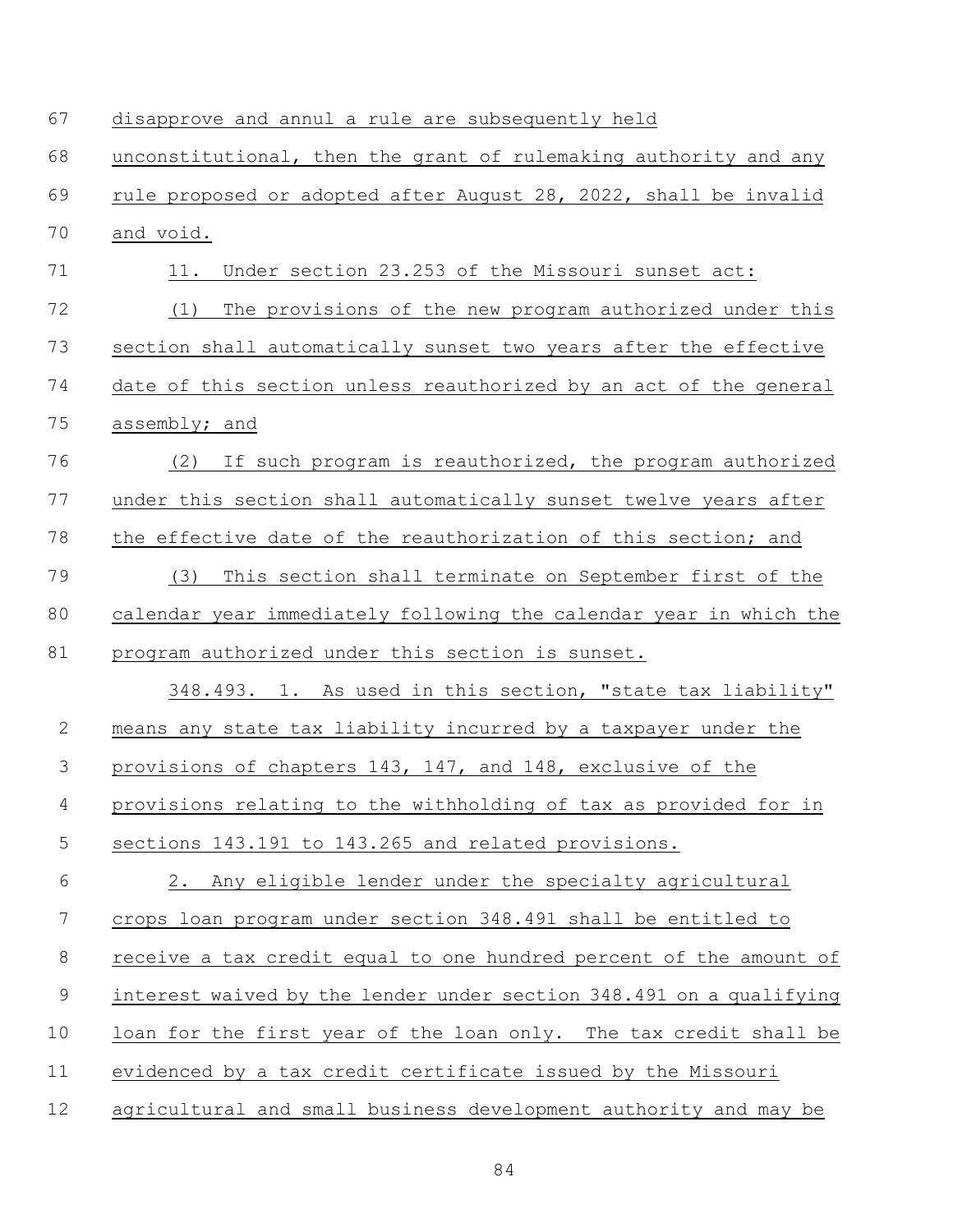used to satisfy the state tax liability of the owner of such certificate that becomes due in the tax year in which the interest on a qualified loan is waived by the lender under section 348.491. No lender shall receive a tax credit under this section unless such lender presents a tax credit certificate to the department of revenue for payment of such state tax liability. The amount of the tax credits that may be issued to all eligible lenders claiming tax credits authorized in this section in a fiscal year shall not exceed three hundred thousand dollars.

 3. The Missouri agricultural and small business development authority shall be responsible for the administration and issuance of the certificate of tax credits authorized by this section. The authority shall issue a certificate of tax credit at the request of any lender. Each request shall include a true copy of the loan documents, the name of the lender who is to receive a certificate of tax credit, the type of state tax liability against which the tax credit is to be used, and the amount of the certificate of tax credit to be issued to the lender based on the interest waived by the lender under section 348.491 on the loan for the first year. 4. The department of revenue shall accept a certificate of tax credit in lieu of other payment in such amount as is equal to the lesser of the amount of the tax or the remaining unused amount of the credit as indicated on the certificate of tax credit and shall indicate on the certificate of tax credit the amount of tax thereby paid and the date of such payment. 5. The following provisions shall apply to tax credits

authorized under this section: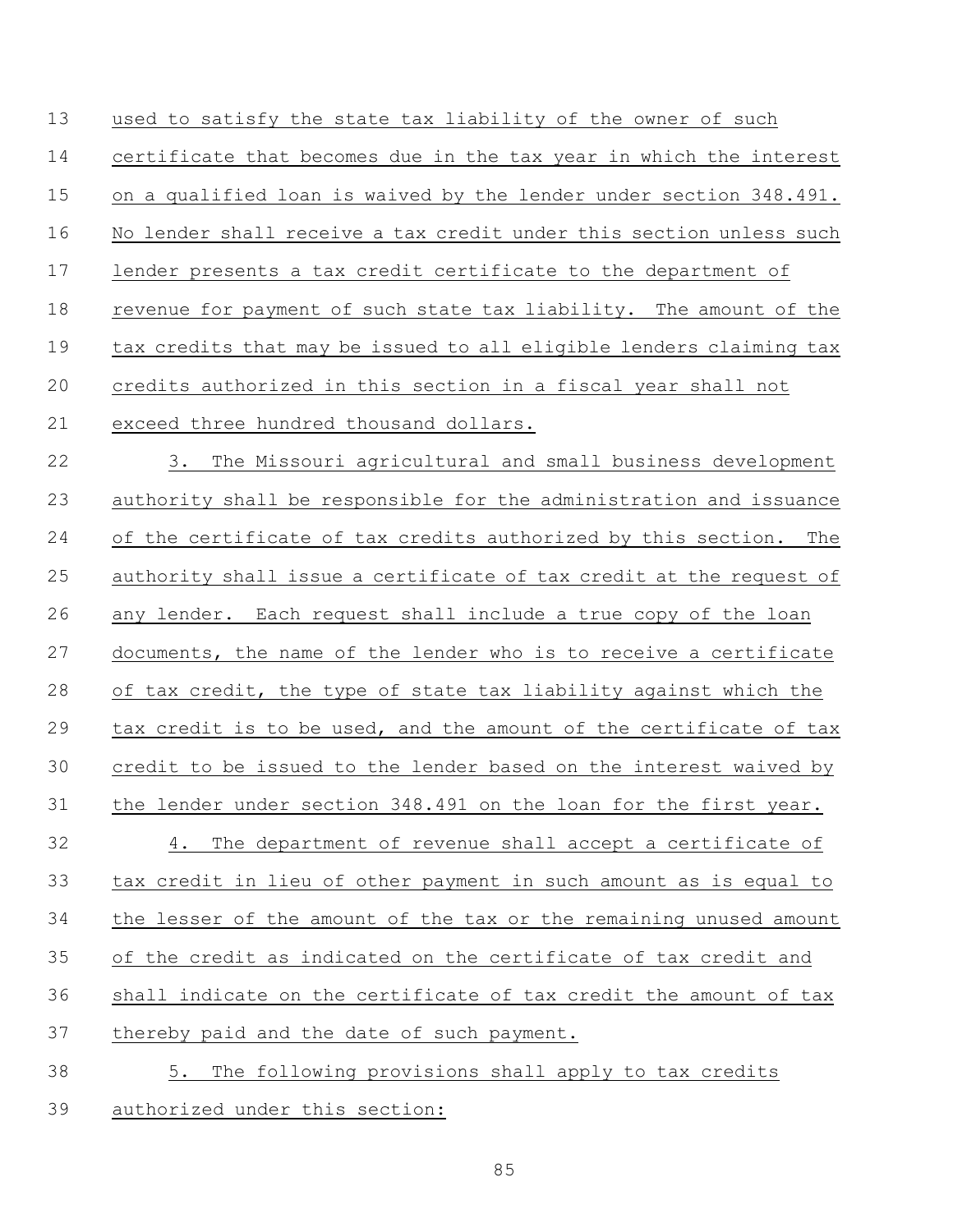(1) Tax credits claimed in a tax year may be claimed on a quarterly basis and applied to the estimated quarterly tax of the lender;

 (2) Any amount of tax credit that exceeds the tax due, including any estimated quarterly taxes paid by the lender under subdivision (1) of this subsection that results in an overpayment 46 of taxes for a tax year, shall not be refunded but may be carried 47 over to any subsequent tax year, not to exceed a total of three years for which a tax credit may be taken for a qualified specialty agricultural crops loan;

 (3) Notwithstanding any provision of law to the contrary, a lender may assign, transfer, sell, or otherwise convey tax credits authorized under this section, with the new owner of the tax credit receiving the same rights in the tax credit as the lender. For any tax credits assigned, transferred, sold, or otherwise conveyed, a notarized endorsement shall be filed by the lender with the authority specifying the name and address of the new owner of the tax credit and the value of such tax credit; and

 (4) Notwithstanding any other provision of this section to the contrary, any commercial bank may use tax credits created under this section as provided in section 148.064 and receive a net tax credit against taxes actually paid in the amount of the first 62 year's interest on loans made under this section. If such first year tax credits reduce taxes due as provided in section 148.064 to zero, the remaining tax credits may be carried over as otherwise provided in this section and used as provided in section 148.064 in subsequent years.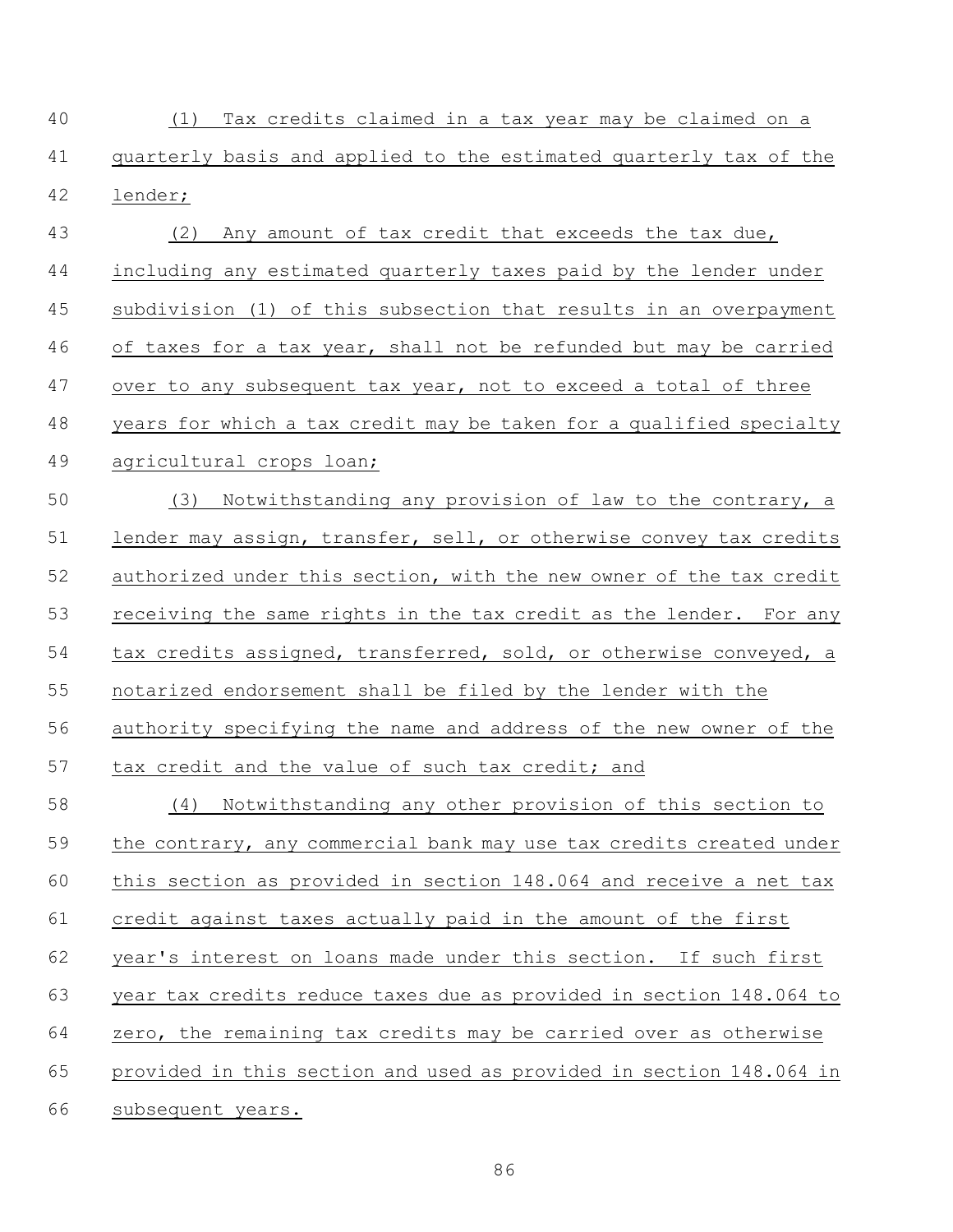| 67             | 6.<br>Under section 23.253 of the Missouri sunset act:              |
|----------------|---------------------------------------------------------------------|
| 68             | The provisions of the new program authorized under this<br>(1)      |
| 69             | section shall automatically sunset two years after the effective    |
| 70             | date of this section unless reauthorized by an act of the general   |
| 71             | assembly; and                                                       |
| 72             | If such program is reauthorized, the program authorized<br>(2)      |
| 73             | under this section shall automatically sunset twelve years after    |
| 74             | the effective date of the reauthorization of this section; and      |
| 75             | This section shall terminate on September first of the<br>(3)       |
| 76             | calendar year immediately following the calendar year in which the  |
| 77             | program authorized under this section is sunset.                    |
|                | 348.500. 1. This section shall be known and may be cited as         |
| 2              | the "Family Farms Act".                                             |
| 3              | As used in this section, "small farmer" means a farmer who<br>2.    |
| $\overline{4}$ | is a Missouri resident and who has less than [two hundred fifty]    |
| 5              | five hundred thousand dollars in gross sales per year.              |
| 6              | The agricultural and small business development authority<br>3.     |
| 7              | shall establish a family farm breeding livestock loan program for   |
| 8              | small farmers for the purchase of beef cattle, dairy cattle, sheep  |
| 9              | and goats, and swine only.                                          |
| 10             | To participate in the loan program, a small farmer shall<br>4.      |
| 11             | first obtain approval for a family farm livestock loan from a       |
| 12             | lender as defined in section 348.015. [Each small farmer shall be   |
| 13             | eligible for only one family farm livestock loan per family and for |
| 14             | only one type of livestock.]                                        |
| 15             | The maximum amount of the family farm livestock loan for<br>5.      |
| 16             | each type of livestock shall be as follows:                         |
|                |                                                                     |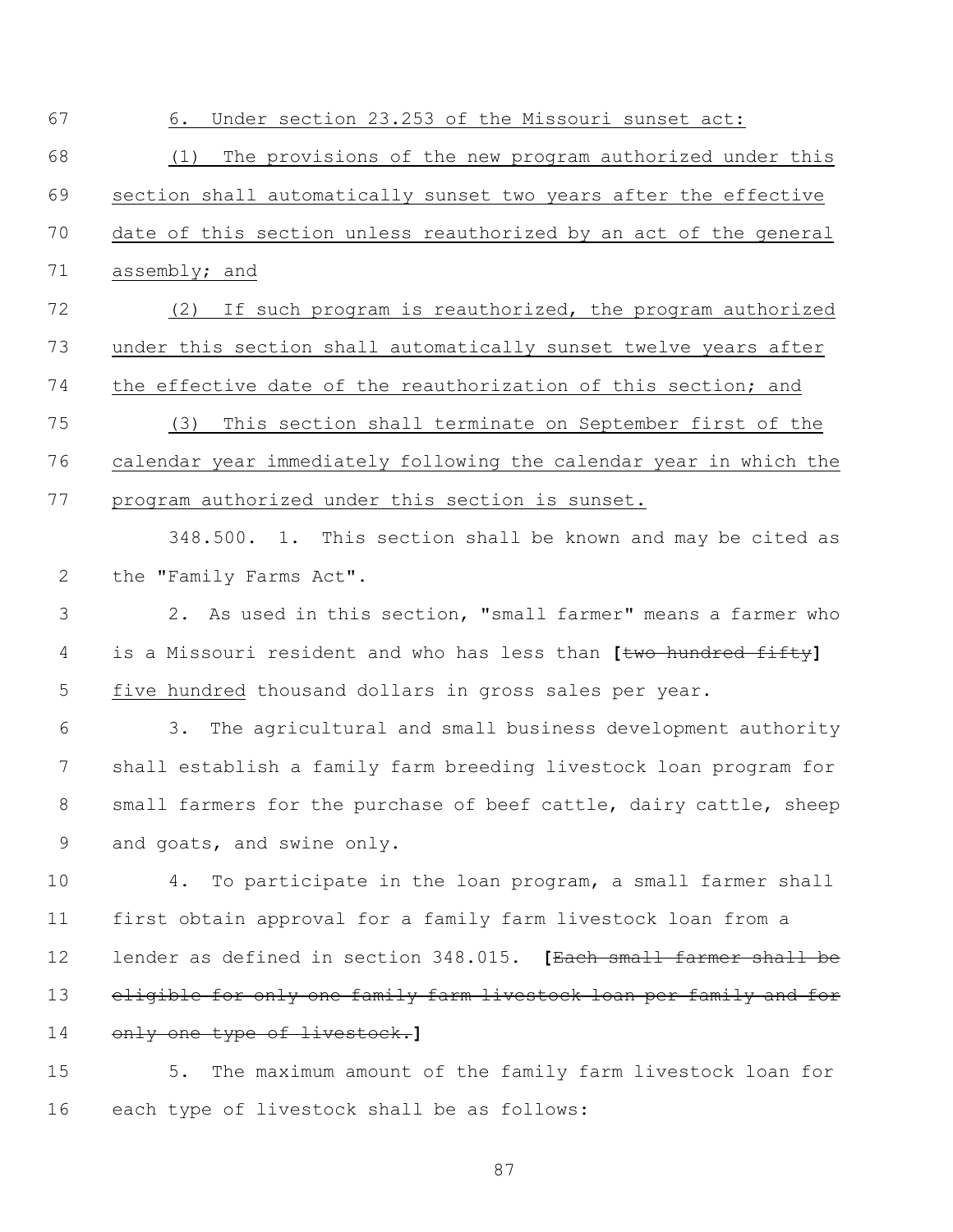(1) **[**Seventy-five**]** One hundred fifty thousand dollars for beef cattle;

 (2) **[**Seventy-five**]** One hundred fifty thousand dollars for dairy cattle;

(3) **[**Thirty-five**]** Seventy thousand dollars for swine; and

(4) **[**Thirty**]** Sixty thousand dollars for sheep and goats.

6. Eligible borrowers under the program:

 (1) Shall use the proceeds of the family farm loan to acquire breeding livestock;

 (2) Shall not finance more than ninety percent of the anticipated cost of the purchase of such livestock through the family farm livestock loan; and

 (3) Shall not be charged interest by the lender, as defined in section 348.015, for the first year of the qualified family farm livestock loan.

 7. Upon approval of the family farm livestock loan by a lender under subsection 4 of this section, the loan shall be submitted for approval by the agricultural and small business development authority. The authority shall promulgate rules establishing eligibility under this section, taking into consideration:

 (1) The eligible borrower's ability to repay the family farm livestock loan;

 (2) The general economic conditions of the area in which the farm is located;

 (3) The prospect of a financial return for the small farmer for the type of livestock for which the family farm livestock loan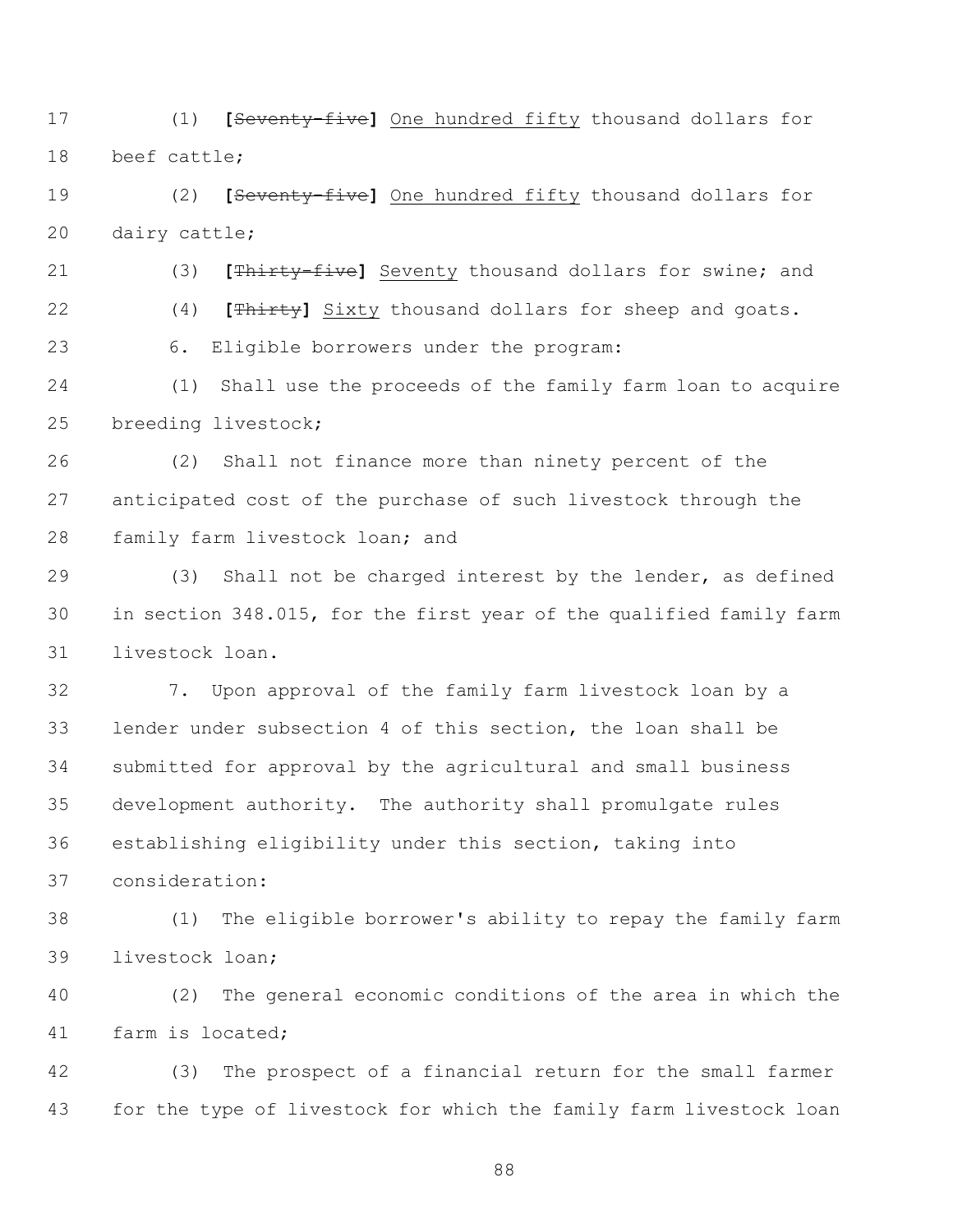is sought; and

(4) Such other factors as the authority may establish.

 8. For eligible borrowers participating in the program, the authority shall be responsible for reviewing the purchase price of any livestock to be purchased by an eligible borrower under the program to determine whether the price to be paid is appropriate for the type of livestock purchased. The authority may impose a one-time loan review fee of one percent which shall be collected by the lender at the time of the loan and paid to the authority.

 9. Nothing in this section shall preclude a small farmer from participating in any other agricultural program.

 10. Any rule or portion of a rule, as that term is defined in section 536.010, that is created under the authority delegated in this section shall become effective only if it complies with and is subject to all of the provisions of chapter 536 and, if applicable, section 536.028. This section and chapter 536 are nonseverable and if any of the powers vested with the general assembly pursuant to chapter 536 to review, to delay the effective date, or to disapprove and annul a rule are subsequently held unconstitutional, then the grant of rulemaking authority and any rule proposed or adopted after August 28, 2006, shall be invalid and void.

643.050. 1. In addition to any other powers vested in it by law the commission shall have the following powers:

 (1) Adopt, promulgate, amend and repeal rules and regulations consistent with the general intent and purposes of sections 643.010 to 643.355, chapter 536, **[**and**]** Titles V and VI of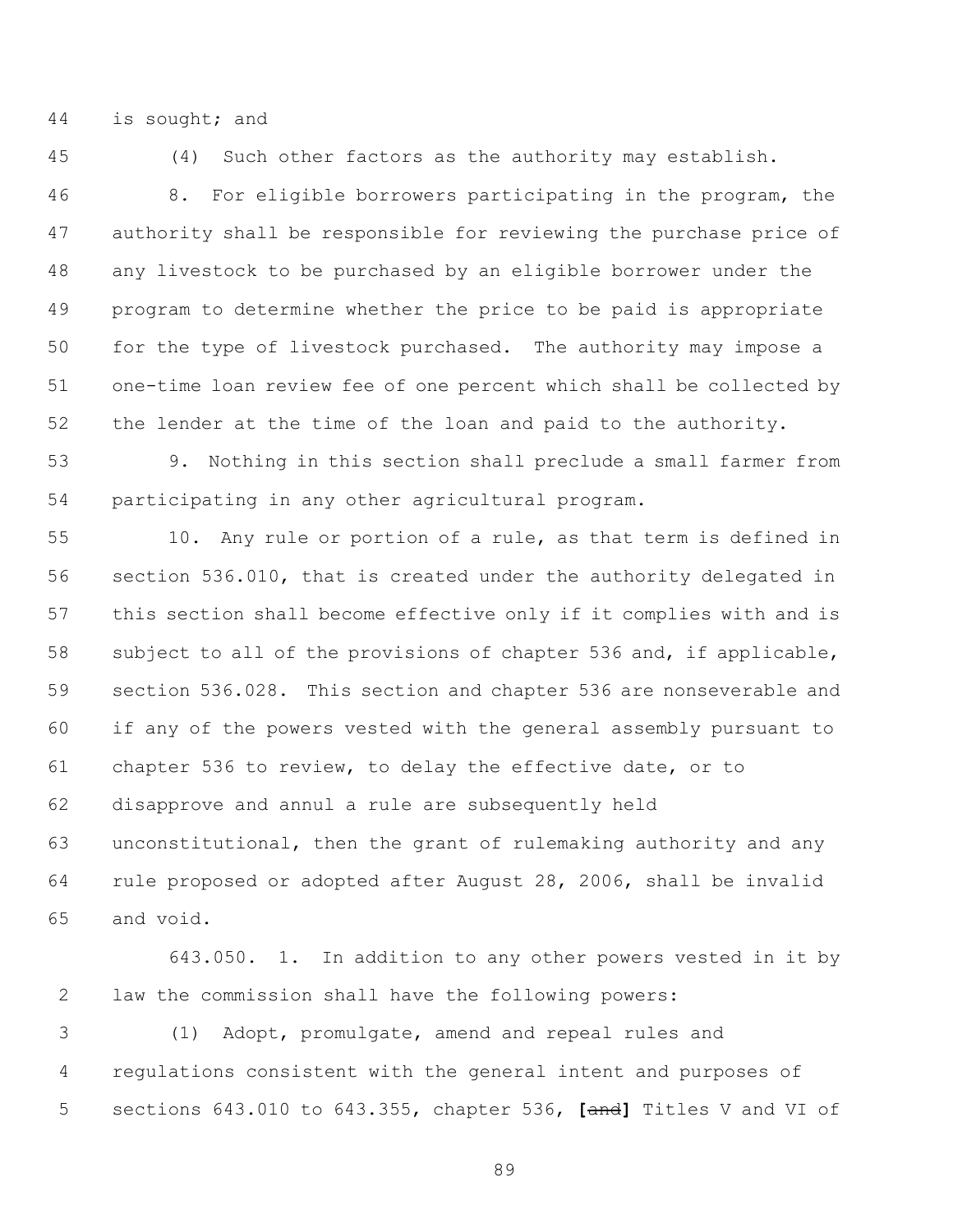the federal Clean Air Act, as amended, 42 U.S.C. 7661**[**,**]** et seq., 7 and 42 U.S.C. Section 7412(r), as amended, for covered processes of 8 agricultural stationary sources that use, store, or sell anhydrous ammonia, including, but not limited to:

 (a) Regulation of use of equipment known to be a source of air contamination;

 (b) Establishment of maximum quantities of air contaminants that may be emitted from any air contaminant source; **[**and**]**

 (c) Regulations necessary to enforce the provisions of Title VI of the Clean Air Act, as amended, 42 U.S.C. 7671**[**,**]** et seq., regarding any Class I or Class II substances as defined therein; and

 (d) Regulations necessary to implement and enforce the risk 19 management plans under 42 U.S.C. Section 7412(r), as amended, for agricultural facilities that use, store, or sell anhydrous

ammonia;

 (2) After holding public hearings in accordance with section 643.070, establish areas of the state and prescribe air quality standards for such areas giving due recognition to variations, if any, in the characteristics of different areas of the state which may be deemed by the commission to be relevant;

 (3) (a) To require persons engaged in operations which result in air pollution to monitor or test emissions and to file reports containing information relating to rate, period of emission and composition of effluent;

 (b) Require submission to the director for approval of plans and specifications for any article, machine, equipment, device, or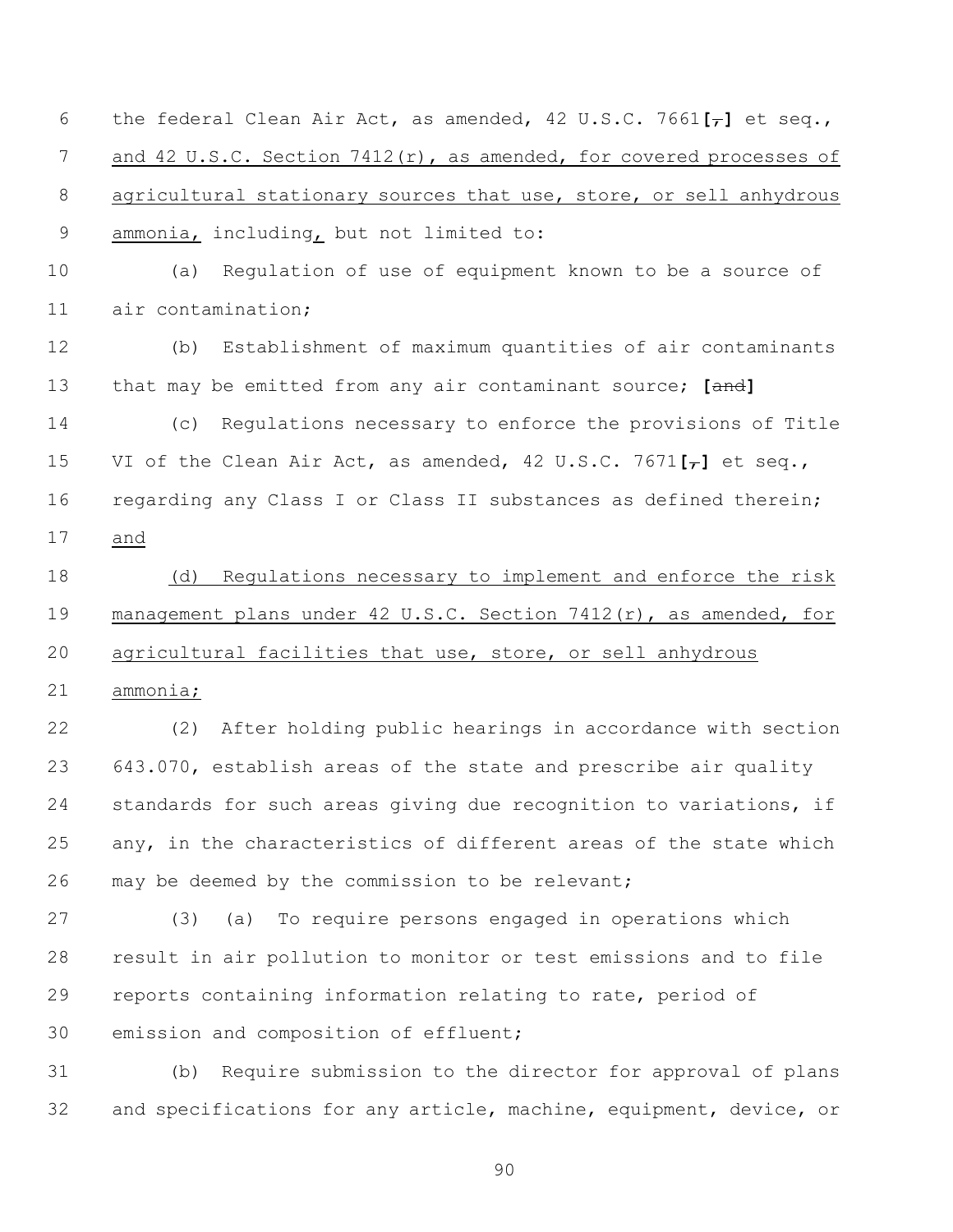other contrivance specified by regulation the use of which may 34 cause or control the issuance of air contaminants; but any person responsible for complying with the standards established under sections 643.010 to 643.355 shall determine, unless found by the director to be inadequate, the means, methods, processes, equipment and operation to meet the established standards;

 (4) Hold hearings upon appeals from orders of the director or from any other actions or determinations of the director hereunder 41 for which provision is made for appeal, and in connection 42 therewith, issue subpoenas requiring the attendance of witnesses 43 and the production of evidence reasonably relating to the hearing;

 (5) Enter such order or determination as may be necessary to effectuate the purposes of sections 643.010 to 643.355. In making its orders and determinations hereunder, the commission shall exercise a sound discretion in weighing the equities involved and the advantages and disadvantages to the person involved and to those affected by air contaminants emitted by such person as set out in section 643.030. If any small business, as defined by section 643.020, requests information on what would constitute compliance with the requirements of sections 643.010 to 643.355 or any order or determination of the department or commission, the department shall respond with written criteria to inform the small business of the actions necessary for compliance. No enforcement action shall be undertaken by the department or commission until the small business has had a period of time, negotiated with the department, to achieve compliance;

(6) Cause to be instituted in a court of competent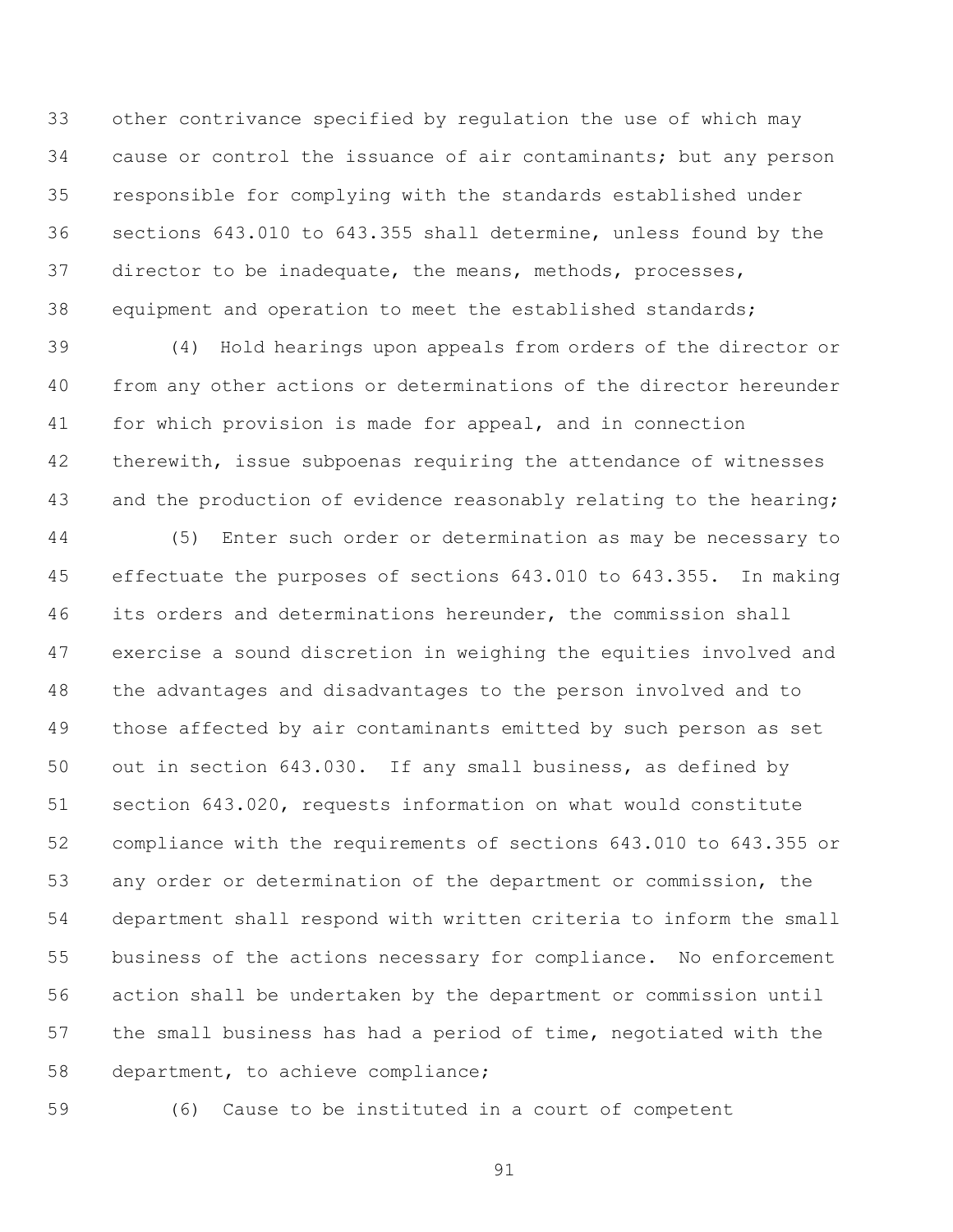jurisdiction legal proceedings to compel compliance with any final order or determination entered by the commission or the director;

 (7) Settle or compromise in its discretion, as it may deem advantageous to the state, any suit for recovery of any penalty or for compelling compliance with the provisions of any rule;

 (8) Develop such facts and make such investigations as are consistent with the purposes of sections 643.010 to 643.355, and, 67 in connection therewith, to enter or authorize any representative of the department to enter at all reasonable times and upon reasonable notice in or upon any private or public property for the purpose of inspecting or investigating any condition which the commission or director shall have probable cause to believe to be an air contaminant source or upon any private or public property having material information relevant to said air contaminant source. The results of any such investigation shall be reduced to writing, and a copy thereof shall be furnished to the owner or 76 operator of the property. No person shall refuse entry or access, requested for purposes of inspection under this provision, to an authorized representative of the department who presents appropriate credentials, nor obstruct or hamper the representative in carrying out the inspection. A suitably restricted search warrant, upon a showing of probable cause in writing and upon oath, shall be issued by any judge having jurisdiction to any such representative for the purpose of enabling him to make such inspection;

 (9) Secure necessary scientific, technical, administrative and operational services, including laboratory facilities, by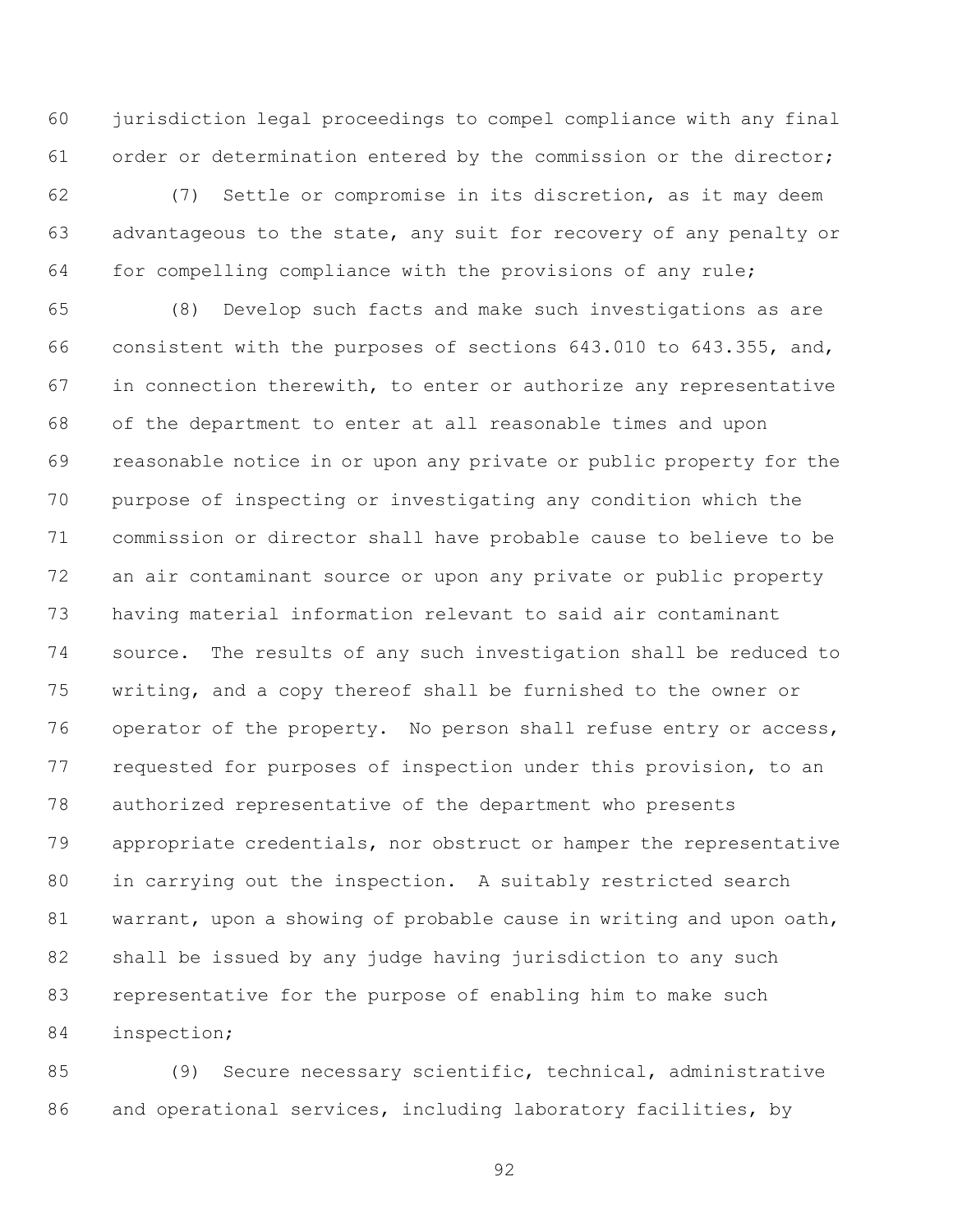contract or otherwise, with any educational institution, experiment station, or any board, department, or other agency of 89 any political subdivision or state or the federal government;

(10) Classify and identify air contaminants; and

 (11) Hold public hearings as required by sections 643.010 to 643.355.

 2. No rule or portion of a rule promulgated under the authority of this chapter shall become effective unless it has been promulgated pursuant to the provisions of section 536.024.

 3. The commission shall have the following duties with respect to the prevention, abatement and control of air pollution:

 (1) Prepare and develop a general comprehensive plan for the prevention, abatement and control of air pollution;

 (2) Encourage voluntary cooperation by persons or affected groups to achieve the purposes of sections 643.010 to 643.355;

 (3) Encourage political subdivisions to handle air pollution problems within their respective jurisdictions to the extent possible and practicable and provide assistance to political subdivisions;

 (4) Encourage and conduct studies, investigations and research;

 (5) Collect and disseminate information and conduct education and training programs;

 (6) Advise, consult and cooperate with other agencies of the state, political subdivisions, industries, other states and the federal government, and with interested persons or groups;

(7) Represent the state of Missouri in all matters pertaining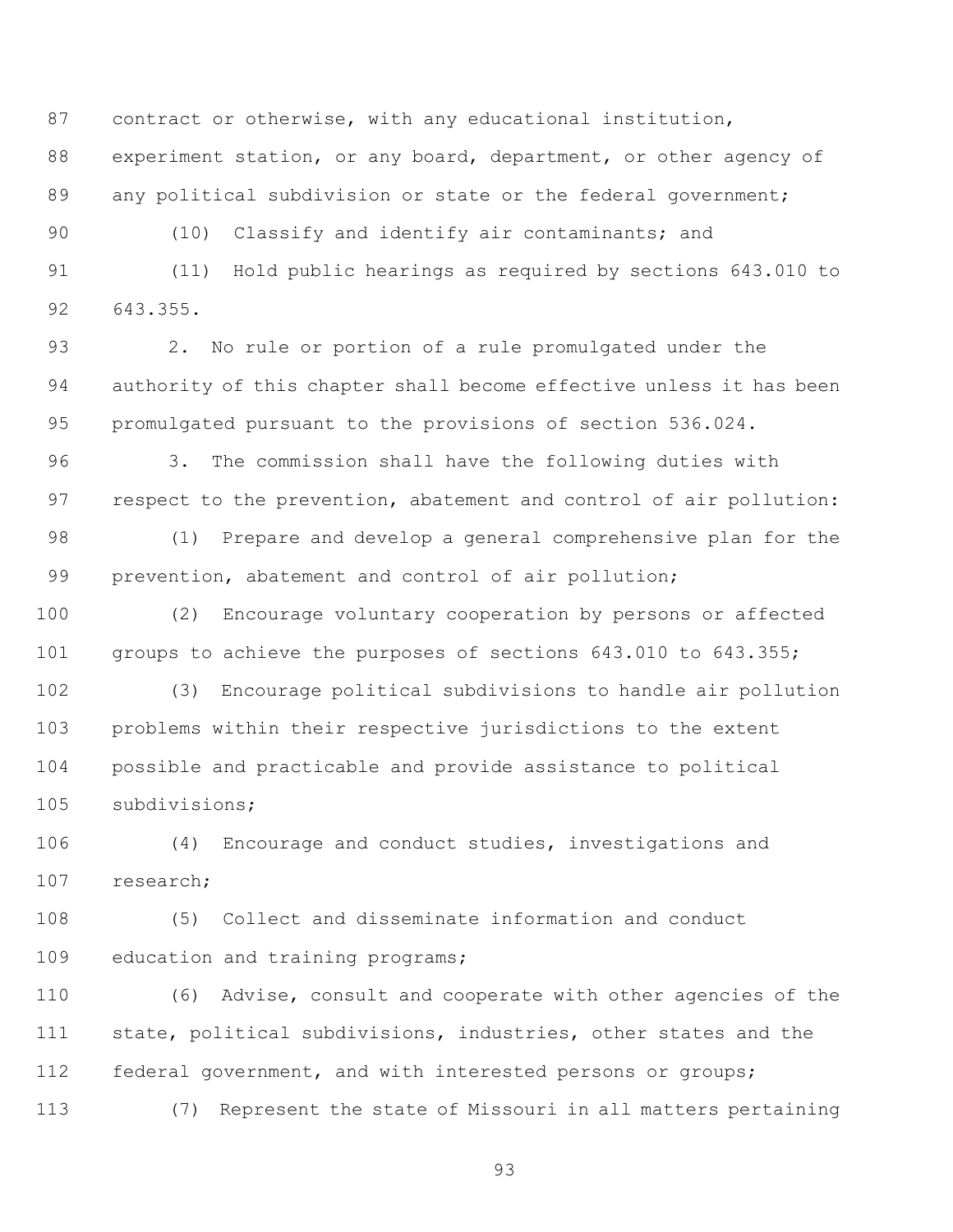to interstate air pollution including the negotiations of interstate compacts or agreements.

 4. Nothing contained in sections 643.010 to 643.355 shall be deemed to grant to the commission or department any jurisdiction or authority with respect to air pollution existing solely within commercial and industrial plants, works, or shops or to affect any aspect of employer-employee relationships as to health and safety hazards.

 5. Any information relating to secret processes or methods of manufacture or production discovered through any communication required under this section shall be kept confidential.

643.079. 1. Any air contaminant source required to obtain a permit issued under sections 643.010 to 643.355 shall pay annually beginning April 1, 1993, a fee as provided herein. For the first year the fee shall be twenty-five dollars per ton of each regulated air contaminant emitted. Thereafter, the fee shall be set every three years by the commission by rule and shall be at least twenty- five dollars per ton of regulated air contaminant emitted but not more than forty dollars per ton of regulated air contaminant emitted in the previous calendar year. If necessary, the commission may make annual adjustments to the fee by rule. The fee shall be set at an amount consistent with the need to fund the reasonable cost of administering sections 643.010 to 643.355, taking into account other moneys received pursuant to sections 643.010 to 643.355. For the purpose of determining the amount of air contaminant emissions on which the fees authorized under this section are assessed, a facility shall be considered one source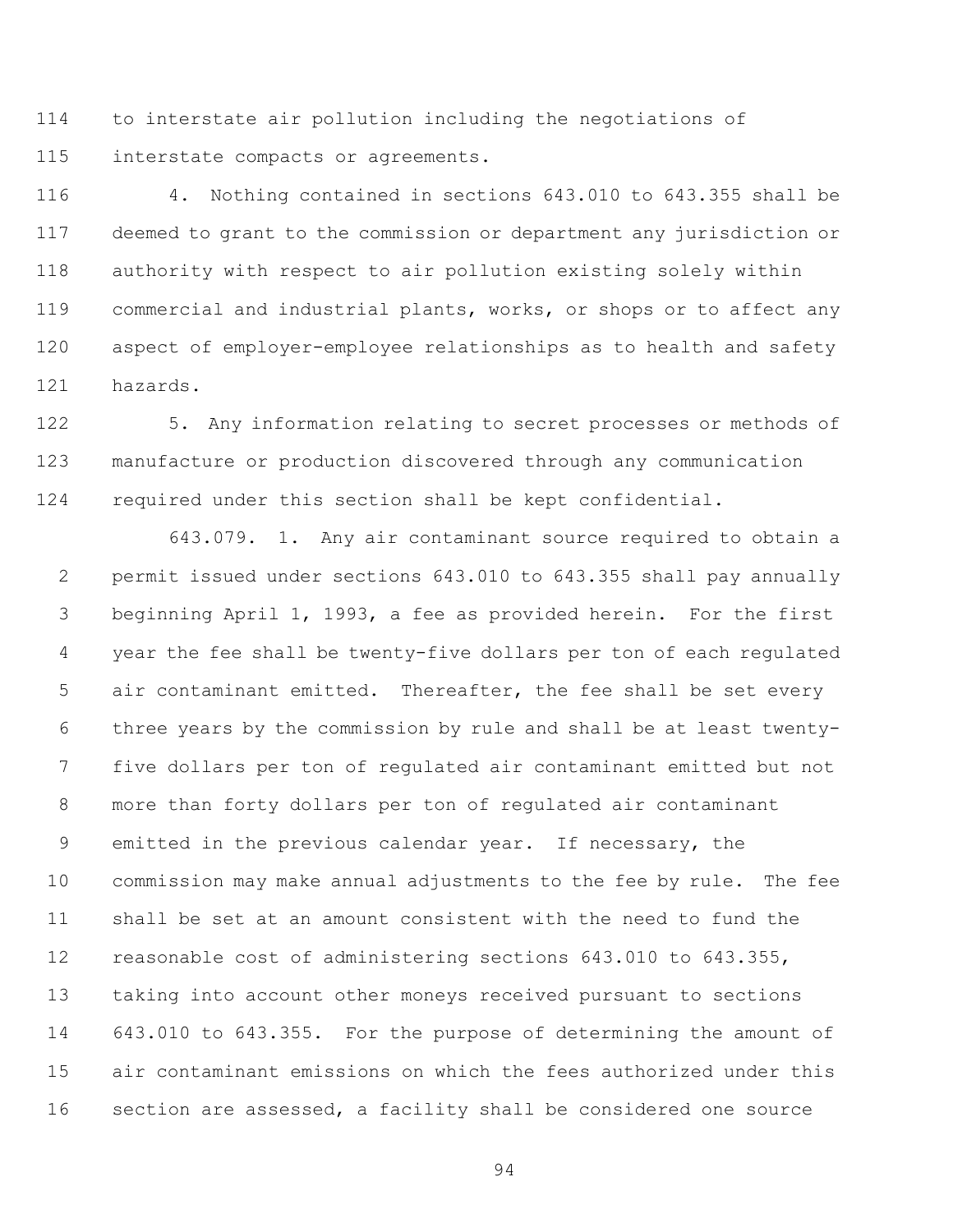**[**under the definition of**]** as described in subsection 2 of section 643.078, except that a facility with multiple operating permits shall pay the emission fees authorized under this section separately for air contaminants emitted under each individual permit.

 2. A source which produces charcoal from wood shall pay an annual emission fee under this subsection in lieu of the fee established in subsection 1 of this section. The fee shall be based upon a maximum fee of twenty-five dollars per ton and applied upon each ton of regulated air contaminant emitted for the first four thousand tons of each contaminant emitted in the amount established by the commission pursuant to subsection 1 of this section, reduced according to the following schedule:

 (1) For fees payable under this subsection in the years 1993 31 and 1994, the fee shall be reduced by one hundred percent;

 (2) For fees payable under this subsection in the years 1995, 1996 and 1997, the fee shall be reduced by eighty percent;

 (3) For fees payable under this subsection in the years 1998, 1999 and 2000, the fee shall be reduced by sixty percent.

 3. The fees imposed in subsection 2 of this section shall not be imposed or collected after the year 2000 unless the general assembly reimposes the fee.

 4. Each air contaminant source with a permit issued under sections 643.010 to 643.355 shall pay the fee for the first four thousand tons of each regulated air contaminant emitted each year but no air contaminant source shall pay fees on total emissions of regulated air contaminants in excess of twelve thousand tons in any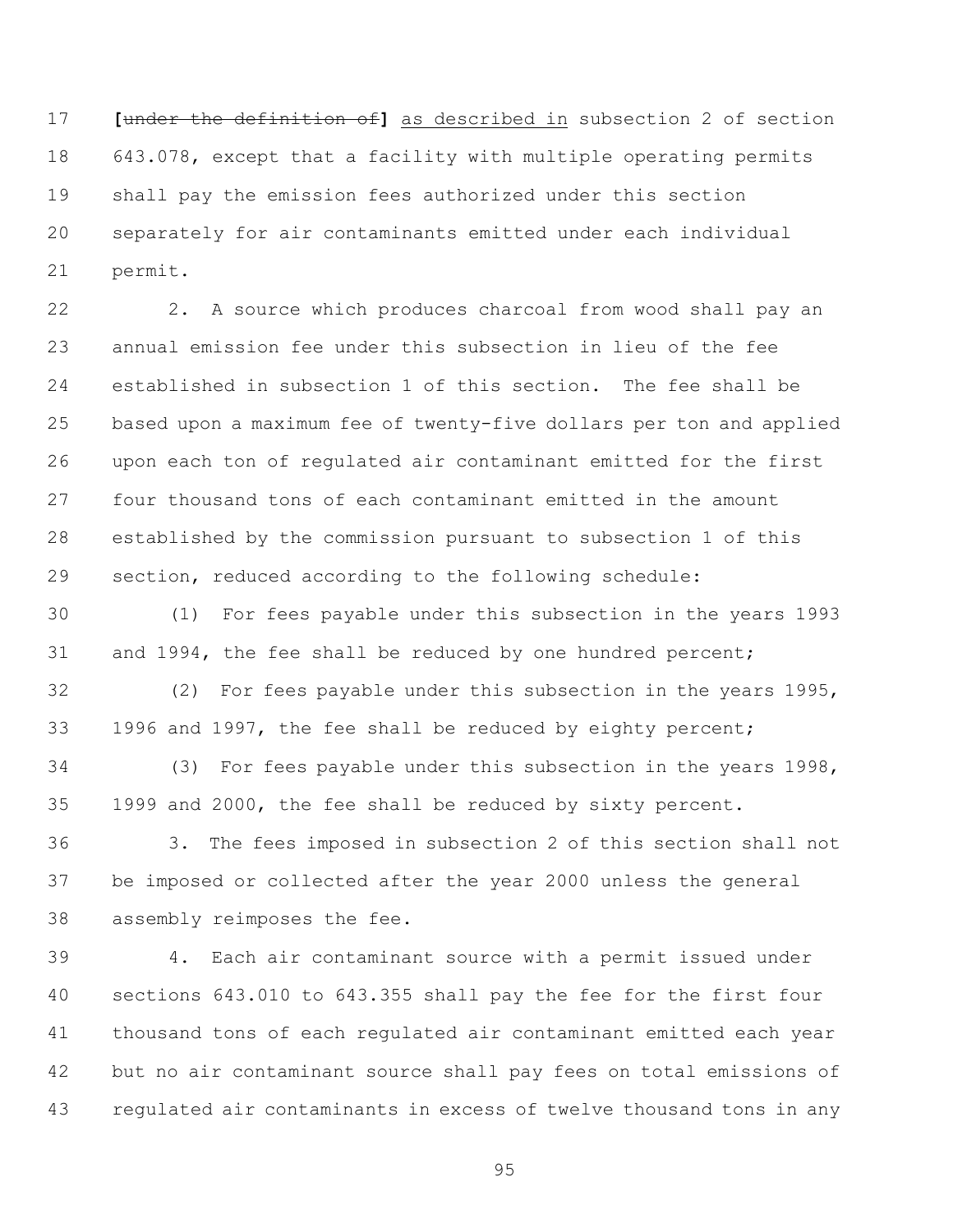calendar year. A permitted air contaminant source which emitted less than one ton of all regulated pollutants shall pay a fee equal to the amount per ton set by the commission. An air contaminant source which pays emission fees to a holder of a certificate of authority issued pursuant to section 643.140 may deduct such fees from any amount due under this section. The fees imposed in this section shall not be applied to carbon oxide emissions. The fees imposed in subsection 1 of this section and this subsection shall not be applied to sulfur dioxide emissions from any Phase I affected unit subject to the requirements of Title IV, Section 404, of the federal Clean Air Act, as amended, 42 U.S.C. Section 7651**[**,**]** et seq., any sooner than January 1, 2000. The fees imposed on emissions from Phase I affected units shall be consistent with and 57 shall not exceed the provisions of the federal Clean Air Act, as amended, and the regulations promulgated thereunder. Any such fee on emissions from any Phase I affected unit shall be reduced by the amount of the service fee paid by that Phase I affected unit pursuant to subsection 8 of this section in that year. Any fees that may be imposed on Phase I sources shall follow the procedures set forth in subsection 1 of this section and this subsection and shall not be applied retroactively.

 5. Moneys collected under this section shall be transmitted to the director of revenue for deposit in appropriate subaccounts of the natural resources protection fund created in section 640.220. A subaccount shall be maintained for fees paid by air contaminant sources which are required to be permitted under Title V of the federal Clean Air Act, as amended, 42 U.S.C. Section 7661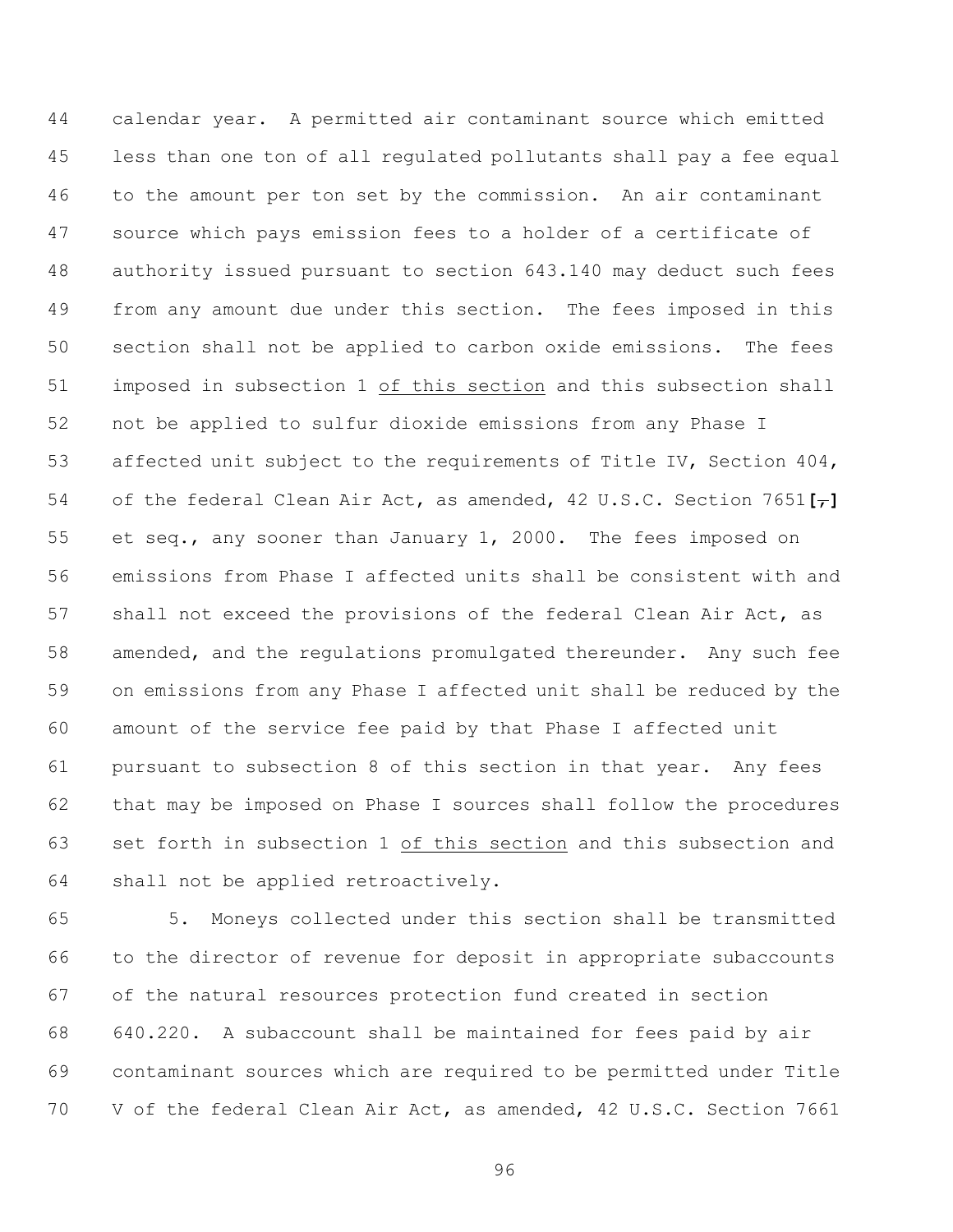$[-]$  et seq., and used, upon appropriation, to fund activities by the department to implement the operating permits program authorized by Title V of the federal Clean Air Act, as amended. Another subaccount shall be maintained for fees paid by air contaminant sources which are not required to be permitted under Title V of the federal Clean Air Act as amended, and used, upon appropriation, to fund other air pollution control program activities. Another subaccount shall be maintained for service fees paid under subsection 8 of this section by Phase I affected units which are subject to the requirements of Title IV, Section 404, of the federal Clean Air Act Amendments of 1990 (42 U.S.C. Section 7651c), as amended, **[**42 U.S.C. Section 7651,**]** and used, upon appropriation, to fund air pollution control program activities. The provisions of section 33.080 to the contrary notwithstanding, moneys in the fund shall not revert to general revenue at the end of each biennium. Interest earned by moneys in the subaccounts shall be retained in the subaccounts. The per-ton fees established under subsection 1 of this section may be adjusted annually, consistent with the need to fund the reasonable costs of the program, but shall not be less than twenty-five dollars per ton of regulated air contaminant nor more than forty dollars per ton of regulated air contaminant. The first adjustment shall apply to moneys payable on April 1, 1994, and shall be based upon the general price level for the twelve-month period ending on August thirty-first of the previous calendar year.

 6. The department may initiate a civil action in circuit court against any air contaminant source which has not remitted the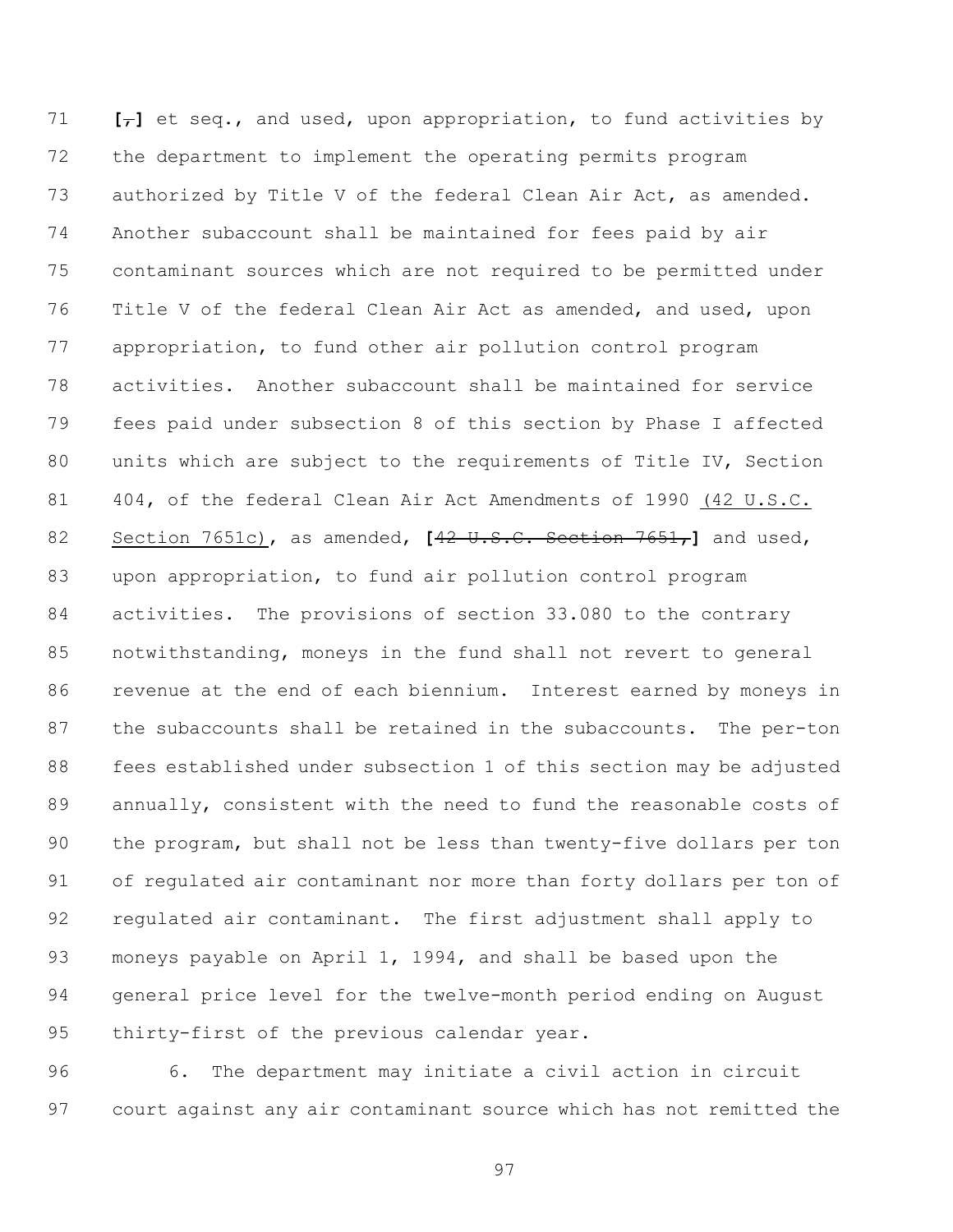appropriate fees within thirty days. In any judgment against the source, the department shall be awarded interest at a rate determined pursuant to section 408.030 and reasonable attorney's fees. In any judgment against the department, the source shall be awarded reasonable attorney's fees.

 7. The department shall not suspend or revoke a permit for an air contaminant source solely because the source has not submitted the fees pursuant to this section.

 8. Any Phase I affected unit which is subject to the requirements of Title IV, Section 404, of the federal Clean Air Act Amendments of 1990 (42 U.S.C. Section 7651c), as amended, **[**42 U.S.C. Section 7651,**]** shall pay annually beginning April 1, 1993, and terminating December 31, 1999, a service fee for the previous calendar year as provided herein. For the first year, the service fee shall be twenty-five thousand dollars for each Phase I affected generating unit to help fund the administration of sections 643.010 to 643.355. Thereafter, the service fee shall be annually set by the commission by rule, following public hearing, based on an annual allocation prepared by the department showing the details of all costs and expenses upon which such fees are based consistent with the department's reasonable needs to administer and implement sections 643.010 to 643.355 and to fulfill its 120 responsibilities with respect to Phase I affected units, but such service fee shall not exceed twenty-five thousand dollars per generating unit. Any such Phase I affected unit which is located on one or more contiguous tracts of land with any Phase II generating unit that pays fees under subsection 1 or subsection 2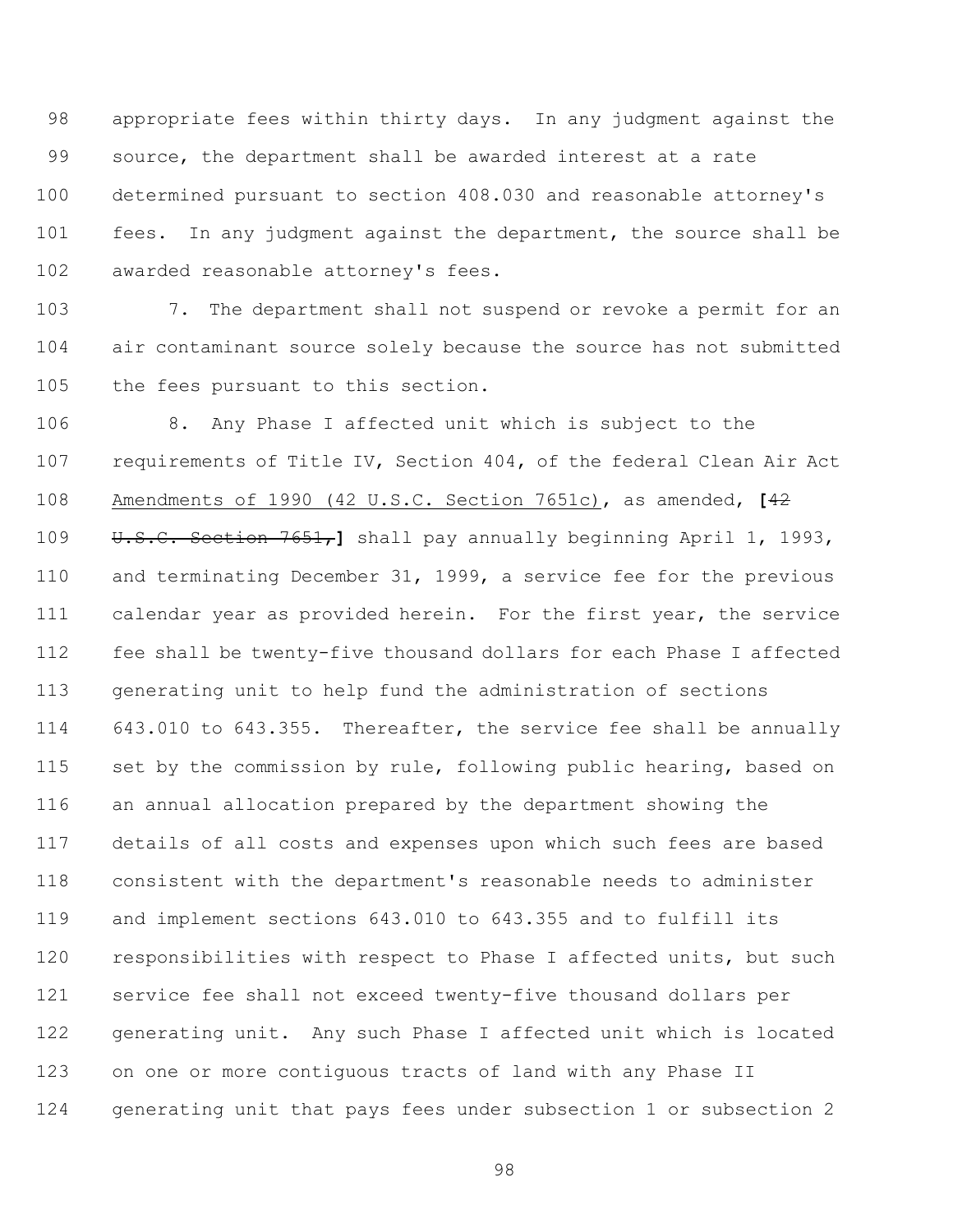of this section shall be exempt from paying service fees under this subsection. A "contiguous tract of land" shall be defined to mean adjacent land, excluding public roads, highways and railroads, which is under the control of or owned by the permit holder and operated as a single enterprise.

 9. The department of natural resources shall determine the fees due pursuant to this section by the state of Missouri and its departments, agencies and institutions, including two- and four- year institutions of higher education. The director of the department of natural resources shall forward the various totals due to the joint committee on capital improvements and the directors of the individual departments, agencies and institutions. The departments, as part of the budget process, shall annually request by specific line item appropriation funds to pay said fees and capital funding for projects determined to significantly improve air quality. If the general assembly fails to appropriate funds for emissions fees as specifically requested, the departments, agencies and institutions shall pay said fees from other sources of revenue or funds available. The state of Missouri and its departments, agencies and institutions may receive assistance from the small business technical assistance program established pursuant to section 643.173.

147 10. Each retail agricultural facility that uses, stores, or sells anhydrous ammonia that is an air contaminant source subject 149 to the risk management plan under 42 U.S.C. Section 7412(r), as amended, shall pay an annual registration fee of two hundred dollars. In addition, each retail agricultural facility that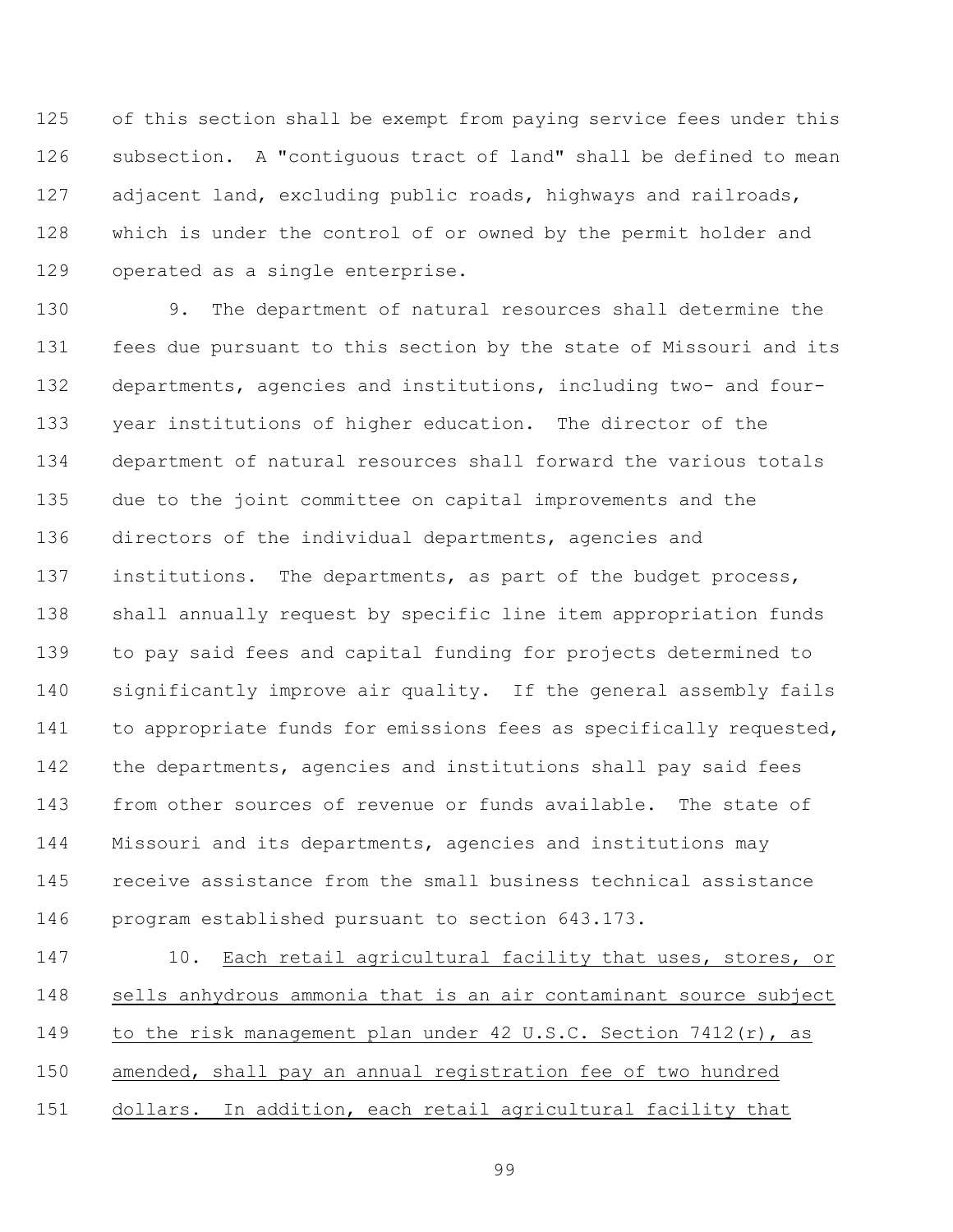uses, stores, or sells anhydrous ammonia shall pay an annual tonnage fee calculated on the number of tons of anhydrous ammonia sold. The initial retail tonnage fee shall be set at one dollar and twenty-five cents per ton of anhydrous ammonia used or sold. Each distributor or terminal agricultural facility that uses, stores, or sells anhydrous ammonia that is an air contaminant source subject to the risk management plan program 3 under 40 CFR Part 68 shall pay an annual registration fee of five thousand dollars and shall not pay a tonnage fee. The annual registration fees and tonnage fee may be periodically revised under subsection 11 of this section. However, the fees collected shall be used exclusively for the purposes of administering the provisions of 42 U.S.C. Section 7412(r), as amended, for such agricultural facilities. Fees paid by agricultural air contaminant sources that use, store, or sell anhydrous ammonia for the purposes of 167 implementing the requirements of 42 U.S.C. Section 7412(r), as amended, shall be deposited into the anhydrous ammonia risk management plan subaccount within the natural resources protection fund created in section 643.245. If the funding exceeds the reasonable costs to administer the programs as set forth in this section, the department of natural resources shall reduce fees for all registrants if the fees derived exceed the reasonable cost of administering the risk management plan under 42 U.S.C. Section 7412(r), as amended.

 11. Notwithstanding any statutory fee amounts or maximums to the contrary, the department of natural resources may conduct a comprehensive review and propose changes to the fee structure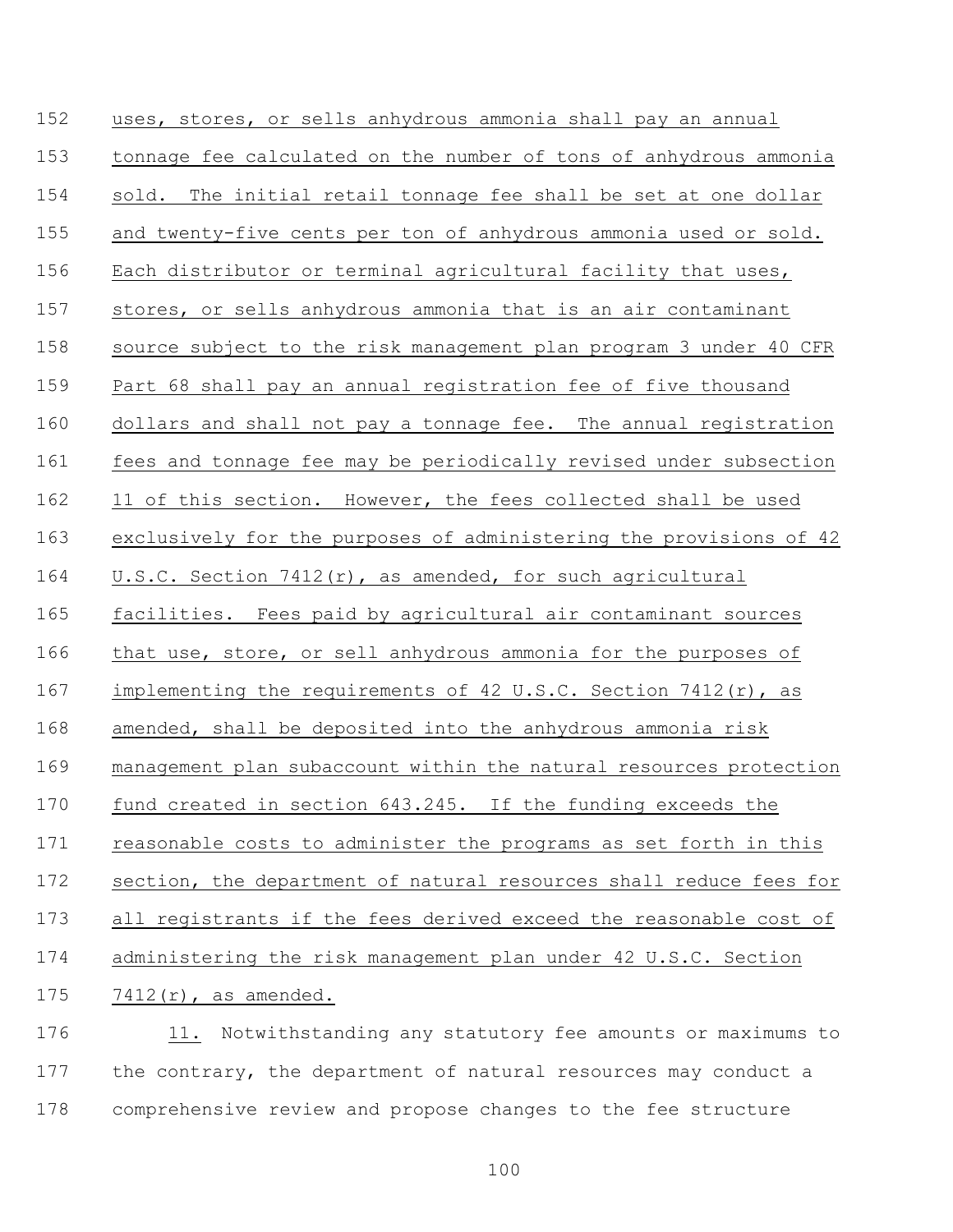authorized by sections 643.073, 643.075, 643.079, 643.225, 643.228, 643.232, 643.237, and 643.242 after holding stakeholder meetings in order to solicit stakeholder input from each of the following groups: the asbestos industry, electric utilities, mineral and metallic mining and processing facilities, cement kiln representatives, and any other interested industrial or business entities or interested parties. The department shall submit a proposed fee structure with stakeholder agreement to the air conservation commission. The commission shall review such recommendations at the forthcoming regular or special meeting, but 189 shall not vote on the fee structure until a subsequent meeting. If the commission approves, by vote of two-thirds majority or five of seven commissioners, the fee structure recommendations, the commission shall authorize the department to file a notice of proposed rulemaking containing the recommended fee structure, and after considering public comments, may authorize the department to file the order of rulemaking for such rule with the joint committee on administrative rules pursuant to sections 536.021 and 536.024 197 no later than December first of the same year. If such rules are not disapproved by the general assembly in the manner set out below, they shall take effect on January first of the following calendar year and the previous fee structure shall expire upon the effective date of the commission-adopted fee structure. Any regulation promulgated under this subsection shall be deemed to be beyond the scope and authority provided in this subsection, or detrimental to permit applicants, if the general assembly, within the first sixty calendar days of the regular session immediately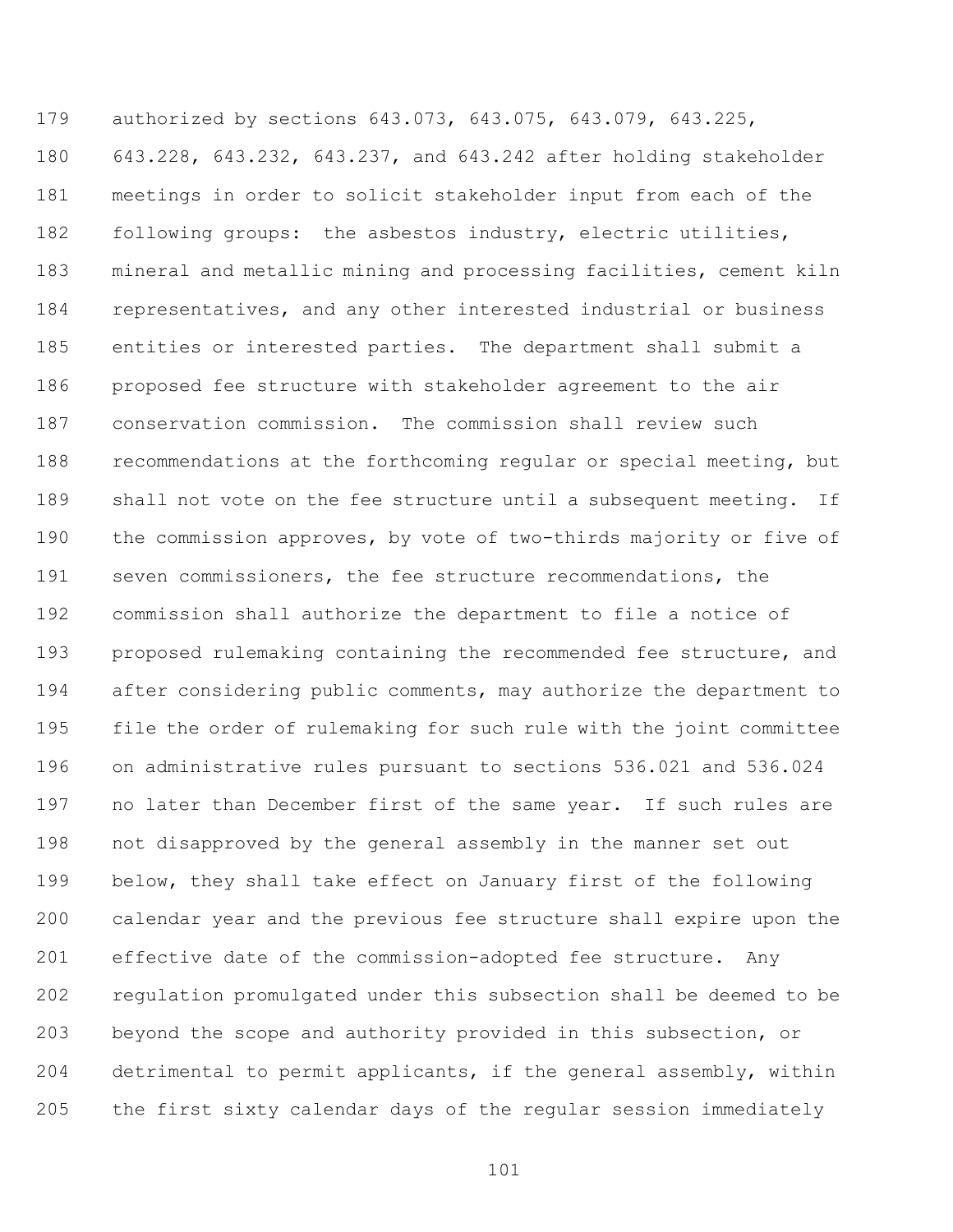following the filing of such regulation, by concurrent resolution disapproves the regulation by concurrent resolution. If the general assembly so disapproves any regulation filed under this subsection, the commission shall continue to use the previous fee structure. The authority of the commission to further revise the fee structure as provided by this subsection shall expire on August 28, 2024.

643.245. 1. All moneys received pursuant to sections 643.225 to 643.245 and any other moneys so designated shall be placed in the state treasury and credited to the "Natural Resources Protection Fund — Air Pollution Asbestos Fee Subaccount", which is hereby created. Such moneys received pursuant to sections 643.225 to 643.245 shall, subject to appropriation, be used solely for the purpose of administering this chapter. Any unexpended balance in such fund at the end of any appropriation period shall not be transferred to the general revenue fund of the state treasury and shall be exempt from the provisions of section 33.080.

 2. All moneys received under subsection 10 of section 643.079 and any other moneys so designated shall be placed in the "Natural Resources Protection Fund - Anhydrous Ammonia Risk Management Plan 14 Subaccount", which is hereby created. Such moneys received under 15 subsection 10 of section 643.079 shall, subject to appropriation, 16 be used solely for the purpose of administering the provisions of section 643.079. Any unexpended balance in such fund at the end of any appropriation period shall not be transferred to the general revenue fund of the state treasury and shall be exempt from the provisions of section 33.080.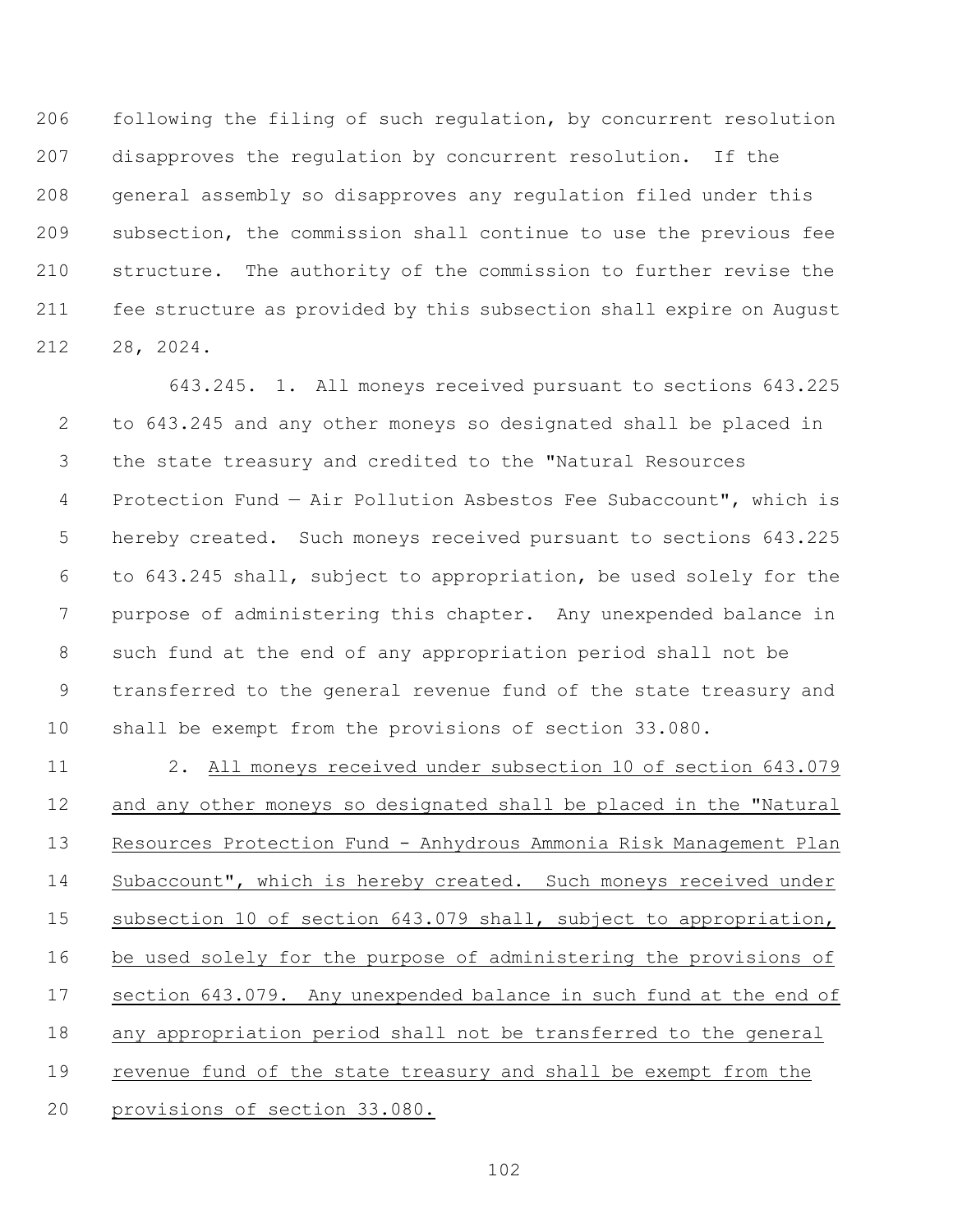21 3. The state treasurer, with the approval of the board of fund commissioners, is authorized to deposit all of the moneys in any of the qualified state depositories. All such deposits shall be secured in such manner and shall be made upon such terms and conditions as are now and may hereafter be approved by law relative to state deposits. Any interest received on such deposits shall be credited to the natural resources protection fund — air pollution asbestos fee subaccount.

644.060. 1. Processed recycled asphalt shingles, as defined in section 260.221, may be used for fill, reclamation, and other beneficial purposes without a permit under sections 644.006 to 644.141 if such processed recycled asphalt shingles are inspected for toxic and hazardous substances in accordance with requirements established by the department of natural resources, provided that processed recycled asphalt shingles shall not be used for such purposes within five hundred feet of any lake, river, sink hole, perennial stream, or ephemeral stream, and shall not be used for such purposes below surface level and closer than fifty feet above the water table. 2. This section shall not be construed to authorize the abandonment, accumulation, placement, or storage of recycled asphalt shingles or processed recycled asphalt shingles on any 15 real property without the consent of the real property owner.

**[**266.355. Unless provided for by federal law, rule or regulation, the director of the department of 3 agriculture shall promulgate, pursuant to chapter 536, and enforce regulations setting forth minimum general **standards covering the design, construction, location,** installation, and operation of equipment for storing,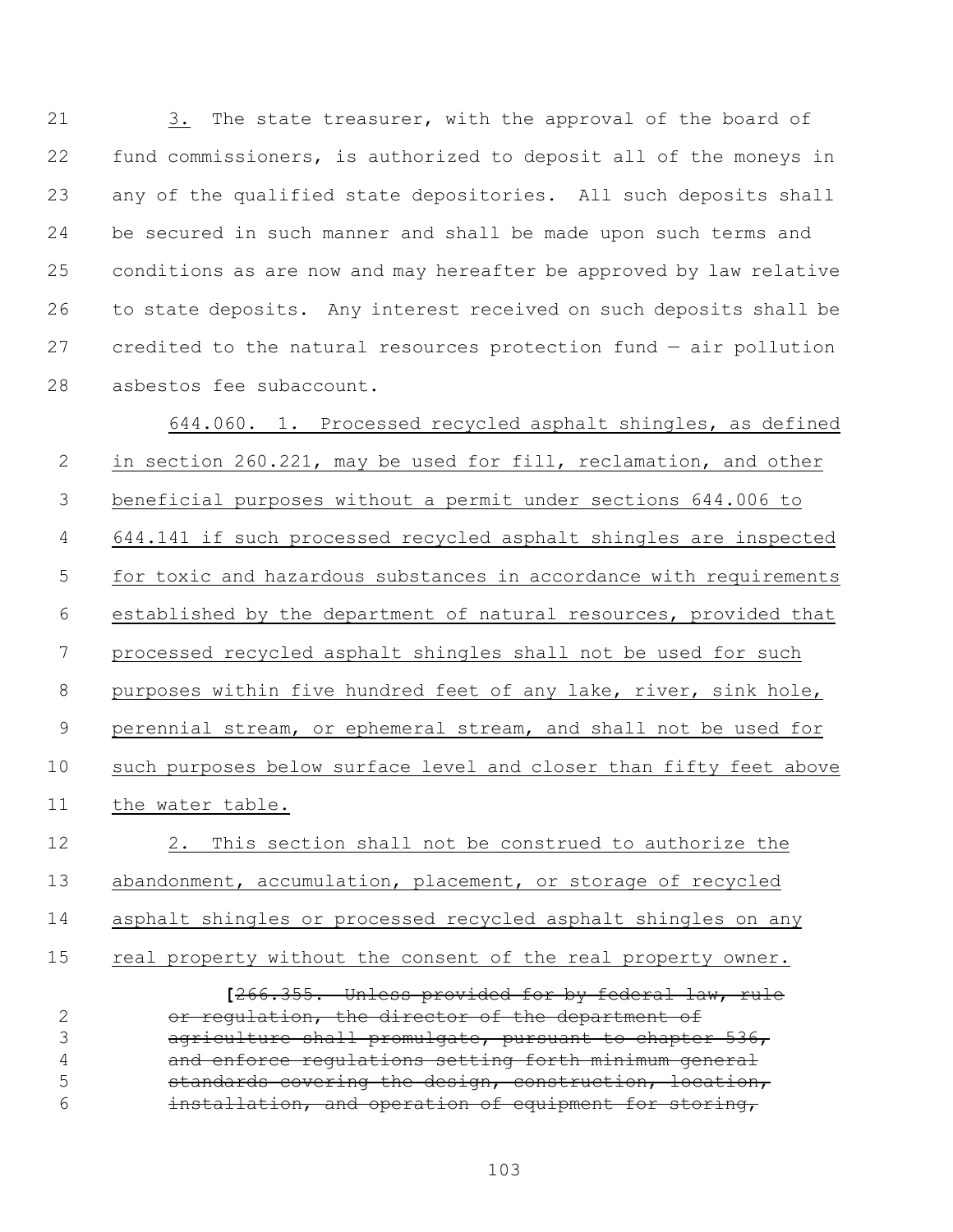handling, transporting by tank truck, tank trailer, tank 8 car and utilizing anhydrous ammonia. The provisions of this section shall not apply to equipment which is in use for storing anhydrous ammonia as of August 28, 2010, and 11 Which is found by the department to be in substantial **compliance with generally accepted standards of safety** 13 regarding life and property. The department shall adopt 14 the minimum general safety standards for the storage and handling of anhydrous ammonia set forth in ANSI Standard 16 K61.1-1999, Safety Requirements for the Storage and **Handling of Anhydrous Ammonia; except that, ANSI**  Standard K61.1-1999 shall not be adopted by the 19 department prior to December 1, 2012. For purposes of **this section, "ANSI" means the American National** Standards Institute.**]**

Section B. Because immediate action is necessary to promote agricultural economic opportunities in this state, the repeal of section 266.355, the repeal and reenactment of sections 60.301, 60.315, 60.345, 135.305, 135.686, 348.436, 348.500, 643.050, 643.079, and 643.245, and the enactment of sections 21.915, 135.755, 135.775, 135.778, 135.1610, and 275.357 of section A this act is deemed necessary for the immediate preservation of the public health, welfare, peace, and safety, and is hereby declared to be an emergency act within the meaning of the constitution, and the repeal of section 266.355, the repeal and reenactment of sections 60.301, 60.315, 60.345, 135.305, 135.686, 348.436, 348.500, 643.050, 643.079, and 643.245, and the enactment of sections 21.915, 135.755, 135.775, 135.778, 135.1610, and 275.357 of section A this act shall be in full force and effect upon its passage and approval.

✓